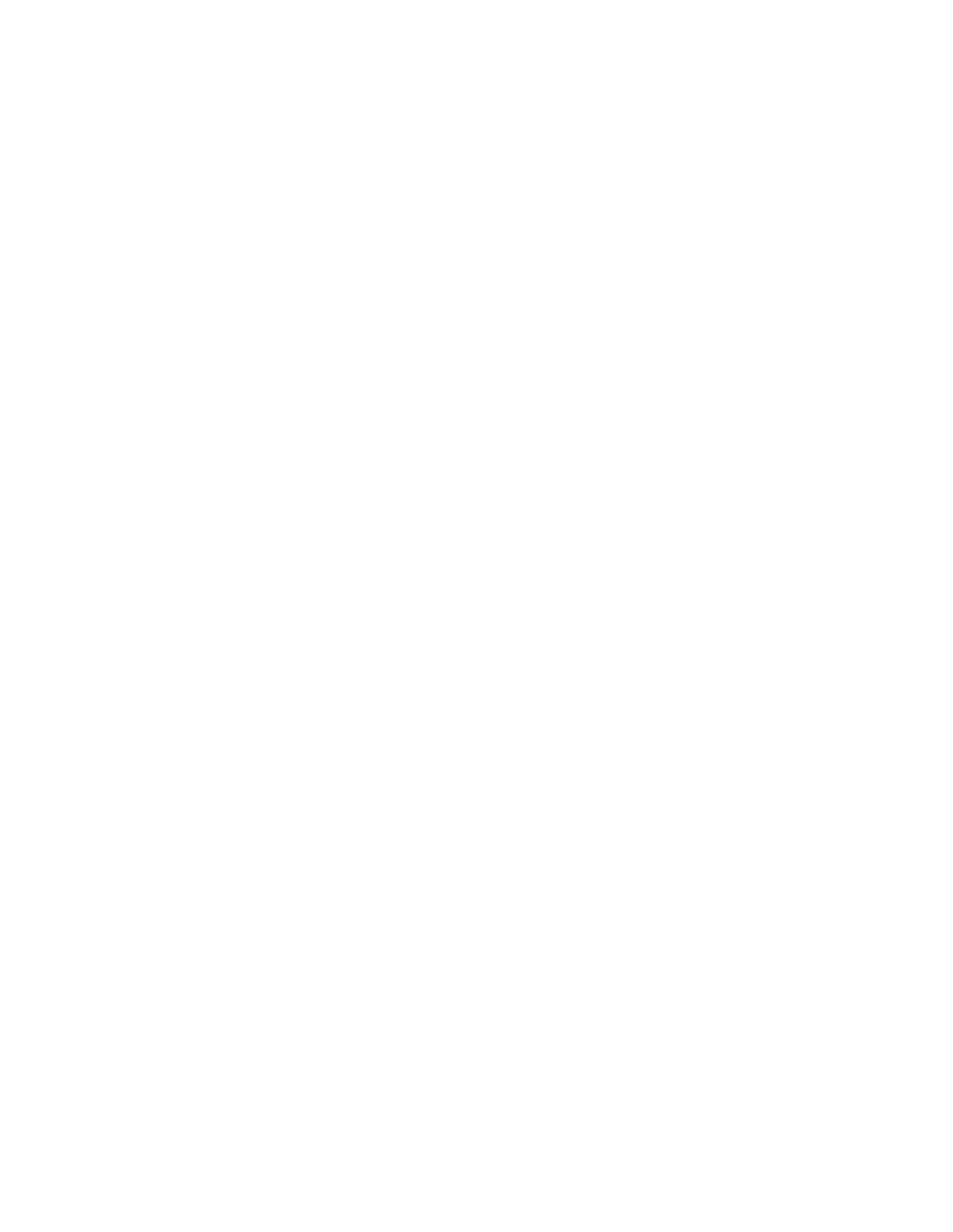# Table des matières

| <b>ARTICLE 1</b> |  |
|------------------|--|
| 1.1              |  |
| 1.2              |  |
| <b>ARTICLE 2</b> |  |
|                  |  |
| 2.1              |  |
| 2.2              |  |
| 2.3              |  |
| 2.4              |  |
| 2.5              |  |
| 2.6              |  |
| 2.7              |  |
| 2.8              |  |
| 2.9              |  |
| 2.10<br>2.11     |  |
| 2.12             |  |
| 2.13             |  |
|                  |  |
| <b>ARTICLE 3</b> |  |
| 3.1              |  |
| 3.2              |  |
| 3.3              |  |
| 3.4              |  |
| 3.5              |  |
| 3.6              |  |
| 3.7              |  |
| 3.8              |  |
| <b>ARTICLE 4</b> |  |
| 4.1              |  |
| 4.2              |  |
| 4.3              |  |
| 4.4              |  |
| <b>ARTICLE 5</b> |  |
|                  |  |
|                  |  |
| 5.2              |  |
| 5.3              |  |
| <b>ARTICLE 6</b> |  |
| 6.1              |  |
| 6.2              |  |
| 6.3              |  |
| 6.4              |  |
| 6.5              |  |
| 6.6              |  |
| 6.7              |  |
| <b>ARTICLE 7</b> |  |
|                  |  |
| 7.1              |  |
| 7.2              |  |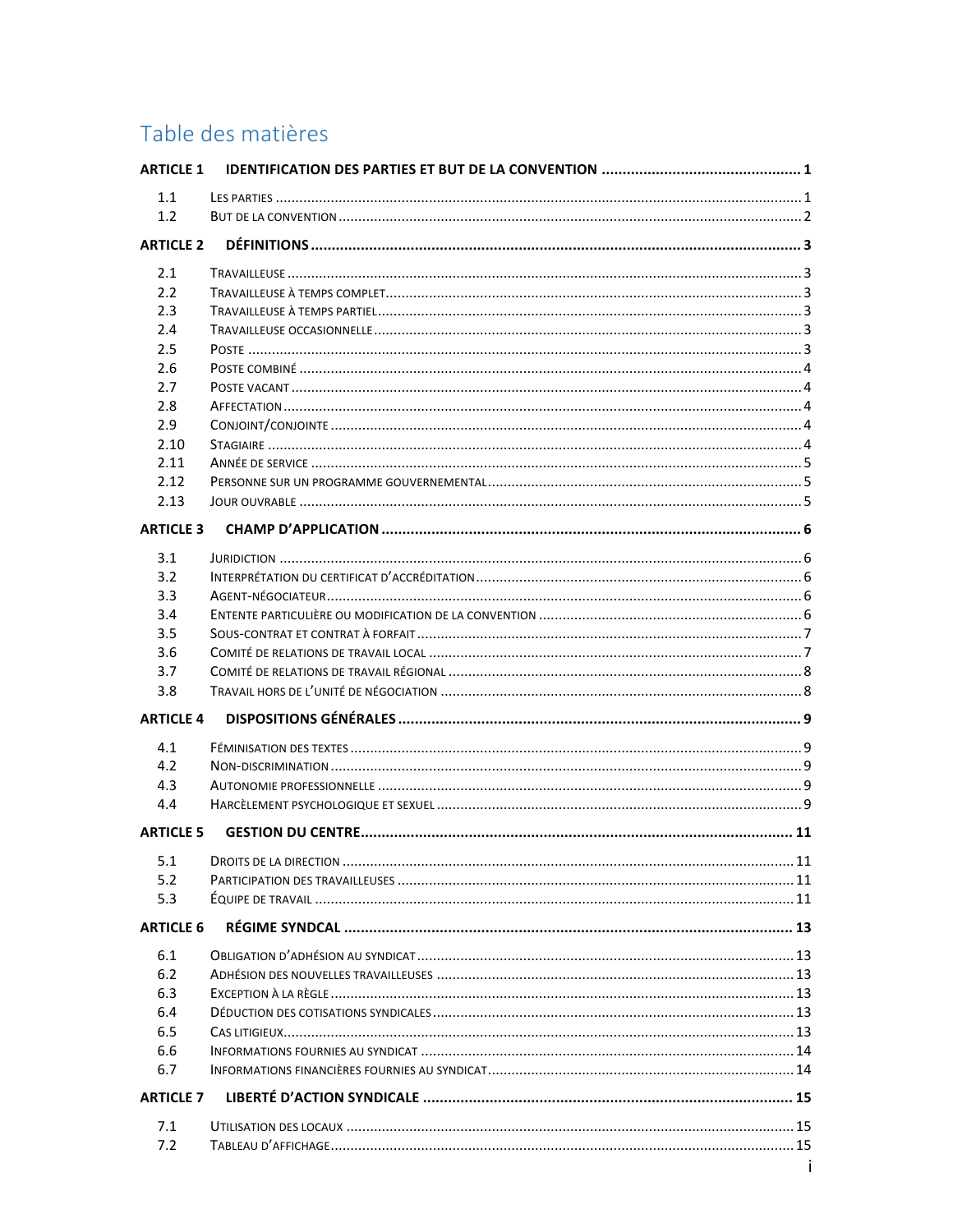| 7.3               |                                                            |  |
|-------------------|------------------------------------------------------------|--|
| 7.4               |                                                            |  |
| 7.5               |                                                            |  |
| 7.6               |                                                            |  |
| <b>ARTICLE 8</b>  |                                                            |  |
| 8.1               |                                                            |  |
| 8.2               |                                                            |  |
| 8.3               |                                                            |  |
| 8.4               |                                                            |  |
| 8.5               |                                                            |  |
| 8.6               |                                                            |  |
| <b>ARTICLE 9</b>  | PROCÉDURE D'EMBAUCHE ET D'ACQUISITION DE LA PERMANENCE  23 |  |
| 9.1               |                                                            |  |
| 9.2               |                                                            |  |
| <b>ARTICLE 10</b> |                                                            |  |
| 10.1              |                                                            |  |
| 10.2              |                                                            |  |
| 10.3              |                                                            |  |
| 10.4              |                                                            |  |
| 10.5              |                                                            |  |
| <b>ARTICLE 11</b> |                                                            |  |
| 11.1              |                                                            |  |
| 11.2              |                                                            |  |
| 11.3              |                                                            |  |
| 11.4              |                                                            |  |
| 11.5              |                                                            |  |
| 11.6              |                                                            |  |
| 11.7              |                                                            |  |
| 11.8              |                                                            |  |
|                   |                                                            |  |
| <b>ARTICLE 12</b> |                                                            |  |
| 12.1              |                                                            |  |
| 12.2              |                                                            |  |
| 12.3              |                                                            |  |
| 12.4              |                                                            |  |
| 12.5              |                                                            |  |
| 12.6              |                                                            |  |
| 12.7              |                                                            |  |
| <b>ARTICLE 13</b> |                                                            |  |
| 13.1              |                                                            |  |
| 13.2              |                                                            |  |
| 13.3              |                                                            |  |
| 13.4              |                                                            |  |
| 13.5              |                                                            |  |
| 13.6              |                                                            |  |
| 13.7              |                                                            |  |
| <b>ARTICLE 14</b> |                                                            |  |
| 14.1              |                                                            |  |
| 14.2              |                                                            |  |
|                   |                                                            |  |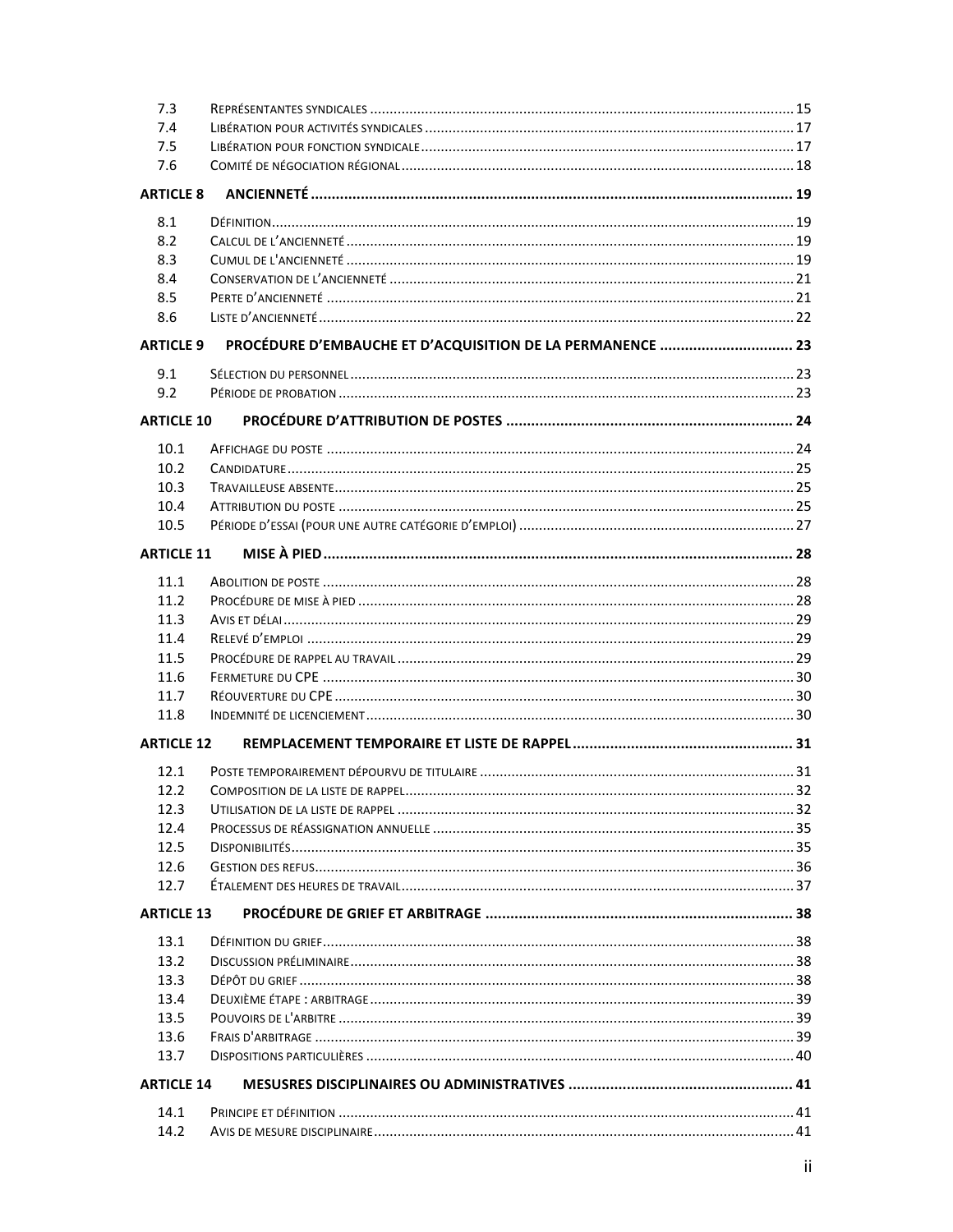| 14.3              |  |
|-------------------|--|
| 14.4              |  |
| 14.5              |  |
| 14.6              |  |
| 14.7              |  |
| <b>ARTICLE 15</b> |  |
| 15.1              |  |
| 15.2              |  |
| 15.3              |  |
| 15.4              |  |
| <b>ARTICLE 16</b> |  |
| 16.1              |  |
| 16.2              |  |
| 16.3              |  |
| 16.4              |  |
| 16.5              |  |
| 16.6              |  |
| 16.7              |  |
| 16.8              |  |
| 16.9              |  |
| 16.10             |  |
| <b>ARTICLE 17</b> |  |
| 17.1              |  |
| 17.2              |  |
| 17.3              |  |
| 17.4              |  |
| <b>ARTICLE 18</b> |  |
|                   |  |
| 18.1<br>18.2      |  |
| 18.3              |  |
| 18.4              |  |
| 18.5              |  |
|                   |  |
|                   |  |
| 19.1              |  |
| 19.2              |  |
| 19.3              |  |
| 19.4              |  |
| <b>ARTICLE 20</b> |  |
| 20.1              |  |
| 20.2              |  |
| 20.3              |  |
| 20.4              |  |
| 20.5              |  |
| 20.6              |  |
| <b>ARTICLE 21</b> |  |
| 21.1              |  |
| 21.2              |  |
| 21.3              |  |
|                   |  |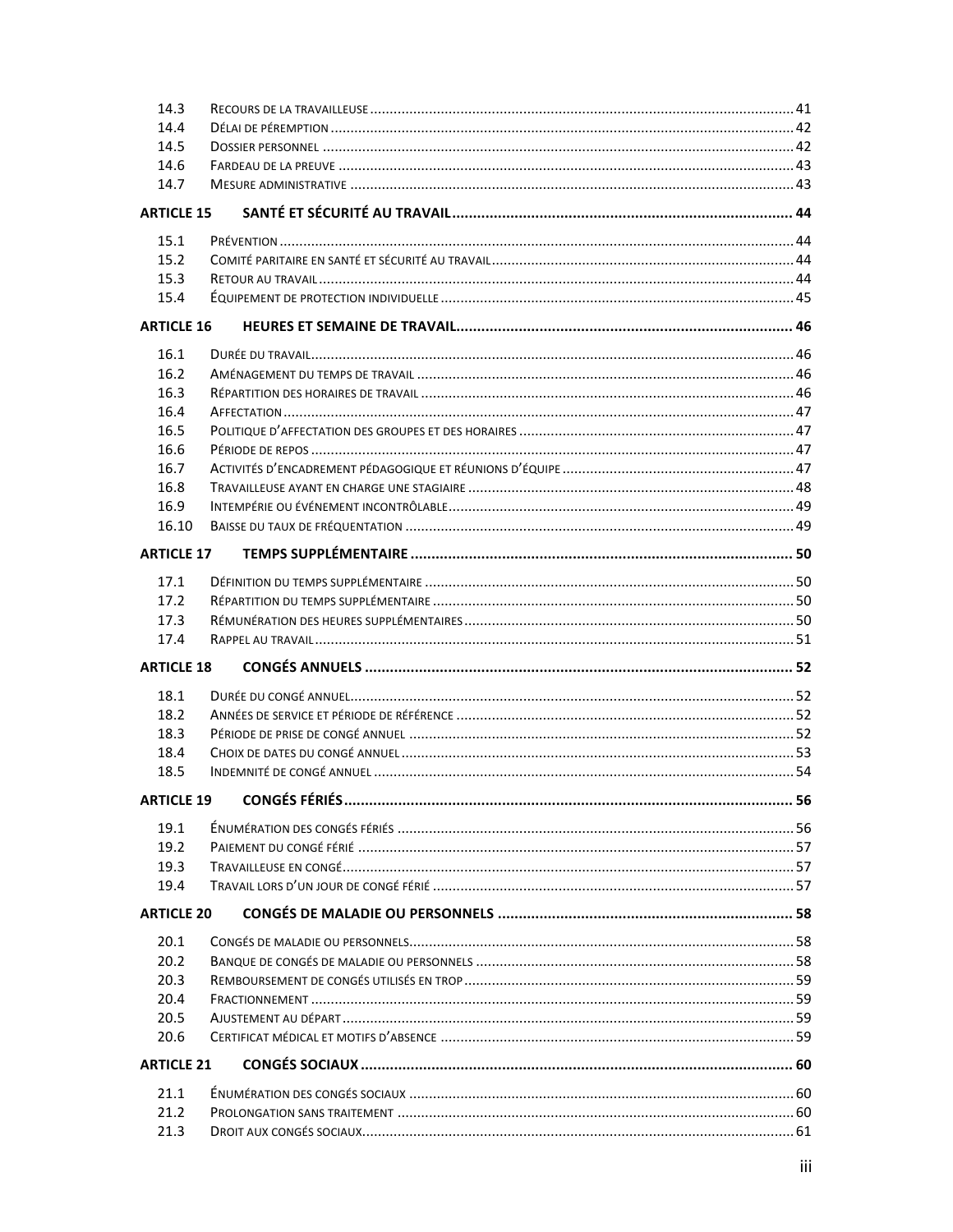| 21.4              |                                                                  |  |
|-------------------|------------------------------------------------------------------|--|
| 21.5              |                                                                  |  |
| <b>ARTICLE 22</b> | RETRAIT PRÉVENTIF, CONGÉ DE MATERNITÉ, PATERNITÉ ET ADOPTION  63 |  |
| 22.1              |                                                                  |  |
| 22.2              |                                                                  |  |
| 22.3              |                                                                  |  |
| 22.4              |                                                                  |  |
| 22.5              |                                                                  |  |
| 22.6              |                                                                  |  |
| 22.7              |                                                                  |  |
| 22.8              |                                                                  |  |
| <b>ARTICLE 23</b> |                                                                  |  |
|                   |                                                                  |  |
| 23.1              |                                                                  |  |
| 23.2              |                                                                  |  |
| 23.3              |                                                                  |  |
| 23.4              |                                                                  |  |
| 23.5              |                                                                  |  |
| 23.6              |                                                                  |  |
| 23.7              |                                                                  |  |
| 23.8              |                                                                  |  |
| <b>ARTICLE 24</b> |                                                                  |  |
| 24.1              |                                                                  |  |
| 24.2              |                                                                  |  |
| 24.3              |                                                                  |  |
|                   |                                                                  |  |
| <b>ARTICLE 25</b> |                                                                  |  |
|                   |                                                                  |  |
| 25.1<br>25.2      |                                                                  |  |
| <b>ARTICLE 26</b> |                                                                  |  |
|                   |                                                                  |  |
| 26.1              |                                                                  |  |
| <b>ARTICLE 27</b> |                                                                  |  |
| 27.1              |                                                                  |  |
| <b>ARTICLE 28</b> |                                                                  |  |
| 28.1              |                                                                  |  |
| 28.2              |                                                                  |  |
| 28.3              |                                                                  |  |
| 28.4              |                                                                  |  |
| 28.5              |                                                                  |  |
| 28.6              |                                                                  |  |
| <b>ARTICLE 29</b> |                                                                  |  |
| <b>ARTICLE 30</b> |                                                                  |  |
| 30.1              |                                                                  |  |
| 30.2              |                                                                  |  |
| 30.3              |                                                                  |  |
| 30.4              |                                                                  |  |
| 30.5              |                                                                  |  |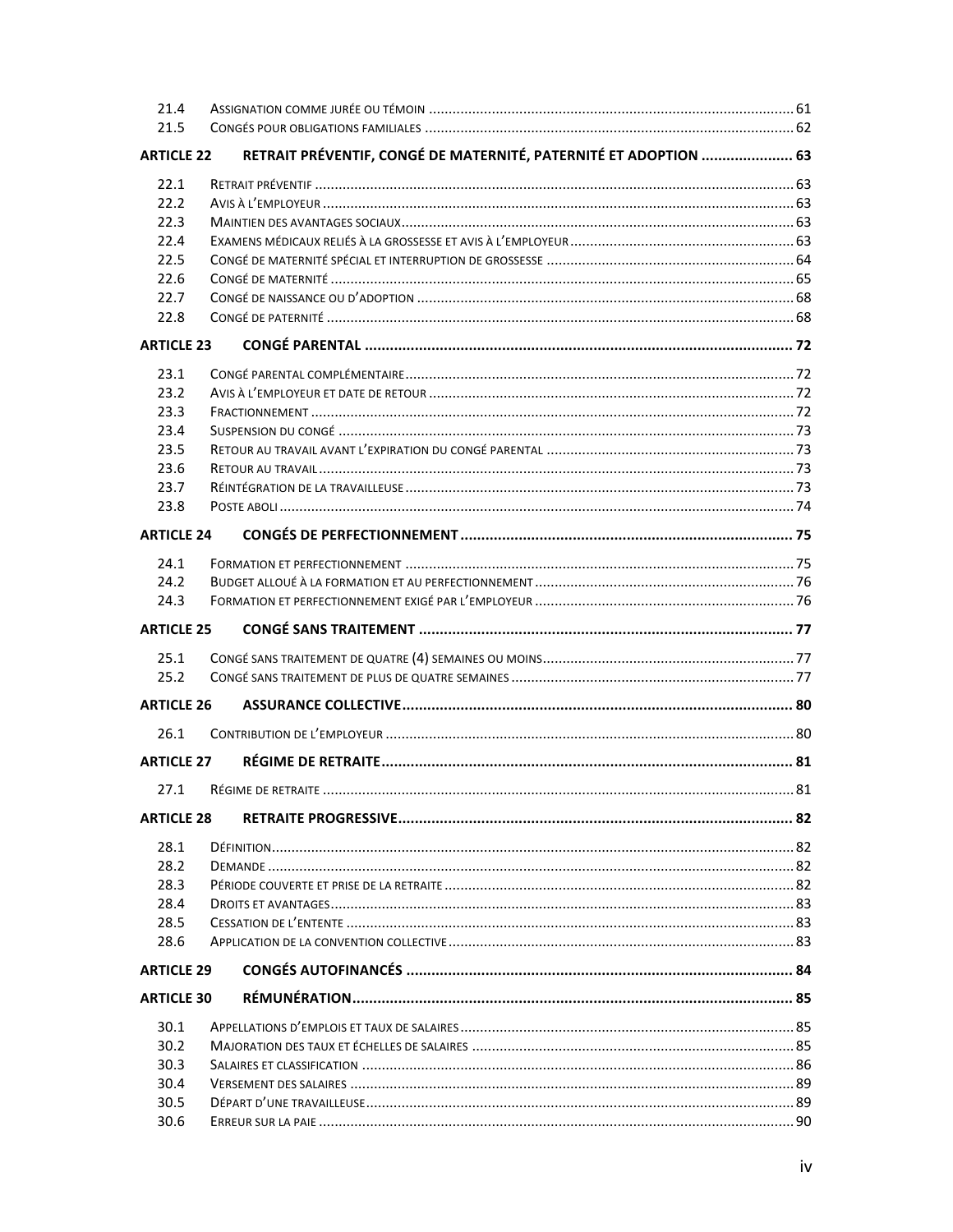| <b>ARTICLE 31</b> |                                                                                           |  |
|-------------------|-------------------------------------------------------------------------------------------|--|
| 31.1              |                                                                                           |  |
| <b>ARTICLE 32</b> |                                                                                           |  |
| 32.1              |                                                                                           |  |
| 32.2              |                                                                                           |  |
| 32.3              |                                                                                           |  |
| 32.4              |                                                                                           |  |
| 32.5              |                                                                                           |  |
| 32.6              |                                                                                           |  |
| 32.7              |                                                                                           |  |
| 32.8              |                                                                                           |  |
| 32.9              |                                                                                           |  |
| <b>ARTICLE 33</b> |                                                                                           |  |
| 33.1              |                                                                                           |  |
| 33.2              |                                                                                           |  |
|                   | ANNEXE A - APPELLATIONS D'EMPLOI, SOMMAIRE DESCRIPTIF DES TÂCHES ET CONDITIONS            |  |
|                   |                                                                                           |  |
|                   |                                                                                           |  |
|                   | ANNEXE C - COMPÉTENCES REQUISES POUR LE POSTE D'AGENTE-CONSEIL EN SOUTIEN PÉDAGOGIQUE     |  |
|                   | LETTRE D'ENTENTE Nº 1 - ENCADREMENT DE TRAVAILLEUSES AU CONSEIL D'ADMINISTRATION  107     |  |
|                   |                                                                                           |  |
|                   |                                                                                           |  |
|                   |                                                                                           |  |
|                   | LETTRE D'ENTENTE N° 5 - RÉGIME D'ASSURANCE COLLECTIVE DES CENTRES DE LA PETITE ENFANCE ET |  |
|                   | LETTRE D'ENTENTE N° 6 - POLITIQUE CONCERNANT LES HORAIRES ET LES AFFECTATIONS 115         |  |
|                   |                                                                                           |  |
|                   |                                                                                           |  |
|                   |                                                                                           |  |
|                   |                                                                                           |  |
|                   |                                                                                           |  |
|                   |                                                                                           |  |
|                   | ENTENTE DE CONCILIATION VISANT LE RETRAIT DES PLAINTES DÉPOSÉES DANS LE CADRE DE          |  |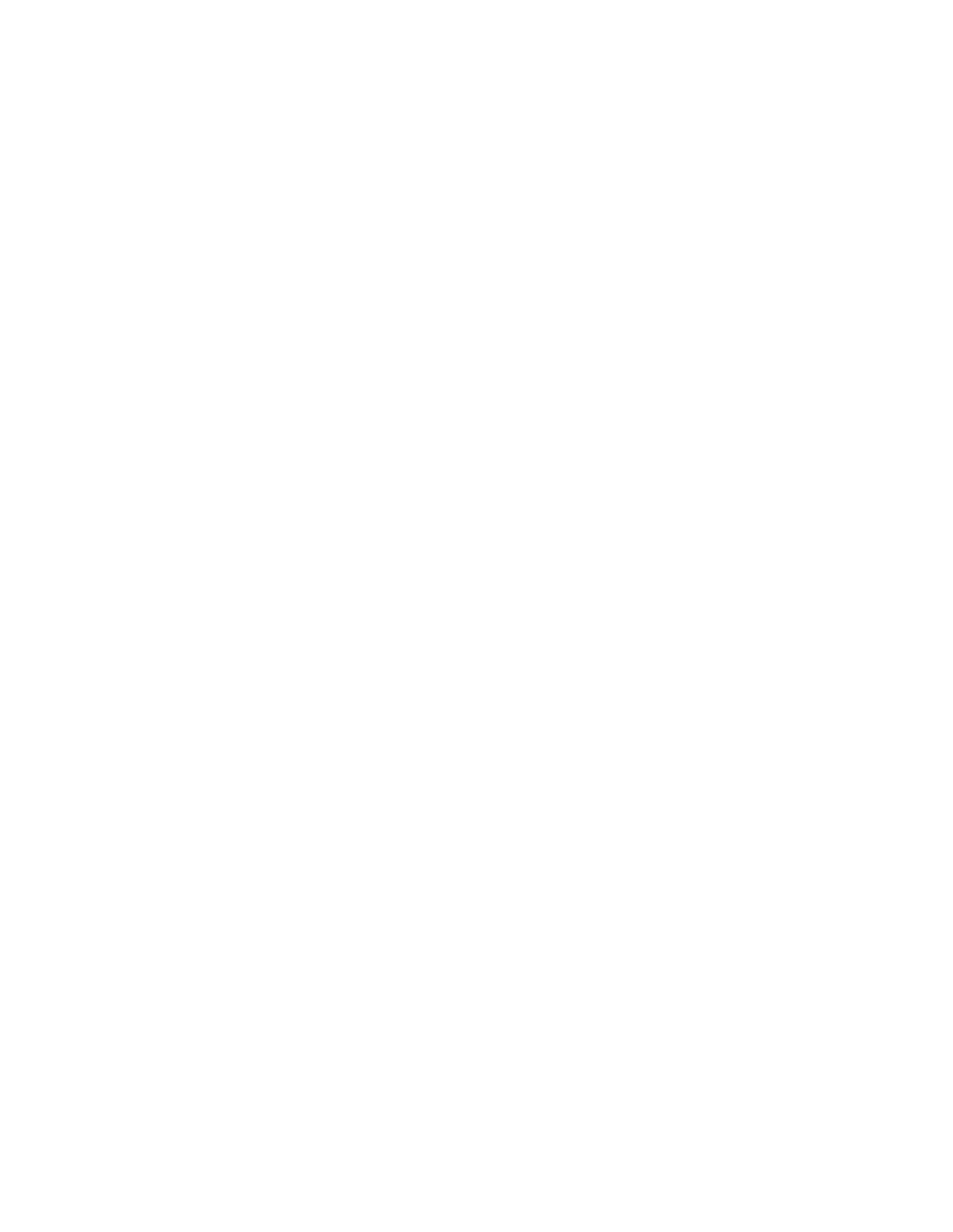## **ARTICLE 1 IDENTIFICATION DES PARTIES ET BUT DE LA CONVENTION**

## **1.1 Les parties**

Les parties à la présente convention collective de travail sont :

d'une part : Association patronale nationale des centres de la petite enfance (APNCPE) ci-après appelée « APNCPE » au nom des employeurs mentionnés dans la liste ci-dessous

## **ET :**

d'autre part : Syndicat des travailleuses et travailleurs en petite enfance de la Montérégie - CSN (STTPEM-CSN) ci-après appelé « le syndicat »

Les centres de la petite enfance (CPE) qui sont membres actuels de l'APNCPE (Montérégie) sont :

|   | Alakazoum inc.                 | Les Poussineaux             |
|---|--------------------------------|-----------------------------|
|   | aux Mille Jeux                 | Les jardins d'Honorine inc. |
|   | Cachalot inc.                  | Les petites souris          |
|   | Caillou Lapierre               | Les Tourterelles inc.       |
|   | Citronnelle                    | Ma Licorne                  |
|   | du Quartier                    | Mon Petit Édouard           |
|   | Joujou                         | (TA aux Mille Jeux)         |
|   | Julie Soleil                   | O Mille Ballons             |
|   | Kaléidoscope                   | Patachou                    |
|   | La Boîte à Bizous              | Le Petit Prince             |
|   | La Campinoise                  | Petit à petit               |
|   | La Claire Fontaine de Pincourt | Pierrot la Lune inc.        |
|   | La Marelle inc.                | Ses Amis                    |
|   | La Passerelle                  | <b>TAM-TAM</b>              |
|   | La P'tite Caboche              | Le Château des Adorables    |
|   | L'Amus'Ailes                   | (TA les Gnomes inc.)        |
|   | L'Apprenti-Sage                | Soulanges                   |
|   | Le Papillon bleu               | <b>Tout Doux</b>            |
|   | Le Soleil de Jeannot           | Katéri inc.                 |
| - | les Coquelicots inc.           | <b>Vos Tout-Petits</b>      |
|   | les Gnomes inc.                |                             |
|   |                                | TA: Transfert d'actif       |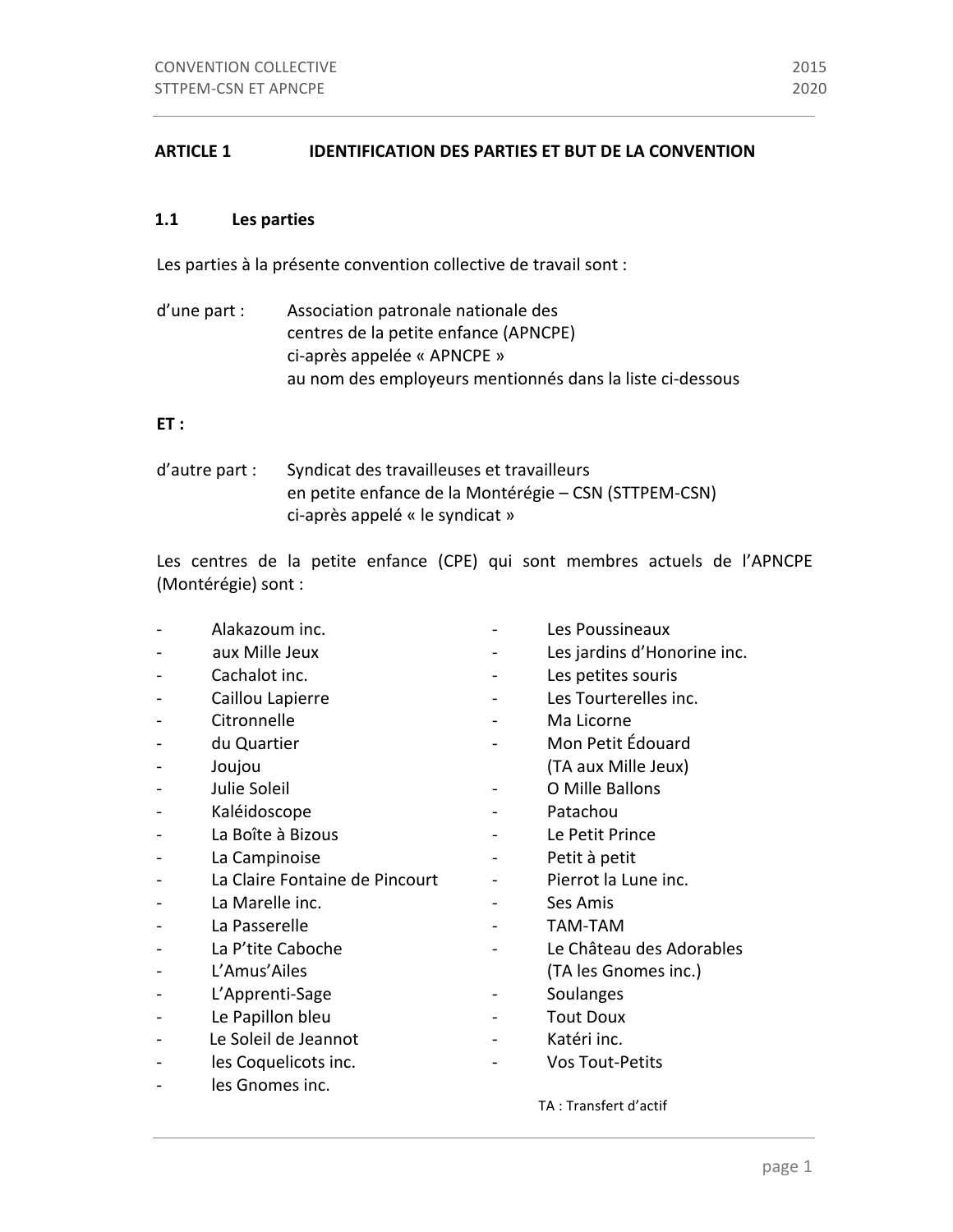## **1.2 But de la convention**

Les présentes dispositions ont pour objet d'établir des rapports ordonnés entre les parties, de favoriser de bonnes relations entre l'employeur et les travailleuses, ainsi que de déterminer pour ces dernières les conditions de travail visant à promouvoir leur sécurité et leur bien-être au travail tout en assurant la qualité des services offerts aux enfants et aux parents.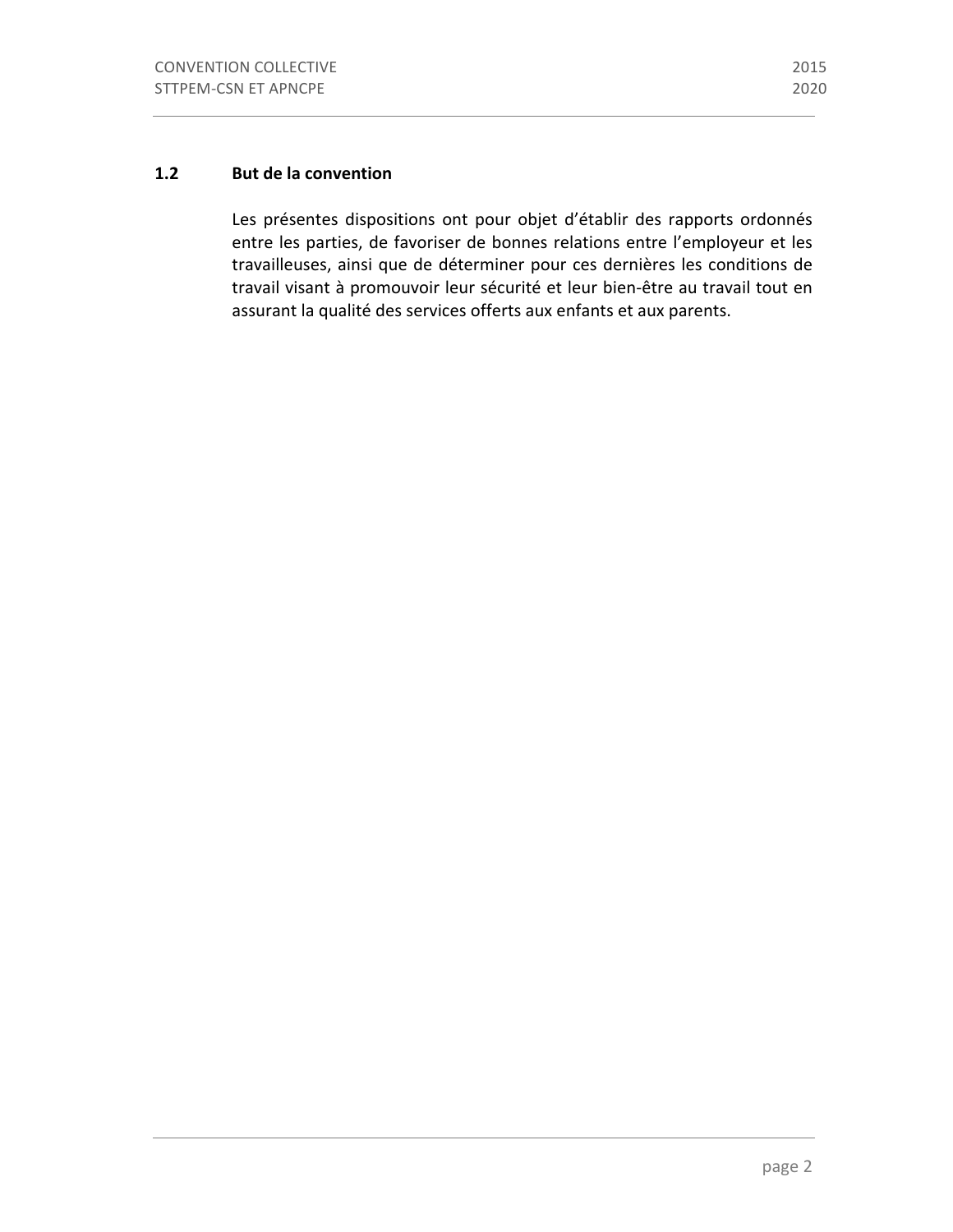## **ARTICLE 2 DÉFINITIONS**

#### **2.1 Travailleuse**

Désigne une salariée au sens du Code du travail du Québec (L.R.Q., c. C-27) comprise dans l'unité de négociation travaillant pour l'employeur moyennant rémunération. Ce terme comprend également la travailleuse bénéficiant d'un congé prévu à la présente convention ou autrement autorisé par l'employeur.

#### **2.2 Travailleuse à temps complet**

Toute travailleuse titulaire de poste dont le nombre d'heures est au moins trente-deux (32) heures et dont les services sont retenus sur une base régulière, et ce, pour une période indéterminée.

## **2.3 Travailleuse à temps partiel**

Toute travailleuse titulaire d'un poste dont le nombre d'heures est moins de trente-deux (32) heures par semaine et dont les services sont retenus sur une base régulière et pour une période indéterminée.

Une travailleuse à temps partiel qui fait un remplacement de trente-deux (32) heures par semaine et plus conserve son statut de travailleuse à temps partiel, et ce, jusqu'à ce qu'elle obtienne un poste à temps complet.

#### **2.4 Travailleuse occasionnelle**

Toute travailleuse ne détenant pas de poste et dont les services sont retenus pour l'un des motifs prévus à la clause 12.3 a).

### **2.5 Poste**

Désigne une fonction identifiée par les tâches prévues à l'une ou l'autre des appellations d'emploi couvertes par la présente convention collective.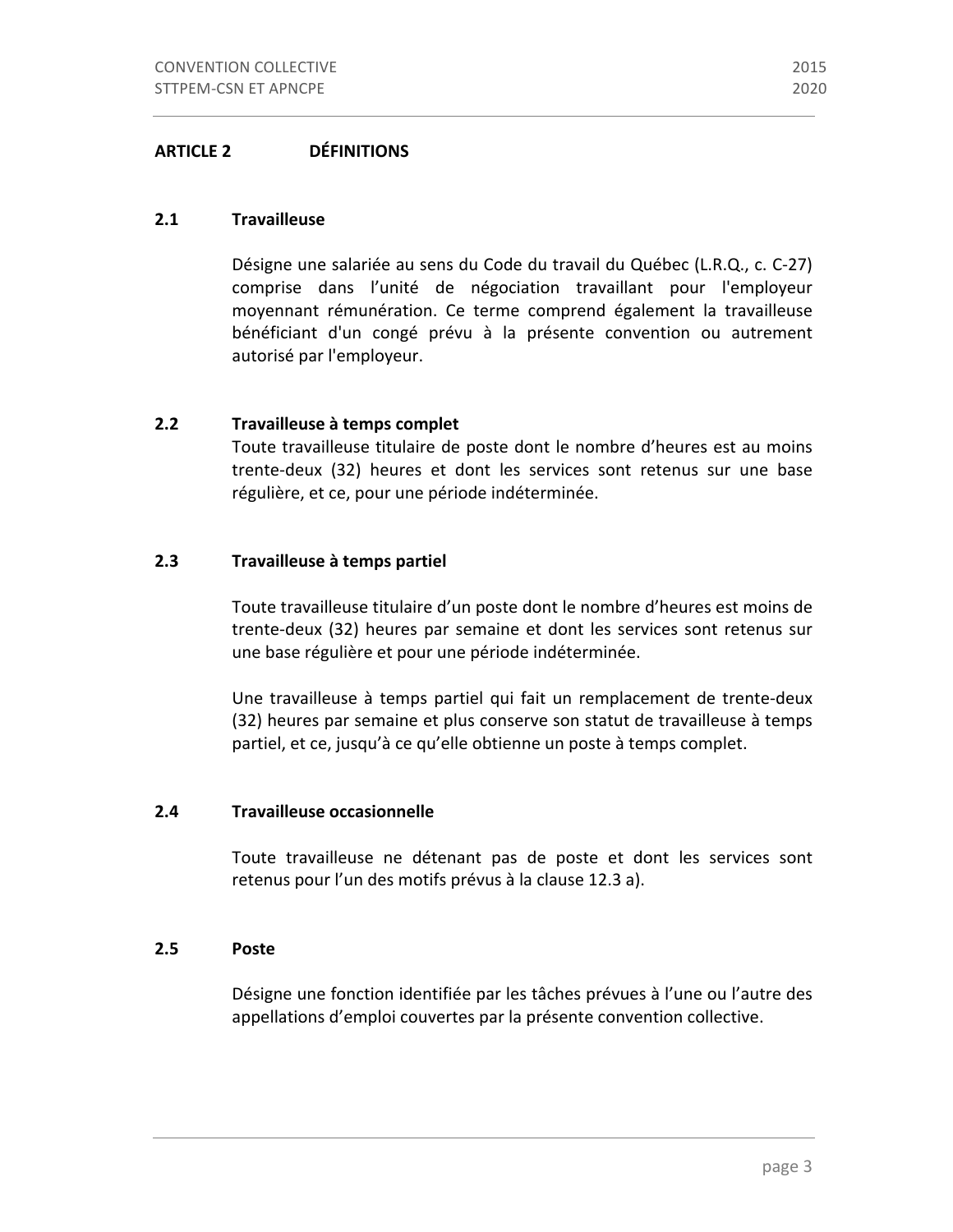## **2.6 Poste combiné**

Désigne plus d'une fonction identifiée par les tâches prévues à plus d'une appellation d'emploi couvert par la présente convention collective.

## **2.7 Poste vacant**

Poste nouvellement créé ou dépourvu définitivement de sa titulaire.

## **2.8 Affectation**

Désigne le travail attribué à une éducatrice à titre de titulaire de groupe (notamment, pouponnière, 2 ans, 3 ans, 4 ans, multiâge, etc.) ou non (notamment, rotation, pauses-fin de journée, etc.).

## **2.9 Conjoint/conjointe**

Le terme conjoint/conjointe désigne deux personnes de sexes différents ou de même sexe :

- ⋅ qui sont mariées et cohabitent;
- · ou qui vivent maritalement depuis au moins un an, même si elles ne sont pas mariées;
- $\cdot$  ou qui vivent maritalement depuis moins d'un an si elles sont parents d'un même enfant.

La séparation depuis plus de trois (3) mois annule les avantages prévus par cette convention au fait d'être conjoint ou conjointe.

## **2.10 Stagiaire**

Toute personne qui participe aux activités du CPE au cours ou en dehors de l'année scolaire en vertu d'un programme d'initiation du travail (stage) approuvé par l'établissement d'enseignement d'où elle provient ou par le ministère de l'Éducation et de l'Enseignement supérieur.

La stagiaire n'est pas couverte par les dispositions de la présente convention. La participation d'une stagiaire ne doit pas causer directement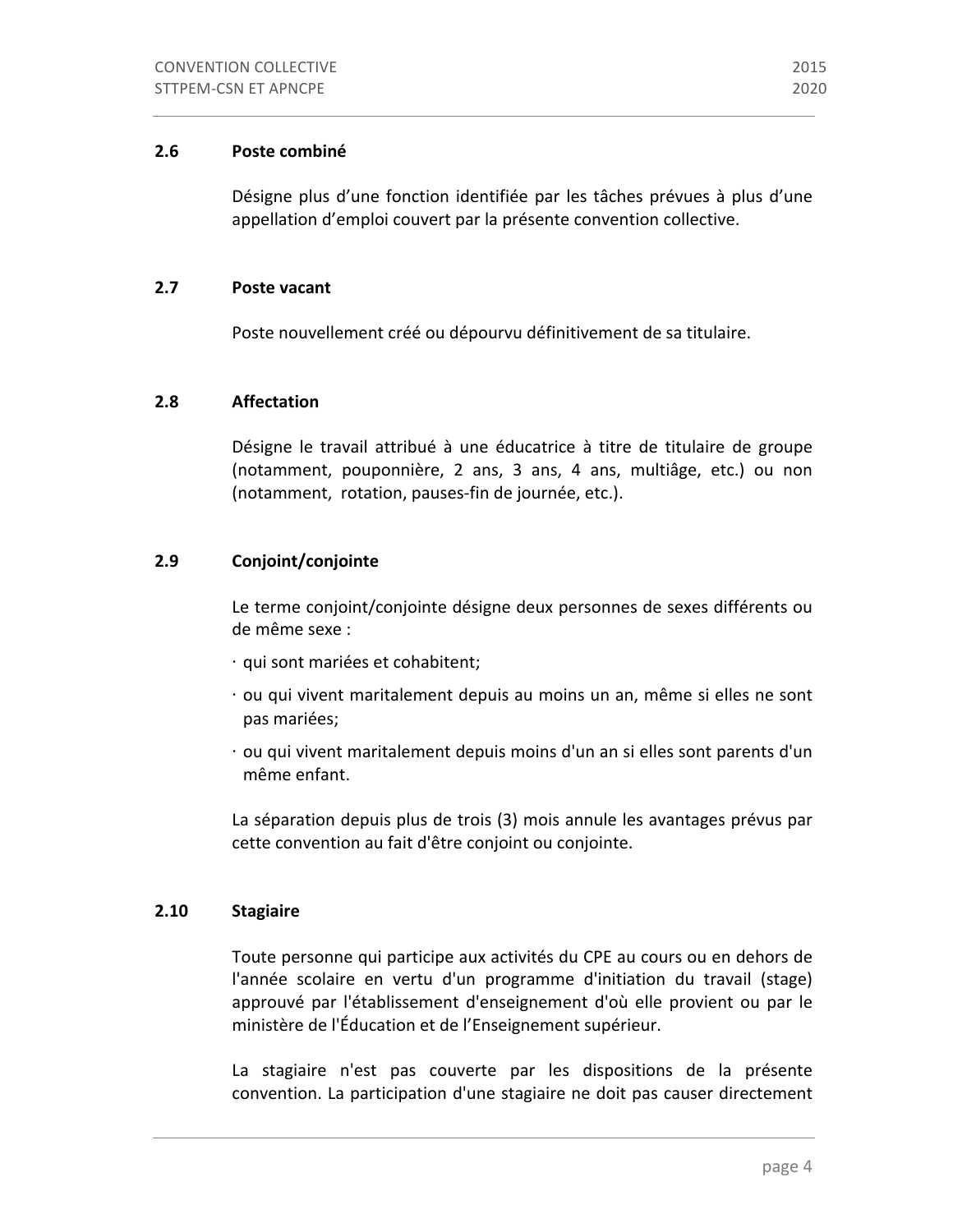ou indirectement de mise à pied parmi les travailleuses ni empêcher le rappel au

travail d'une travailleuse. Une stagiaire ne doit pas combler un poste vacant ou temporairement dépourvu de sa titulaire.

## **2.11 Année de service**

Le temps écoulé calculé en année depuis l'entrée en service d'une travailleuse.

## **2.12** Personne sur un programme gouvernemental

Toute personne qui est embauchée, dans le cadre d'un programme d'aide ou de subvention gouvernementale. La durée de l'emploi d'une telle personne est au maximum celle du programme gouvernemental. Cette personne n'est pas couverte par les dispositions de la convention collective. Le salaire est celui prévu par le programme gouvernemental applicable ou à défaut celui convenu entre l'employeur et le syndicat.

La participation de cette personne ne doit pas causer directement ou indirectement de mise à pied parmi les travailleuses ni empêcher le rappel au travail d'une travailleuse. Cette personne ne doit pas pourvoir un poste vacant ou temporairement dépourvu de sa titulaire.

## **2.13 Jour ouvrable**

Désigne un jour de semaine, du lundi au vendredi, pendant lequel le CPE est en activité.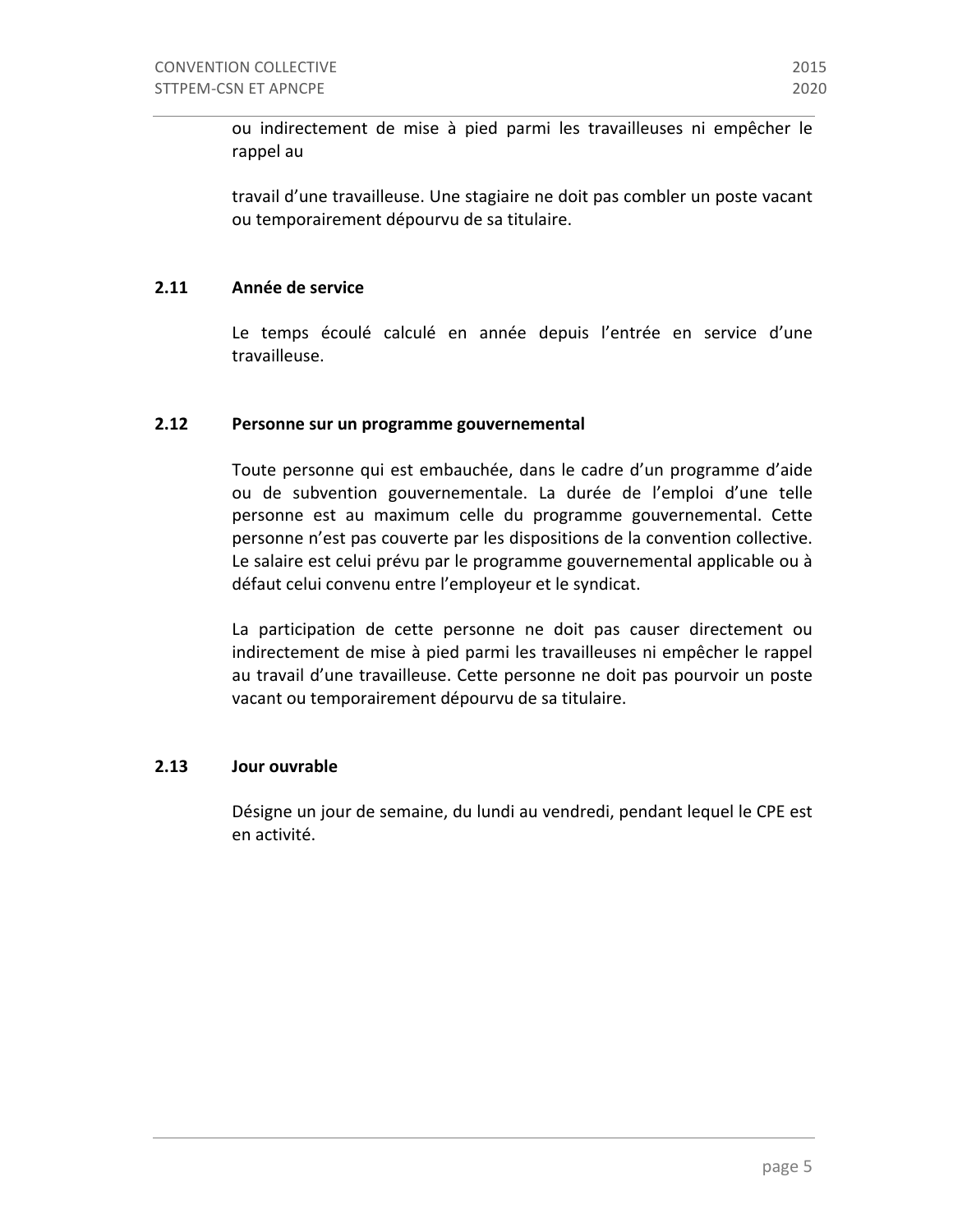## **ARTICLE 3 CHAMP D'APPLICATION**

#### **3.1 Juridiction**

La présente convention collective s'applique à toutes les travailleuses couvertes par les certificats d'accréditation des employeurs de l'association.

Sauf urgence, tout travail habituellement effectué par une travailleuse couverte par l'unité d'accréditation ne peut en aucun cas être effectué par un membre du personnel cadre.

## **3.2 Interprétation du certificat d'accréditation**

Si une difficulté d'interprétation se présente au sujet du texte de l'accréditation, les dispositions du Code du travail du Québec (L.R.Q., c. C-27) s'appliquent et aucun Tribunal d'arbitrage ne peut être appelé à interpréter le sens de ce texte.

## **3.3 Agent-négociateur**

L'APNCPE reconnaît, par les présentes, le syndicat comme étant l'unique agent-négociateur aux fins de négocier et de conclure une convention collective de travail, au nom et pour toutes les travailleuses couvertes par le certificat d'accréditation émis conformément aux dispositions du Code du travail du Québec (L.R.Q., c. C-27).

Le syndicat reconnaît, par les présentes, l'APNCPE comme l'unique agentnégociateur aux fins de négocier et de conclure une convention collective de travail au nom de l'employeur qui est membre de l'APNCPE et qui lui a donné le mandat de négocier la convention collective.

## **3.4 Entente particulière ou modification de la convention**

Aucune entente particulière relative à des conditions de travail différentes de celles prévues dans la présente convention, ou aucune entente particulière relative à des conditions de travail non prévues dans la présente convention entre une ou des travailleuses et l'employeur n'est valable, à moins qu'elle n'ait reçu l'approbation écrite du syndicat et de l'APNCPE.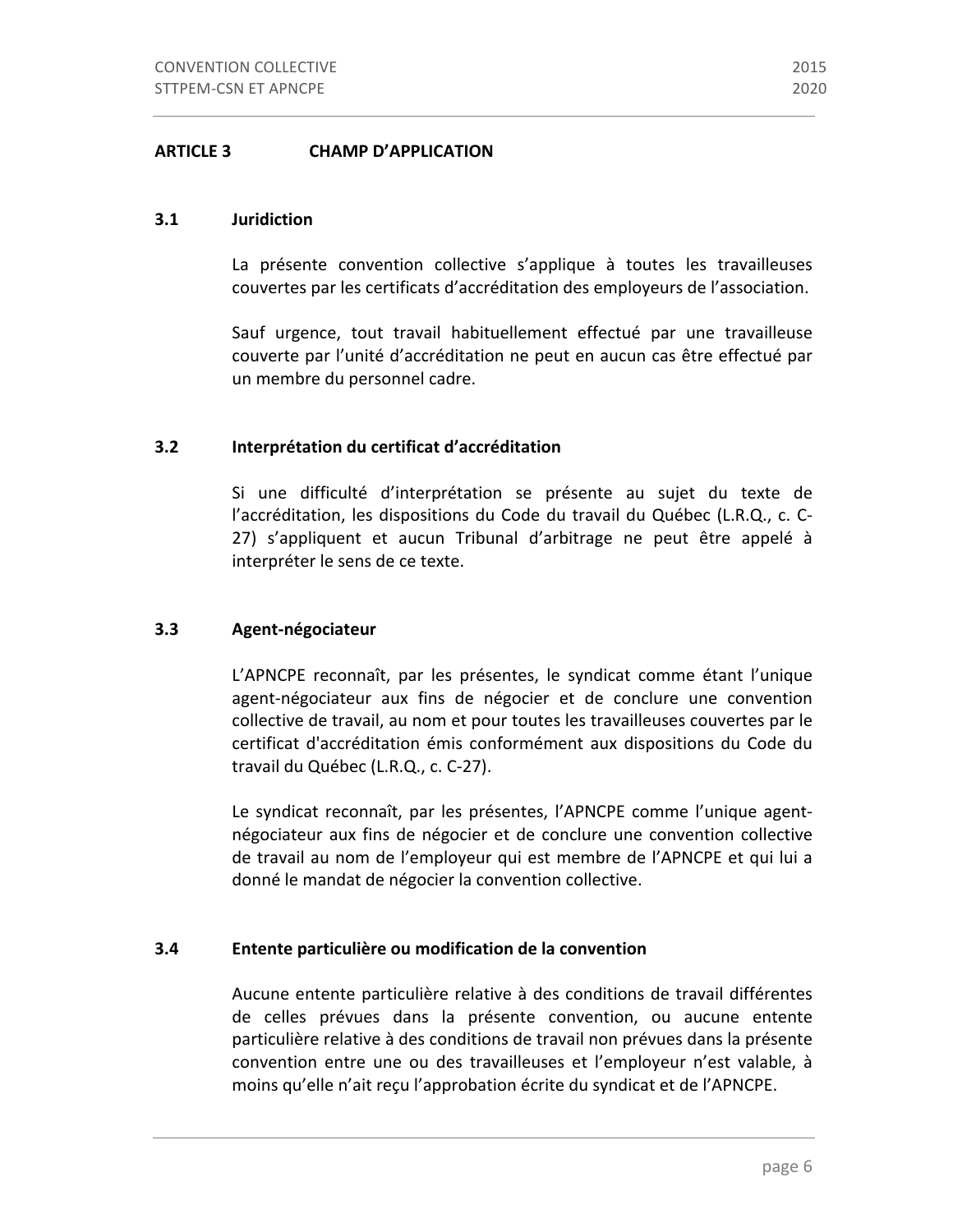## **3.5 Sous-contrat et contrat à forfait**

Tout contrat entre l'employeur et un tiers est permis dans l'une ou l'autre des situations suivantes :

- lorsque le contrat n'a pas pour effet de provoquer directement ou indirectement de mise à pied, d'abolition de poste, ou une diminution du nombre d'heures de travail des membres couvertes par l'unité de négociation;
- lorsque l'employeur fait appel à du personnel d'une agence de remplacement après avoir suivi la procédure de rappel prévue à l'article 12. L'employeur fera les efforts nécessaires afin de maintenir une liste de rappel adéquate afin de minimiser l'utilisation des agences;
- lorsque ce contrat est déjà en vigueur à la date de la signature de cette convention.

## **3.6 Comité de relations de travail local**

Le comité de relations de travail local est formé pour tenter de régler toutes les questions concernant l'application de la convention collective et concernant les relations de travail au niveau local. De plus, ce comité se penchera sur l'octroi de la permanence de toutes travailleuses suivant les règles prévues à l'article 9.2 des présentes.

De façon exceptionnelle et urgente, dans le cas où l'employeur n'a pu obtenir le conseil du comité, relativement à une probation, après avoir fait les efforts nécessaires pour que le comité puisse se réunir, une consultation par courriel peut remplacer la tenue d'une rencontre du comité.

Le comité est paritaire et composé d'un maximum de deux (2) représentantes de l'employeur et de deux représentantes désignées par le syndicat à moins d'une entente contraire entre les membres du comité.

Les travailleuses ainsi désignées sont libérées sans perte de traitement. Lorsque la rencontre a lieu à l'extérieur de son horaire de travail, la travailleuse est rémunérée au taux horaire régulier, et ce, pour la durée de la rencontre.

Le comité se réunit à la demande de l'une ou l'autre des parties, et ce, au maximum une (1) fois par mois, sauf entente entre les parties.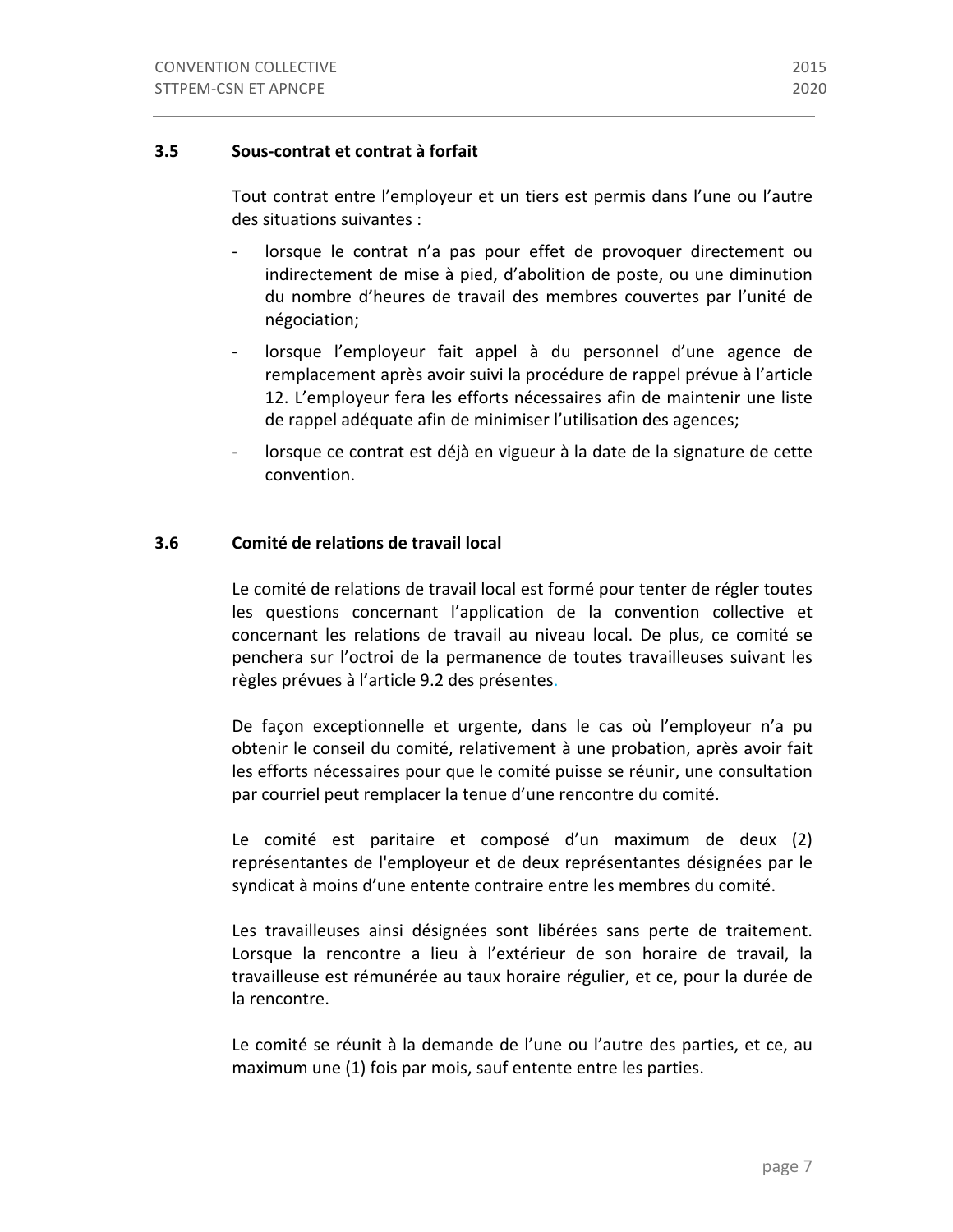## **3.7** Comité de relations de travail régional

Un comité de relations de travail régional est formé pour tenter de régler toutes les questions d'application et d'interprétation de la convention collective. Le comité est paritaire et composé d'un maximum de trois (3) représentantes désignées par le syndicat et de trois (3) représentantes désignées par l'APNCPE.

Le comité se réunit à la demande de l'une ou l'autre des parties.

L'une ou l'autre des parties peut s'adjoindre une personne ressource ou une personne invitée concernée par un sujet à l'ordre du jour.

## **3.8 Travail hors de l'unité de négociation**

La travailleuse qui accepte d'occuper une fonction de direction au centre, hors de l'unité de négociation, conserve le droit de retour à son poste pour une durée de six (6) mois continus ou non s'il s'agit d'un remplacement temporaire ou pour une durée de quatre (4) mois continus ou non s'il s'agit d'une promotion. Le délai de six (6) mois peut être renouvelé par entente entre l'employeur et l'équipe de travail.

Dans le cas d'une promotion ou d'un remplacement temporaire, la travailleuse qui retourne à son poste dans le délai prévu au premier alinéa retrouve les droits qu'elle détenait avant de le quitter. Toutefois, elle ne cumule pas d'ancienneté durant la période hors de l'unité de négociation.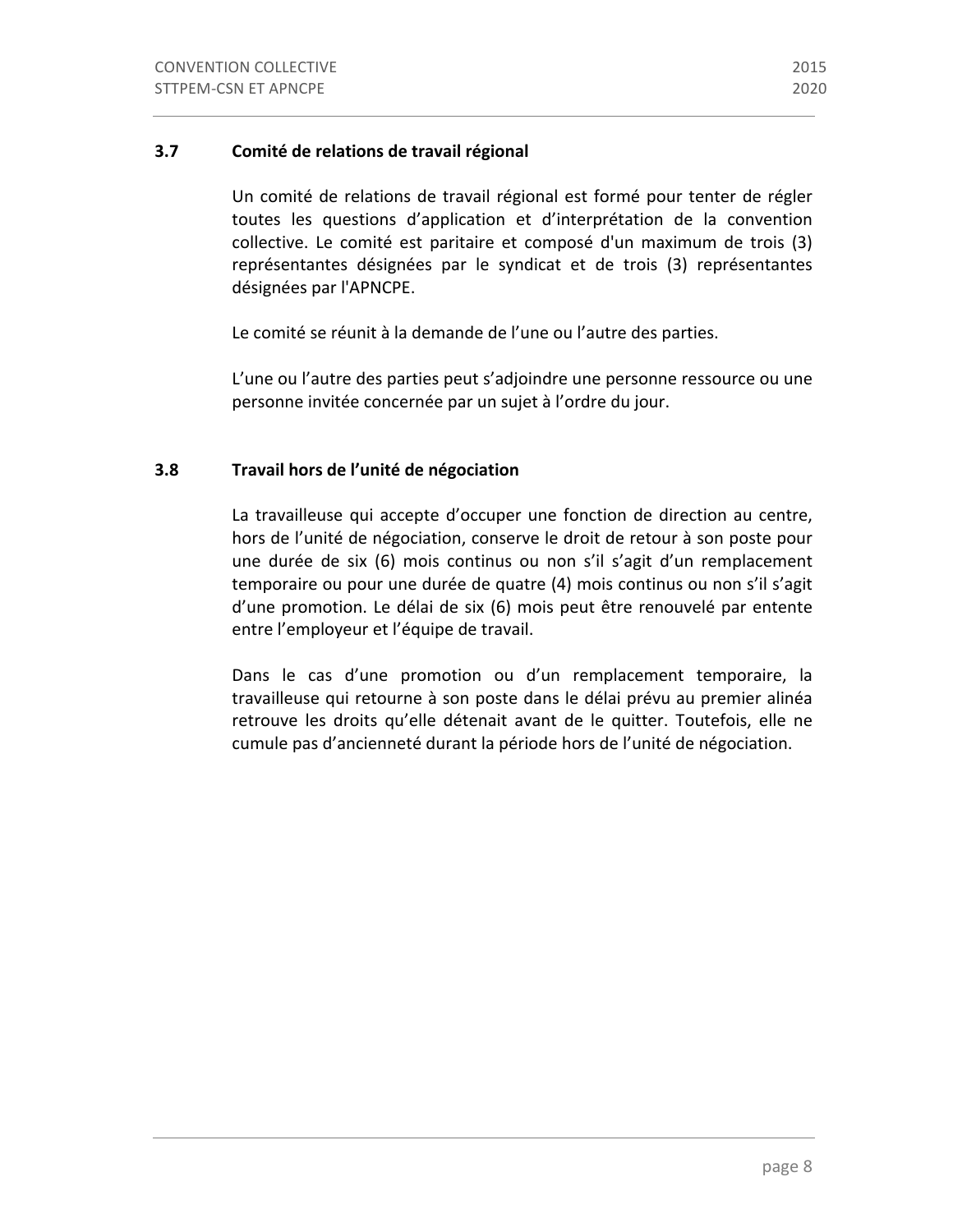## **ARTICLE 4 DISPOSITIONS GÉNÉRALES**

#### **4.1 Féminisation des textes**

L'usage du genre féminin inclut le genre masculin, à moins que le contexte ne s'y oppose.

## **4.2 Non-discrimination**

Le syndicat, l'employeur, de même que leurs représentantes respectives, et les travailleuses s'engagent à n'exercer aucune menace, contrainte ou discrimination contre tout membre du personnel à cause de sa race, de sa couleur, de sa nationalité, de son origine sociale, de sa langue, de son sexe, de son état de grossesse, de son orientation sexuelle, de son état civil, de son âge, de ses croyances religieuses ou de leur absence, de ses opinions politiques, de son handicap ou de l'utilisation de ce moyen pour palier à ce handicap ou de l'exercice d'un droit que lui reconnaît la convention ou la loi.

## **4.3 Autonomie professionnelle**

Chaque travailleuse est responsable du choix et de l'utilisation des méthodes pédagogiques appropriées et de son programme d'activités dans l'exercice de ses fonctions ainsi que d'appliquer le programme pédagogique en vigueur au CPE. Cependant, l'exercice de cette autonomie professionnelle doit respecter l'orientation pédagogique générale du CPE en tenant compte de l'approche éducative, des règles établies et des recommandations formulées par l'employeur.

#### **4.4 Harcèlement psychologique et sexuel**

a) Principes généraux

L'employeur et le syndicat s'engagent à intervenir dans toutes situations connues de harcèlement psychologique et sexuel.

Toute travailleuse a droit à un milieu de travail exempt de harcèlement psychologique et sexuel.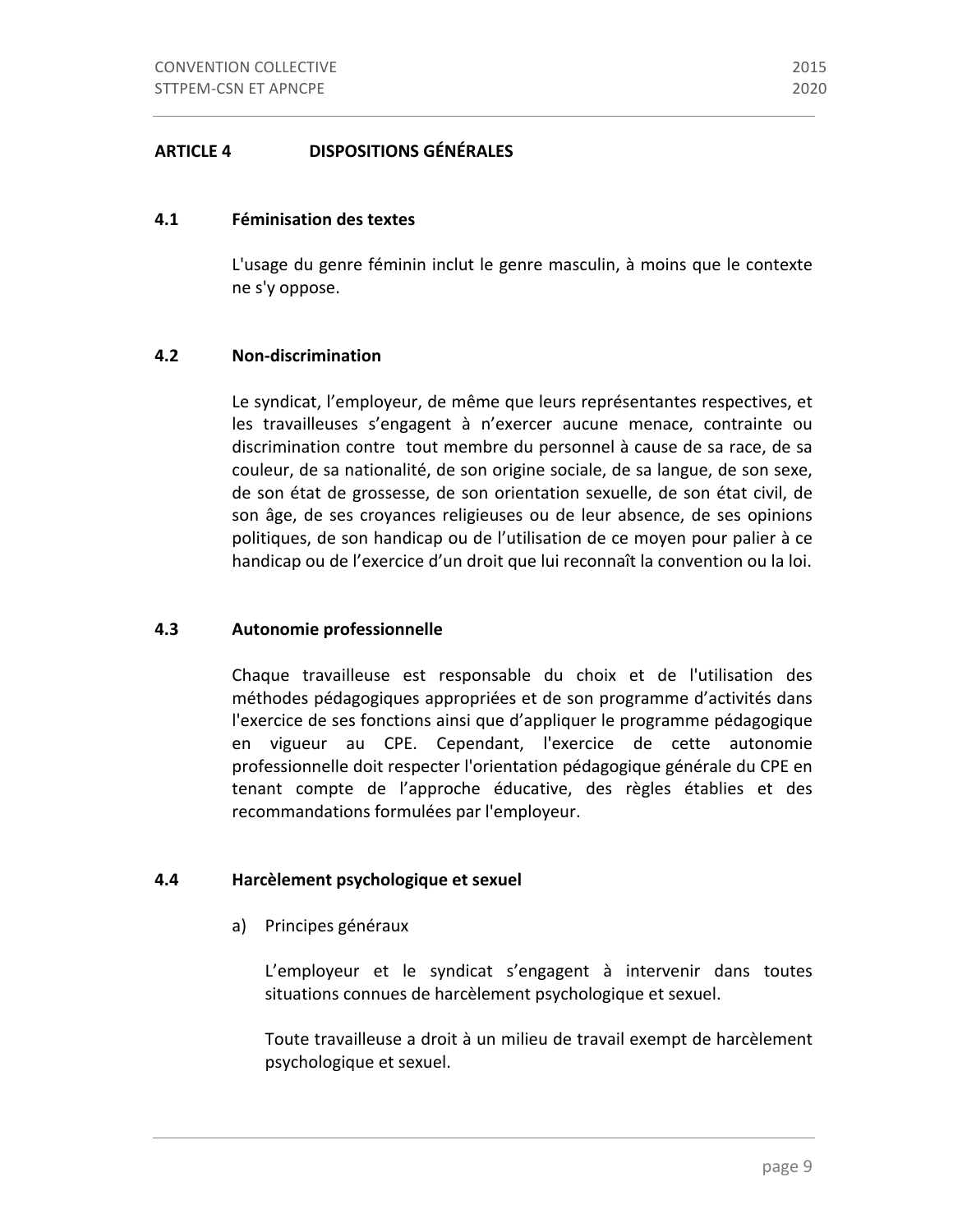L'employeur doit prendre les moyens raisonnables pour prévenir le harcèlement psychologique et sexuel, et lorsqu'une telle conduite est portée à sa connaissance, pour la faire cesser.

Malgré toute disposition contraire, tout grief relatif à une conduite de harcèlement psychologique ou sexuel doit être déposé dans les quatrevingt-dix (90) jours de la dernière manifestation de cette conduite. En tout temps avant le délibéré, une demande conjointe des parties peut être présentée en vue de nommer une personne pour entreprendre une médiation.

Les parties locales peuvent convenir d'un mécanisme de traitement des plaintes de harcèlement psychologique et sexuel.

b) Harcèlement psychologique

On entend par harcèlement psychologique une conduite vexatoire se manifestant par des comportements, des paroles, des actes ou des gestes répétés qui sont hostiles ou non désirés, laquelle porte atteinte à la dignité ou à l'intégrité psychologique ou physique de la travailleuse et qui entraîne pour celle-ci un milieu de travail néfaste.

Une seule conduite grave peut aussi constituer du harcèlement psychologique si elle porte une atteinte et produit un effet nocif continu pour la travailleuse.

c) Harcèlement sexuel

Le harcèlement sexuel constitue une forme de discrimination fondée sur le sexe et consiste en des avances sexuelles non désirées ou imposées qui peuvent prendre la forme de sollicitations verbales ou gestuelles.

Aucune forme de harcèlement sexuel n'est tolérée; à ce titre, l'employeur et le syndicat collaborent pour prévenir les situations de harcèlement sexuel par la mise sur pied de moyens appropriés d'information et de sensibilisation à être convenus par les parties locales.

L'employeur et le syndicat s'engagent à ne pas publier ou distribuer d'affiches ou de brochures sexistes.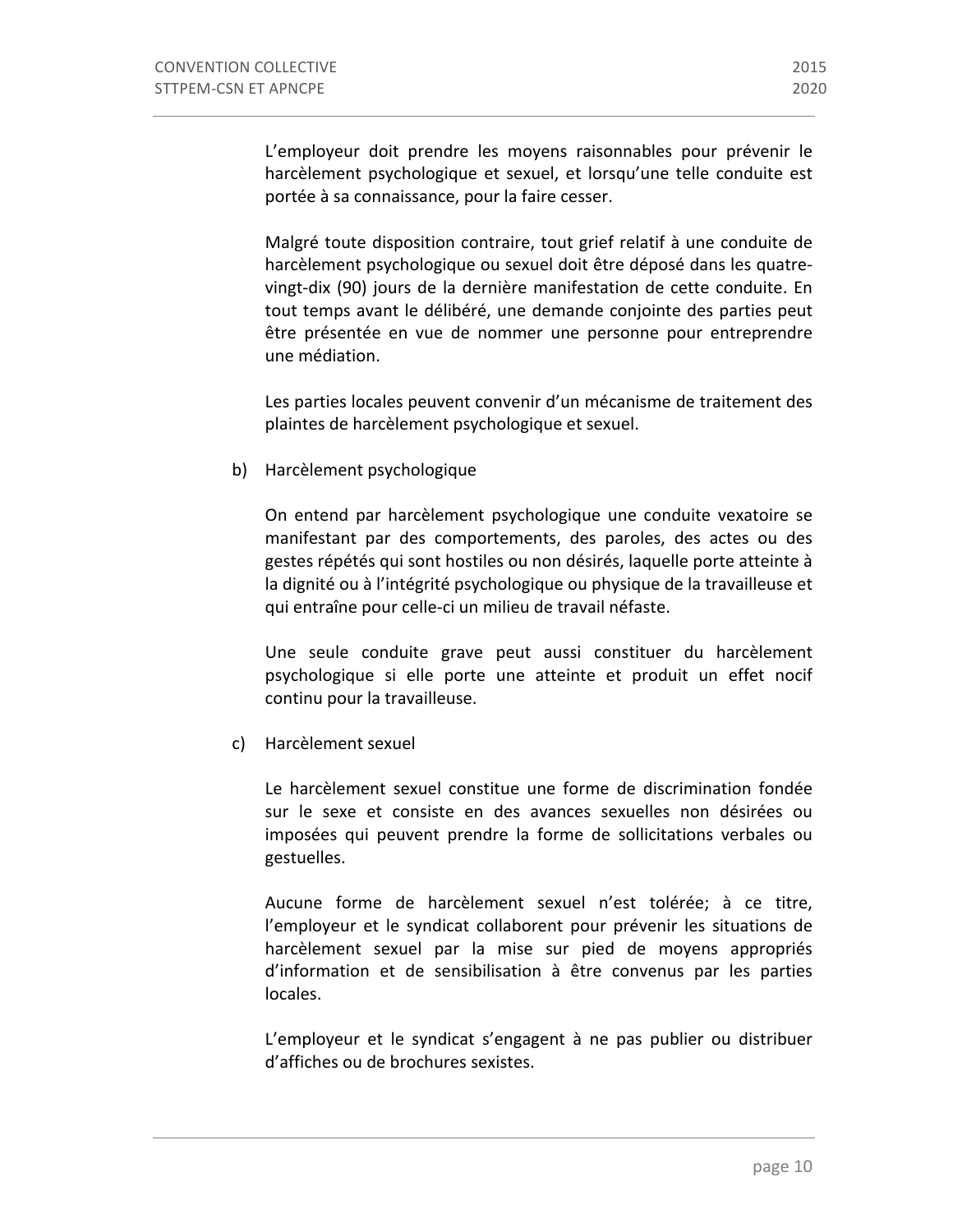## **ARTICLE 5 GESTION DU CENTRE**

#### **5.1 Droits de la direction**

L'employeur exerce ses fonctions de direction, d'administration et de gestion, de façon compatible avec les dispositions de la présente convention.

Les principes de la stabilité des ressources affectées auprès des enfants, de la qualité des services et de la saine gestion sont primordiaux et doivent, dans la mesure du possible, guider l'employeur dans l'exercice de ses droits.

La directrice générale est la représentante officielle de l'employeur.

#### **5.2 Participation des travailleuses**

- a) Participation au conseil d'administration  $-$  voir la lettre d'entente numéro 1.
- b) L'employeur peut former un comité de travail sur tout sujet. L'employeur favorise la participation des travailleuses syndiquées aux comités formés au sein du CPE.
- c) Les travailleuses qui participent aux différents comités mise sur pied par l'employeur ne subissent aucune perte de salaire pendant les réunions du comité si celles-ci ont lieu pendant les heures de travail. Lorsque la rencontre a lieu à l'extérieur de son horaire de travail, la travailleuse est rémunérée au taux horaire régulier, et ce, pour la durée de la rencontre. Les comités sont consultatifs et soumettent des recommandations à la direction.

## **5.3 Équipe de travail**

a) Composition

Toutes les travailleuses forment l'équipe de travail. Dans les CPE où il y a plus d'une installation, les parties peuvent convenir qu'il y ait plus d'une équipe de travail.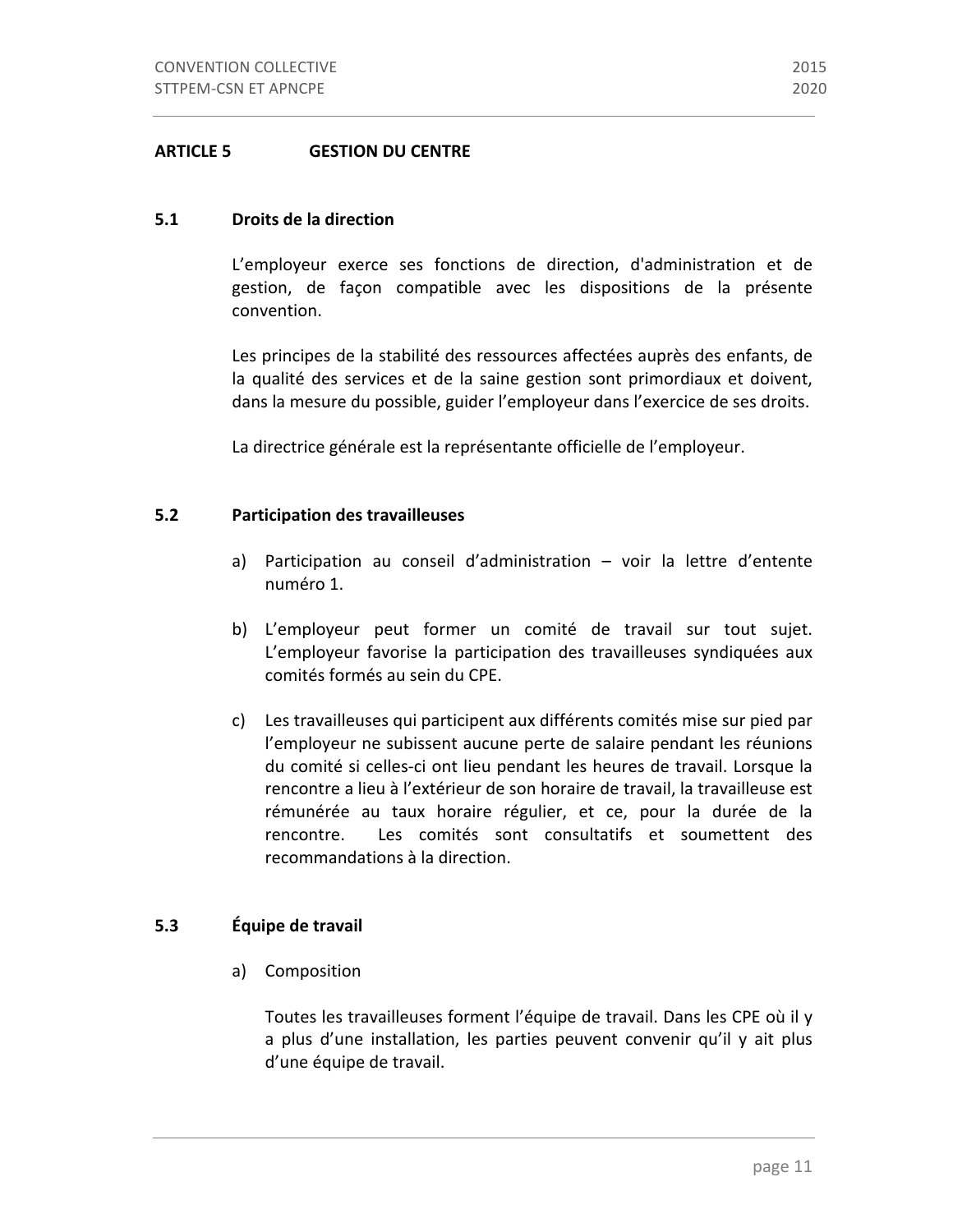## b) Convocation

Les représentantes de l'employeur peuvent convoquer des réunions d'équipe par sujet. Seulement les travailleuses concernées par le sujet seront convoquées lors de ces réunions d'équipe par sujet.

c) Rôle

; 

La direction doit consulter l'équipe de travail sur les sujets suivants :

- $\cdot$  le programme pédagogique, tant en ce qui a trait à son développement, à sa mise en application (plateforme pédagogique) qu'à sa mise à jour ;
- ⋅ l'organisation des activités communes à plusieurs groupes d'enfants
- ⋅ l'organisation quotidienne du travail ;
- $\cdot$  les priorités de formation du personnel syndiqué ;
- $\cdot$  l'intégration et le support des nouvelles travailleuses ;
- la répartition des heures payées pour l'encadrement pédagogique et les réunions d'équipe.

L'équipe de travail peut également être consultée sur tout autre sujet d'intérêt pour l'amélioration des services du CPE.

Sauf pour des raisons hors du contrôle de l'employeur, l'ordre du jour de la réunion d'équipe est affiché cinq (5) jours ouvrables à l'avance.

d) Fonctionnement

Les décisions sont prises par la direction. L'équipe de travail présente une recommandation sur toute matière au sujet de laquelle elle est consultée.

La recommandation de l'équipe est élaborée en recherchant le consensus parmi les travailleuses formant l'équipe de travail. À défaut de consensus, les différentes hypothèses explorées par l'équipe de travail sont présentées à la direction.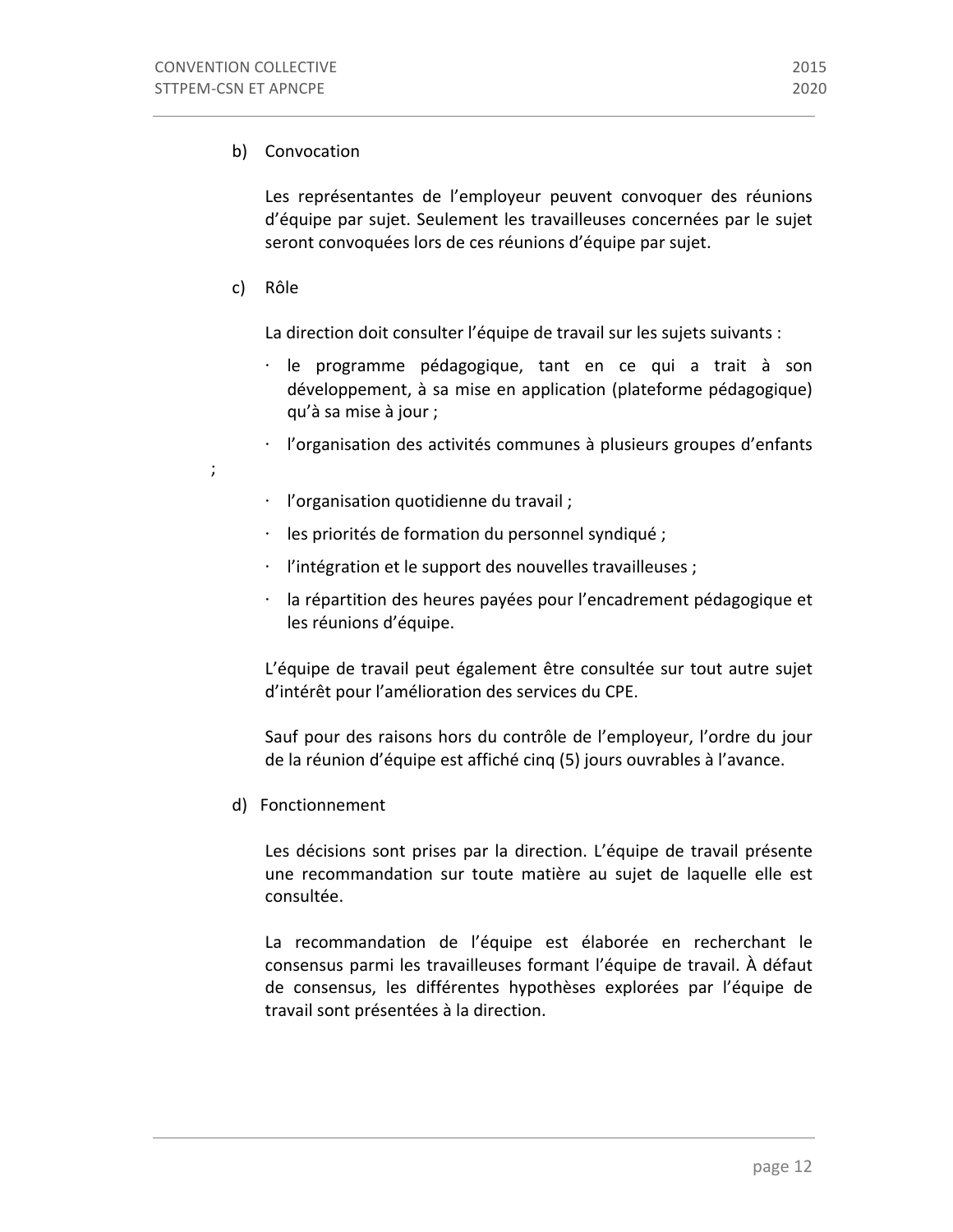## **ARTICLE 6 RÉGIME SYNDCAL**

#### **6.1 Obligation d'adhésion au syndicat**

Toute travailleuse membre en règle du syndicat au moment de la signature de la présente convention et toutes celles qui le deviendront par la suite doivent maintenir leur adhésion au syndicat, pour la durée de la convention, comme condition du maintien de leur emploi.

## **6.2 Adhésion des nouvelles travailleuses**

Toute nouvelle travailleuse doit devenir membre du syndicat à compter de son premier jour de travail comme condition du maintien de son emploi; à l'embauche, l'employeur informe la travailleuse de cette disposition.

#### **6.3 Exception à la règle**

L'employeur n'est pas tenu de congédier une travailleuse dont le syndicat refuse l'adhésion ou qu'il expulse de ses rangs. Cependant, ladite travailleuse reste soumise aux stipulations des articles concernant les retenues syndicales.

## **6.4 Déduction des cotisations syndicales**

L'employeur retient, pour la durée de la présente convention, sur la paie de chaque travailleuse, la cotisation syndicale fixée par le syndicat ou un montant égal à celle-ci. Ce montant doit être reçu au plus tard le 15 du mois suivant par la personne trésorière du syndicat.

En même temps que chaque remise, l'employeur fournit les renseignements suivants : le nom de la travailleuse, son statut, la période visée, le salaire brut ainsi que les cotisations.

## **6.5 Cas litigieux**

Lorsque l'une ou l'autre des parties demande au Tribunal administratif du travail de statuer si une personne est comprise dans l'unité de négociation, l'employeur retient la cotisation syndicale ou son équivalent jusqu'à la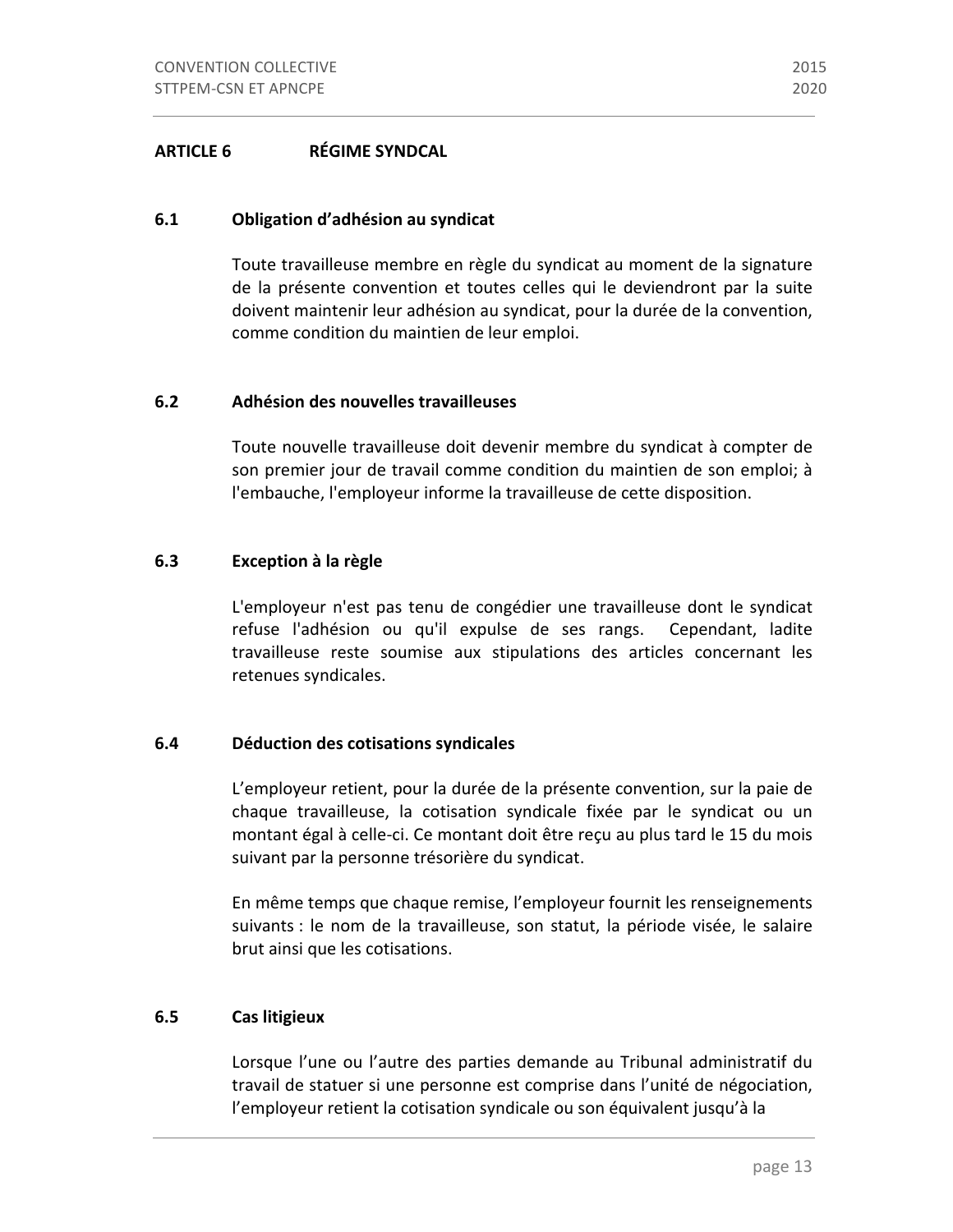décision du Tribunal administratif du travail pour la remettre, ensuite, en conformité avec la décision.

Cette retenue se fait à compter du début du mois suivant le dépôt d'une requête à cette fin.

## **6.6 Informations fournies au syndicat**

Lorsque la situation survient, l'employeur fournit à la déléguée :

- le nom de la travailleuse qui a quitté définitivement avec sa date de départ;
- l'absence de plus de trois (3) mois en indiquant le motif prévu à la convention collective.

## **6.7 Informations financières fournies au syndicat**

À la demande du syndicat, dans le cas de problématique financière nécessitant de modifier les conditions de travail des travailleuses couvertes par la présente convention collective, l'employeur transmet les informations financières pertinentes à la problématique.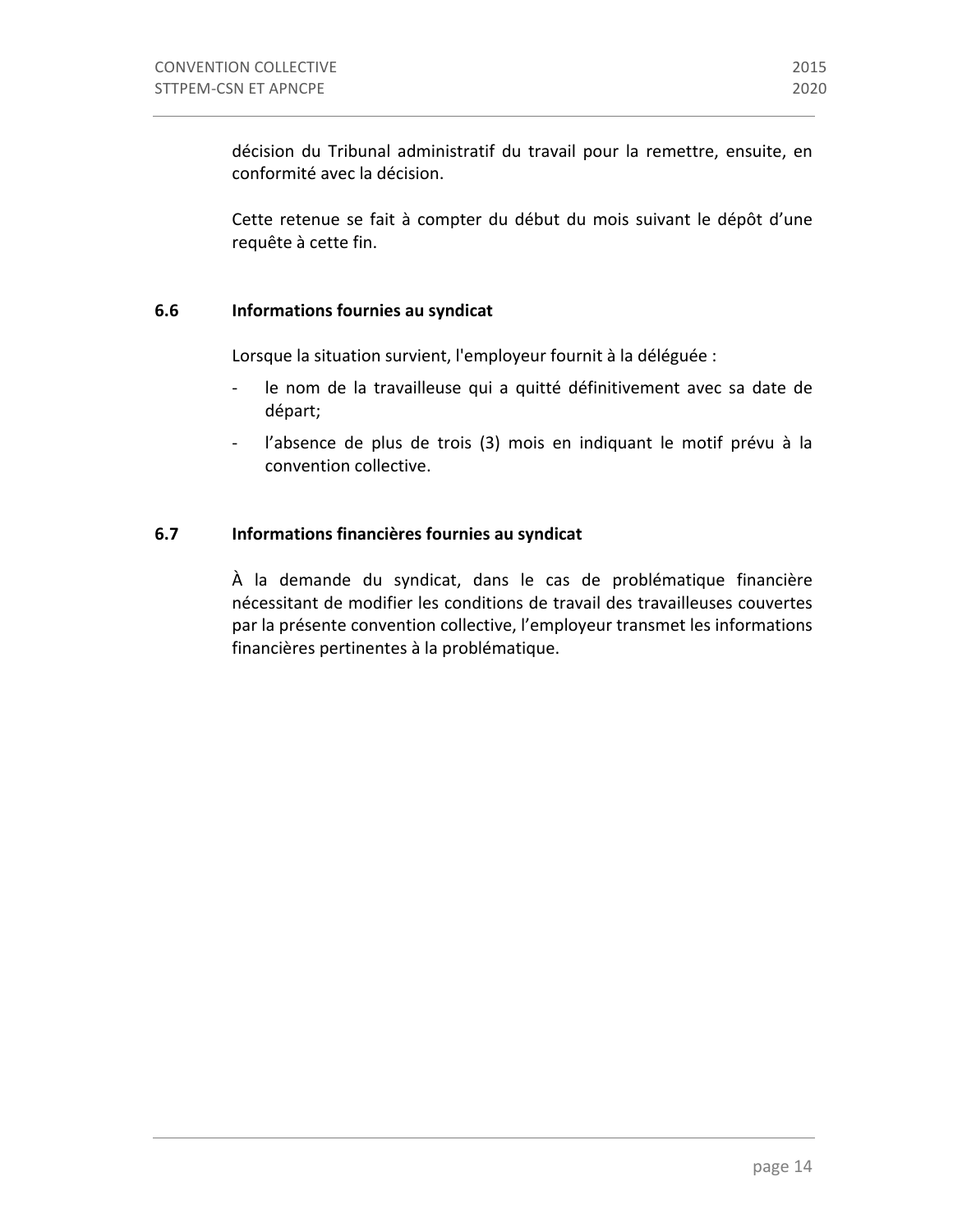## **ARTICLE 7 LIBERTÉ D'ACTION SYNDICALE**

## **7.1 Utilisation des locaux**

Le syndicat a le droit de tenir des réunions pour les travailleuses dans les locaux du CPE, et ce, en dehors des heures d'ouverture, sauf en cas de grève ou de lock-out.

L'employeur doit être avisé quarante-huit (48) heures à l'avance de l'intention du syndicat d'utiliser ses locaux. Cette utilisation est sans frais, sauf si l'employeur assume des coûts, auquel cas il doit en aviser le syndicat lors de la réservation du local.

Il est entendu que l'employeur a préséance sur l'utilisation des locaux. À la fin de la réunion, les locaux doivent être remis dans le même état.

## **7.2 Tableau d'affichage**

L'employeur met à la disposition du syndicat et de ses membres un tableau d'affichage par installation servant exclusivement à des fins syndicales. Le syndicat est responsable de l'affichage s'y retrouvant et de sa mise à jour. Les documents affichés doivent indiquer leur provenance, et ne contenir aucun propos injurieux.

#### **7.3** Représentantes syndicales

a) Liste des représentantes syndicales :

Le syndicat fournit à l'employeur la liste des membres du comité exécutif ainsi que le nom de la déléguée syndicale de chaque installation du CPE, et l'avise de toute modification subséquente.

b) Déléguée syndicale locale

La déléguée syndicale locale peut rencontrer les représentantes de l'employeur sur rendez-vous et être accompagnée d'une représentante mandatée du syndicat.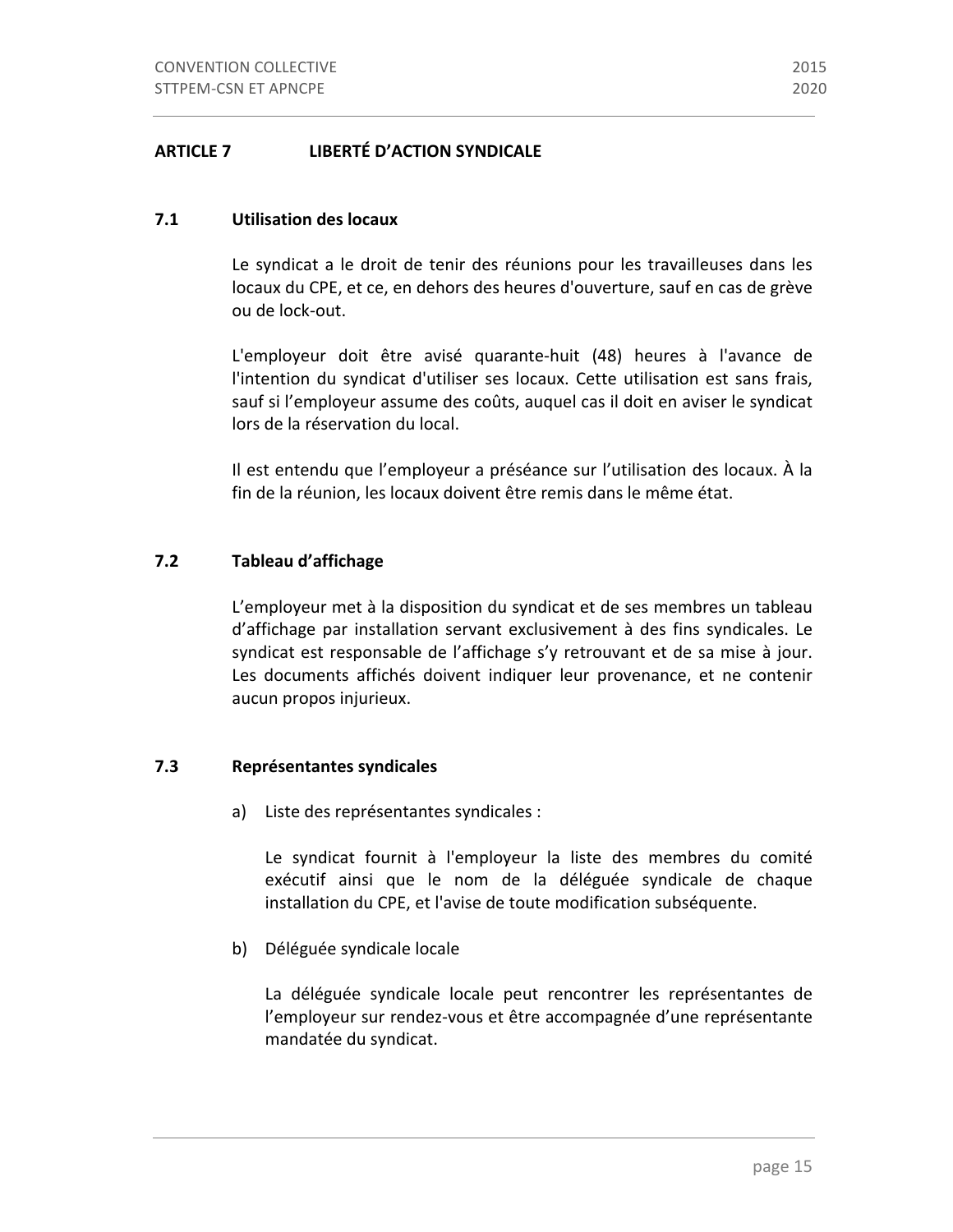Elle peut également rencontrer les travailleuses du CPE sur les lieux de travail, dans les cas de griefs à discuter ou d'enquêtes concernant les conditions de travail.

Ces rencontres auront lieu après demande auprès de l'employeur lequel pourra refuser avec un motif valable. Elles pourront être pendant les heures d'ouverture et devront être hors de la présence des enfants et des parents.

L'employeur doit fournir un local adéquat pour permettre la tenue de telles rencontres. Ces rencontres seront d'une durée raisonnable et n'occasionneront aucun déboursé au CPE. Le moment de la rencontre devra être convenu entre l'employeur et le syndicat.

L'employeur met à la disposition de la déléguée les outils nécessaires (photocopieur, télécopieur), si disponibles, afin qu'elle puisse remplir ses obligations prévues à la convention collective.

c) Représentante du syndicat régional

La représentante du syndicat régional peut rencontrer les travailleuses du CPE sur les lieux de travail, dans les cas de griefs à discuter ou d'enquêtes concernant les conditions de travail. Ces rencontres, auront lieu après avoir donné un préavis de quarante-huit (48) heures à l'employeur lequel pourra refuser avec un motif valable. Elles pourront être tenues pendant les heures d'ouverture et devront être hors de la présence des enfants et des parents. L'employeur doit fournir un local adéquat pour permettre la tenue de telles rencontres. Ces rencontres seront d'une durée raisonnable et n'occasionneront aucun déboursé au CPE. Le moment de la rencontre devra être convenu entre l'employeur et le syndicat.

La représentante du syndicat régional peut rencontrer les représentantes du CPE sur rendez-vous.

d) Rencontre avec l'employeur

Une travailleuse convoquée par l'employeur, pour un motif lié à un avis disciplinaire, peut si elle le désire être accompagnée d'une représentante syndicale.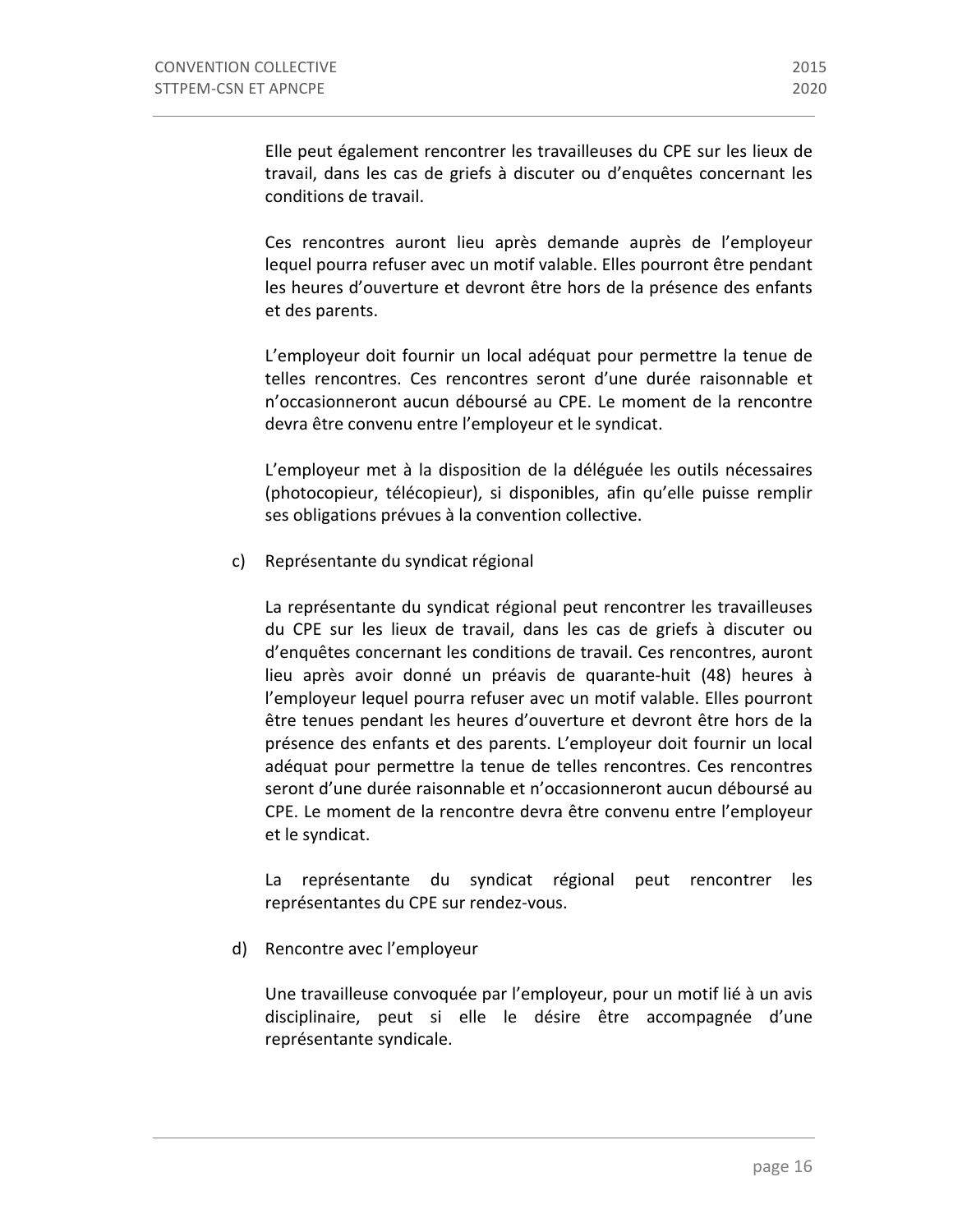## **7.4 Libération pour activités syndicales**

Toute travailleuse peut s'absenter du CPE afin de participer à des activités syndicales pourvu qu'elle avise l'employeur, sauf exception, quarante-huit (48) heures à l'avance lorsqu'il s'agit d'un officier du syndicat régional ou cinq (5) jours s'il s'agit d'une travailleuse. Lors de cette absence, la travailleuse conserve et accumule son ancienneté. L'employeur continue de verser le salaire de la travailleuse libérée et le syndicat le rembourse sur présentation d'une facture à cet effet.

Le CPE ne peut refuser sans motif valable. Dans le cas d'un refus, l'employeur doit démontrer au syndicat qu'il a pris toutes les mesures en sa possession pour permettre la tenue d'une telle libération.

Si une absence pour activité syndicale coïncide avec une ou des journées de congé hebdomadaires de la travailleuse, l'employeur doit tenter d'échanger la journée de congé de la travailleuse avec une autre travailleuse. L'employeur peut imposer l'échange à la travailleuse libérée, mais ne peut obliger l'échange aux autres travailleuses. Si l'échange n'est pas possible, la ou les journées sont reportées à un moment convenu avec l'employeur, et ce, dans les quatre (4) semaines suivantes.

## **7.5 Libération pour fonction syndicale**

Si une travailleuse est appelée à occuper un poste électif ou une fonction de permanence à un organisme affilié à la CSN, l'employeur, sur demande adressée par écrit trente (30) jours à l'avance, libère cette travailleuse pour la période définie à la demande de libération.

À l'expiration de cette libération, celle-ci se renouvelle automatiquement à moins d'un avis contraire de la travailleuse.

En tout temps, moyennant un préavis écrit de trente (30) jours, la travailleuse peut réintégrer ses fonctions au CPE avec tous ses droits et privilèges comme si elle ne les avait jamais quittées.

S'il s'agit d'un poste électif, l'employeur continue, à la demande du syndicat, de verser le salaire de la travailleuse libérée, et le syndicat le rembourse sur présentation d'une facture à cet effet.

Lorsqu'une travailleuse est libérée à temps complet pour occuper un poste electif, elle conserve sa semaine normale de travail, mais l'employeur n'est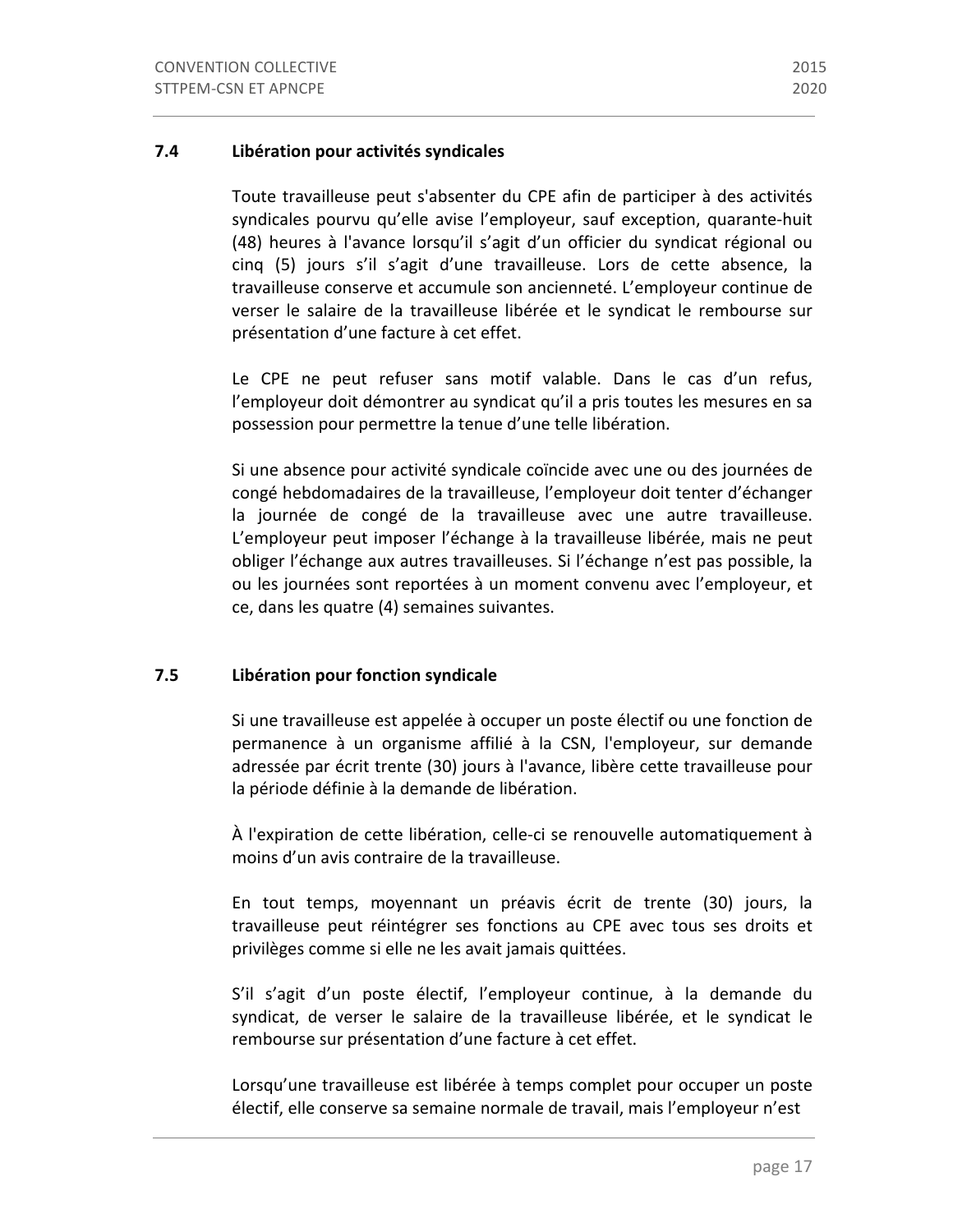plus responsable de son horaire de travail. L'utilisation des congés prévus à la présente convention collective doit cependant être indiquée à l'employeur et une feuille de temps doit être complétée lorsque requis par ce dernier. À l'expiration de cette libération, le syndicat rembourse à l'employeur tout temps qui aurait été accumulé.

La travailleuse libérée afin d'occuper une fonction de permanence est considérée comme ayant remis sa démission du centre au moment où elle obtient sa permanence à la CSN ou à un de ses organismes affiliés.

## **7.6 Comité de négociation régional**

Parmi le groupe d'employeurs visés par la négociation régionale, l'employeur libère les travailleuses conformément au protocole de négociation régional convenu entre l'APNCPE et le syndicat, ou à être convenu entre les parties, afin d'assister à toutes séances de préparation de négociation et de négociation régionale, y compris la conciliation et la médiation.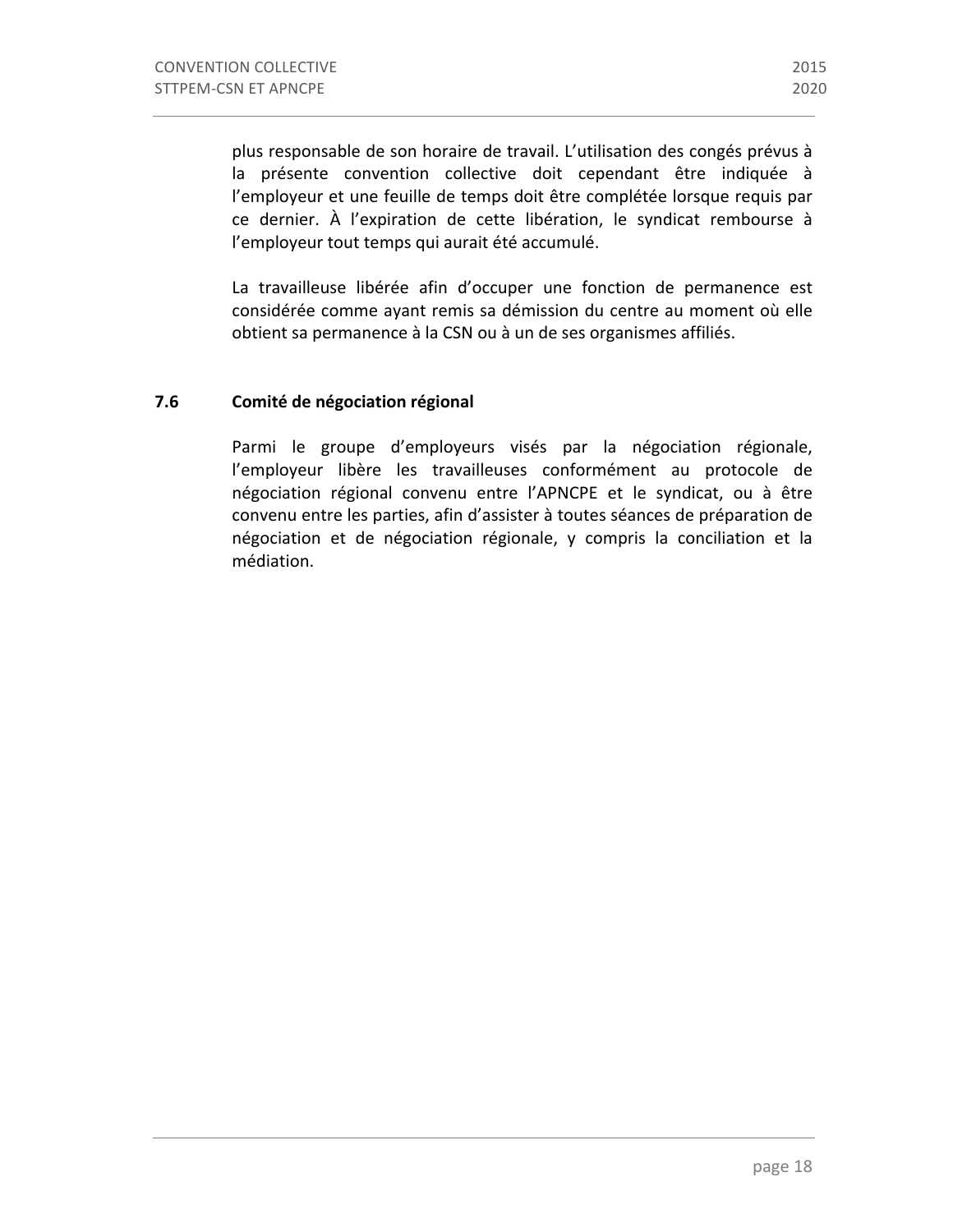## **8.1 Définition**

L'ancienneté signifie la durée du temps travaillé ou reconnu comme tel dans l'unité de négociation à partir de la dernière date d'embauche.

## **8.2 Calcul de l'ancienneté**

L'ancienneté se calcule à partir de la date d'entrée en service et s'exprime en années, semaines et heures.

1664 heures =  $1$  année

L'ancienneté de la travailleuse à temps complet est calculée de façon à ce qu'une affectation de travail sur deux semaines totalisant soixante-quatre (64) heures et plus équivaille à deux (2) semaines d'ancienneté, et ce, tous titres d'emploi confondus.

L'ancienneté de la travailleuse à temps partiel ou occasionnel est calculée en fonction des heures travaillées ou reconnues comme telle, celle-ci ne pouvant accumuler plus de soixante-quatre (64) heures d'ancienneté pendant deux (2) semaines.

Dans tous les cas, le calcul de l'ancienneté ne doit pas tenir compte des heures supplémentaires effectuées par la travailleuse.

Ce calcul se fait deux (2) fois par année entre le  $1<sup>er</sup>$  et le 15 des mois d'avril et octobre, lors de l'affichage d'un poste vacant et en cas de remplacement prévisible de plus de six (6) mois à attribuer.

Une travailleuse ne peut accumuler plus d'une année par période de douze (12) mois consécutifs.

## **8.3 Cumul de l'ancienneté**

La travailleuse à temps complet conserve et accumule son ancienneté dans les cas suivants :

a) mise à pied, pendant les douze (12) premiers mois en autant qu'elle soit inscrite sur la liste de rappel ;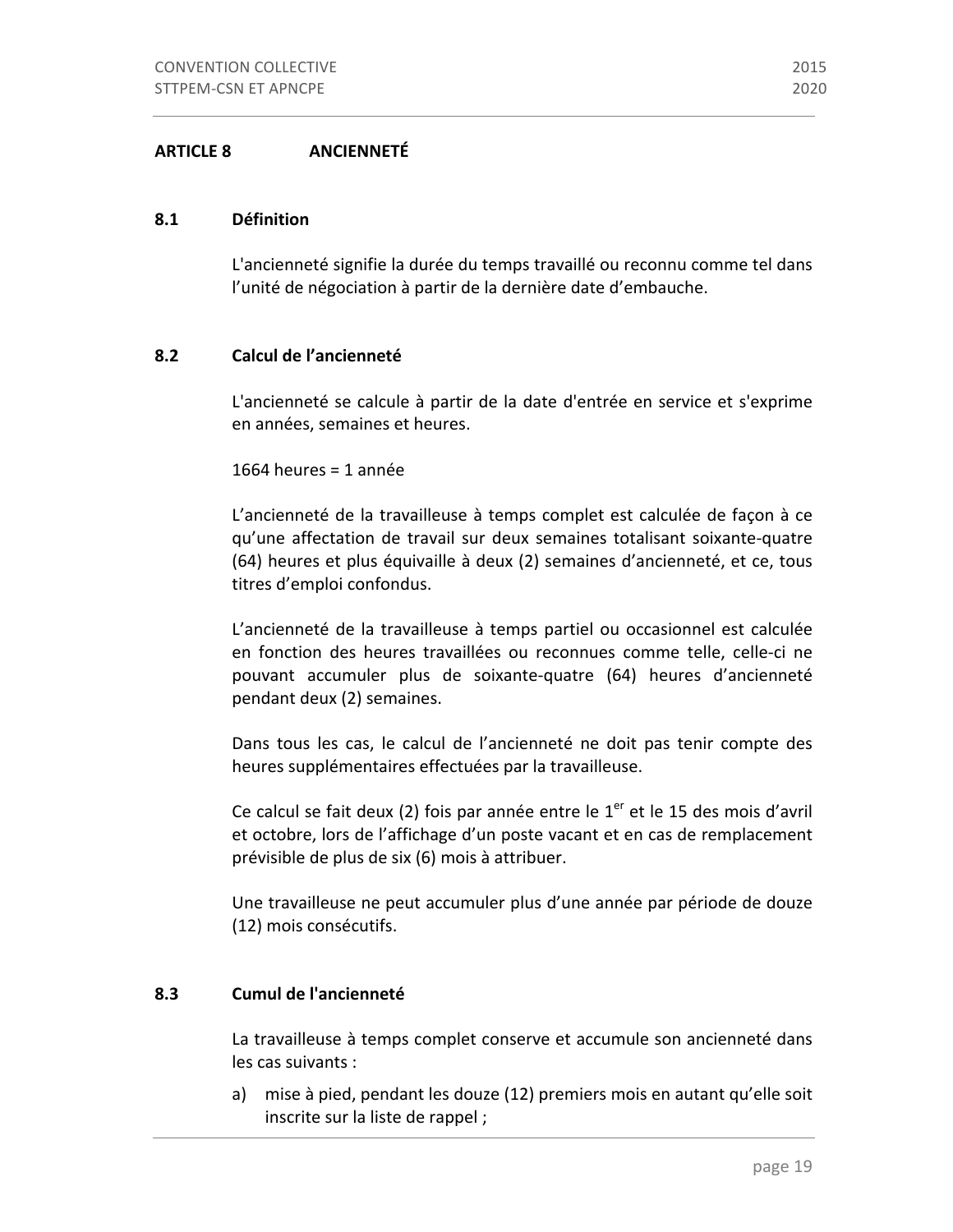- b) lorsque la travailleuse reçoit un avis de mise à pied qui a pour conséquence une réduction du nombre d'heures hebdomadaires à la suite de l'application de la procédure de supplantation, elle cumule son ancienneté comme si elle n'avait pas subi de réduction d'heures de travail, et ce, pendant les douze (12) premiers mois ;
- c) congé de perfectionnement autorisé ;
- d) pendant les vingt-quatre (24) premiers mois de l'ensemble des congés suivants : retrait préventif, congé de maternité, parental, de paternité ou d'adoption ainsi que durant tous les congés sans traitement reliés au congé de maternité, congé de paternité et au congé d'adoption prévus à la présente convention et ce, pour l'arrivée d'un même enfant ;
- e) absence pour accident de travail ou maladie professionnelle reconnue en vertu de la Loi sur les accidents du travail et des maladies professionnelles (L.R.Q., c. A-3.001) ;
- f) absence pour accident ou maladie autre qu'accident de travail ou maladie professionnelle, pendant les vingt-quatre (24) premiers mois ;
- g) congé sans traitement de quatre (4) semaines et moins ;
- h) toute autre absence motivée prévue dans la présente convention collective, à moins d'indication contraire;
- $i)$  lors d'une suspension de une  $(1)$  semaine et moins;
- j) lors d'un congé pour fonctions syndicales.

La travailleuse à temps partiel et la travailleuse occasionnelle bénéficient de la présente clause proportionnellement à la moyenne hebdomadaire des heures de travail effectuées au cours de ses douze (12) derniers mois de service ou depuis sa date d'entrée en service, selon la date la plus rapprochée du début de l'absence en autant que cette absence soit de plus de quatre (4) semaines consécutives et non rémunérées par l'employeur. En aucun temps, une libération syndicale ne peut avoir comme effet de cesser le cumul d'ancienneté d'une travailleuse.

De plus, la travailleuse à temps partiel et la travailleuse occasionnelle accumulent, en ancienneté 10,21 % des heures travaillées ou reconnues comme telles à titre de congés fériés et congés de maladie.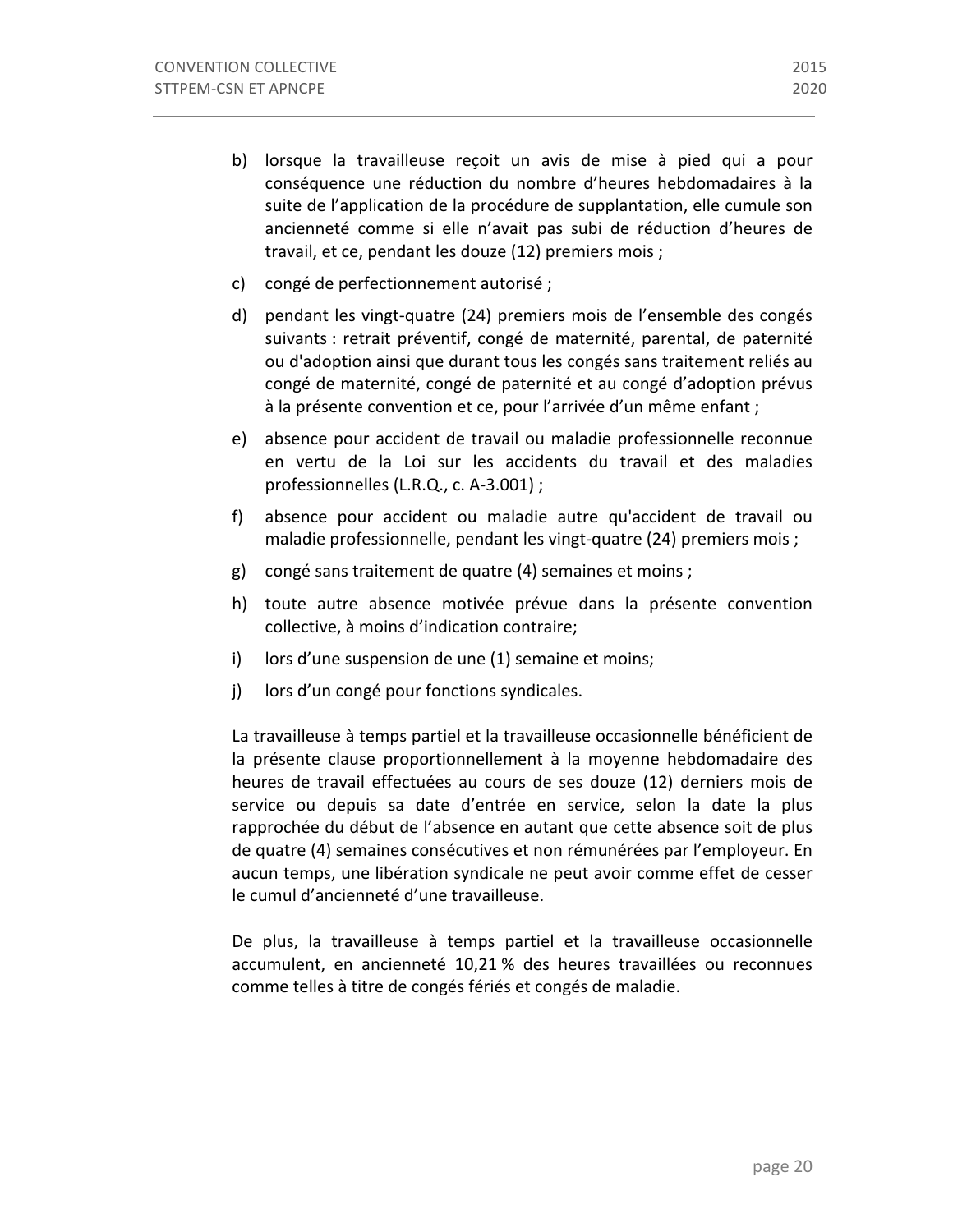L'ancienneté cesse de s'accumuler, mais demeure au crédit de la travailleuse, dans les cas suivants:

- a) durant une absence pour accident ou maladie autre qu'accident de travail ou maladie professionnelle du vingt-cinquième (25<sup>e</sup>) au trentesixième (36<sup>e</sup>) mois de cet accident ou de cette maladie;
- b) entre le treizième  $(13<sup>e</sup>)$  et le dix-huit  $(18<sup>e</sup>)$  mois de la mise à pied en autant qu'elle soit inscrite sur la liste de rappel;
- c) lors d'une suspension de plus d'une (1) semaine non contestée de la part de la travailleuse ou du syndicat ou confirmée par une sentence arbitrale;
- d) durant un congé sans traitement de plus de quatre (4) semaines;
- e) après les vingt-quatre (24) premiers mois de l'ensemble des congés suivants : retrait préventif, congé de maternité, parental, de paternité ou d'adoption ainsi que durant tous les congés sans traitement reliés au congé de maternité, congé de paternité et au congé d'adoption prévus à la présente convention et ce, pour l'arrivée d'un même enfant.

## **8.5 Perte d'ancienneté**

La travailleuse perd son ancienneté et son emploi dans les cas suivants :

- a) lors d'un congédiement;
- b) lors de sa démission;
- c) lors d'une absence pour accident ou maladie autre qu'un accident de travail ou une maladie professionnelle, après le trente-sixième  $(36<sup>e</sup>)$ mois d'absence;
- d) après le dix-huitième (18<sup>e</sup>) mois d'une mise à pied;
- e) lorsque la travailleuse quitte l'unité de négociation tel que prévu à la clause 3.8;
- f) lors de son non-retour au travail à l'expiration d'un congé sans traitement à moins d'incapacité physique ou psychologique confirmée par un certificat médical, jusqu'à concurrence de trente-six (36) mois du début du congé sans traitement;
- g) après six (6) mois sans rappel au travail alors que son nom figure sur la liste de rappel.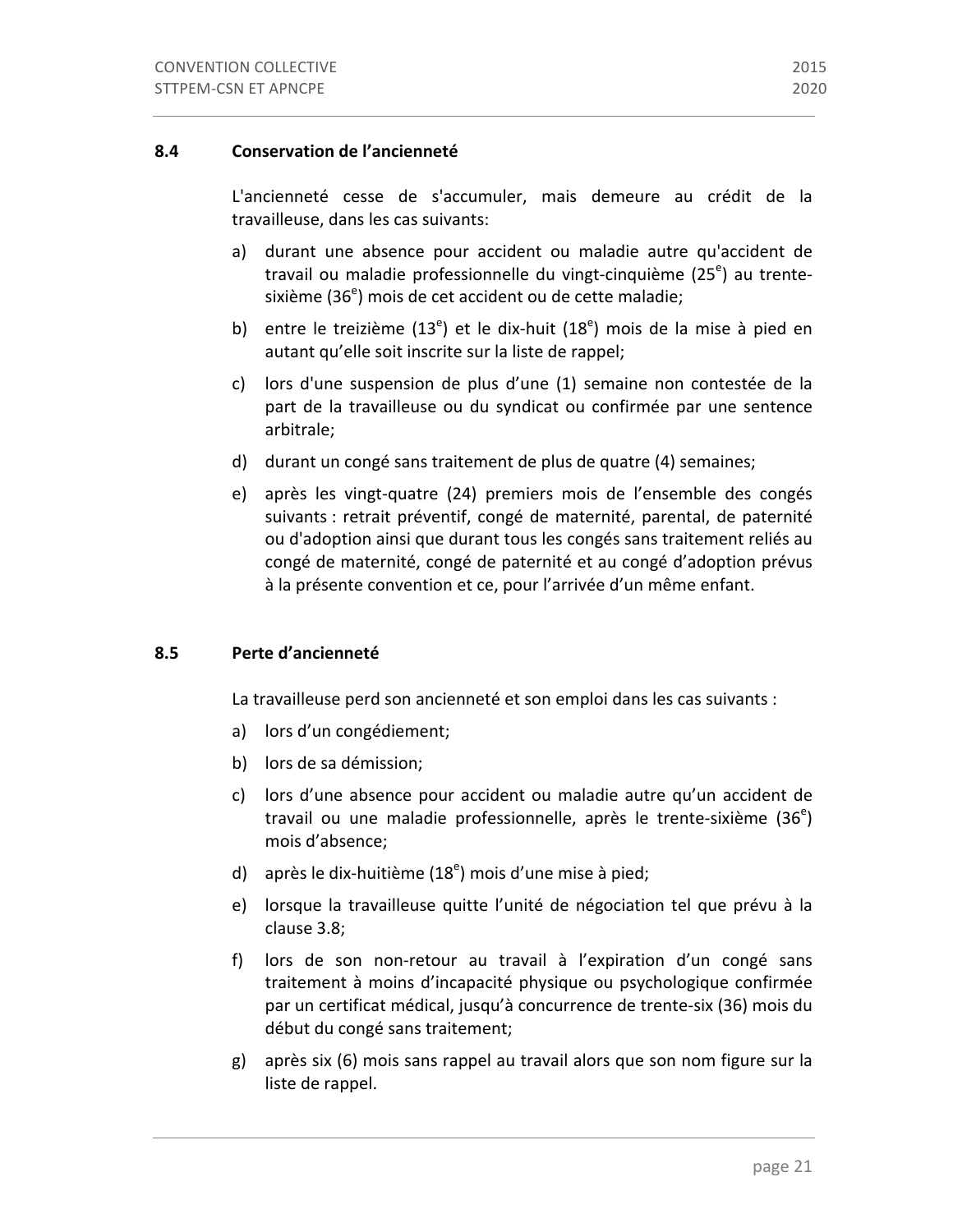## **8.6 Liste d'ancienneté**

Entre le  $1<sup>er</sup>$  et le 30 avril de chaque année, l'employeur affiche au tableau syndical la liste des travailleuses indiquant leur ancienneté en date de la fin du mois précédent.

Cette liste comprend :

- le nom de chaque travailleuse;
- le statut de la travailleuse (temps complet, temps partiel, occasionnel);
- la date d'entrée en service;
- l'ancienneté cumulée de la travailleuse.

La liste est affichée pendant une période de trente (30) jours. Au cours de cette période, toute travailleuse peut demander une correction à la liste d'ancienneté.

La travailleuse absente durant toute la période d'affichage reçoit de l'employeur, au même moment, une copie de la liste d'ancienneté par courriel, sauf si la travailleuse avise l'employeur qu'elle veut la recevoir par courrier. La travailleuse peut demander une correction à la liste de son ancienneté accumulée depuis le dernier affichage dans les trente (30) jours de son expédition.

Advenant une correction à la liste d'ancienneté, l'employeur transmet à la déléguée une nouvelle liste d'ancienneté corrigée.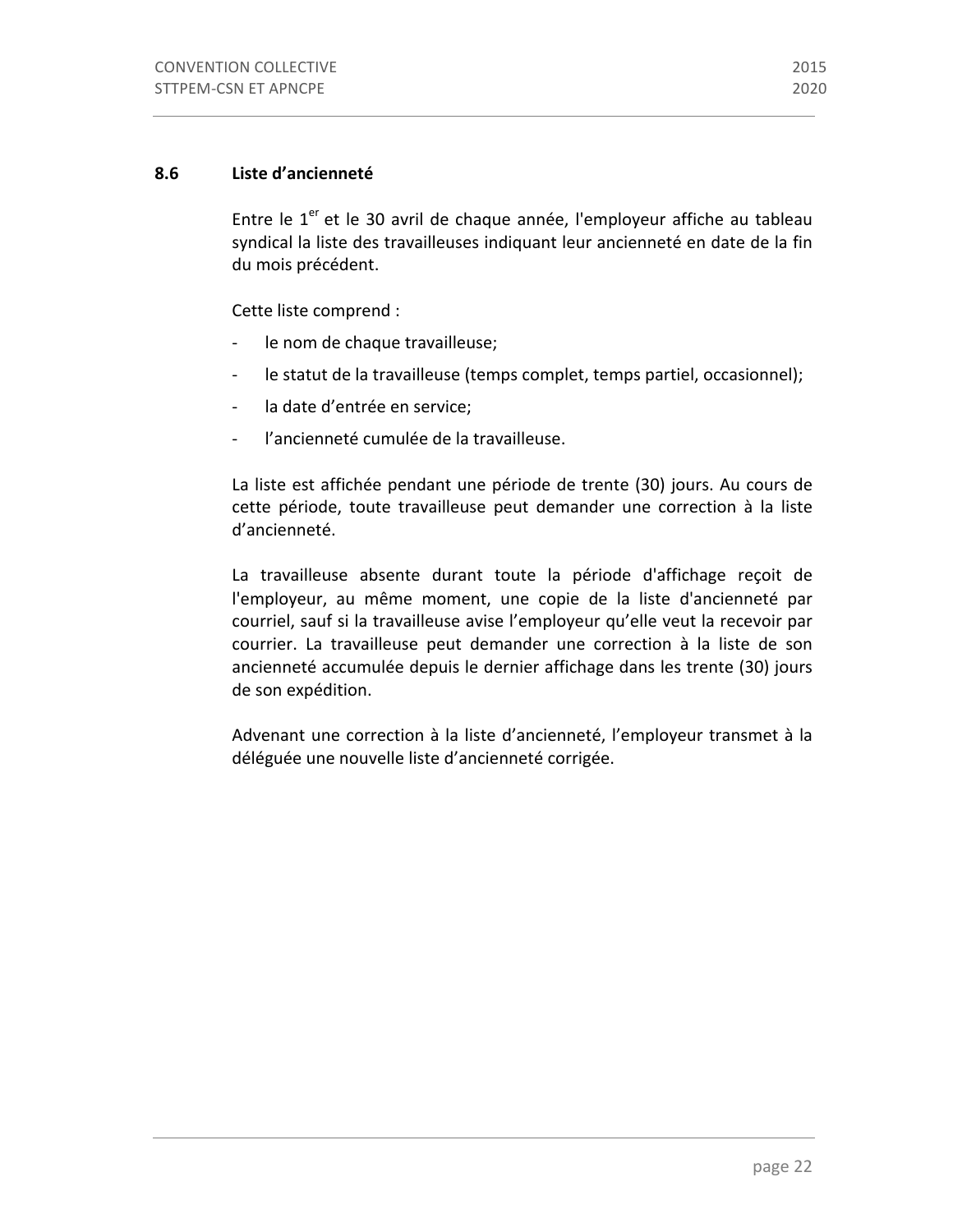## ARTICLE 9 **PROCÉDURE D'EMBAUCHE** ET **D'ACQUISITION** DE LA **PERMANENCE**

## **9.1 Sélection du personnel**

L'embauche et la sélection du personnel sont du ressort de l'employeur et relèvent de la direction.

## **9.2** Période de probation

La travailleuse nouvellement embauchée est soumise à une période de probation de six cent quarante (640) heures de travail.

Pendant cette période, la travailleuse a droit à tous les bénéfices de la présente convention collective à l'exception du recours à la procédure de grief si elle est congédiée ou mise à pied avant la fin de sa période probatoire.

Pour une travailleuse embauchée à titre d'éducatrice occasionnelle sur la liste de rappel, celle-ci doit avoir travaillé huit (8) semaines consécutives comme titulaire de groupe, rotation incluse, à l'intérieur des six cent quarante (640) heures de probation exigées. Toutes absences prévues à la convention collective ne sont pas considérées comme des interruptions de la période de travail continue. Cependant, la période du  $1<sup>er</sup>$  juillet au 20 août de chaque année n'est pas considérée dans lesdites huit (8) semaines.

Lorsque douze (12) mois se sont écoulés depuis son embauche, le comité de relation de travail local doit procéder à l'évaluation de la travailleuse dans un délai maximal de six (6) mois. Dans les autres cas, le comité de relation de travail devra se réunir et discuter de la probation avant que celle-ci ne soit complétée.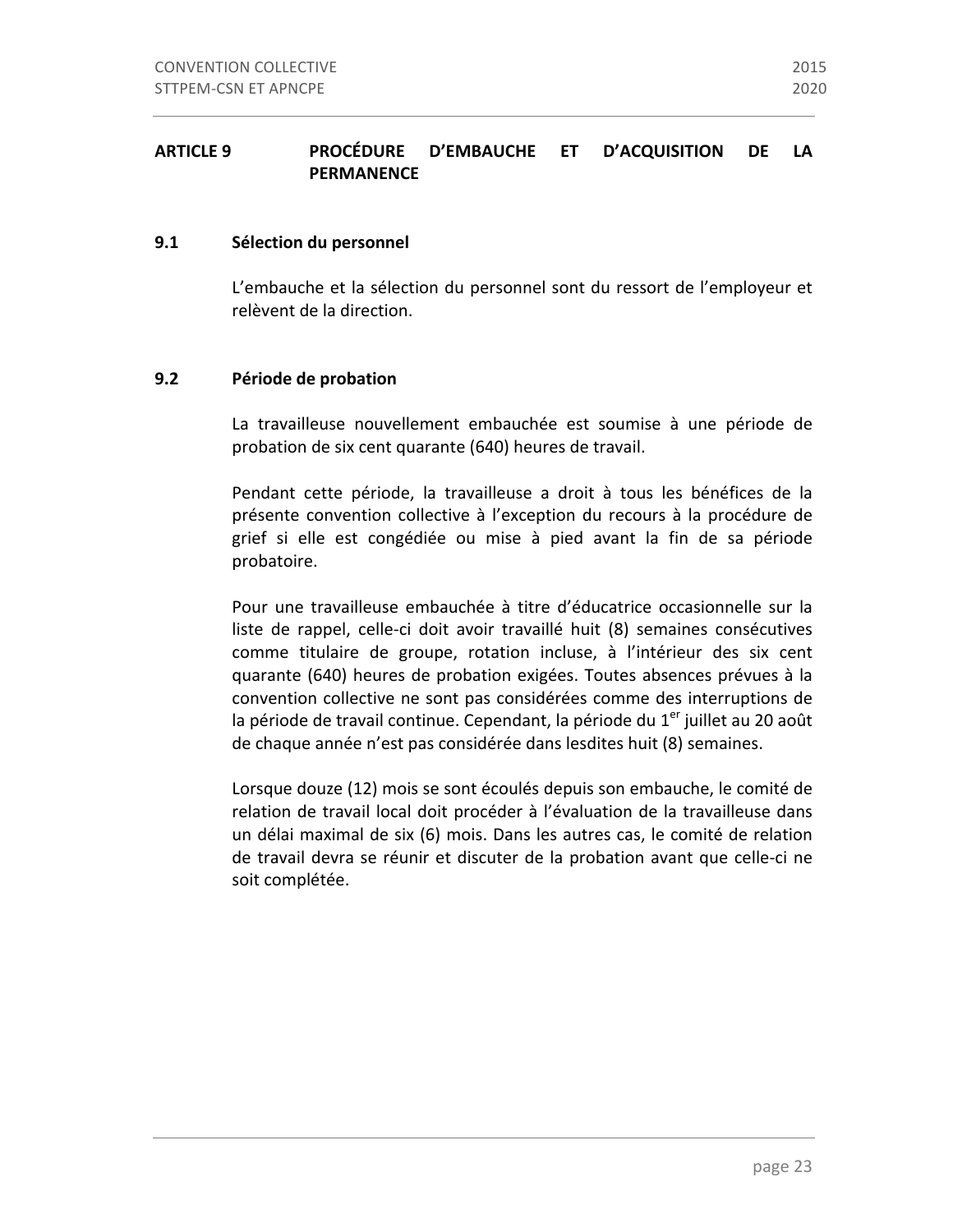## **ARTICLE 10 PROCÉDURE D'ATTRIBUTION DE POSTES**

## 10.1 Affichage du poste

Tout poste vacant ou nouvellement créé doit faire l'objet d'un affichage au tableau d'affichage syndical de chaque installation du CPE.

Les délais d'affichage sont les suivants :

- Pour un poste d'éducatrice, un maximum de trente (30) jours de la vacance ou de la création du poste. Pour les postes d'éducatrice à temps partiel, le délai peut être prolongé d'un maximum de trente (30) jours quand les besoins du CPE sont à réévaluer.
- Pour un poste autre qu'éducatrice, un maximum de quarante-cinq (45) jours de la vacance ou de la création du poste.

Lorsque la vacance survient dans les mois de juin ou juillet, le délai peut être prolongé de manière à ce que le poste soit comblé pour la rentrée suivante.

La durée de l'affichage est de cinq (5) jours ouvrables, à moins d'entente contraire entre les parties. L'affichage externe peut être fait simultanément sans léser les droits des travailleuses à l'interne.

L'avis d'affichage doit comprendre les indications suivantes comme constituantes du poste :

- ⋅ l'appellation d'emploi;
- ⋅ la description de tâche;
- ⋅ le statut (temps complet, temps partiel);
- ⋅ les qualifications requises apparaissant à l'annexe A;
- pour les postes d'agente-conseil en soutien pédagogique et technique, les qualifications requises apparaissant à l'annexe A ainsi que les compétences requises apparaissant à l'annexe C;
- ⋅ la période d'affichage.

L'avis d'affichage doit aussi comprendre les indications suivantes, applicables jusqu'à la rentrée suivante, à titre indicatif :

- la date d'entrée en fonction;
- l'installation visée;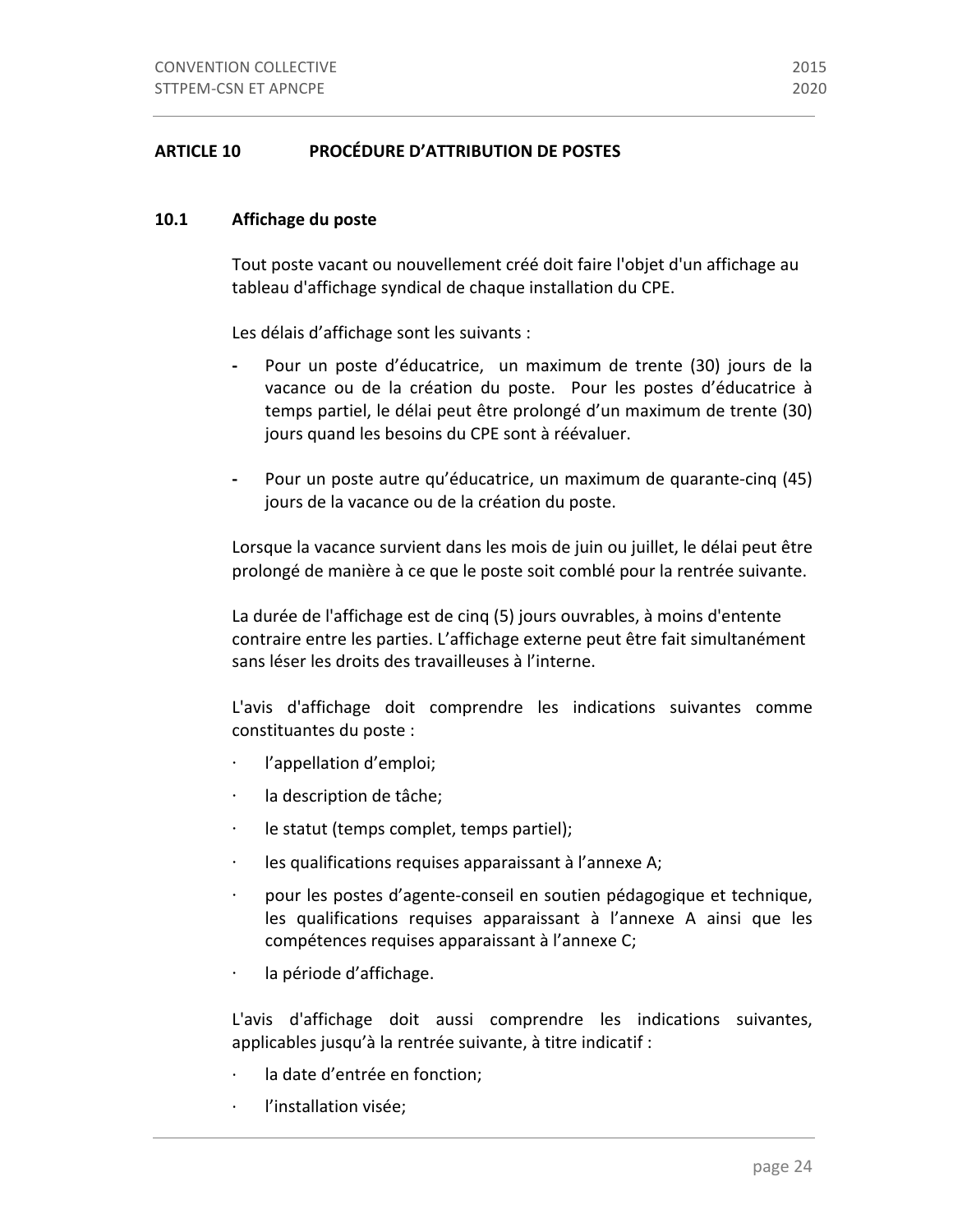- le nombre d'heures de travail par semaine;
- · l'affectation;
- l'horaire de travail.

Lorsqu'il n'y a pas de choix de groupe, l'affectation devient une constituante du poste à compter de la rentrée suivante, et ce, jusqu'à la prochaine vacance de poste. La travailleuse peut alors changer d'affectation sur une base volontaire.

## **10.2 Candidature**

Toute travailleuse occasionnelle, d'une autre appellation d'emploi ou d'un autre statut peut poser sa candidature par écrit à l'employeur dans le délai prévu à cet effet. Sur demande, l'employeur doit remettre à la travailleuse un accusé réception de sa candidature.

Dans les CPE n'ayant pas de choix d'affectation annuel, une travailleuse d'une même appellation d'emploi et d'un même statut peut indiquer à l'employeur sa volonté de participer à un nouveau choix d'affectation conformément au  $5^e$  paragraphe de l'article 10.4, et ce, au plus tard au moment du choix d'affectation.

## **10.3 Travailleuse absente**

La travailleuse absente reçoit l'avis d'affichage par courriel, sauf si elle informe l'employeur qu'elle veut être avisée par téléphone.

L'employeur peut remplacer la procédure prévue au paragraphe précédent par la mise en place d'un registre de poste. Il doit alors informer les travailleuses de son intention de le mettre en place. De même, il doit informer les travailleuses de son intention d'y mettre fin, s'il y a lieu.

## **10.4 Attribution du poste**

Les qualifications reconnues pour le membre du personnel de garde, au sens du Règlement sur les services de garde éducatifs à l'enfance, sont requises pour l'obtention du poste d'éducatrice.

Le poste est accordé à la candidate ayant le plus d'ancienneté parmi celles qui détiennent les exigences requises pour le poste ainsi que les qualifications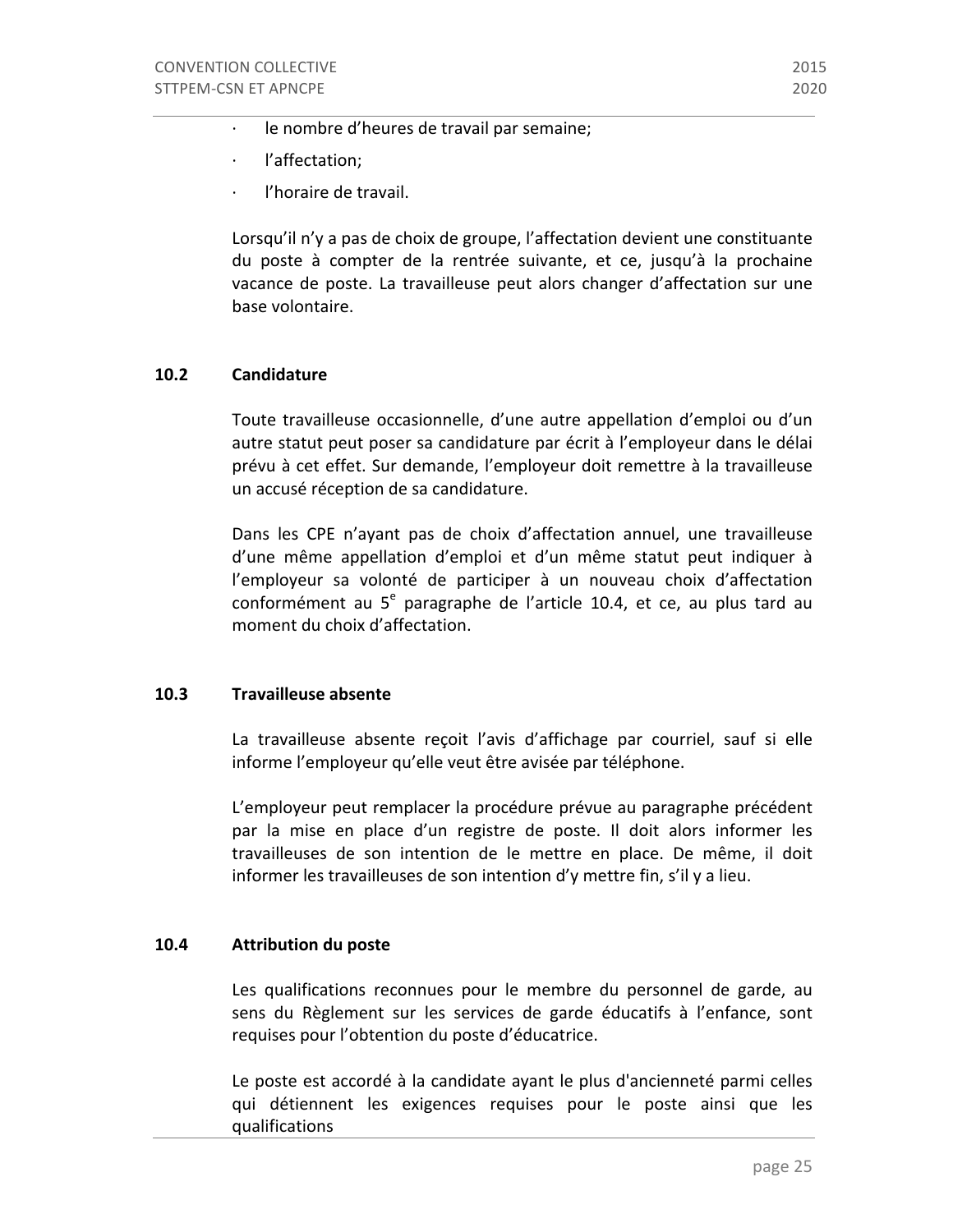apparaissant au libellé de l'appellation d'emploi, ainsi que les compétences prévues à l'annexe C.

La candidate retenue entre en fonction à la date prévue à l'avis d'affichage ou au plus tard dix (10) jours après la nomination de la travailleuse sur le poste. Cette entrée en fonction ne peut se faire plus de trente (30) jours après la vacance ou la création du poste, sous réserve des délais prévus à l'article 10.1.

Dans le cas d'un poste d'éducatrice ouvert en cours d'année, si l'obtention du poste n'a pas pour effet de modifier le statut d'emploi de la candidate retenue, le poste peut être comblé temporairement par une travailleuse embauchée ou une remplacante. Dans le cas d'un changement de statut d'emploi, l'employeur fait un aménagement d'horaire ou décide de combler immédiatement le poste par la candidate retenue.

Lorsqu'il y a vacance à un poste d'éducatrice en cours d'année, dans les CPE où il n'y a pas de choix de groupe annuel, il y aura exceptionnellement un choix d'affectation pour la rentrée subséquente. Ce choix sera fait à partir de la travailleuse la plus ancienne dans la liste d'ancienneté du CPE, et ce, sur une base volontaire.

Si la travailleuse obtient le poste lors d'un retrait préventif, d'un congé de maternité ou d'un congé parental complémentaire, les modalités suivantes s'appliquent:

- a) Si la travailleuse obtient le poste lors d'un retrait préventif ou d'un congé de maternité, elle entrera en fonction, exceptionnellement, à la fin de son congé de maternité ou pourra se prévaloir d'un congé parental (pour la période couverte par le Régime québécois d'assurance parentale). Dans le dernier cas, le paragraphe b) s'applique.
- b) Si la travailleuse se prévaut d'un congé parental en vertu du paragraphe a) ou obtient le poste lors d'un congé parental couvert par des prestations du Régime québécois d'assurance parentale (RQAP), elle entrera en fonction immédiatement en mettant fin à ses prestations ou, exceptionnellement, à la rentrée précédant la fin de ses prestations RQAP ou à la rentrée suivant la fin de ses prestations RQAP. Dans l'intervalle, elle peut bénéficier d'un congé parental complémentaire et/ou s'inscrire sur la liste de rappel conformément à l'article 12 et l'article 23.1 a).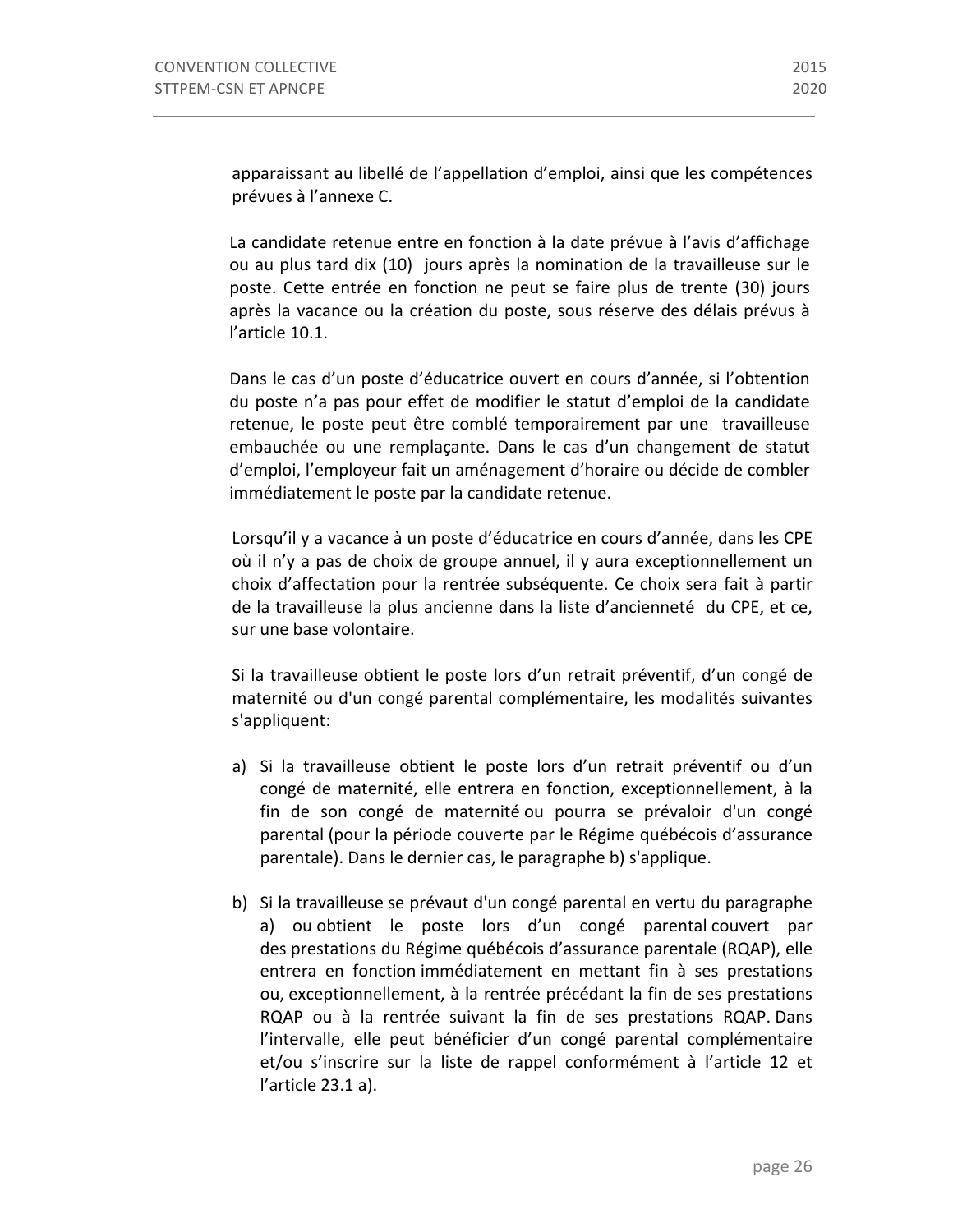c) Si la travailleuse obtient le poste lors d'un congé parental et que ses prestations du Régime québécois d'assurance parentale (RQAP) sont terminées, elle entrera en fonction immédiatement en mettant fin à son congé.

Dans tous les cas, l'employeur et le syndicat peuvent aussi convenir d'une autre date d'entrée en fonction.

## **10.5 Période d'essai (pour une autre catégorie d'emploi)**

a) La candidate qui est déjà à l'emploi du CPE et qui effectue un changement d'appellation d'emploi a droit à une période d'essai d'une durée maximale de vingt (20) jours de travail.

Cependant, la candidate à laquelle un poste d'agente de conformité, conseillère pédagogique, adjointe administrative ou commis-comptable est attribué a droit à une période d'essai d'une durée maximale de soixante (60) jours de travail.

- b) Si la travailleuse est maintenue dans son nouveau poste, au terme de sa période d'essai, elle est réputée, à ce moment-là, satisfaire aux exigences normales de la tâche.
- c) Au cours de cette période, la travailleuse qui décide de réintégrer son ancien poste ou la liste de rappel, selon son ancien statut, ou qui est appelée à le faire à la demande de l'employeur, le fait sans préjudice à ses droits acquis à son ancien poste ou sur la liste de rappel, selon son ancien statut. Dans le dernier cas, l'employeur motive sa décision par écrit et en remet une copie à la travailleuse.

En cas de contestation, il incombe à l'employeur de prouver que la travailleuse ne peut satisfaire aux exigences requises de la tâche.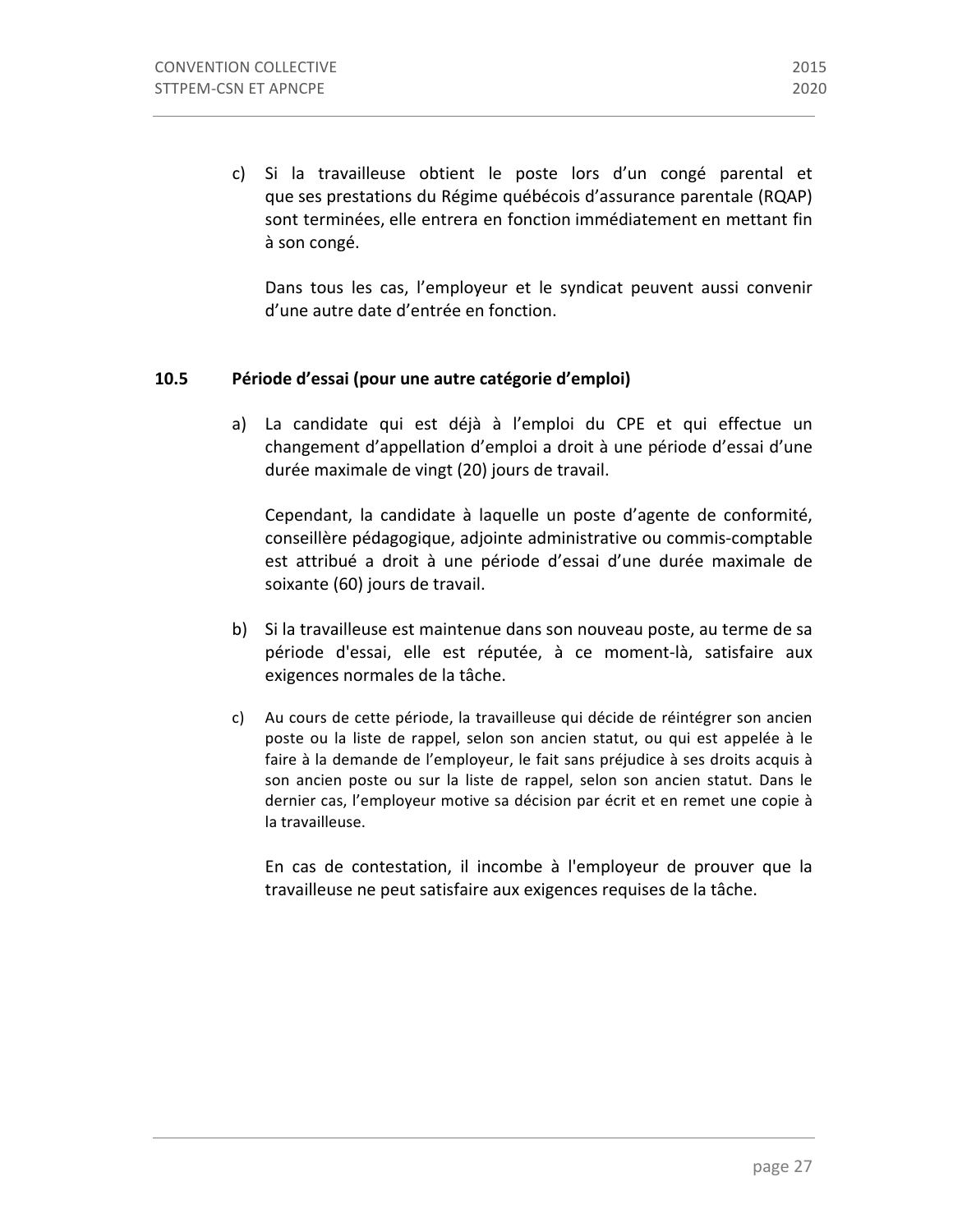## **ARTICLE 11 MISE À PIED**

#### 11.1 **Abolition de poste**

Dans le cas d'une abolition d'un ou de plusieurs postes, l'employeur donne un avis écrit d'au moins quatorze (14) jours au syndicat et à la déléguée syndicale en indiquant le ou les postes à être abolis. Sur demande de l'une ou l'autre des parties, celles-ci se rencontrent afin de convenir, s'il y a lieu, des alternatives susceptibles d'en réduire l'impact sur les travailleuses.

#### **11.2** Procédure de mise à pied

Lors d'une abolition de poste, la procédure suivante s'applique :

- a) L'employeur transmet par écrit un avis de mise à pied à la travailleuse ayant le moins d'ancienneté parmi celles de l'appellation d'emploi et du statut visés par l'abolition de poste. Si le poste aboli en est un d'éducatrice, celle dont l'affectation est abolie assume alors l'affectation de l'éducatrice qui reçoit l'avis de mise à pied.
- b) La travailleuse ainsi affectée par une abolition de poste peut supplanter une travailleuse de la même appellation d'emploi ayant moins d'ancienneté et d'un statut différent, y compris une travailleuse occasionnelle qui comble un poste temporairement dépourvu de sa titulaire.

La travailleuse peut également supplanter une travailleuse d'une autre appellation d'emploi ayant le moins d'ancienneté dans l'un ou l'autre des statuts, en autant qu'elle détienne les qualifications requises et qu'elle satisfasse aux exigences normales du poste. Dans ce dernier cas, la période d'essai prévue à la clause 10.5 s'applique.

- c) Cependant, la travailleuse occasionnelle ne peut supplanter qu'une autre occasionnelle, en un tel cas cela ne doit pas entraîner plus qu'une supplantation entre les occasionnelles.
- d) Une travailleuse ayant reçu un avis de mise à pied, ou qui a été supplantée, peut choisir de s'inscrire sur la liste de rappel plutôt que de supplanter.
- e) En tout temps, lorsqu'il y a abolition de poste engendrant la supplantation d'une éducatrice, dans les CPE où il n'y a pas de choix de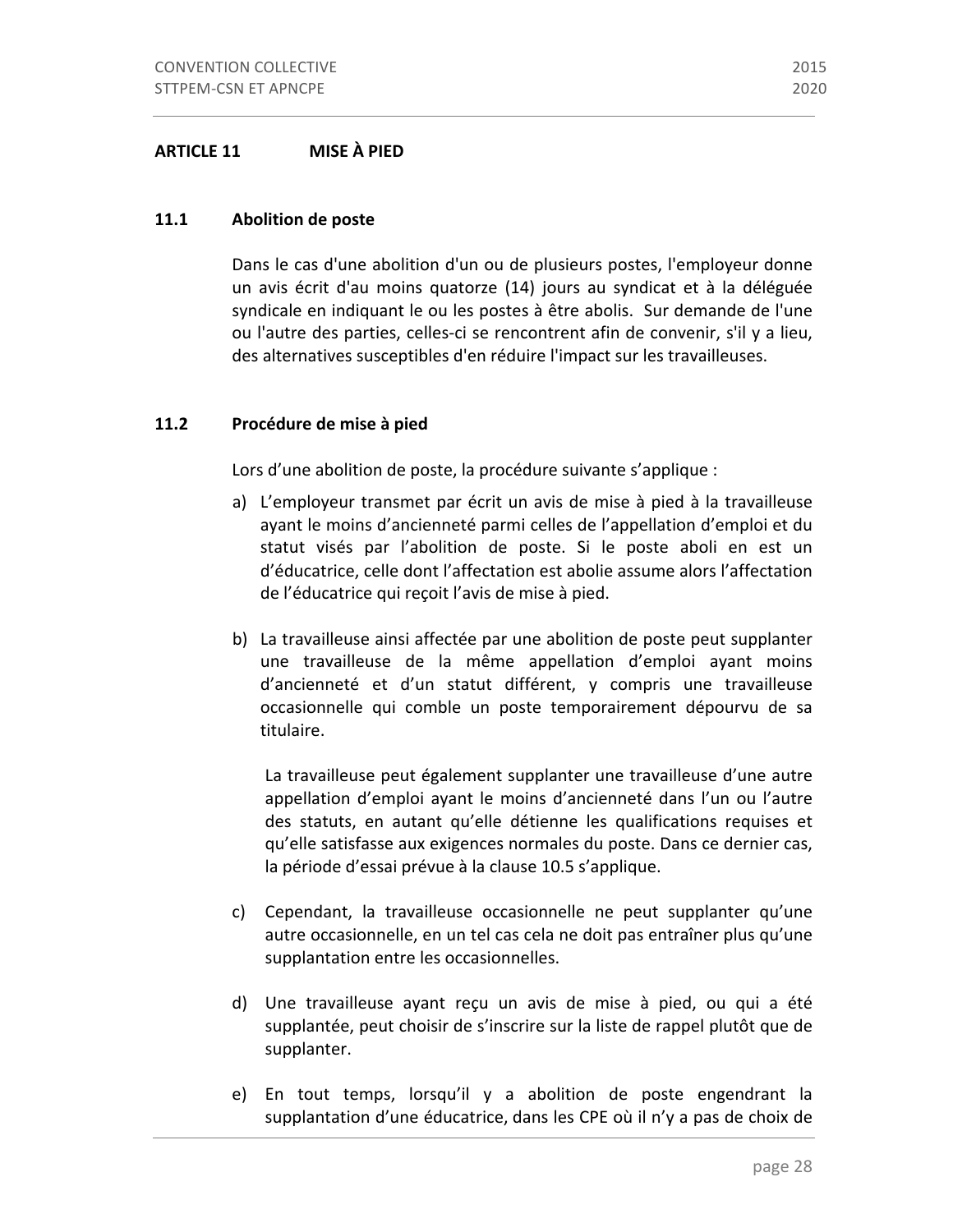groupe annuel, il y aura exceptionnellement un choix de groupe pour la rentrée subséquente. Ce choix sera fait à partir de la travailleuse la plus ancienne affectée par l'abolition de poste dans la liste d'ancienneté du CPE. 

#### **11.3 Avis et délai**

La travailleuse affectée par une abolition ou une supplantation reçoit un avis écrit de la part de l'employeur au moins quatorze (14) jours avant la date prévue de la mise à pied. À compter de la date de réception de cet avis, elle a un délai de trois (3) jours ouvrables pour exprimer son intention de supplanter à son tour, à défaut de quoi elle est mise à pied à la date prévue.

#### **11.4 Relevé d'emploi**

Dans le cas du départ définitif de la travailleuse, la clause 30.5 s'applique.

#### **11.5** Procédure de rappel au travail

- a) La travailleuse mise à pied est inscrite automatiquement sur la liste de rappel.
- b) La travailleuse détentrice d'un poste qui se voit mise à pied bénéficie d'une priorité de retour au travail lorsqu'un poste du même statut que celui qu'elle détenait devient vacant ou disponible dans son appellation d'emploi.
- c) L'employeur qui réintègre une travailleuse mise à pied dans ses fonctions doit aviser cette dernière et la déléguée syndicale.
- d) La travailleuse a quinze (15) jours ouvrables de l'avis pour reprendre le travail ou aviser l'employeur de sa volonté de reprendre le travail à la date prévue. À défaut de s'y conformer, elle est considérée comme ayant remis sa démission, à moins d'incapacité physique, d'une raison valable ou à moins qu'elle n'avise l'employeur qu'elle renonce à sa priorité tout en demeurant sur la liste de rappel.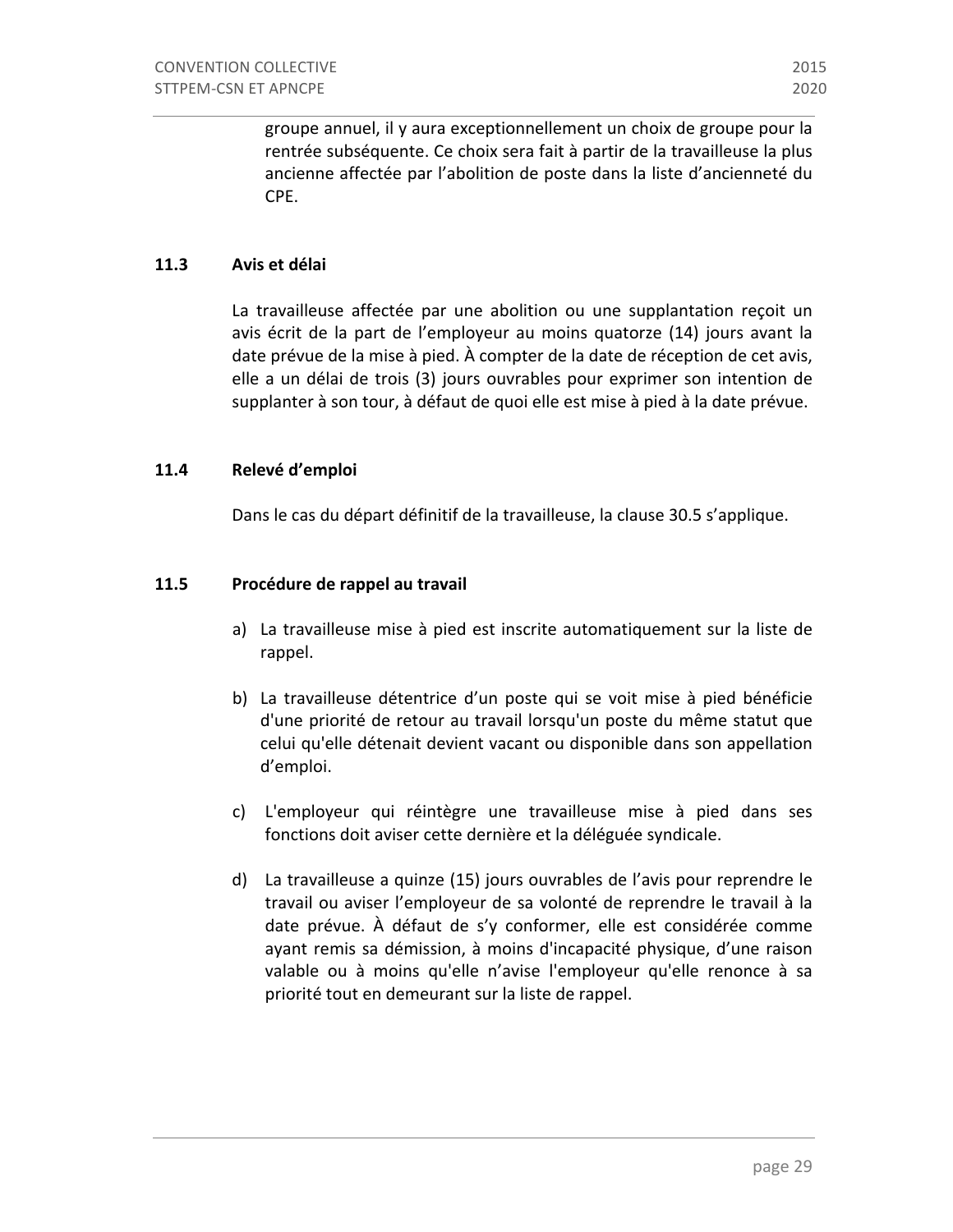# 11.6 **Fermeture du CPE**

L'employeur avise les travailleuses et le syndicat de la fermeture éventuelle temporaire ou définitive du CPE aussitôt la date de fermeture arrêtée, et ce, au moins quatre-vingt-dix (90) jours à l'avance.

# 11.7 **Réouverture du CPE**

Lors de la réouverture, les travailleuses en fonction lors de la fermeture sont rappelées au travail, selon les besoins du service, par ordre d'ancienneté, par appellation d'emploi, en commençant par la plus ancienne, sauf si une entente contraire est confirmée par écrit entre l'employeur et le syndicat.

# **11.8 Indemnité de licenciement**

Lors d'une fermeture définitive, l'employeur s'engage à verser à toutes les travailleuses titulaires de poste à temps complet l'équivalent d'une semaine de salaire par année de service, à titre d'indemnité de licenciement, jusqu'à un maximum de quatre (4) semaines par travailleuse, et ce, en autant que le CPE dispose des moyens financiers pour le faire.

Cette indemnité de licenciement inclut la période prévue à l'article 11.6 de la présente convention collective.

Le premier paragraphe s'applique proportionnellement à la travailleuse à temps partiel sur la base des heures travaillées au cours des cinquante-deux (52) dernières semaines précédant la fermeture du CPE ou depuis sa date d'entrée en service, selon la date la plus rapprochée de la fermeture du CPE.

Ne constituent pas une fermeture définitive, une fusion, un changement de structure juridique ou une aliénation qui ne met pas fin au service de garde dispensé par l'employeur.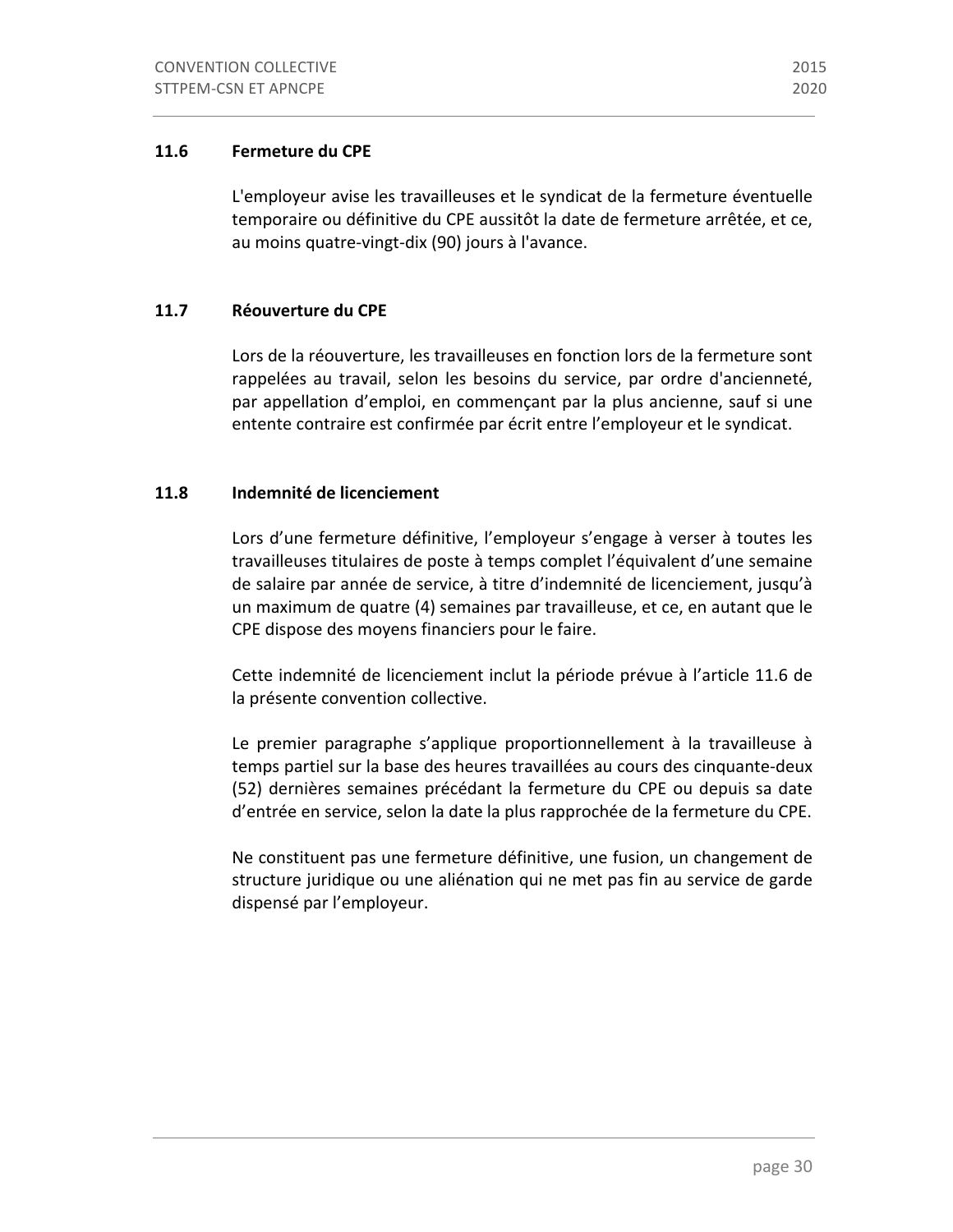#### **12.1 Poste temporairement dépourvu de titulaire**

- a) L'employeur comble les postes temporairement dépourvus de leur titulaire en tenant compte des besoins du service.
- b) Un poste est temporairement dépourvu de sa titulaire lorsque celle-ci est absente pour l'une ou l'autre des raisons prévues à la convention collective ou pour toute autre raison convenue entre les parties.
- c) Le poste temporairement dépourvu de sa titulaire n'est pas affiché; l'employeur utilise la liste de rappel pour le combler.
- d) Tout remplacement est accordé à la candidate qui possède le plus d'ancienneté et qui détient les qualifications et les exigences requises telles que définies dans la convention collective.
- e) Les qualifications reconnues pour un poste d'éducatrice au sens du Règlement sur les services de garde éducatifs à l'enfance sont requises pour l'obtention d'un remplacement de plus de douze (12) semaines.
- f) Dans le cas où l'attribution d'un remplacement à une candidate aurait pour conséquence que l'employeur ne respecte plus les exigences minimales quant au nombre d'éducatrices qualifiées tel qu'il est prévu au Règlement sur les services de garde éducatifs à l'enfance, les qualifications au sens du Règlement ont préséance sur l'ancienneté.
- g) En tout temps, à défaut d'avoir du personnel détenant les qualifications et les exigences requises, l'employeur peut faire appel à une agence lorsqu'il reste une seule disponibilité d'éducatrice non formée pour respecter le ratio prévu à l'article 23 du Règlement des services de garde éducatifs à l'enfance (S-4.1.1.R.2). Cette clause s'applique par installation.
- h) Si aucune date de retour au travail n'est inscrite sur le certificat médical, le remplacement est automatiquement considéré prévisible de plus de huit (8) semaines.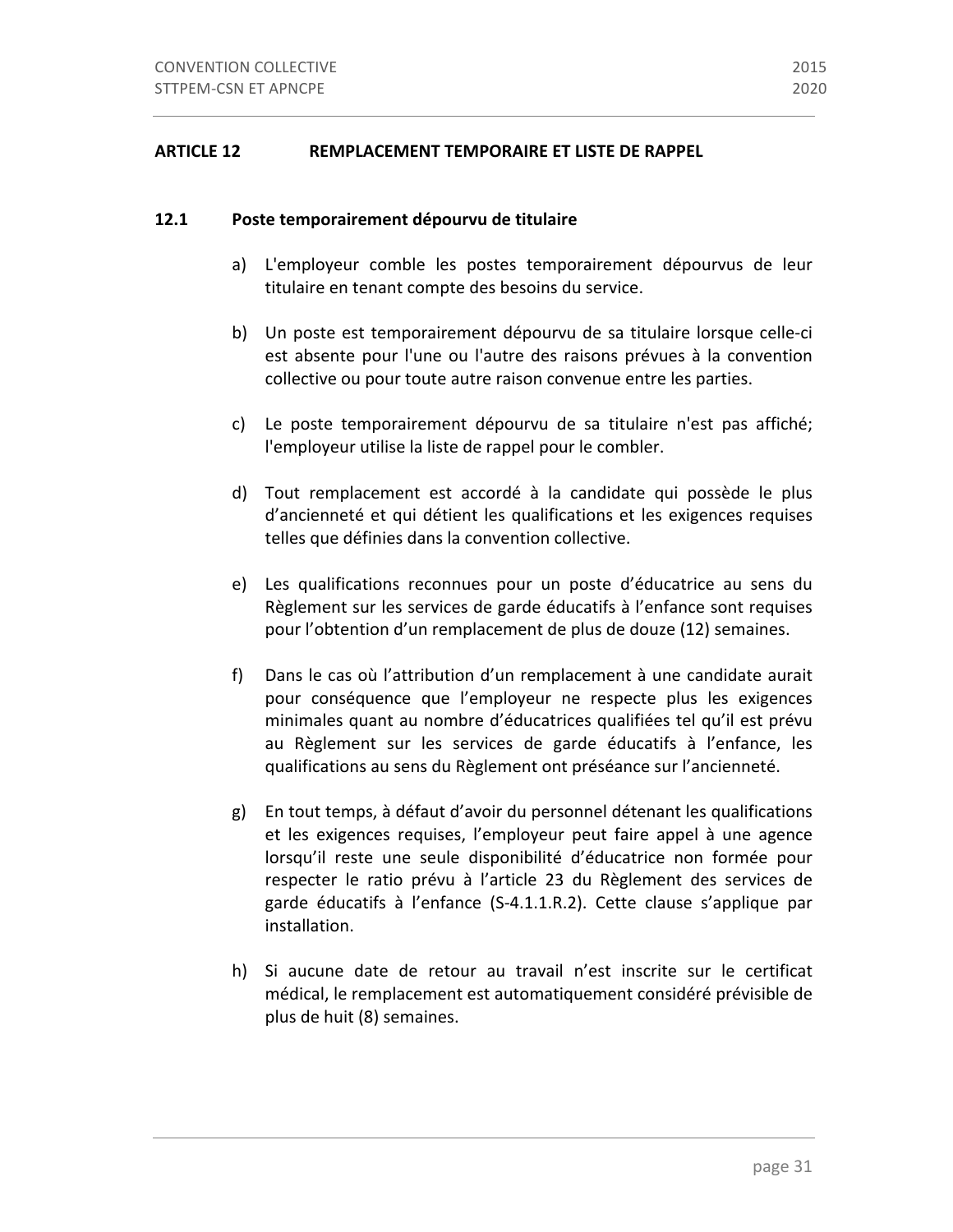- a) La liste de rappel comprend les travailleuses à temps partiel, les travailleuses mises à pied, les travailleuses occasionnelles qui ont exprimé leur disponibilité par écrit.
- b) Une travailleuse à temps complet bénéficiant d'un horaire de quatre (4) jours par semaine peut également exprimer sa disponibilité, par écrit, pour travailler une 5<sup>e</sup> journée, et ce, sur une base volontaire.
- c) La travailleuse à temps complet ou à temps partiel qui démissionne de son poste peut s'inscrire sur la liste de rappel. Pour ce faire, elle doit donner un préavis de quinze (15) jours ouvrables.

La travailleuse qui démissionne ainsi de son poste conserve son ancienneté et ne peut postuler sur un poste avant qu'un délai d'un an se soit écoulé, à moins qu'elle n'ait pas encore occupé l'affectation choisie à la suite de l'obtention de son poste.

## **12.3** Utilisation de la liste de rappel

- a) La liste de rappel est utilisée pour l'une ou l'autre des raisons suivantes :
	- 1. Combler les postes temporairement dépourvus de leur titulaire.
	- 2. Faire face à un surcroît temporaire de travail ou exécuter tout travail de nature inhabituelle ou exceptionnelle d'une durée inférieure à quatre (4) mois.
	- 3. Toute autre raison convenue entre les parties.
- b) Avant de puiser à l'extérieur, l'employeur fait appel aux travailleuses inscrites sur la liste de rappel selon la procédure suivante :
	- 1. La liste de rappel est appliquée par appellation d'emploi.

Pour l'appellation d'emploi d'éducatrice, la liste de rappel est appliquée de la façon suivante :

- Le remplacement de moins de quatre (4) semaines est offert par ancienneté ;
- Le remplacement de quatre (4) semaines et plus, mais de moins de huit (8) semaines, est offert par ancienneté aux éducatrices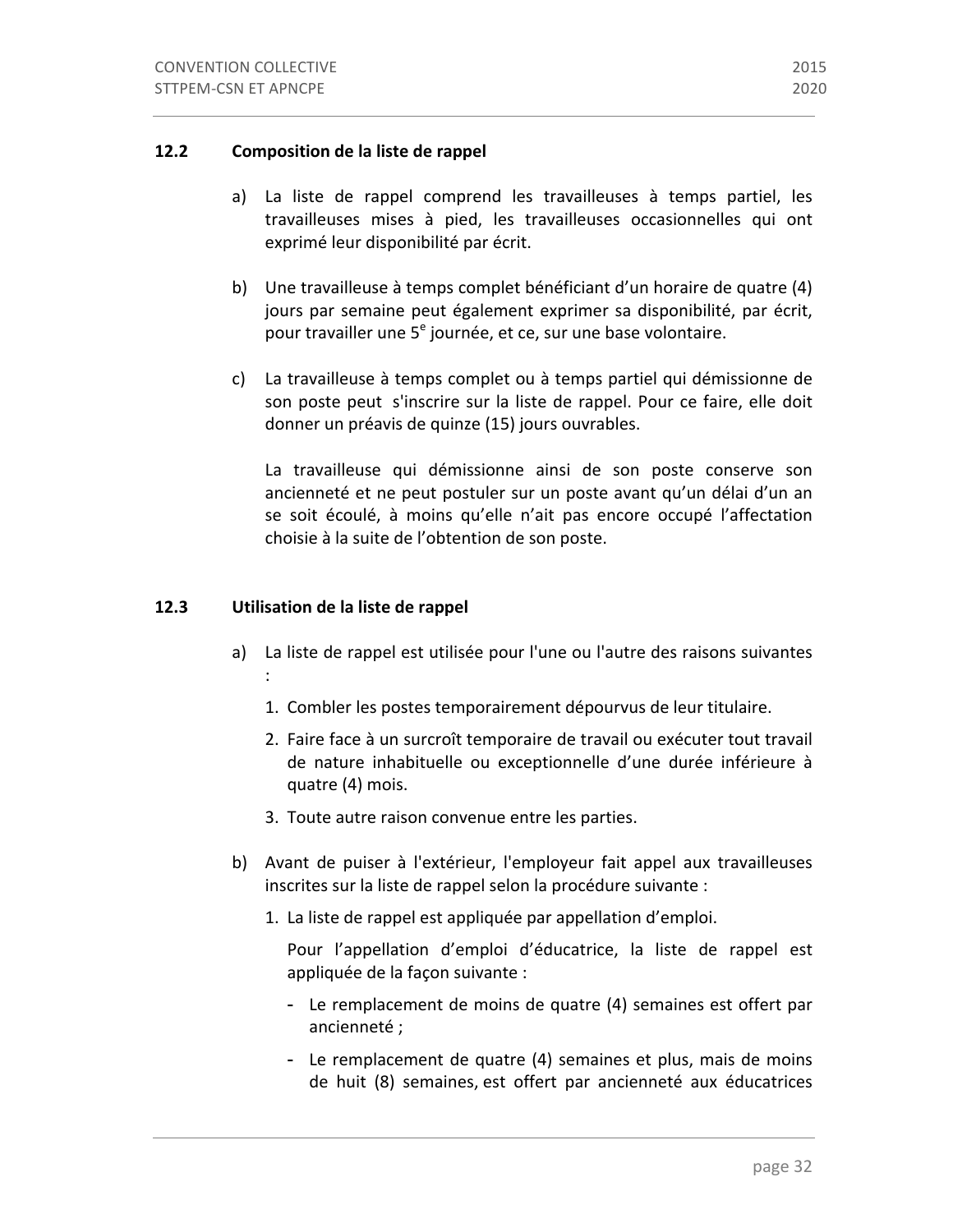détenant une attestation d'études collégiales (AEC) en techniques d'éducation à l'enfance et aux éducatrices qualifiées ;

- Le remplacement prévisible de plus de huit (8) semaines est offert par ancienneté aux éducatrices qualifiées. À défaut d'avoir une éducatrice qualifiée, le remplacement est offert, par ancienneté, en priorité aux éducatrices détenant une AEC.

L'employeur peut substituer une éducatrice non-qualifiée par une éducatrice détenant une AEC ou une éducatrice qualifiée, par ancienneté, lorsque le remplacement se prolonge au-delà de quatre (4) semaines.

L'employeur peut substituer une éducatrice détenant une AEC par une éducatrice qualifiée, par ancienneté, lorsque le remplacement se prolonge au-delà de huit (8) semaines.

L'employeur substitue une éducatrice non-qualifiée ou détenant une AEC par une éducatrice qualifiée, par ancienneté, lorsque le remplacement se prolonge au-delà de douze (12) semaines.

- 2. Une travailleuse peut être inscrite pour plus d'une appellation d'emploi si elle détient les qualifications requises pour l'appellation d'emploi.
- 3. Au plus tard le trentième  $(30<sup>e</sup>)$  jour des mois d'avril et d'octobre, l'employeur affiche sur le tableau syndical la liste de rappel comportant l'ancienneté de chacune des travailleuses de cette liste en date de la fin du mois précédent.
- 4. Les travailleuses sont appelées par ordre d'ancienneté en tenant compte de la disponibilité exprimée par écrit. Cependant, les travailleuses qui sont prévues au travail trente-deux (32) heures et plus par semaine, pour une durée prévisible de huit (8) semaines et plus, sont appelées uniquement après avoir épuisé la liste des autres travailleuses inscrites sur la liste de rappel.

L'employeur n'est pas tenu de rappeler une travailleuse inscrite sur la liste de rappel si sa disponibilité ne correspond pas à la totalité du remplacement à effectuer.

5. La demande se fait par téléphone ou par tout autre moyen convenu entre la travailleuse et l'employeur. La travailleuse est tenue de se présenter au travail dans la mesure où le remplacement à effectuer correspond à la disponibilité exprimée préalablement.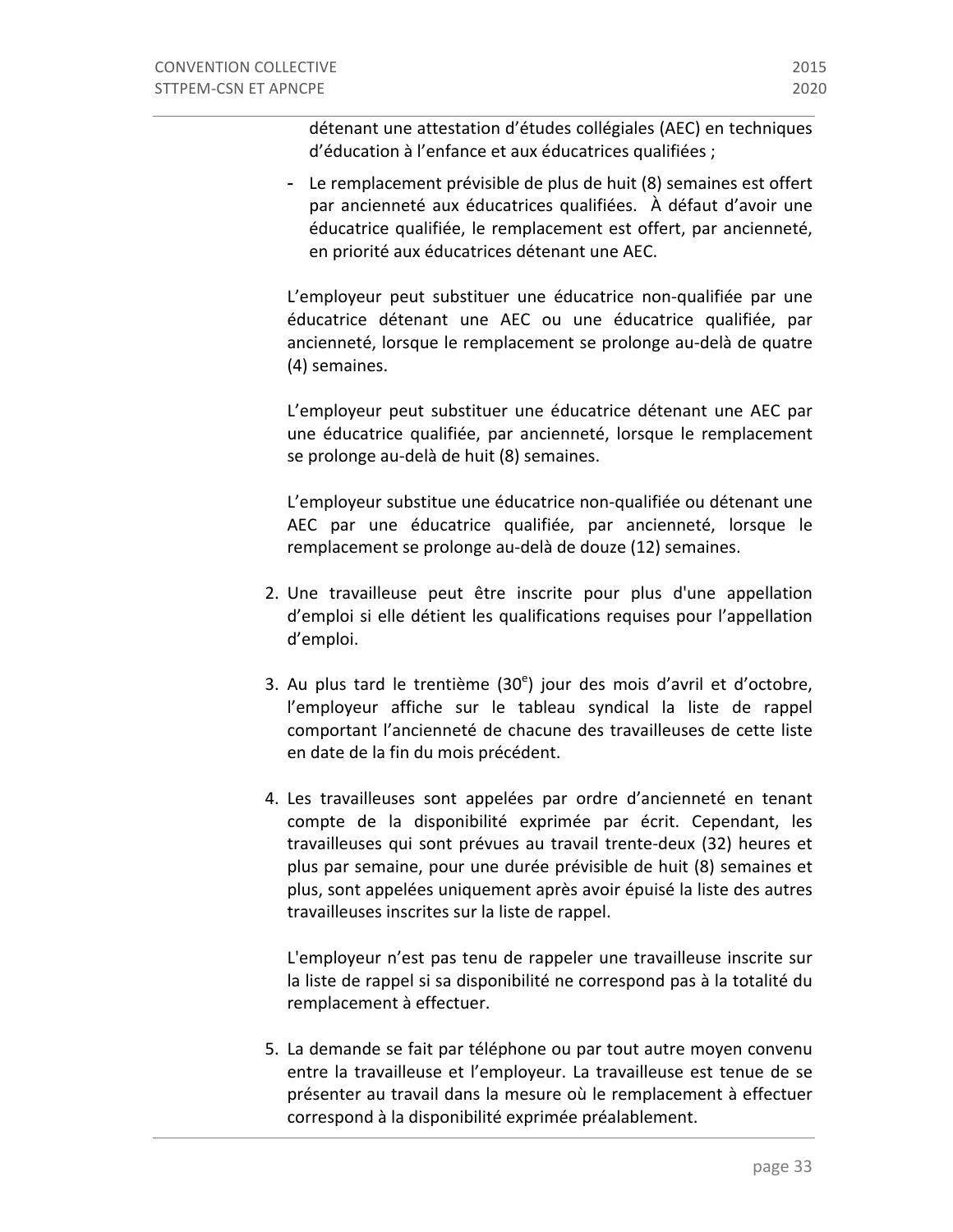- 6. Si la travailleuse refuse, la suivante est rappelée et ainsi de suite. L'absence de réponse constitue un refus, sous réserve des modalités prévues à l'article 12.6.
- 7. Dans tous les cas de remplacement temporaire d'une durée prévisible de plus de quatre (4) semaines, une travailleuse à temps partiel conserve la possibilité de quitter temporairement son poste afin d'effectuer un remplacement d'un poste à temps complet, en autant qu'elle possède plus d'ancienneté que les travailleuses occasionnelles disponibles pour effectuer le remplacement et qu'elle détient les qualifications requises pour l'appellation d'emploi.
- 8. Une travailleuse à temps complet non responsable de groupe a la possibilité de quitter temporairement son poste pour effectuer un remplacement d'une durée prévisible de plus de huit (8) semaines d'une travailleuse à temps complet responsable de groupe, en autant qu'elle possède plus d'ancienneté que les travailleuses disponibles sur la liste de rappel.
- 9. Après entente avec l'employeur, une travailleuse à temps partiel ou à temps complet non responsable d'un groupe a la possibilité de quitter temporairement son poste pour effectuer un remplacement d'une travailleuse à temps complet, et ce, peu importe la durée du remplacement, en autant qu'elle possède plus d'ancienneté que les travailleuses disponibles sur la liste de rappel.
- 10. La travailleuse qui effectue déjà un remplacement dont l'échéance prévisible est de moins de quatre (4) semaines est considérée disponible pour en débuter un nouveau d'une durée prévisible de plus de douze (12) semaines. Dans ce cas, elle termine d'abord son premier remplacement, à moins d'entente à l'effet contraire avec l'employeur.
- 11. Après entente avec l'employeur, la travailleuse à temps complet ou à temps partiel a la possibilité d'effectuer un remplacement dans une appellation d'emploi différente de celle qu'elle occupe, temporairement dépourvue de sa titulaire, en autant qu'il n'existe pas de disponibilité exprimée par les travailleuses de la liste de rappel pour cette appellation d'emploi.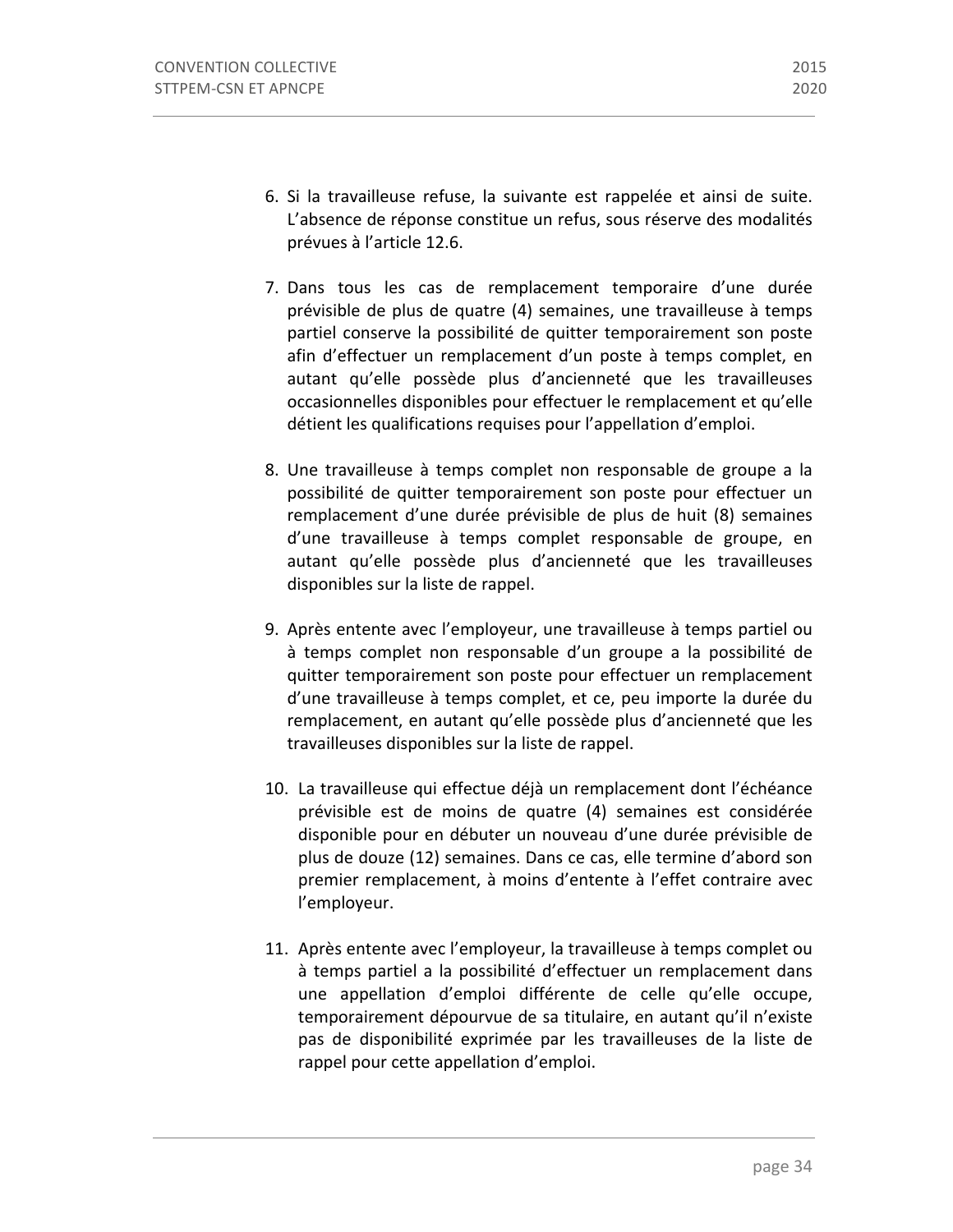- 12. La travailleuse qui effectue un remplacement temporaire reçoit un préavis équivalent à celui que l'employeur a reçu de la part de la travailleuse absente.
- 13. La travailleuse à temps partiel ou la travailleuse occasionnelle qui se prévaut d'un congé prévu à la convention collective reprend le remplacement qu'elle avait obtenu avant son départ, en autant qu'il reste plus de douze (12) semaines à son remplacement et que son absence soit inférieure à douze (12) semaines. À défaut d'être encore disponible, la convention collective s'applique.

### **12.4 Processus de réassignation annuelle**

Les travailleuses occasionnelles et à temps partiel ont accès à un processus d'affectation annuelle concernant les remplacements encore en vigueur à la rentrée, le tout respectant l'ordre d'ancienneté. Ce processus est effectué après l'affectation des groupes.

Pour les CPE qui ont des groupes multiâges et dont le choix d'affectation n'est pas effectué annuellement, l'éducatrice qui a été assignée à un remplacement pour un groupe d'enfants qui demeure avec la même éducatrice d'une année à l'autre, tel un groupe multiâge, conserve son remplacement jusqu'au retour de la travailleuse remplacée. Dans ce cas, le remplacement est offert par ancienneté aux travailleuses selon les règles prévues au présent article et ne peut entraîner plus d'un changement d'affectation. 

#### **12.5 Disponibilités**

- a) La travailleuse inscrite à la liste de rappel exprime ses disponibilités par écrit pour les périodes suivantes :
	- 1.  $1<sup>er</sup>$  janvier au 31 mai: minimum deux (2) jours de travail /semaine; sauf pour la semaine suivant le  $1<sup>er</sup>$  janvier et les semaines de relâche (primaire et secondaire) : disponibilité complète;
	- 2.  $1<sup>er</sup>$  juin à la rentrée : disponibilité complète;
	- 3. De la rentrée au 31 décembre: minimum deux (2) jours de travail/semaine.

La travailleuse peut modifier sa disponibilité une seule fois par période pour les périodes 1 et 3 des présentes.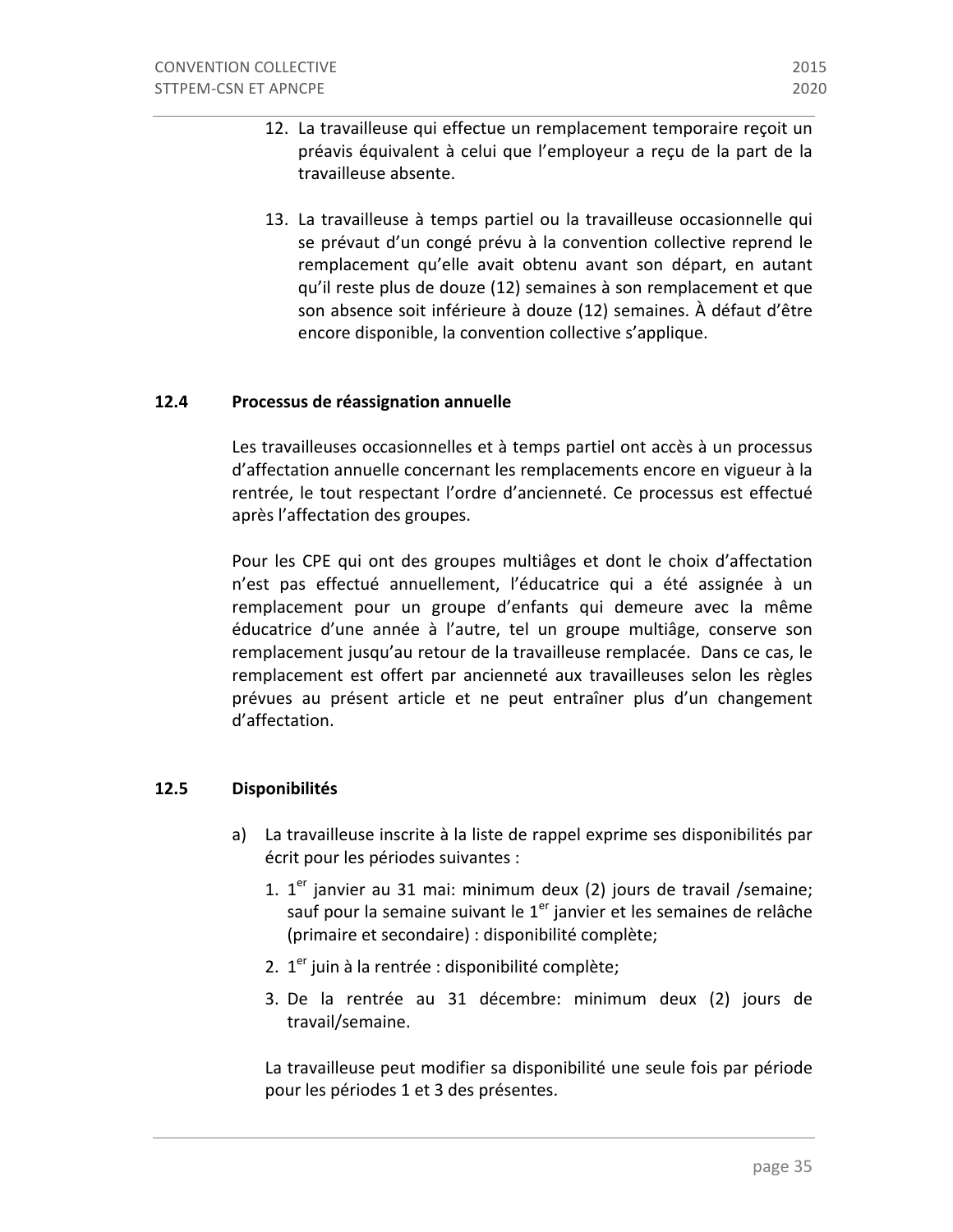Une travailleuse de la liste de rappel peut prendre ses vacances en conformité avec l'article 18.4.

- b) Après trois (3) ans d'ancienneté et une (1) fois par période de trois (3) ans d'ancienneté par la suite, la travailleuse occasionnelle a le droit de se déclarer non disponible pour une période maximale d'un (1) an, en autant qu'elle informe l'employeur au moins trente (30) jours à l'avance. Le délai peut être réduit si l'employeur y consent.
- c) Une travailleuse à temps partiel ou à temps complet peut exprimer une disponibilité complémentaire à son horaire de travail, en autant que sa prestation de travail additionnelle n'occasionne pas de temps supplémentaire.

Si la travailleuse néglige régulièrement de respecter sa disponibilité, son droit à des remplacements peut être suspendu pour une période de quatre (4) mois.

d) À défaut de donner sa disponibilité, la travailleuse occasionnelle est réputée avoir démissionné.

#### 12.6 **Gestion des refus**

a) La travailleuse doit respecter sa disponibilité.

Est considéré comme un motif valable de refus, en autant qu'elle en ait préalablement informé l'employeur :

- $\cdot$  Une absence prévue à la convention collective ;
- · Le fait de travailler dans un autre CPE, ou un service de garde scolaire pour une période de moins de huit (8) semaines;
- $\cdot$  Le fait de faire un stage lié aux qualifications prévues à son appellation d'emploi.

De plus, si la travailleuse refuse un remplacement lui étant offert après onze heures (11 h) le jour du remplacement, ce refus ne sera pas comptabilisé.

Le fait que la travailleuse ne rappelle pas l'employeur dans les cinq (5) minutes suivant un appel manqué est considéré comme un refus. Si le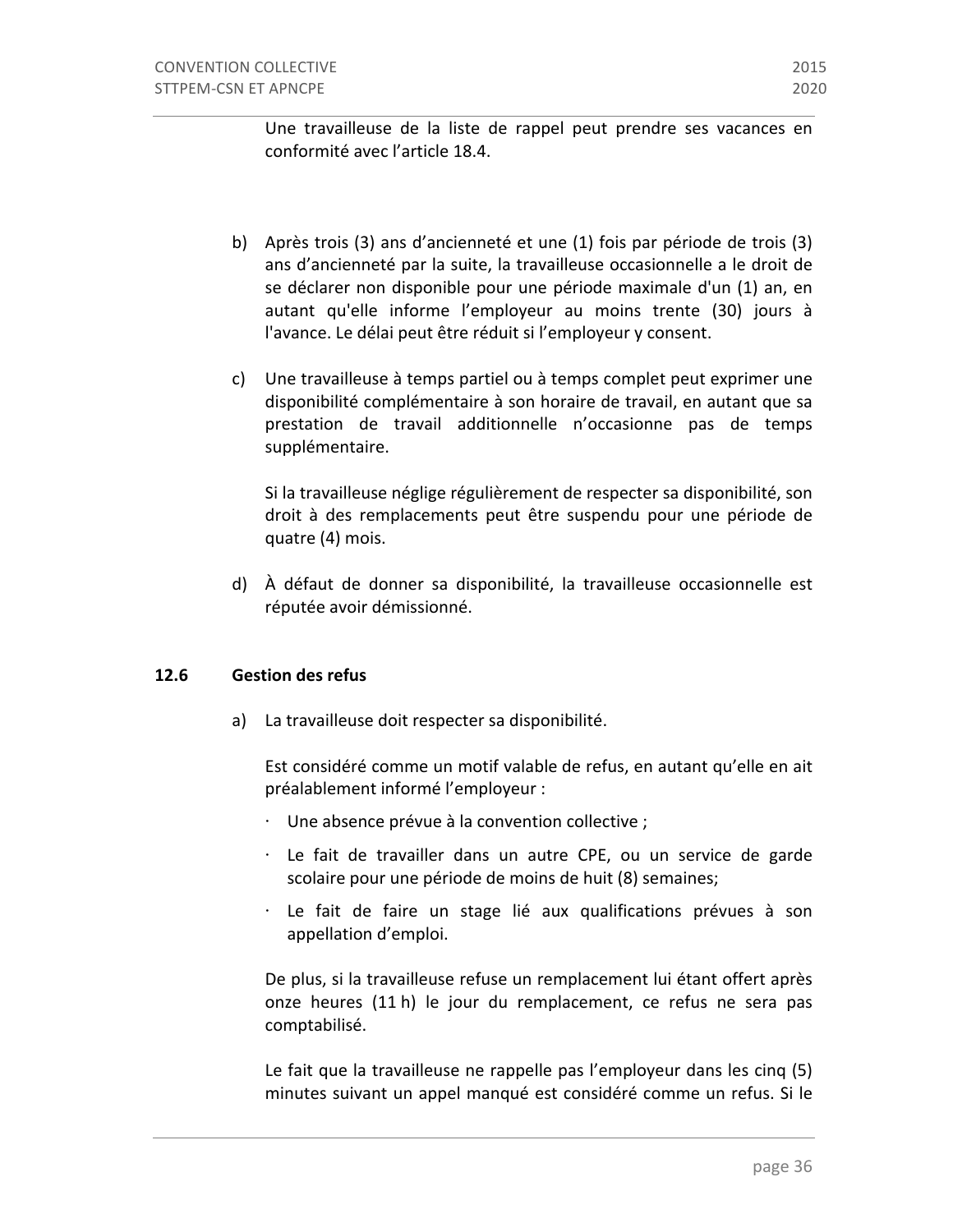remplacement a été octroyé dans l'intervalle, la travailleuse ne peut le réclamer.

Un remplacement de trois (3) heures et moins ne peut être comptabilisé comme un refus sauf la journée même du remplacement.

b) La travailleuse qui refuse trois (3) rappels dans l'une des périodes prévues à l'article 12.5 alinéa a), sans motif valable, peut voir son nom être mis à la fin de la liste des travailleuses disponibles jusqu'à la fin de la même période de disponibilité;

À l'intérieur d'une période de douze (12) mois suivant une sanction prévue au paragraphe précédent, la travailleuse qui refuse quatre (4) rappels dans l'une des périodes prévues à l'article 12.5 alinéa a), sans motif valable, peut voir son nom radié de la liste de rappel jusqu'à la fin de la même période de disponibilité;

La deuxième (2e) radiation dans l'une des périodes prévues à l'article 12.5 alinéa a), survenant à l'intérieur d'une période de douze (12) mois suivant le retour au travail après une période de radiation prévue au paragraphe précédent, est définitive.

### **12.7 Étalement des heures de travail**

Pour les travailleuses visées à 12.2 a) et b), malgré l'article 17.1, seul le travail effectué au-delà de quatre-vingts (80) heures par période de deux (2) semaines est considéré comme du temps supplémentaire et rémunéré comme tel.

La travailleuse occasionnelle qui refuse de travailler une cinquième  $(5<sup>e</sup>)$ journée alors qu'elle a un remplacement où la semaine normale est de quatre (4) jours n'est pas comptabilisée comme un refus, sauf lorsque la disponibilité complète est exigée en vertu de l'article 12.5 a).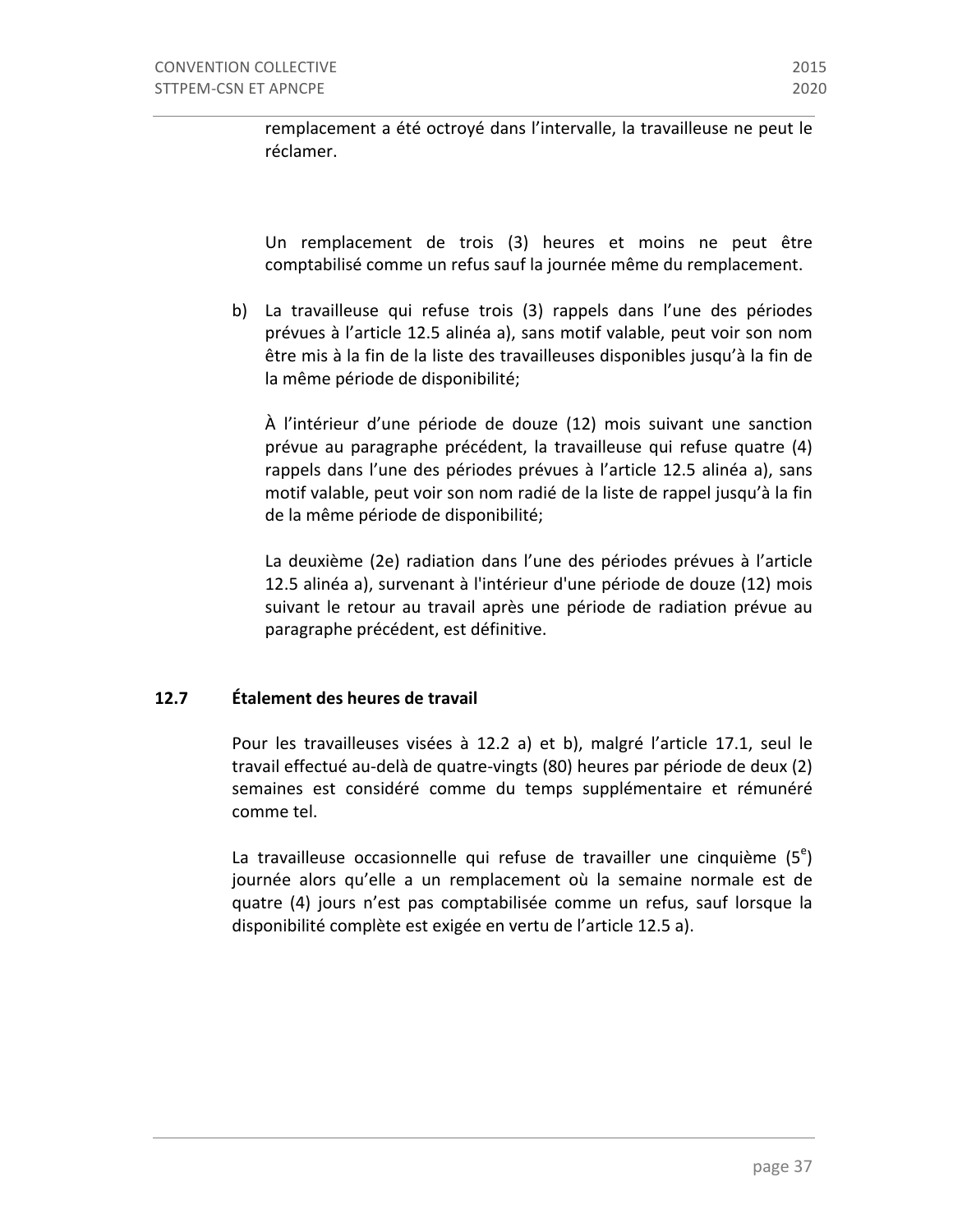#### **ARTICLE 13** PROCÉDURE DE GRIEF ET ARBITRAGE

#### 13.1 Définition du grief

Toute mésentente relative à l'interprétation et à l'application de la convention collective ainsi qu'aux conditions de travail, sauf stipulations contraires dans la présente convention, constitue un grief.

#### 13.2 **Discussion préliminaire**

Les parties conviennent et favorisent que la travailleuse qui se croit lésée d'une façon quelconque peut, avant de présenter un grief, discuter de son cas avec une représentante de la direction, seule ou en présence d'une déléguée désignée par le syndicat. S'il n'y a pas d'entente, la procédure suivante s'applique.

#### 13.3 Dépôt du grief

- a) Toute travailleuse, seule ou accompagnée d'une ou des déléguées désignées par le syndicat, dans les trente (30) jours de la connaissance par la travailleuse du fait dont le grief découle, mais dans un délai n'excédant pas six (6) mois de l'événement qui donne lieu au grief, dépose un grief par écrit à la représentante de la direction. Le grief doit contenir la description de l'objet du litige et préciser la correction ou la solution recherchée. Si la connaissance de l'événement dont le grief découle survient durant les mois de juillet et août, les délais prévus au présent paragraphe sont prolongés de trente (30) jours.
- b) L'employeur doit répondre par écrit dans les dix (10) jours ouvrables suivant la date où le grief lui est soumis.

Si le grief lui a été soumis au mois de juillet ou au mois d'août, les délais sont prolongés de trente (30) jours.

- c) Le syndicat peut également déposer un grief en lieu et place de la travailleuse, sauf dans le cas de congédiement si elle s'y oppose.
- d) Plusieurs travailleuses, collectivement, ou le syndicat peuvent présenter un grief en suivant la procédure précédemment décrite.
- e) La travailleuse qui a quitté son emploi conserve le droit de déposer un grief relatif à toutes sommes dues par l'employeur.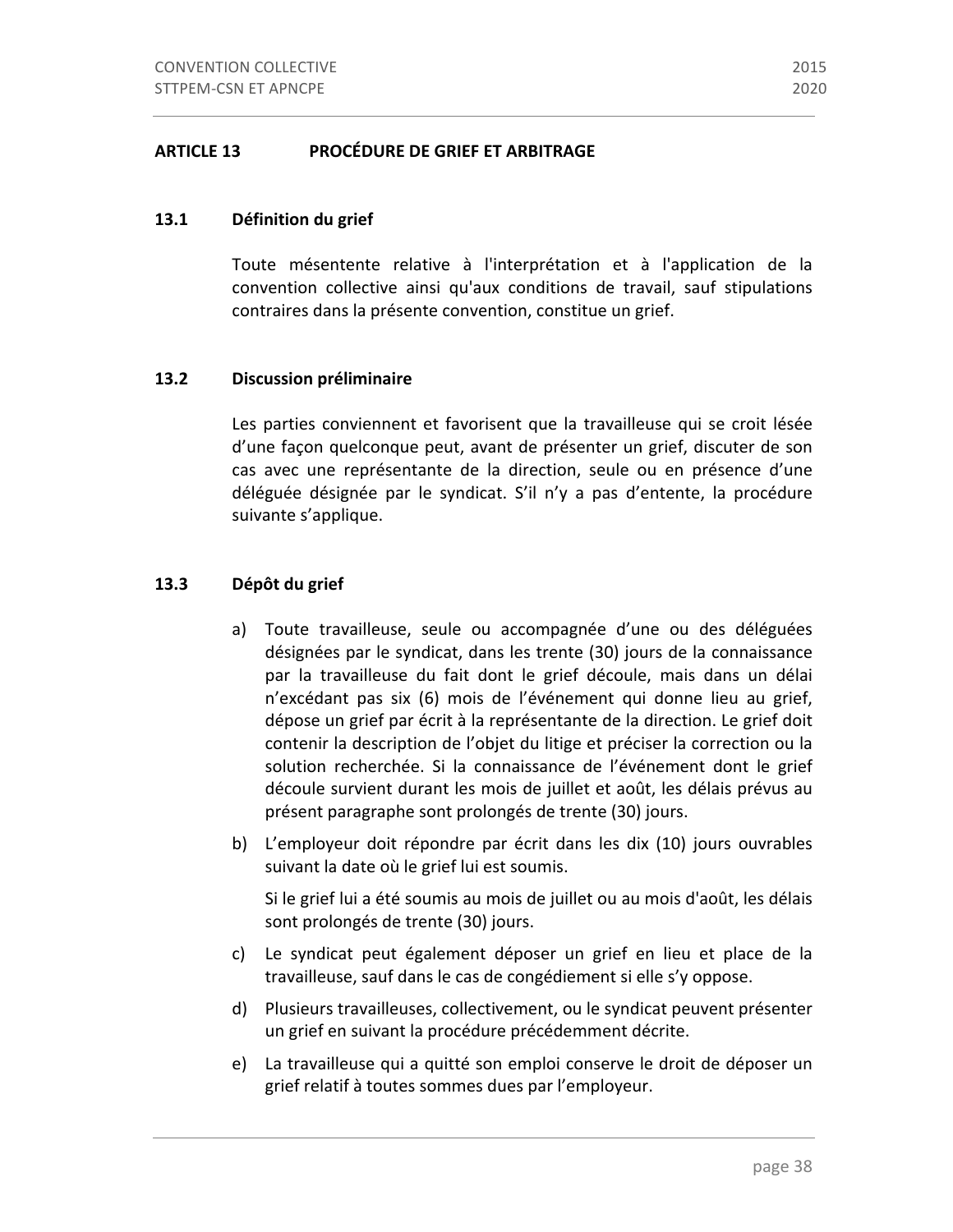### **13.4** Deuxième étape : arbitrage

- a) Le dépôt du grief constitue une demande d'arbitrage.
- b) L'audition est tenue devant un arbitre unique.

Les parties s'entendent sur le choix d'un arbitre. Cependant, à défaut d'entente, les parties se réservent le droit de demander au ministre du Travail de procéder à sa nomination, conformément aux dispositions du Code du travail du Québec (L.R.Q., c. C-27).

- c) Si aucune discussion n'a eu lieu afin de tenter de régler le grief, l'une ou l'autre des parties peut demander une rencontre par écrit avant de procéder à la nomination de l'arbitre. Cette rencontre doit avoir lieu dans les dix (10) jours ouvrables de la demande.
- d) À défaut de procéder à la demande de nomination d'un arbitre dans les douze (12) mois du dépôt du grief, celui-ci est considéré comme ayant été retiré.

#### **13.5 Pouvoirs de l'arbitre**

- a) L'arbitre possède les pouvoirs que lui accorde le Code du travail du Québec (L.R.Q., c. C-27).
- b) En aucune circonstance, l'arbitre n'a le pouvoir de modifier ou d'ajouter au texte de la présente convention.

### **13.6 Frais d'arbitrage**

- a) Les frais et honoraires de l'arbitre sont divisés à parts égales entre les parties.
- b) Dans tous les cas, la partie qui demande une remise d'audition assume les honoraires et les frais occasionnés par cette remise; si la demande est conjointe, ceux-ci sont partagés à parts égales.
- c) Cependant, les frais et honoraires de l'arbitre sont assumés entièrement par la partie qui se désiste du grief, et ce, si le désistement a lieu dans les 30 jours précédant la date d'arbitrage.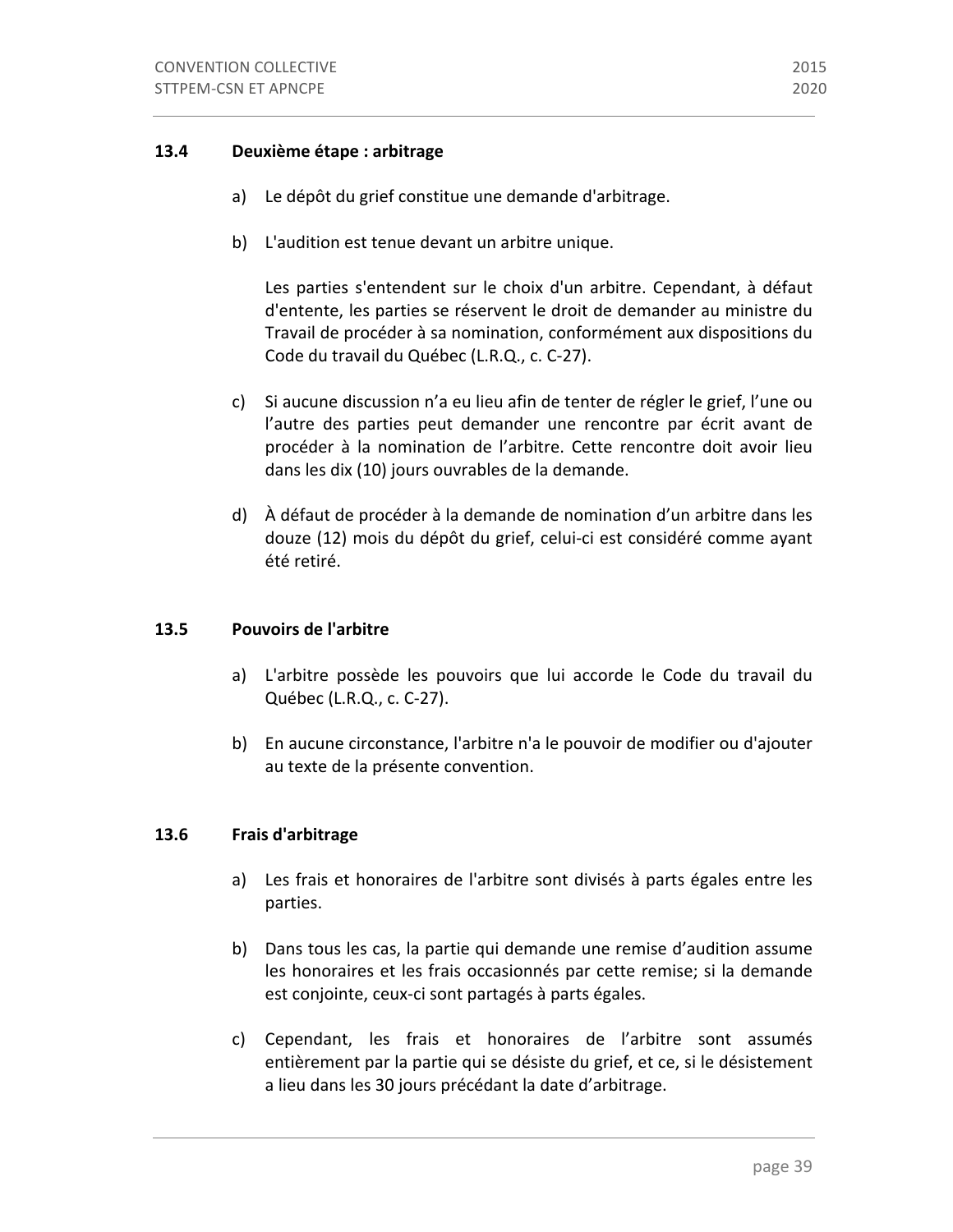- d) Une déléguée désignée par le syndicat et l'intéressée à un arbitrage sont libérées sans perte de traitement pour les jours d'audition.
- e) Le syndicat rembourse à l'employeur, sur présentation d'une facture à cet effet, le traitement versé à la déléguée syndicale, sauf s'il s'agit d'un grief syndical ou collectif nécessitant la présence de la déléguée syndicale.
- f) Chaque partie assume les frais de ses témoins.

### 13.7 **Dispositions particulières**

a) Démission contestée

Un arbitre peut apprécier les circonstances qui ont entouré la démission d'une travailleuse et la validité dudit consentement.

b) Aveu signé

Aucun aveu signé par une travailleuse ne peut lui être opposé devant un arbitre, à moins qu'il ne s'agisse d'un aveu signé devant une représentante dûment autorisée du syndicat.

c) Non-discrimination

L'employeur ne peut exercer des mesures discriminatoires ou de représailles ou imposer toutes autres sanctions à une travailleuse parce qu'elle est impliquée dans un grief.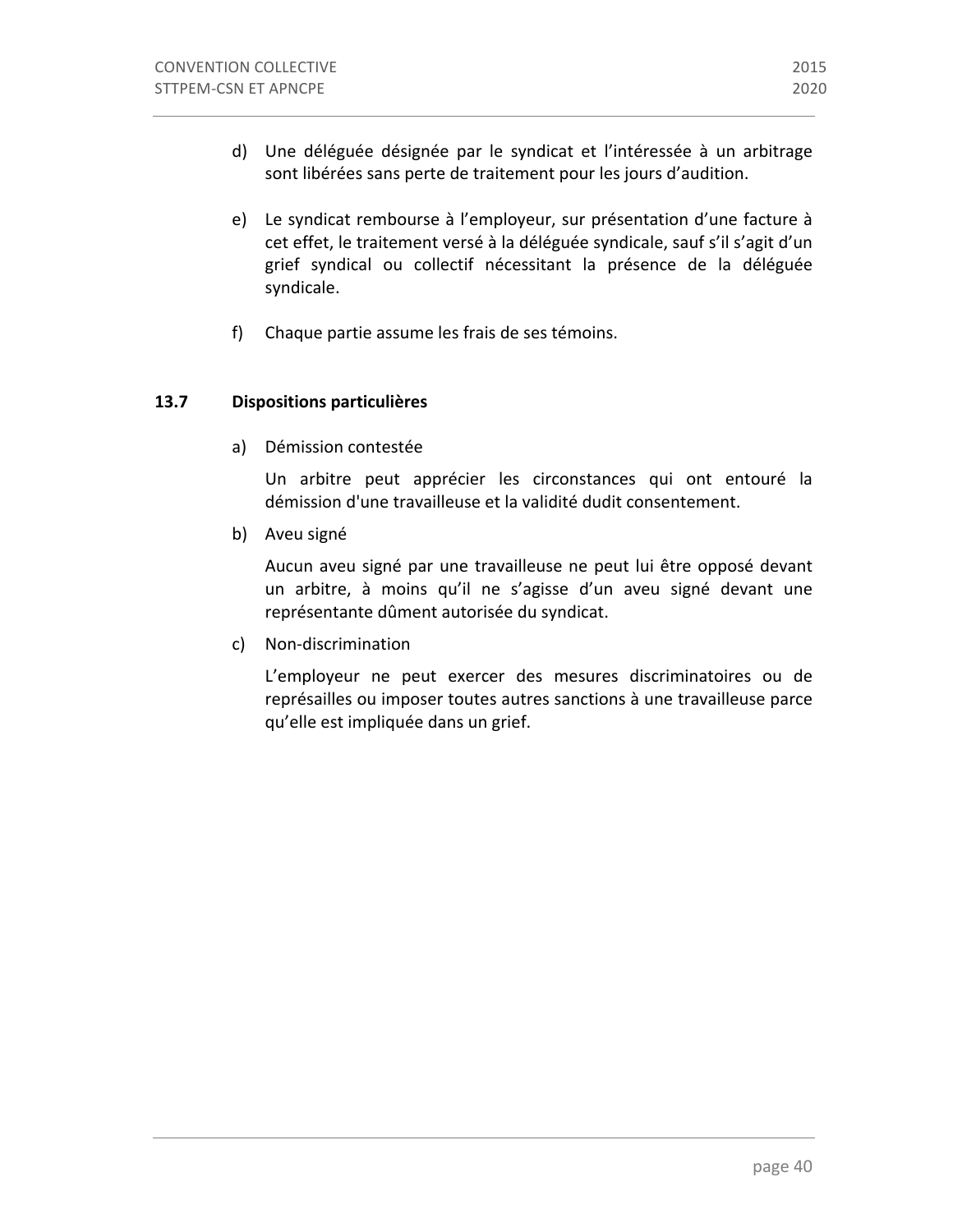### 14.1 **Principe et définition**

- a) Les mesures disciplinaires ou administratives doivent être appliquées avec justice et équité.
- b) Les mesures disciplinaires doivent être appliquées de façon progressive et uniforme. Selon la gravité et la fréquence des offenses commises et tenant compte des circonstances, l'une ou l'autre des mesures disciplinaires suivantes peut être prise :
	- avertissement écrit;
	- suspension;
	- congédiement.

### **14.2 Avis de mesure disciplinaire**

- a) La décision d'imposer une mesure disciplinaire est communiquée à la travailleuse concernée dans les trente (30) jours de l'incident y donnant lieu ou, au plus tard, dans les trente (30) jours à compter du jour où l'employeur en a pris connaissance, mais sans excéder six (6) mois de la commission du fait; un avis écrit de l'employeur fait foi de la date de ce jour.
- b) Lorsque l'événement donnant lieu à la mesure disciplinaire survient durant les mois de juillet et août, les délais prévus au paragraphe a) sont prolongés de trente (30) jours.
- c) Dans tous les cas de mesures disciplinaires, l'employeur remet à la travailleuse un avis écrit précisant les motifs et les faits à l'origine de la sanction disciplinaire qui lui est imposée.
- d) Une copie de l'avis de congédiement ou de suspension est transmise sans délai au syndicat.

### **14.3 Recours de la travailleuse**

Toute travailleuse faisant l'objet d'une mesure disciplinaire ou administrative qu'elle considère injuste ou excessive peut soumettre un grief.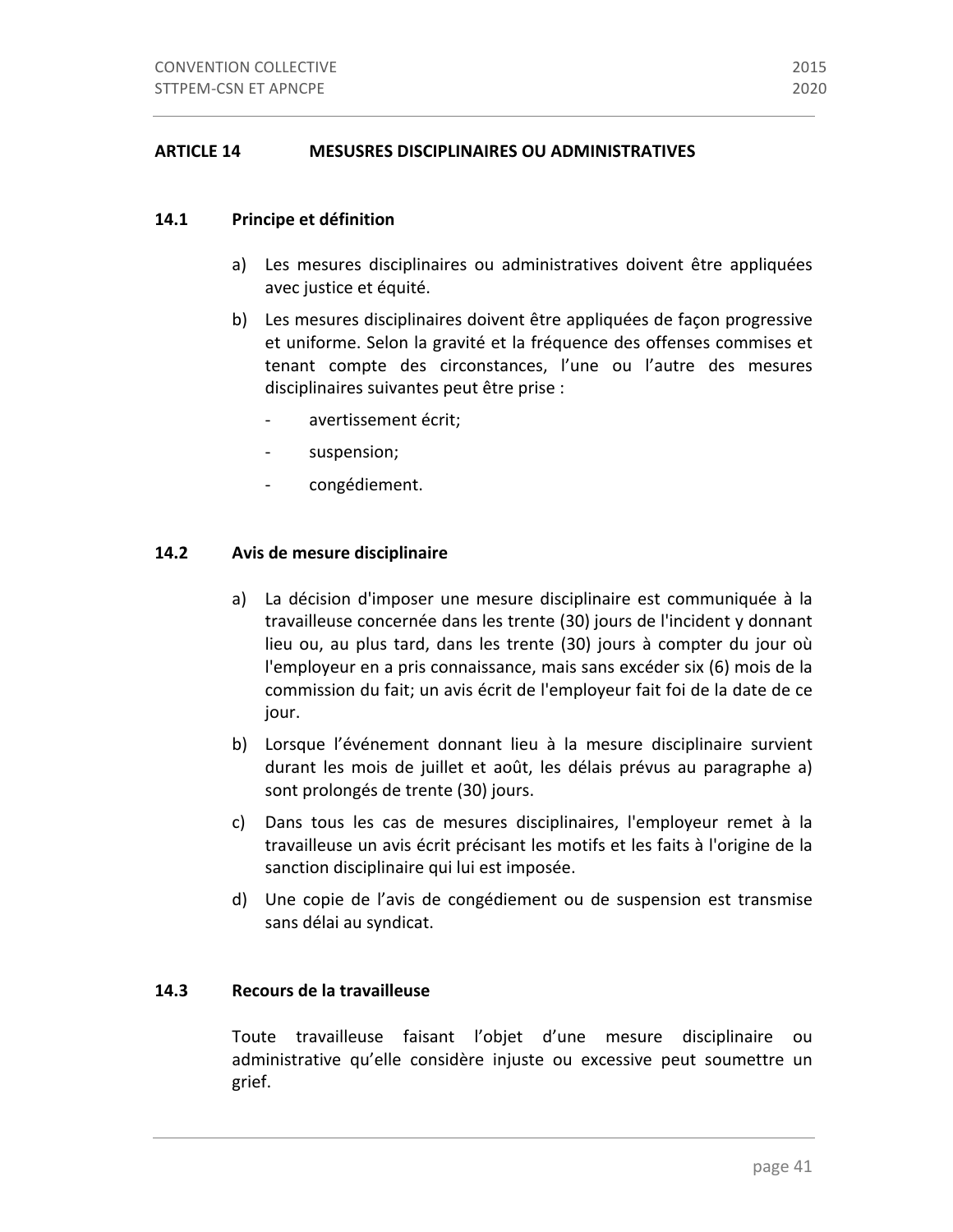#### 14.4 Délai de péremption

Aucune mesure disciplinaire imposée à une travailleuse ne peut être invoquée contre elle dans un délai excédant douze (12) mois de calendrier de ladite mesure, à moins qu'un incident similaire ne survienne durant cette période. Dans ce cas, un nouveau délai de douze (12) mois s'applique à compter de la date du nouvel incident, et ainsi de suite.

Cependant, si la mesure disciplinaire est en lien avec la santé et la sécurité des enfants, le délai de péremption est de douze (12) mois pour lesquels la travailleuse est disponible au travail.

#### **14.5 Dossier personnel**

- a) Sur demande et en présence du représentant de l'employeur, une travailleuse peut consulter son dossier, et ce, seule ou en présence d'une déléguée désignée par le syndicat. De plus, la travailleuse peut obtenir une copie dudit dossier.
- b) Ce dossier comprend :
	- curriculum vitae;
	- formulaire de demande d'emploi;
	- formulaire d'embauche;
	- toute autorisation de déduction;
	- demande de transfert et les avis de nomination;
	- copie des diplômes et attestations d'études ou d'expérience;
	- copie des rapports disciplinaires ou administratifs;
	- formulaire de disponibilité;
	- copie des rapports d'évaluation;
	- copie des rapports d'accident de travail;
	- copie des rapports de santé;
	- demande de congé avec ou sans traitement;
	- lettre de démission;
	- lettre attestant la vérification de l'absence d'empêchement;
	- attestation de premiers soins.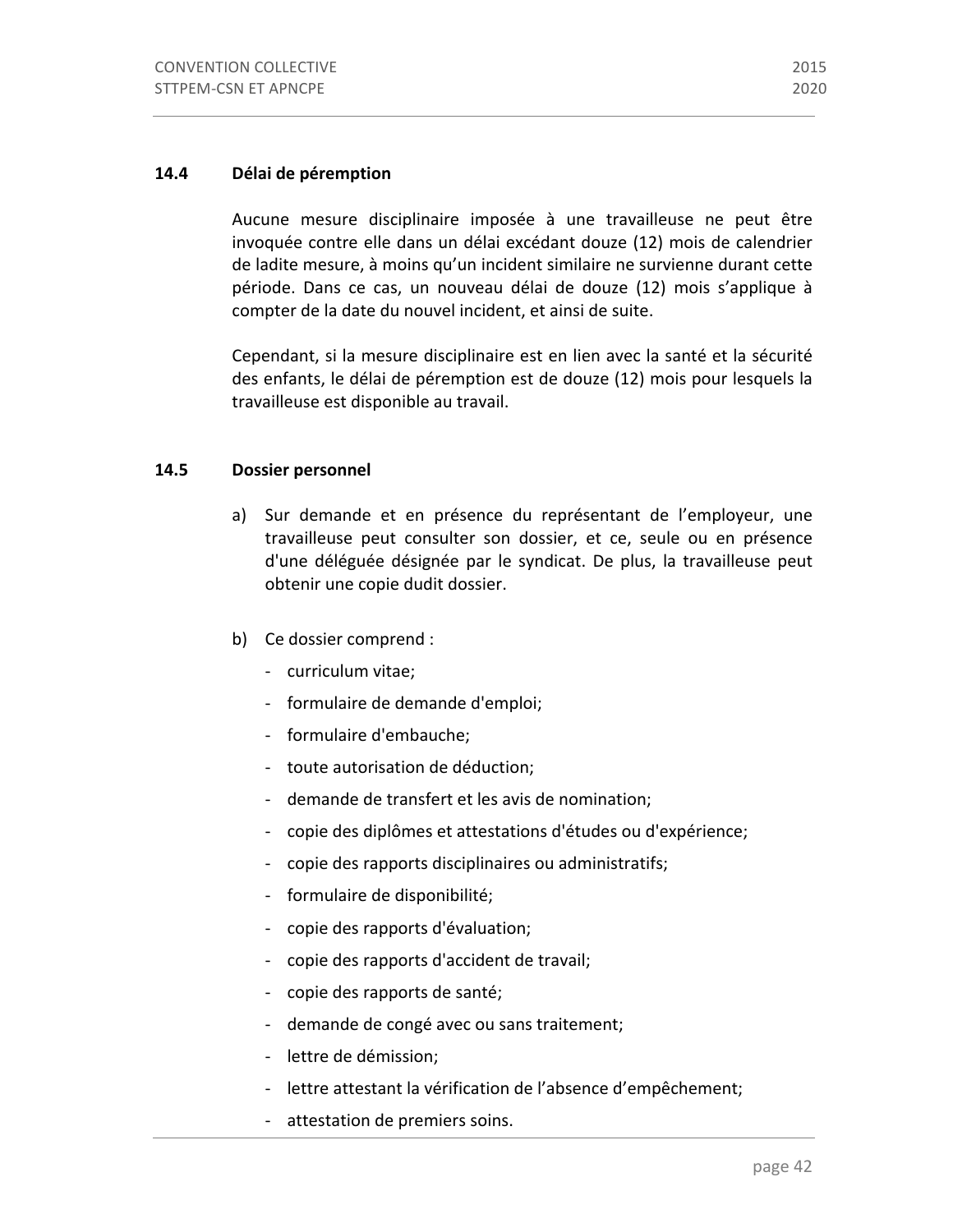c) L'employeur prend les moyens nécessaires pour assurer le caractère confidentiel du dossier.

#### **14.6 Fardeau de la preuve**

Dans le cas d'un grief traitant de mesures disciplinaires ou administratives soumis à l'arbitrage, le fardeau de la preuve incombe à l'employeur.

### **14.7 Mesure administrative**

Dans les cas d'une mesure administrative ayant pour effet d'affecter le lien d'emploi de la travailleuse de façon définitive ou temporaire autrement que par une mesure disciplinaire ou par une mise à pied, l'employeur doit, dans les cinq (5) jours subséquents, informer la travailleuse par écrit des raisons et de l'essentiel des faits qui ont provoqué la mesure. L'employeur avise le syndicat par écrit de la mesure imposée dans le même délai.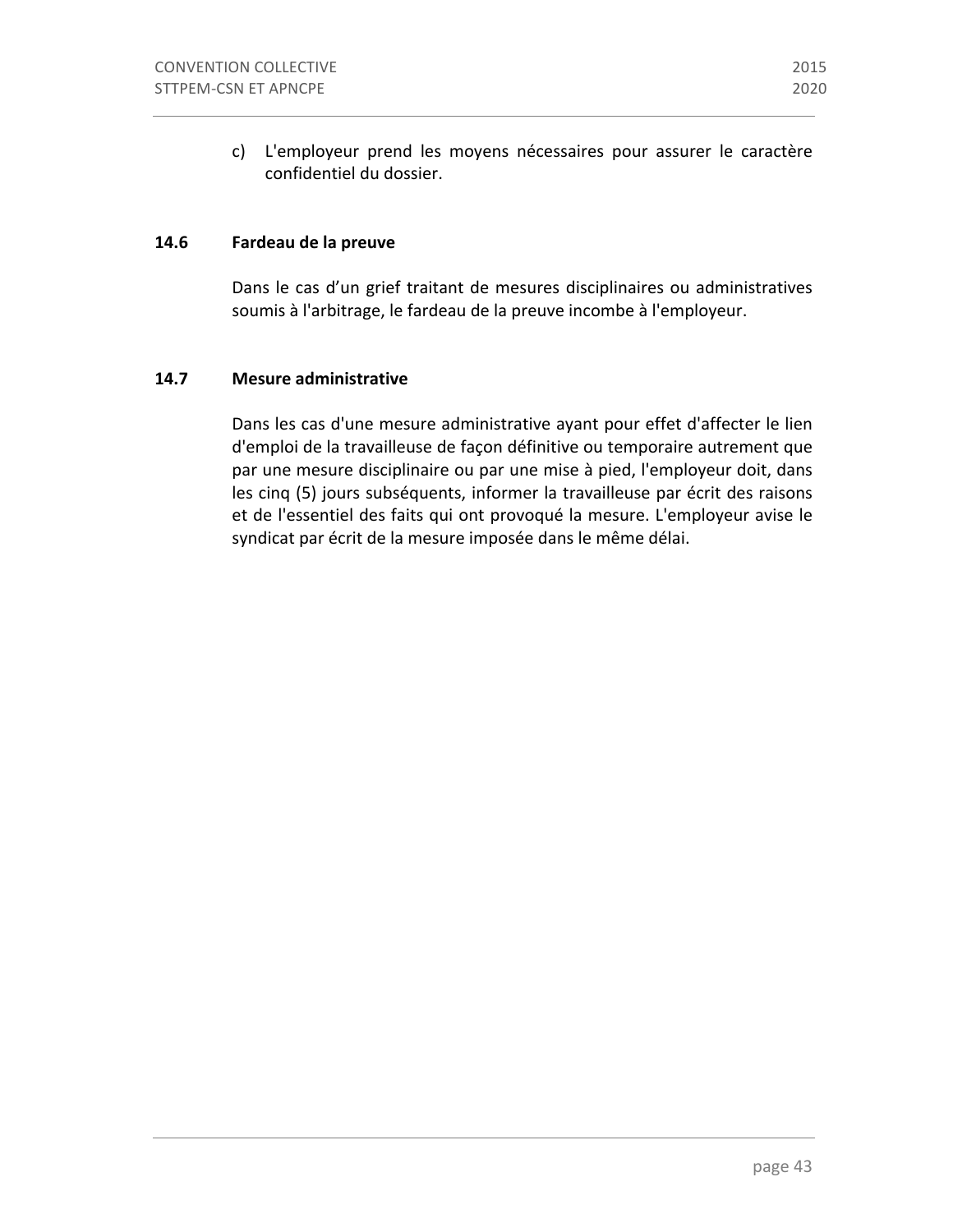### **15.1 Prévention**

L'employeur doit prendre les mesures nécessaires et appropriées pour prévenir les accidents, protéger et promouvoir la santé et assurer la sécurité et l'intégrité physique, le bien-être et l'hygiène des travailleuses à son emploi.

### **15.2** Comité paritaire en santé et sécurité au travail

- a) Un comité paritaire en santé et sécurité au travail est mis en place. Le comité est constitué d'une travailleuse désignée par le syndicat et d'un représentant de l'employeur, par installation ou par bureau coordonnateur.
- b) Le comité a pour rôle de :
	- · analyser les risques présents au centre de la petite enfance;
	- · développer des solutions et convenir d'actions concrètes visant à protéger la santé et assurer la sécurité et l'intégrité physique des travailleuses;
	- ⋅ décider des modalités d'inspection des lieux de travail;
	- $\cdot$  faire les recommandations appropriées à l'employeur;
	- $\cdot$  recevoir copie des avis d'accident.
- c) La mise en œuvre des décisions est de la responsabilité de l'employeur.
- d) Le comité se réunit au minimum trois (3) fois par année. Il peut aussi se réunir à la demande de l'une ou l'autre des parties.
- e) Les rencontres se tiennent sur les heures de travail et sans perte de traitement pour les travailleuses, à moins d'entente contraire entre les membres du comité.

### **15.3 Retour au travail**

La travailleuse victime d'un accident de travail ou d'une maladie professionnelle qui est apte à exercer son emploi à nouveau a le droit de réintégrer le poste qu'elle occupait avant son départ, à moins que son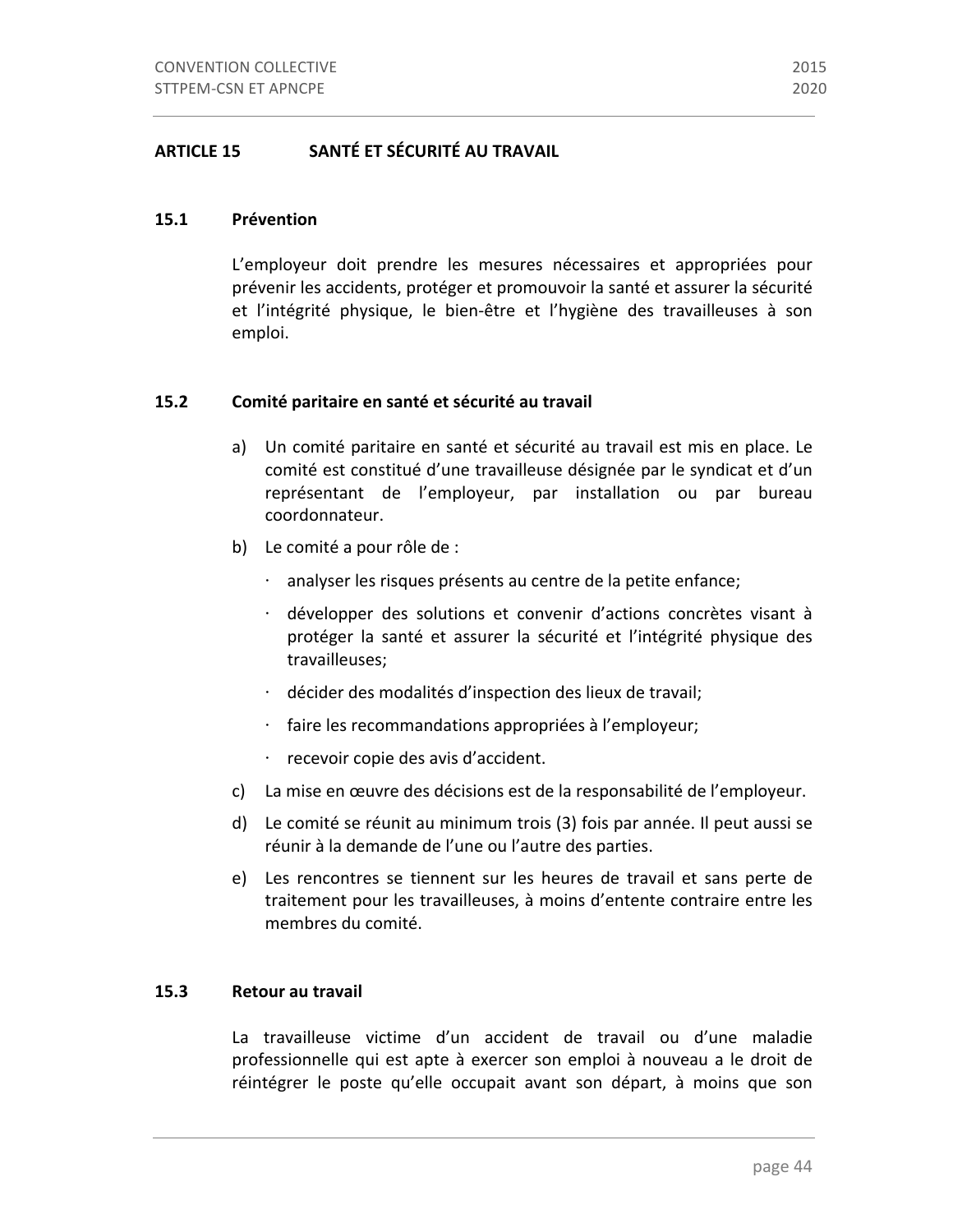absence excède une période de trois (3) ans. Au-delà de cette période, la travailleuse est inscrite sur la liste de rappel.

# **15.4 Équipement de protection individuelle**

L'employeur fournit gratuitement aux travailleuses tous les moyens et équipements de protection individuelle choisis par le comité de santé et sécurité.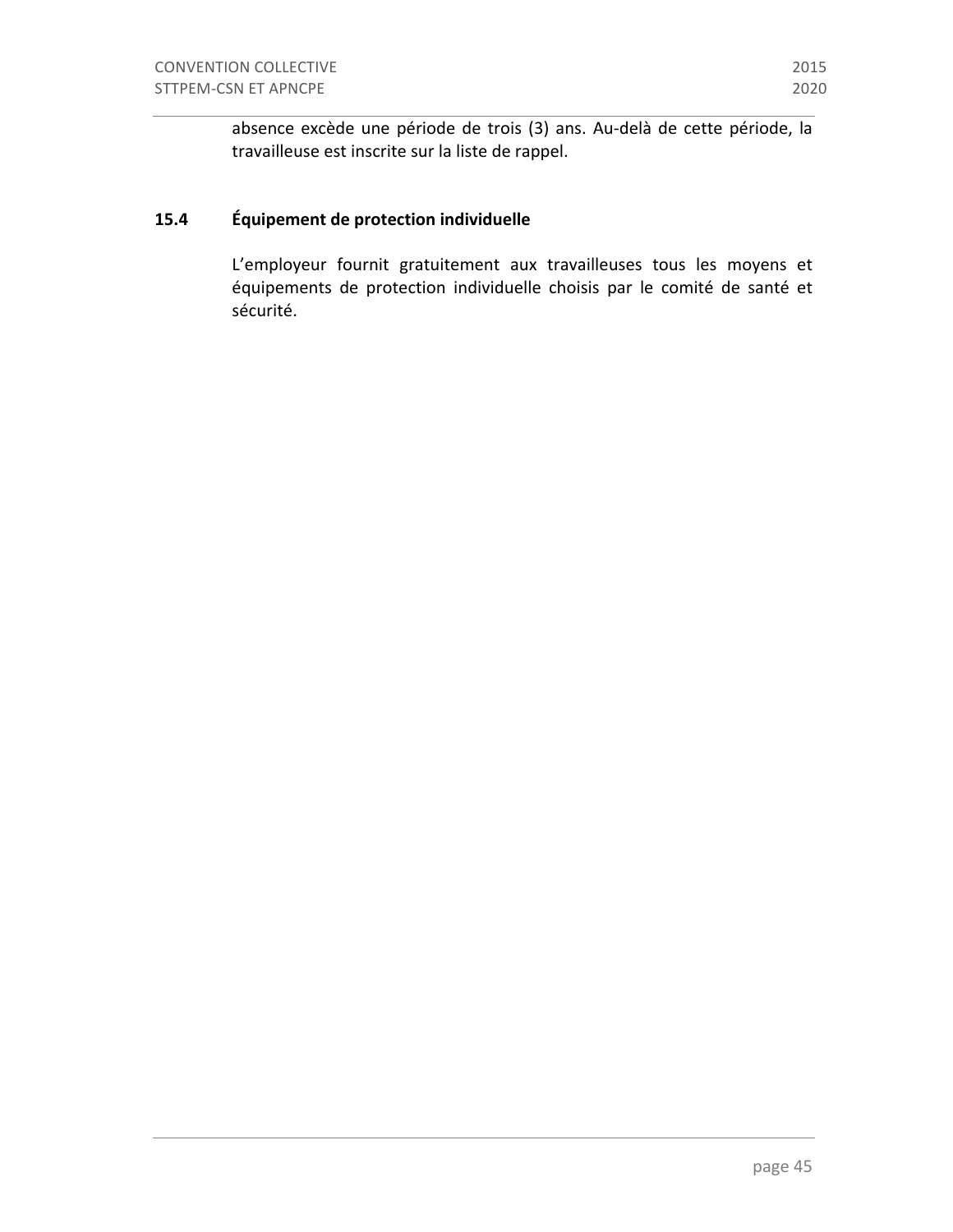#### **16.1 Durée du travail**

La semaine normale de travail des éducatrices est d'au moins trente-deux (32) heures et d'au plus quarante (40) heures par semaine réparties entre quatre (4) ou cinq (5) jours incluant dans la mesure du possible, le temps alloué pour les activités d'encadrement pédagogique et le travail d'équipe.

Pour le personnel administratif et de soutien, la semaine normale de travail est d'au moins trente-deux (32) heures et d'au plus quarante (40) heures par semaine réparties entre quatre (4) ou cinq (5) jours. Toutefois, pour la responsable de l'alimentation la semaine normale de travail est répartie sur cinq (5) jours.

L'employeur s'engage à maintenir la répartition entre quatre  $(4)$  et cinq  $(5)$ jours ou neuf (9) sur dix (10) jours, en vigueur à la signature de la convention, ainsi que la durée de la semaine de travail. En cas de volonté de modification, elle est convenue d'un commun accord entre l'employeur et l'équipe de travail. Ceci s'applique pour tous les titres d'emploi.

### **16.2 Aménagement du temps de travail**

L'employeur s'engage à créer le plus de postes à temps complet possible.

L'employeur s'engage à créer le moins de postes à heures brisées possible.

### **16.3 Répartition des horaires de travail**

Les horaires de travail sont établis par la direction. Les horaires de travail peuvent être modifiés par la direction en fonction des besoins du service. L'employeur s'engage à ne pas modifier l'horaire de la travailleuse plus de quatre (4) fois par période de douze (12) mois. Ces changements entraîneront une variation maximale de quinze (15) minutes sans toutefois modifier la durée du travail.

Les modifications d'horaires convenues entre l'employeur et une ou plusieurs travailleuses sur une base hebdomadaire ne sont pas des modifications au sens du  $1<sup>er</sup>$  paragraphe.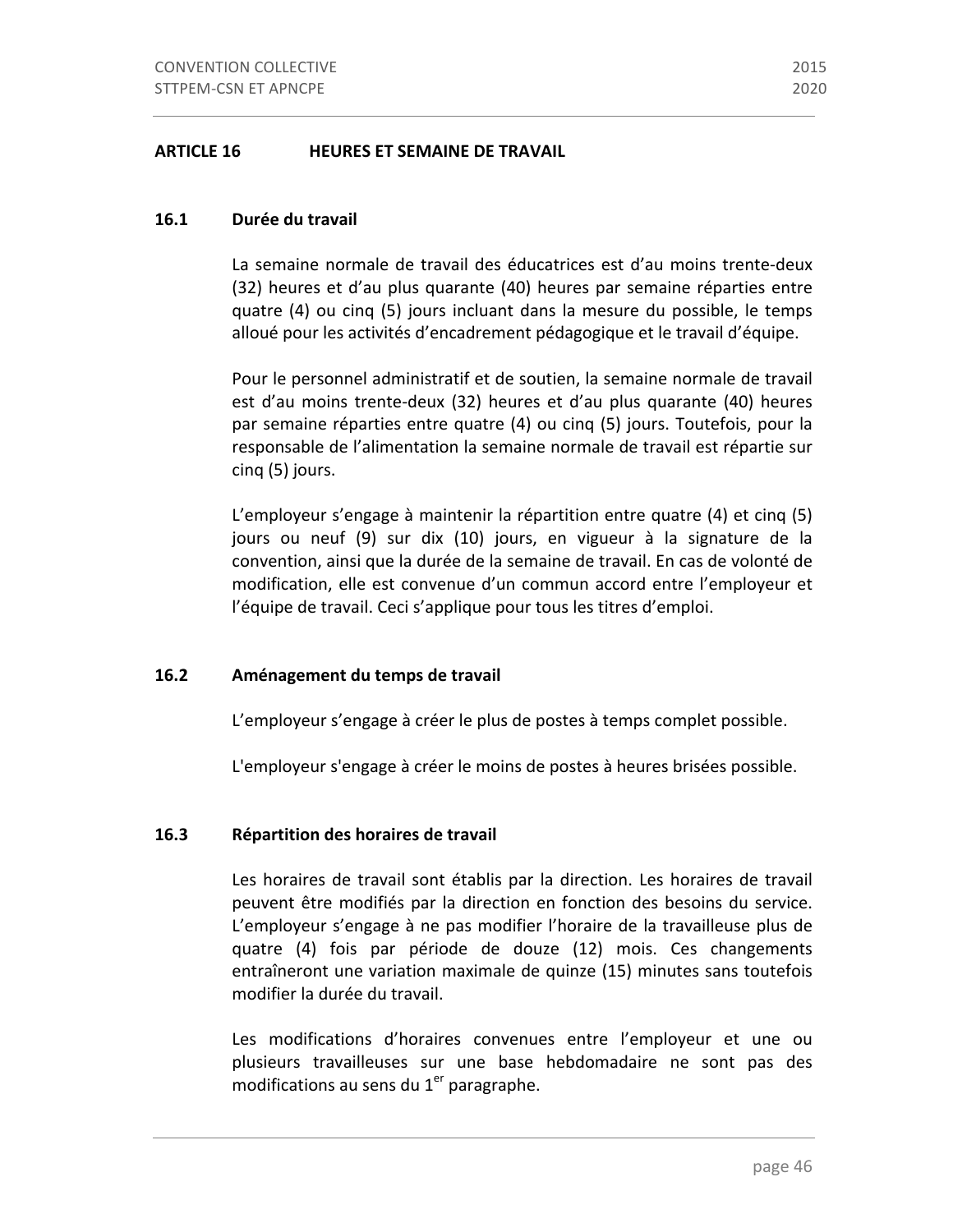Les travailleuses choisissent par ordre d'ancienneté, selon les modalités de la politique prévue à l'article 16.5, vers le  $1<sup>er</sup>$  juin de chaque année et les changements entrent en vigueur à la rentrée suivante.

### **16.4 Affectation**

Le choix de l'affectation, s'il y a lieu, est fait par ordre d'ancienneté en tenant compte des préférences des travailleuses et des besoins du service, et ce, selon les modalités de la politique prévue à l'article 16.5.

#### **16.5** Politique d'affectation des groupes et des horaires

L'employeur adopte une politique convenue avec l'équipe de travail concernant :

- Le choix d'affectation;
- Le choix des horaires de travail;
- La journée de congé hebdomadaire (fixe ou rotative);
- $\cdot$  L'association d'une plage horaire à un groupe.

Advenant une volonté de modification de la politique, elle doit être convenue d'un commun accord entre l'employeur et l'équipe de travail.

#### 16.6 Période de repos

La pratique actuelle des pauses rémunérées est maintenue.

La durée maximale des périodes de pauses est de soixante (60) minutes par jour. Au-delà de cette durée, le poste est considéré comme un poste à heures brisées au sens de l'article 16.2.

### **16.7 Activités d'encadrement pédagogique et réunions d'équipe**

Le  $1<sup>er</sup>$  avril de chaque année, l'équipe de travail bénéficie d'une banque annuelle d'heures payées pour des activités d'encadrement pédagogique, incluant les réunions d'équipe.

Cette banque est établie de la façon suivante : quatorze (14) heures par place au permis en installation.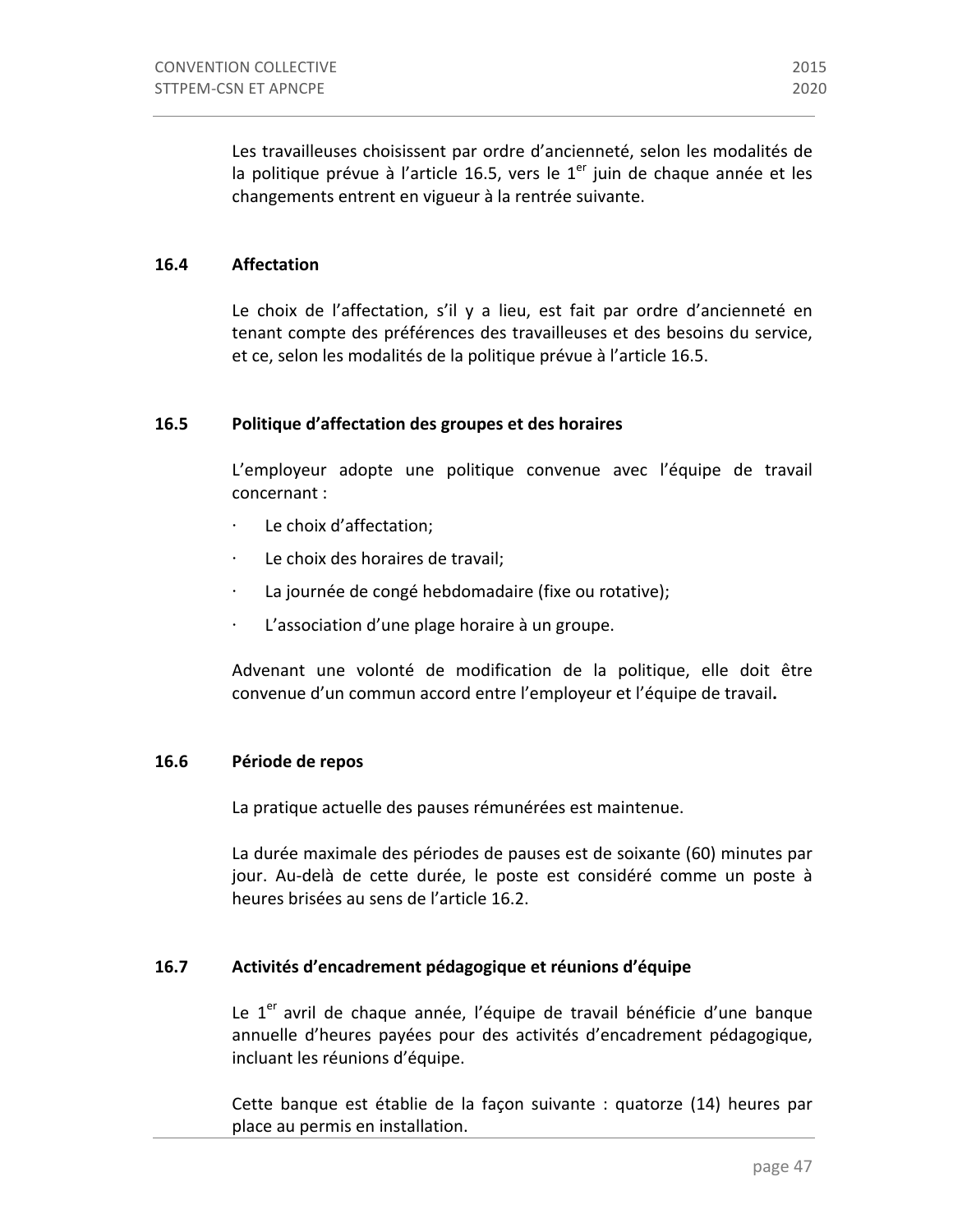- a) Les activités réalisées à même la banque prévue au paragraphe b) sont :
	- temps de planification pédagogique : la banque de temps de planification pédagogique pris à même la banque d'activités d'encadrement pédagogique est établie de la façon suivante : un minimum de cinquante pour cent (50 %) du nombre d'heures de la banque;
	- réunion pédagogique à l'intérieur de la réunion d'équipe;
	- réunion d'équipe;
	- journée pédagogique;
	- rencontre des parents;
	- évaluation des enfants;
	- préparation des locaux;
	- rencontre pédagogique individuelle;
	- rencontre des comités à connotation pédagogique;
	- gestion de la cuisine, incluant la planification des menus et l'organisation de la cuisine, pour un minimum de quatorze  $(14)$ heures par responsable à l'alimentation;
	- toute autre activité d'ordre pédagogique.
- b) La participation aux réunions est obligatoire, à moins d'indication contraire de la part de l'employeur à cet effet.
- c) L'utilisation des heures de cette banque est effectuée à l'intérieur ou à l'extérieur de la semaine normale de travail et est réalisée au CPE ou à l'extérieur, selon la décision de l'employeur.
- d) La travailleuse occasionnelle qui effectue un remplacement de huit (8) semaines et plus bénéficie de la présente clause.

#### **16.8 Travailleuse ayant en charge une stagiaire**

L'employeur libère avec traitement la travailleuse responsable d'une stagiaire selon les besoins identifiés par l'établissement d'enseignement et le CPE, afin de s'acquitter des tâches supplémentaires occasionnées par le fait d'accueillir une stagiaire. Le temps nécessaire est alloué à la travailleuse à l'intérieur de son horaire de travail après autorisation de l'employeur.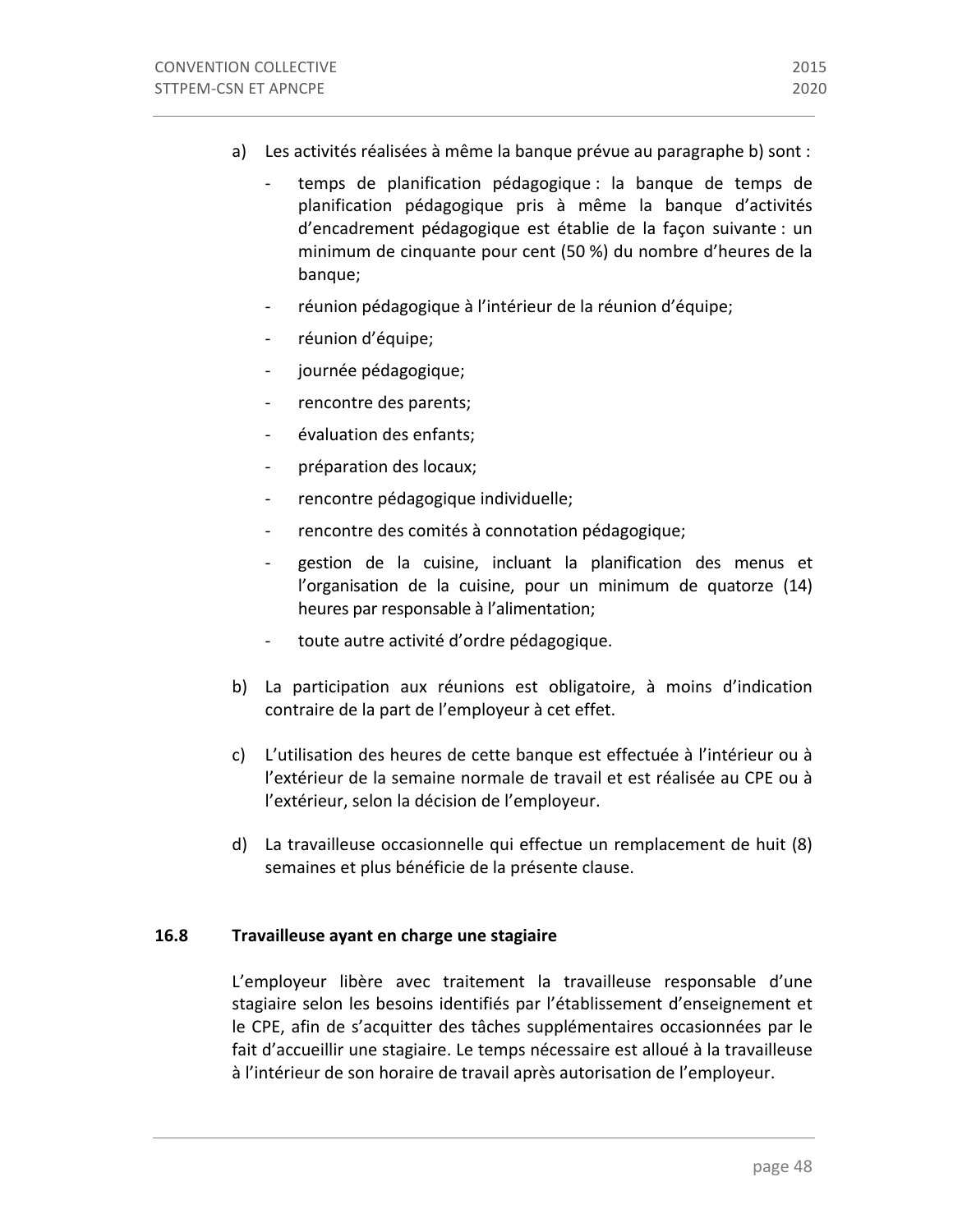### **16.9 Intempérie ou événement incontrôlable**

À l'occasion d'une déclaration d'urgence nationale sur tout ou une partie du territoire du Québec en vertu de la Loi sur la sécurité civile (L.R.Q., c-2.3) ou lors de fermeture totale ou partielle en vertu de la Loi sur la santé publique (L.R.Q., C s-2.2) ou de la Loi sur la santé et sécurité au travail (L.R.Q., C s-2.1), les travailleuses qui sont empêchées d'accomplir leur travail ne subissent aucune perte de traitement, jusqu'à concurrence de trois (3) jours consécutifs.

### **16.10 Baisse du taux de fréquentation**

Lorsqu'il y a diminution du taux de fréquentation, l'employeur propose aux travailleuses de prendre un congé et cela, sur une base volontaire.

Ce congé est sans traitement et n'affecte pas les dispositions prévues à l'article traitant des congés sans traitement. Cependant, la travailleuse peut utiliser sa banque de temps, ses congés personnels ou toute autre accumulation de temps que prévoit la convention collective pour se faire rémunérer ce congé.

L'employeur peut aussi imposer un ou des départs hâtifs. Il doit commencer par le personnel d'agence, s'il y a lieu, et par la suite par la travailleuse la moins ancienne de la liste de rappel.

La procédure, prévue aux paragraphes précédents, s'applique par installation.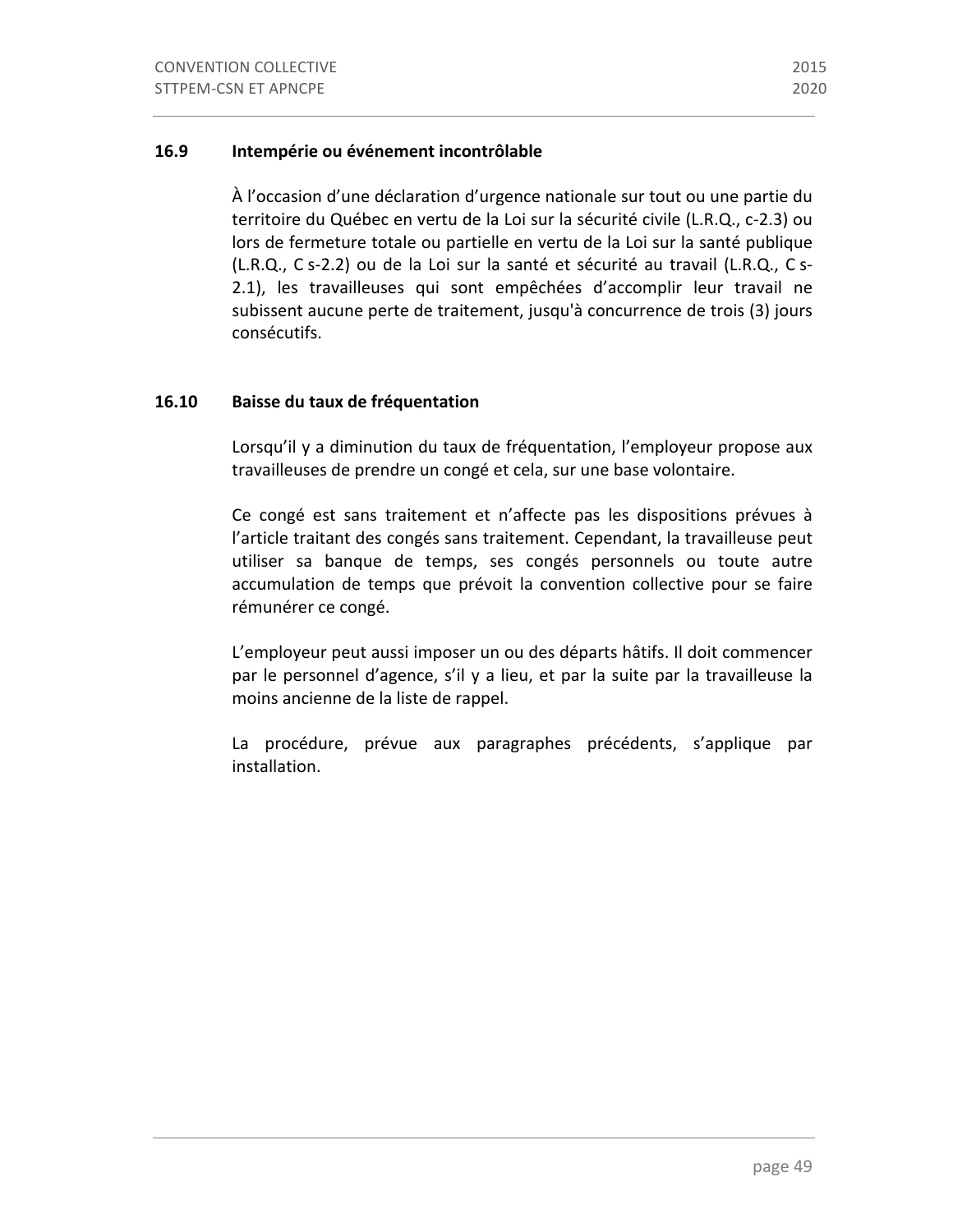### **ARTICLE 17 TEMPS SUPPLÉMENTAIRE**

### **17.1 Définition du temps supplémentaire**

- a) La travailleuse qui accomplit du travail au-delà de quarante (40) heures pour une période d'une semaine, à la demande de l'employeur, est réputée travailler en temps supplémentaire.
- b) La travailleuse qui doit demeurer au CPE après la fermeture à la suite du retard d'un parent est réputée travailler en temps supplémentaire.
- c) Les heures effectuées au-delà de la semaine normale de travail ne peuvent pas être effectuées sur une base régulière.

### **17.2 Répartition du temps supplémentaire**

- a) Tout travail en temps supplémentaire de trois (3) heures et moins est offert aux travailleuses disponibles sur place par ordre d'ancienneté.
- b) Cependant, avant d'offrir du temps supplémentaire à une travailleuse sur place à temps complet, l'employeur doit faire appel, dans la mesure du possible, à la travailleuse à temps partiel sur place ou à la travailleuse occasionnelle sur place qui n'a pas complété le nombre d'heures hebdomadaire de travail de son appellation d'emploi.

### **17.3 Rémunération des heures supplémentaires**

- a) Tout travail supplémentaire est rémunéré à raison d'une fois et demie  $(1 \frac{1}{2})$  le taux de salaire normal.
- b) Le travail supplémentaire est payé au plus tard quinze (15) jours ouvrables après que la travailleuse ait remis une feuille de temps indiquant le temps supplémentaire effectué.
- c) Malgré ce qui précède, la travailleuse peut mettre dans la banque de temps prévue, à la clause 32.9, l'équivalent du temps supplémentaire effectué, majoré de cinquante pour cent (50 %).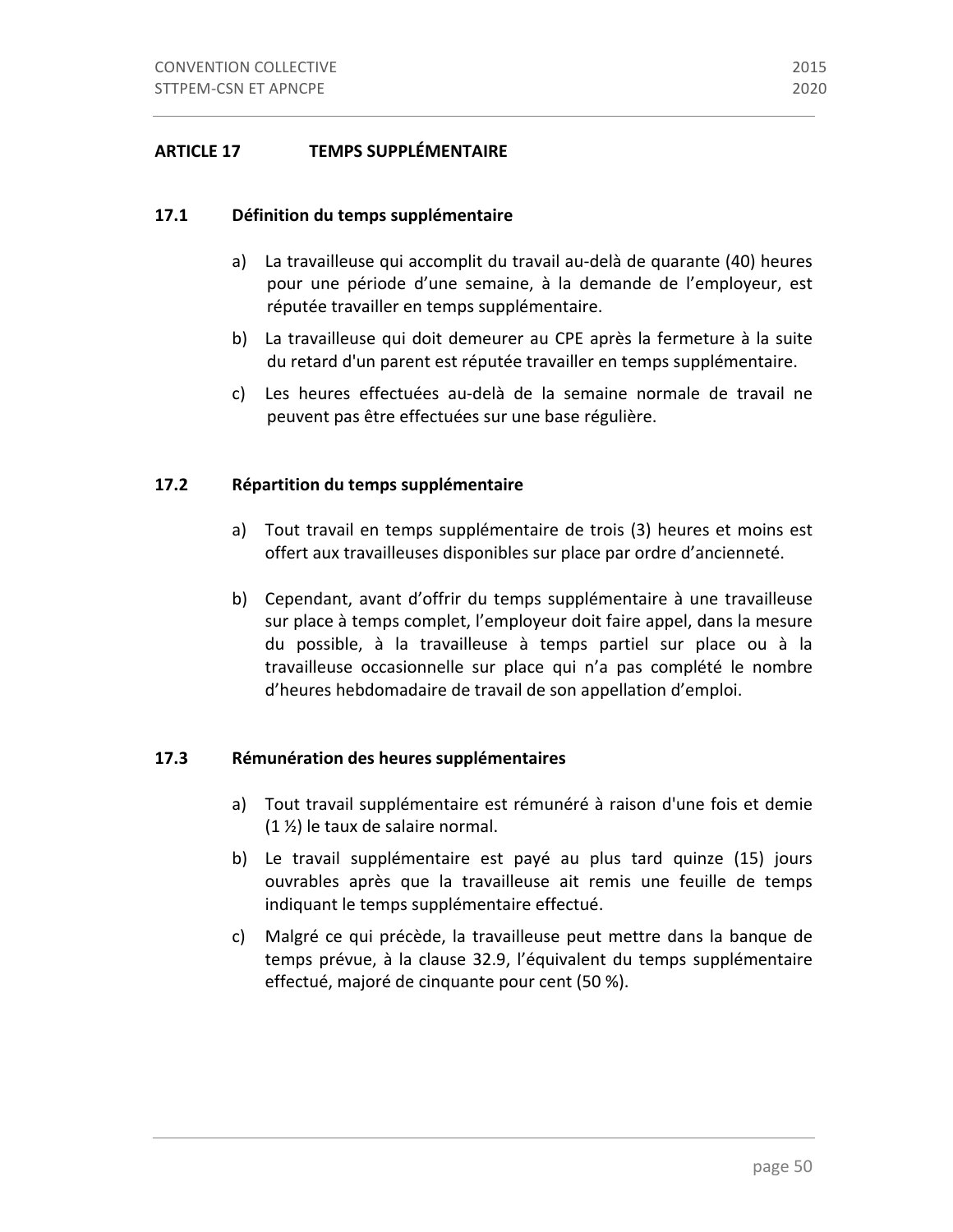# **17.4 Rappel au travail**

La travailleuse qui est rappelée pour effectuer du travail après avoir quitté le CPE est rémunérée à taux régulier pour un minimum de trois (3) heures à moins que les modalités prévues aux clauses 17.1 ou 17.3 s'appliquent.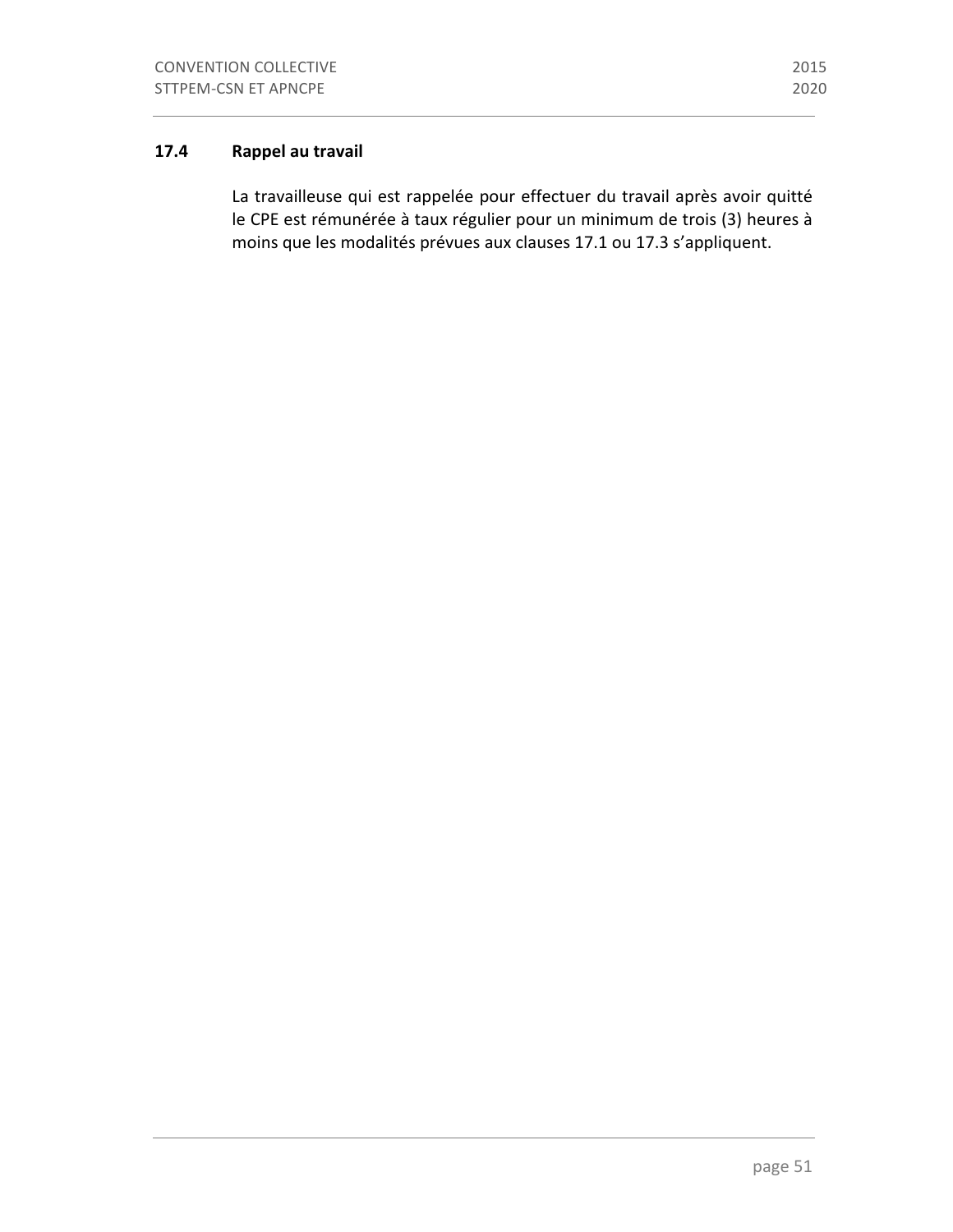### 18.1 Durée du congé annuel

L'échelle de congés annuels payés est la suivante :

- a) La travailleuse ayant moins d'un (1) an de service au 31 mars a droit à un (1) jour de congé annuel payé pour chaque mois de service, jusqu'à concurrence de deux (2) semaines. La travailleuse ayant droit à moins de deux (2) semaines de congé payé peut compléter son congé jusqu'à concurrence de trois (3) semaines consécutives, à ses frais;
- b) La travailleuse avant un (1) an et plus de service au 31 mars a droit à deux (2) semaines de congé annuel payé. La travailleuse ayant droit à deux (2) semaines de congé payé peut compléter son congé jusqu'à concurrence de trois (3) semaines consécutives, à ses frais;
- c) La travailleuse ayant trois (3) ans et plus de service au 31 mars a droit à trois (3) semaines de congé annuel payé;
- d) La travailleuse ayant cinq (5) ans et plus de service au 31 mars a droit à quatre (4) semaines de congé annuel payé;
- e) La travailleuse ayant quinze (15) ans et plus de service au 31 mars a droit à cinq (5) semaines de congé annuel payé.

### 18.2 Années de service et période de référence

- a) Le nombre d'années de service donnant droit à la durée du congé annuel s'établit au 31 mars de chaque année.
- b) Pour fins de calcul, une travailleuse embauchée entre le premier  $(1<sup>er</sup>)$  et le quinzième (15<sup>e</sup>) jour du mois inclusivement est considérée comme ayant un (1) mois complet de service.
- c) La période de référence aux fins de congé annuel s'établit du  $1<sup>er</sup>$  avril d'une année au 31 mars de l'année subséquente.

### **18.3** Période de prise de congé annuel

La période située entre le  $1<sup>er</sup>$  juin et le 25 août de chaque année est considérée comme la période normale pour prendre son congé annuel. Cependant, la travailleuse peut prendre son congé annuel en dehors de cette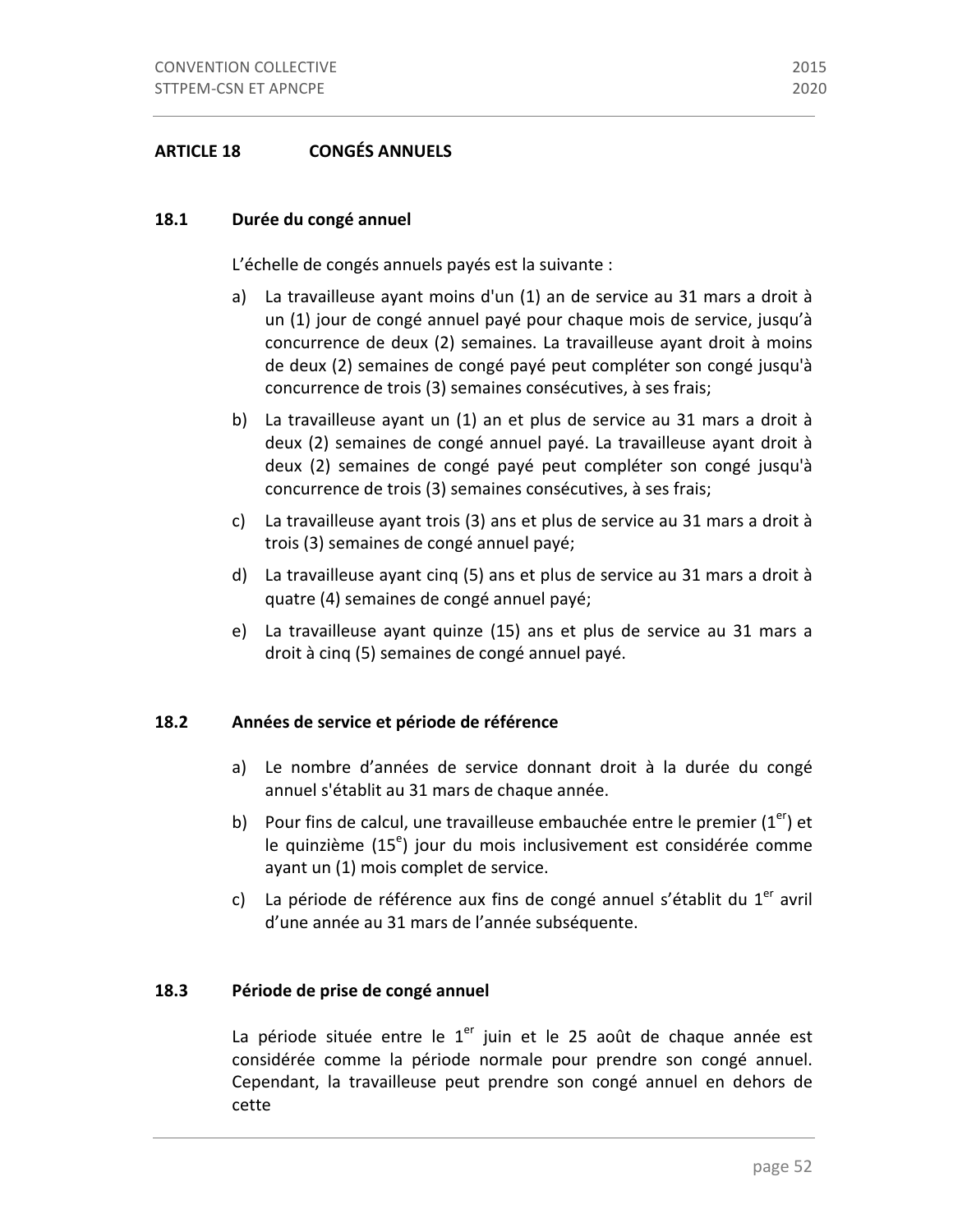période après entente avec l'employeur, lequel ne peut refuser sans motif valable.

Sauf disposition contraire dans la présente convention collective, le congé annuel doit être pris dans l'année qui suit l'année de référence.

### **18.4 Choix de dates du congé annuel**

a) Le calendrier des congés annuels de la période estivale doit être établi au plus tard le 15 avril de chaque année.

Le nombre de travailleuses d'une même appellation d'emploi qui peuvent prendre leurs vacances de façon simultanée est déterminé par l'employeur en fonction des besoins des services et de la réglementation applicable. Dans la mesure du possible, l'employeur doit permettre à toute travailleuse de prendre son congé annuel durant la période inscrite à la clause 18.3. En cas de refus de vacances durant la période prévue à 18.3, l'employeur a le fardeau de démontrer qu'il lui est impossible d'accorder les congés annuels.

Le choix des dates de prise de congé annuel se fait par installation, par ordre d'ancienneté, au plus tard le  $1<sup>er</sup>$  avril de chaque année.

b) L'employeur établit également un calendrier de préférences, au plus tard le 15 mai de chaque année.

Les travailleuses désirant bénéficier de cette possibilité doivent indiquer leur choix à l'employeur, au plus tard, le  $1<sup>er</sup>$  mai. Le cas échéant, l'employeur accorde les préférences par ancienneté, et ce, en avisant les travailleuses concernées entre cinq (5) et quinze (15) jours à l'avance. La travailleuse peut refuser et la préférence est offerte à la travailleuse suivante.

Les congés annuels accordés pendant la période normale ne peuvent être déplacés ou remplacés après l'octroi des préférences.

Aux fins du présent article, une préférence est un choix complémentaire de la travailleuse afin de bénéficier d'une semaine de congé annuel qu'elle n'a pu obtenir pendant la période normale prévue à l'article 18.3.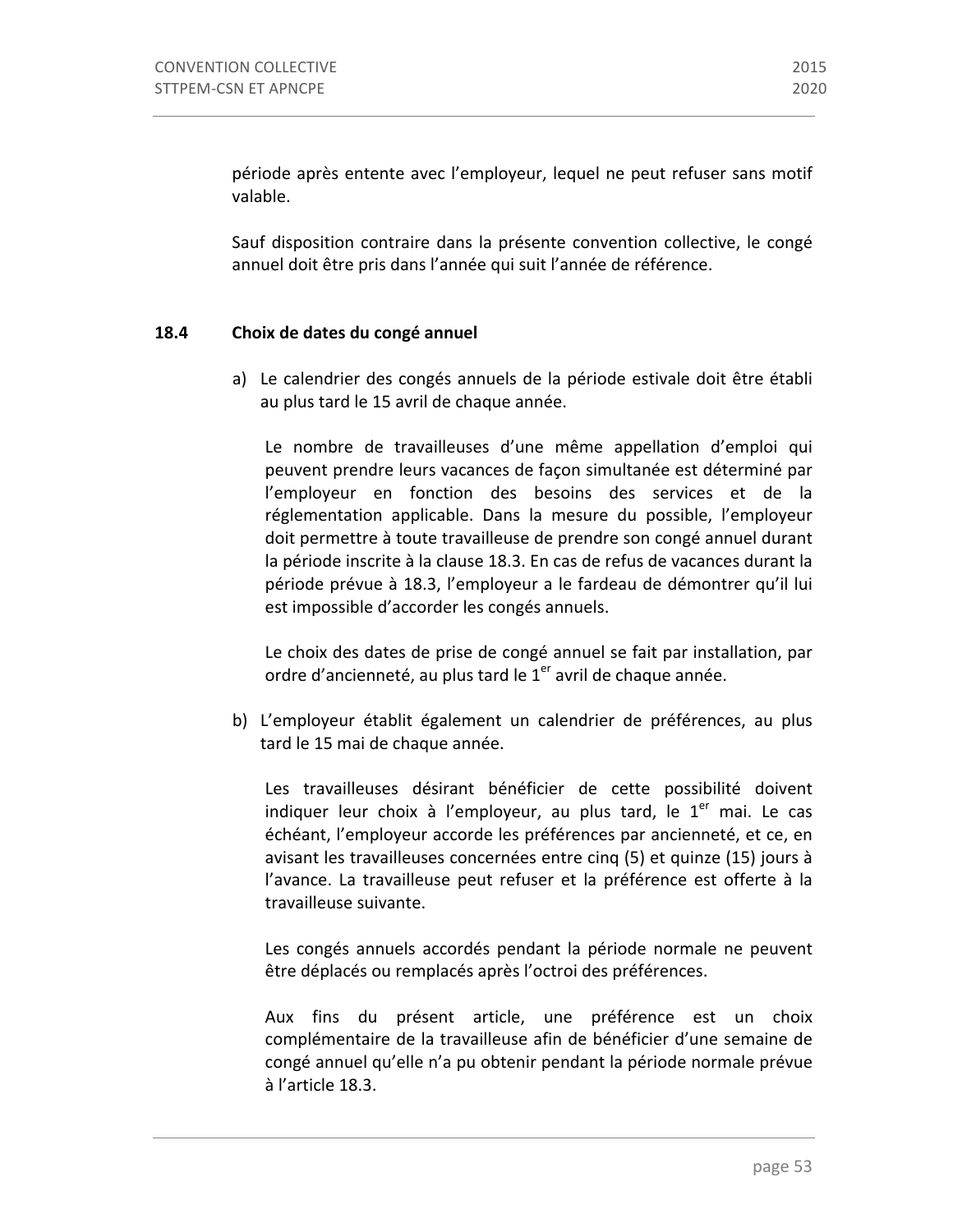- c) Une travailleuse ayant une semaine normale répartie sur cinq (5) jours et bénéficiant d'au moins trois (3) semaines de congé annuel peut fractionner une (1) semaine en journée, et ce, uniquement à l'extérieur de la période prévue à 18.3.
- d) Une travailleuse incapable de prendre son congé annuel à la période établie en raison de maladie, accident, accident de travail survenu avant le début de sa période de son congé annuel, peut reporter son congé annuel à une date ultérieure. Toutefois, elle doit en aviser son employeur avant la date fixée pour sa période de son congé annuel, à moins d'impossibilité de le faire résultant de son incapacité physique, auquel cas, son congé annuel est reporté automatiquement.

Dans ces cas, la travailleuse ne peut se servir de son ancienneté pour déplacer les dates de son congé annuel choisies par les autres travailleuses.

### 18.5 **Indemnité de congé annuel**

Le calcul de l'indemnité de congé annuel s'effectue de la manière suivante :

- a) La travailleuse titulaire d'un poste à temps complet depuis le début de la période de référence reçoit une rémunération équivalente à celle qu'elle recevrait si elle était au travail;
- b) Toutefois, si la travailleuse s'est prévalue des congés suivants, elle reçoit deux pour cent (2 %) du salaire gagné pendant la période de référence pour chaque semaine de congé annuel à laquelle elle a droit :
	- retrait préventif ;
	- congé parental ;
	- toute absence non rémunérée de plus de quatre (4) semaines.

À l'occasion d'une période d'invalidité continue, sauf une période d'invalidité en vertu de la SAAQ ou pour une lésion professionnelle reconnue par la CNESST, de six (6) mois et moins, indépendamment de la période de référence prévue au paragraphe 18.2 c), la travailleuse bénéficie du maintien de l'indemnité de congé annuel.

La travailleuse qui a obtenu un poste à temps complet pendant la période de référence, la travailleuse à temps partiel et la travailleuse occasionnelle reçoivent deux pour cent (2 %) du salaire gagné pendant la période de référence pour chaque semaine de congé annuel à laquelle elle a droit.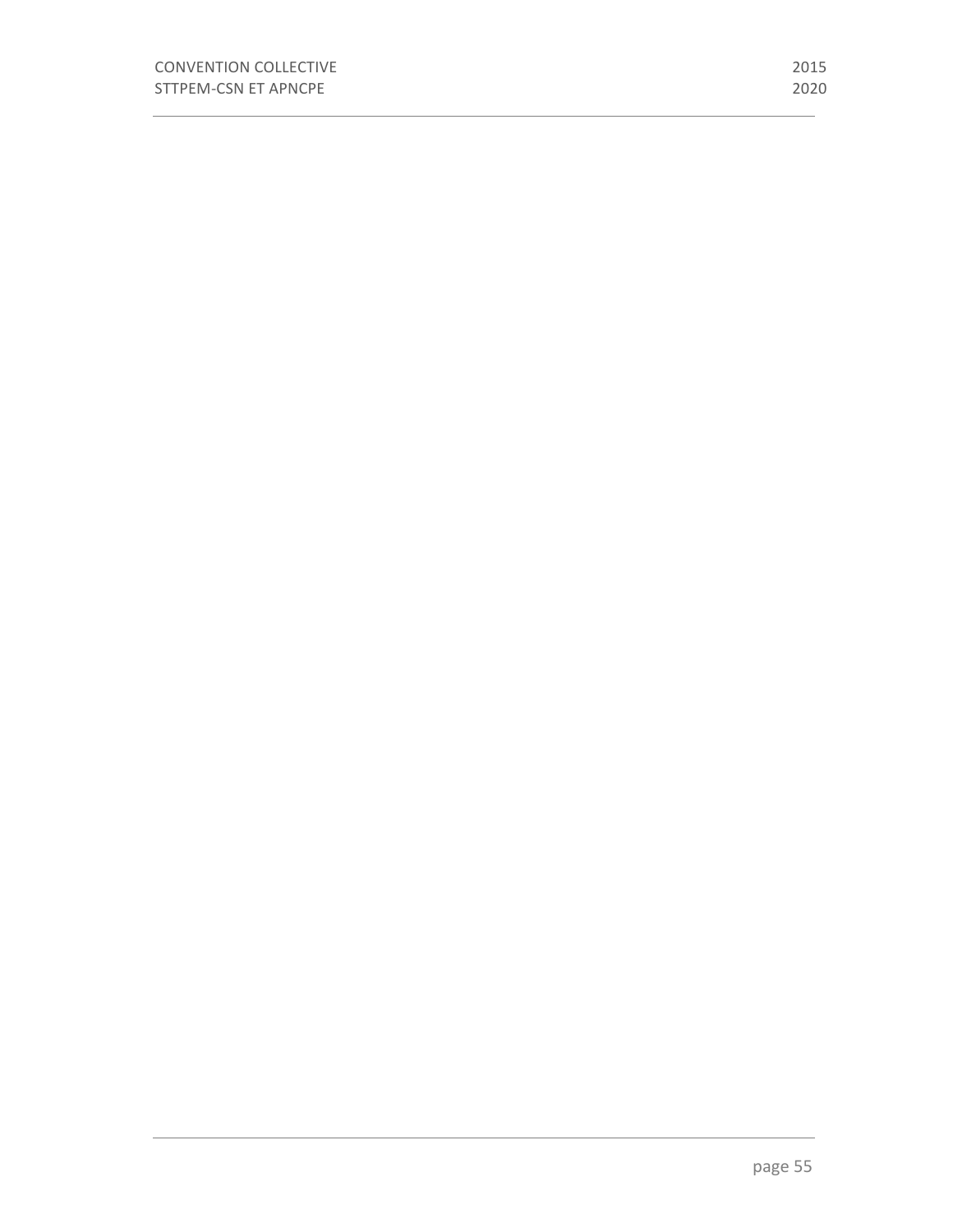### 19.1 **Énumération des congés fériés**

- a) À partir du 15 août, la travailleuse à temps complet travaillant sur un horaire de cinq (5) jours par semaine bénéficie annuellement de treize (13) jours fériés sans perte de traitement.
- b) À partir du 15 août, la travailleuse à temps complet travaillant sur un horaire de quatre (4) jours par semaine bénéficie annuellement-de onze (11) jours fériés sans perte de traitement.
- c) À partir du 15 août, la travailleuse à temps complet travaillant sur un horaire de neuf (9) jours par période de quatorze (14) jours bénéficie annuellement de douze (12) jours fériés sans perte de traitement.
- d) Les jours fériés sont :
	- 1. Le  $1<sup>er</sup>$  janvier (jour de l'An);
	- 2. Le Vendredi saint ou le lundi de Pâques;
	- 3. Le lundi qui précède le 25 mai (Journée nationale des patriotes);
	- 4. Le 24 juin (fête nationale du Québec);
	- 5. Le  $1<sup>er</sup>$  juillet (fête du Canada);
	- 6. Le premier lundi de septembre (fête du Travail);
	- 7. Le deuxième lundi d'octobre (Action de grâces);
	- 8. Le 25 décembre (Noël).
- e) Les jours supplémentaires sont déterminés par l'employeur et sont affichés au plus tard le 15 août de chaque année.
- f) La travailleuse qui a un nombre de congés fériés avec traitement inférieur à celui prévu à l'alinéa a) peut, à son choix, à l'occasion de la douzième (12<sup>e</sup>) et/ou de la treizième (13<sup>e</sup>) journée de fermeture :
	- ⋅ s'absenter sans traitement ;
	- · utiliser la banque de temps prévue à l'article 32.9 de la convention collective ;
	- ⋅ utiliser la banque de congés de maladie et personnels ;
	- ⋅ effectuer au CPE différentes tâches reliées à son appellation d'emploi selon les directives de l'employeur.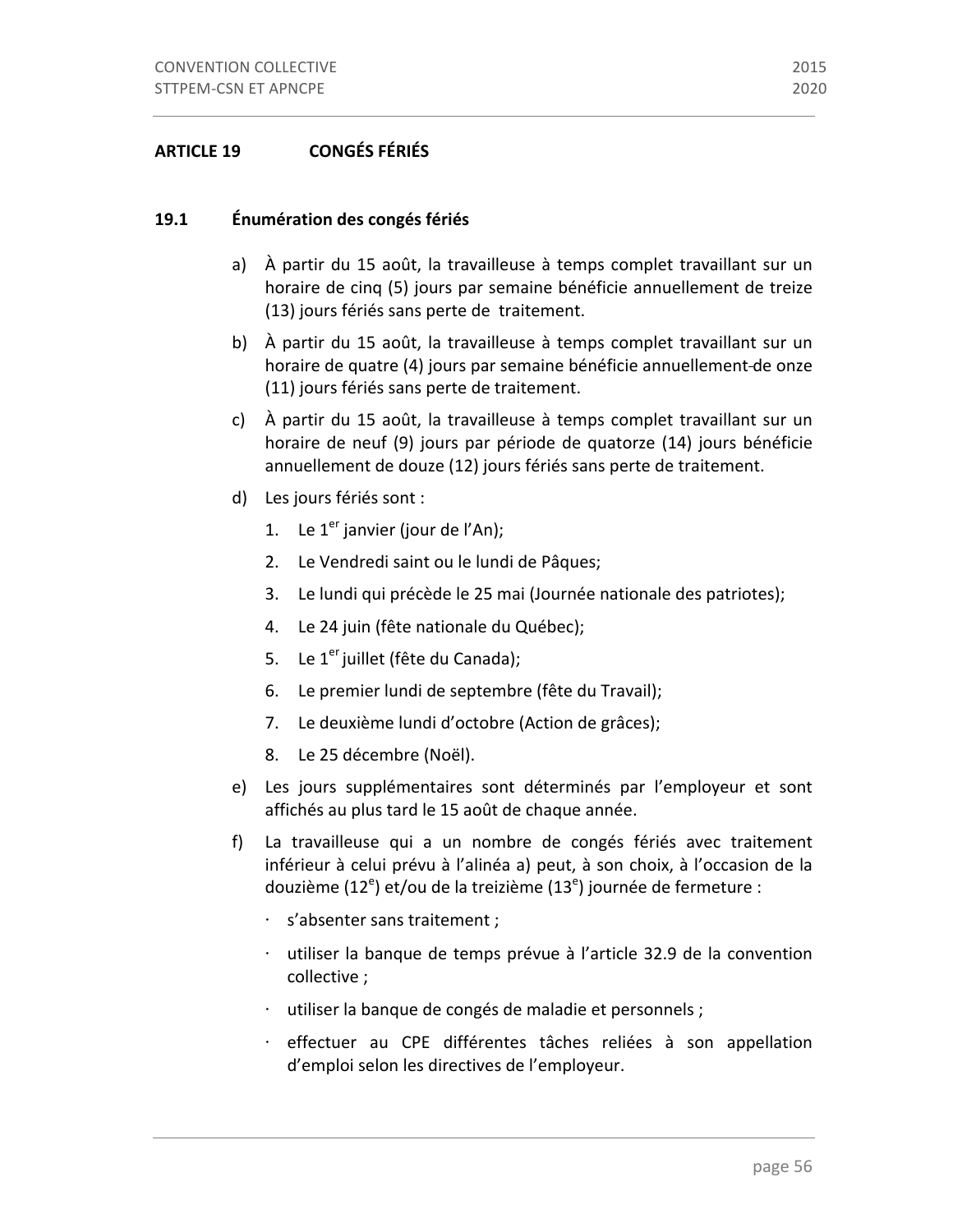Cependant, l'employeur peut tenir lors de ces deux journées, une réunion d'équipe, une journée pédagogique ou une formation. Dans un tel cas, la présence de la travailleuse est obligatoire.

#### 19.2 Paiement du congé férié

- a) La travailleuse à temps complet reçoit, pour chacun des jours de congé férié, le salaire qu'elle aurait normalement gagné si elle avait travaillé.
- b) La travailleuse à temps partiel et la travailleuse occasionnelle reçoivent une indemnité de congé férié correspondant à cinq virgule quatrevingt-onze pour cent (5,91 %) de son taux de salaire versé pour chaque heure travaillée, et ce, sans tenir compte des heures supplémentaires.

Aux fins des présentes, une (1) heure travaillée correspond à une (1) heure pour laquelle la travailleuse a accompli ses tâches régulières de travail.

#### 19.3 Travailleuse en congé

Pour la travailleuse à temps complet, lorsque le congé férié coïncide avec un jour de congé hebdomadaire habituel, durant une journée où le centre de la petite enfance n'est pas en opération ou durant son congé annuel, ce congé est, à son choix, reporté ou remboursé sous forme de salaire normal.

Dans le cas du report, la date choisie par la travailleuse doit être à l'intérieur de l'année financière et être convenue avec l'employeur, lequel ne peut refuser sans motif valable.

#### **19.4 Travail lors d'un jour de congé férié**

La travailleuse qui est appelée à travailler un jour de congé férié est rémunérée au taux de salaire normal, en plus du paiement ou du report du congé férié.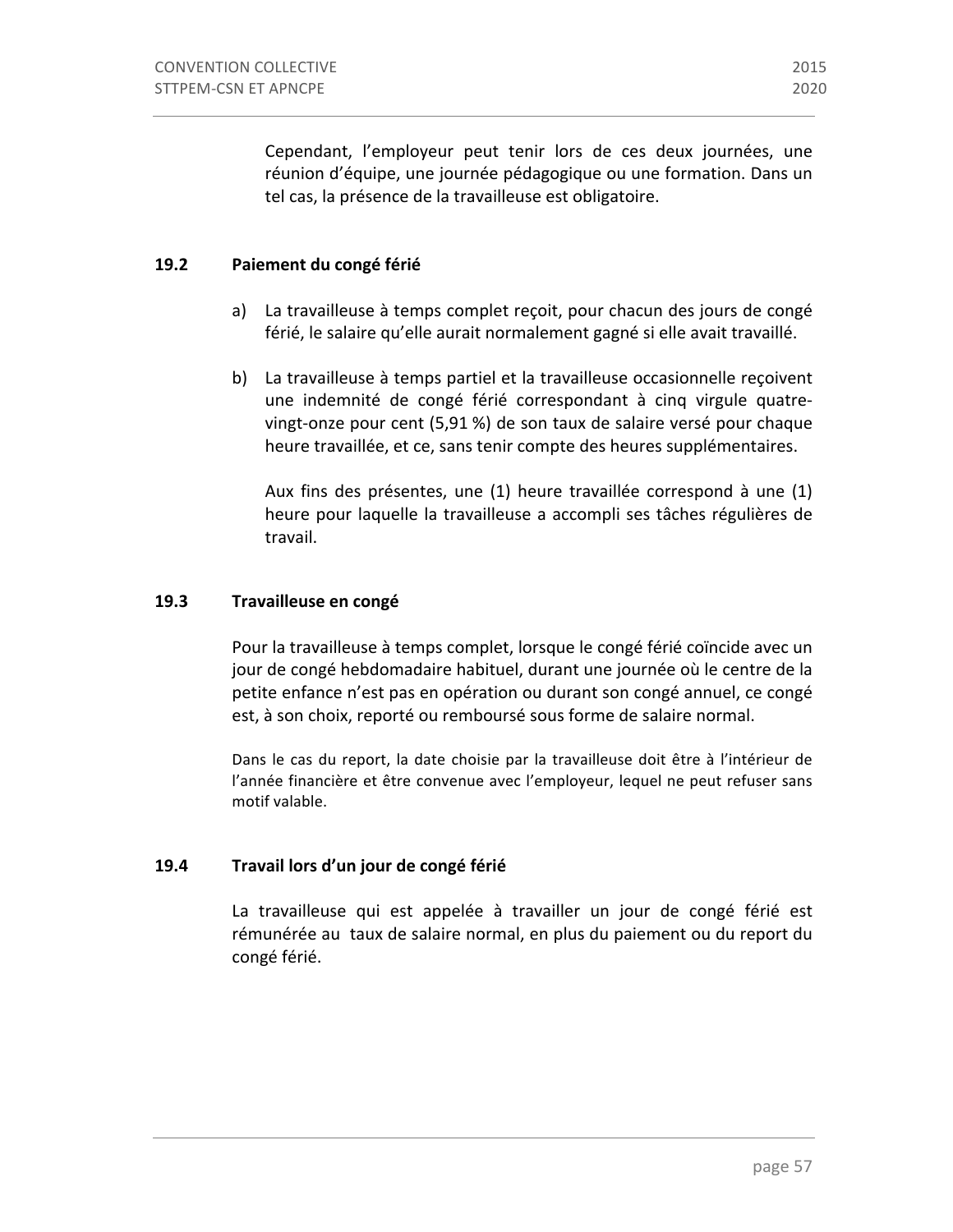### **20.1 Congés de maladie ou personnels**

- a) Tout congé personnel doit être demandé à l'employeur au moins cinq (5) jours avant la prise du congé, lequel ne peut refuser sans motif valable. Ces congés sont accordés par ancienneté si ceux-ci sont demandés au moins trente (30) jours avant le congé visé.
- b) Pour les congés de maladie, la travailleuse doit aviser l'employeur de son absence le plus tôt possible.

### **20.2** Banque de congés de maladie ou personnels

- a) Au  $1<sup>er</sup>$  avril de chaque année, la travailleuse à temps complet ayant une semaine normale de cinq (5) jours se voit créditer une banque de dix (10) jours de congés de maladie ou personnels pour l'année à venir.
- b) La travailleuse à temps complet ayant une semaine normale de quatre (4) jours se voit créditer une banque de huit (8) jours de congés de maladie ou personnels pour l'année à venir.

La travailleuse à temps complet travaillant sur un horaire de neuf (9) jours par période de quatorze (14) jours se voit créditer une banque de neuf (9) jours de congé de maladie ou personnels pour l'année à venir.

- c) La travailleuse à temps partiel et la travailleuse occasionnelle ne bénéficient pas de cette banque de congés. À chaque paie, l'employeur verse quatre virgule trois pour cent (4,3 %) du salaire de la travailleuse à titre d'indemnité de congés de maladie ou personnels. À la demande de la travailleuse, cette indemnité est versée dans une banque afin qu'elle reçoive une indemnité lors de la prise du congé.
- d) Les congés qui n'ont pas été utilisés par une travailleuse au 31 mars de chaque année lui sont monnayés intégralement et le montant est versé au plus tard sur la paie suivant celle incluant le 31 mars, au taux de salaire normal au 31 mars précédent.
- e) La travailleuse qui devient détentrice d'un poste à temps complet après le  $1<sup>er</sup>$  avril se voit créditer une banque de congés de maladie ou personnel au prorata du nombre de mois travaillés à temps complet entre sa date d'entrée en fonction et le 31 mars suivant.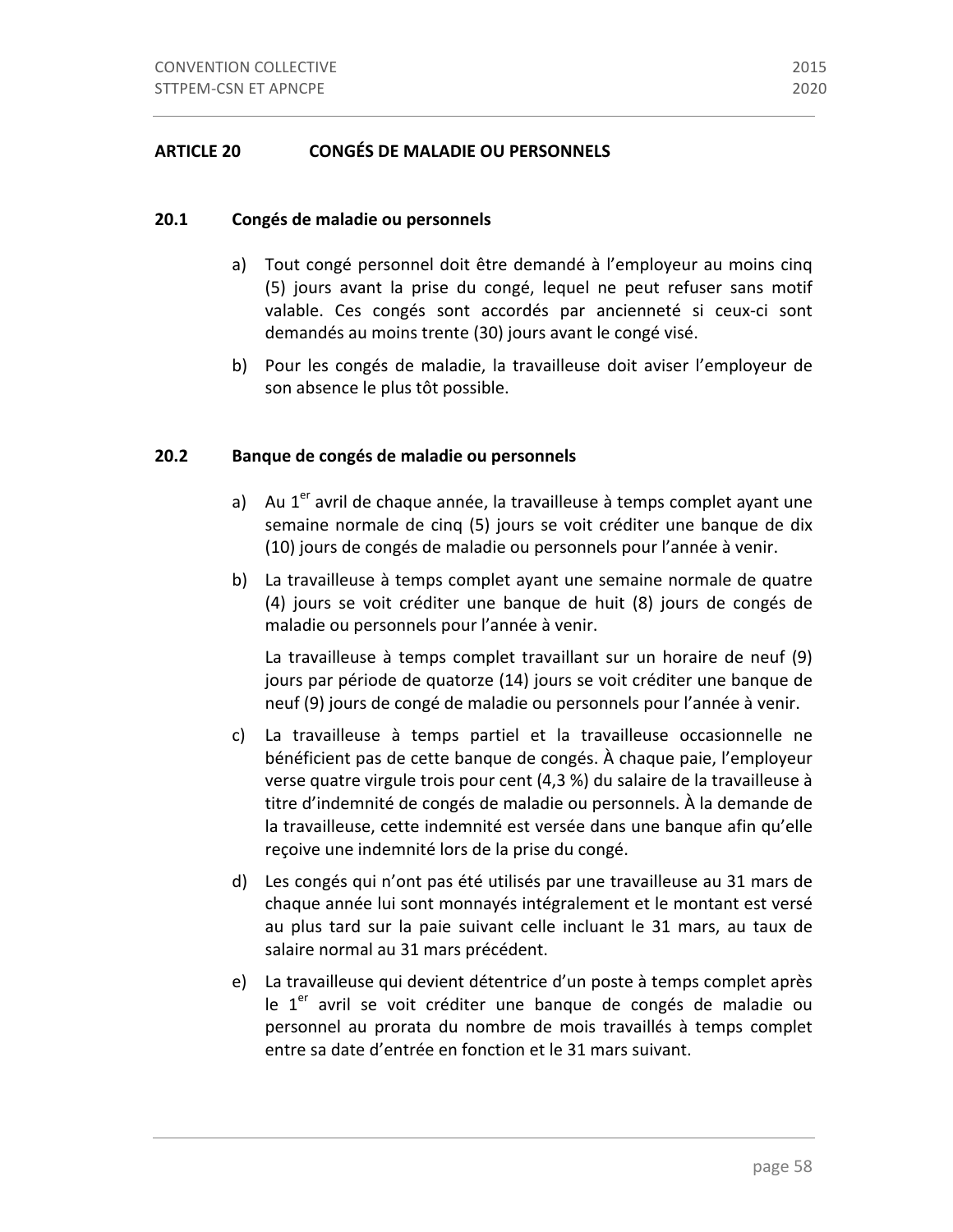f) À l'exception des congés annuels et des périodes pendant lesquelles la travailleuse est appelée à siéger comme juré, la travailleuse qui s'absente pour plus de quatre (4) semaines consécutives voit sa banque de congés réduite, et ce, au prorata des mois travaillés dans l'année.

### **20.3** Remboursement de congés utilisés en trop

Les congés de maladie ou personnels qui ont été utilisés en trop au 31 mars de chaque année sont remboursés par la travailleuse au plus tard sur la paie suivant celle incluant le 31 mars. Dans le cas où il y a deux (2) jours ou plus à rembourser, la travailleuse et l'employeur peuvent convenir d'un mode différent de récupération.

#### **20.4 Fractionnement**

Chacune de ces journées peut être fractionnée si l'employeur y consent.

### **20.5 Ajustement au départ**

En cas de départ définitif, le réajustement des jours de congé est effectué sur le dernier versement.

### **20.6 Certificat médical et motifs d'absence**

Lorsque l'absence pour cause de maladie excède trois (3) jours ouvrables consécutifs ou s'il a un doute raisonnable, l'employeur peut exiger un certificat médical attestant la nature et la durée de la maladie de la part de la travailleuse absente.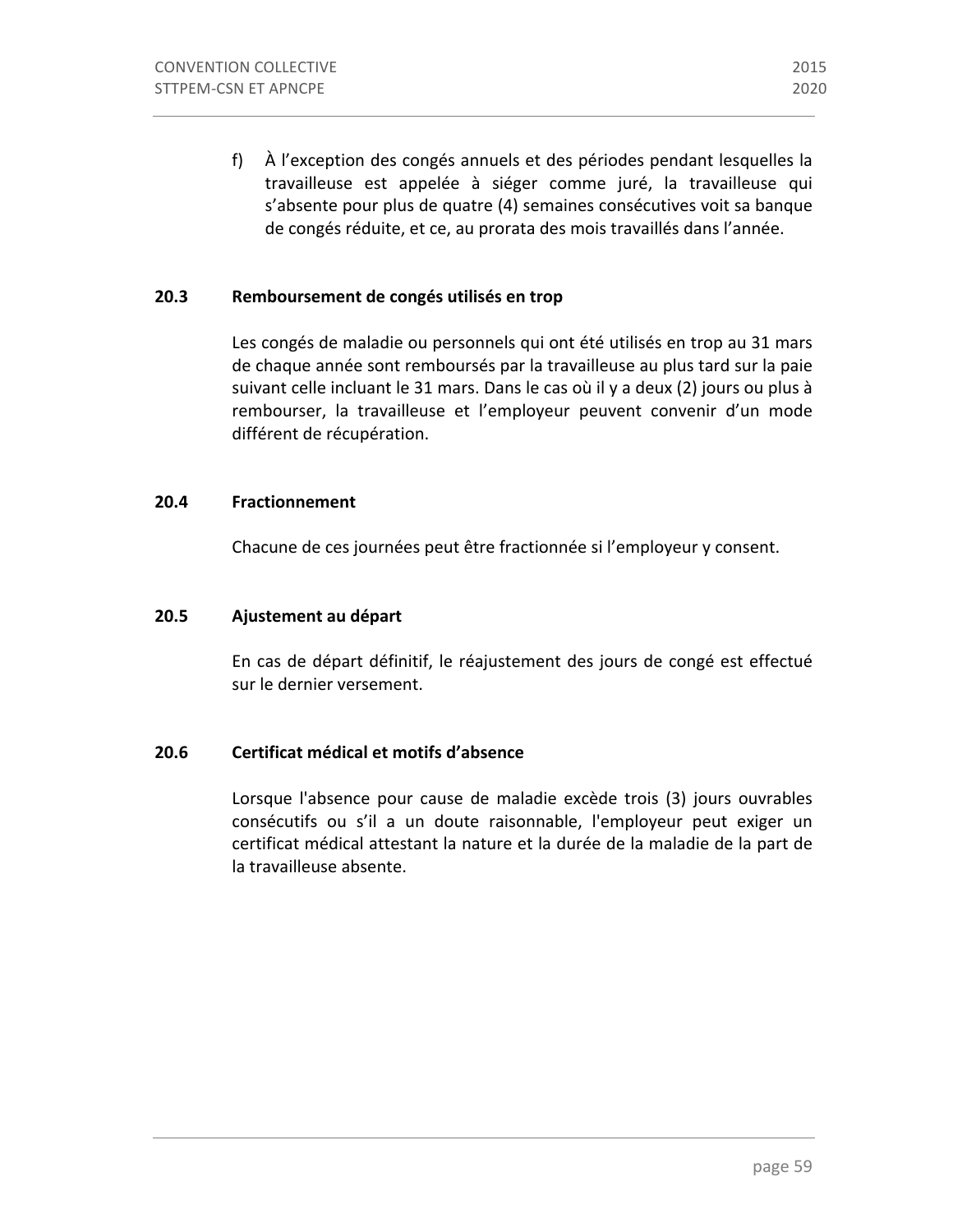### **21.1 Énumération des congés sociaux**

Toute travailleuse a droit à des congés sociaux sans perte de traitement. Ces congés sociaux sont attribués dans les cas et selon les modalités suivantes :

- a) Décès
	- 1. Du conjoint, de son enfant ou de l'enfant de son conjoint : cinq  $(5)$ jours ouvrables.
	- 2. Du père, de la mère (reconnus légalement), d'un frère ou d'une sœur, d'un des petits-enfants ou du père ou de la mère de ses enfants mineurs : trois (3) jours ouvrables.
	- 3. Du père du conjoint, de la mère du conjoint, du gendre, de la bru, du conjoint de la sœur ou du frère, de la sœur ou du frère du conjoint, d'un des grands-parents : deux (2) jours ouvrables.
	- 4. La travailleuse a droit à une (1) journée additionnelle si le lieu des funérailles se situe à plus de deux cent quarante (240) kilomètres du lieu de sa résidence.
	- 5. Ces congés peuvent être reportés ou divisés en deux (2) périodes en cas de crémation ou d'enterrement reporté. Dans ce cas, la travailleuse avise l'employeur vingt-quatre (24) heures à l'avance de la prise de ces congés.
- b) Mariage
- 1.  $\hat{A}$  l'occasion du mariage de la travailleuse : deux (2) jours.
	- 2. Le jour du mariage du père de la travailleuse, de sa mère, de son frère, de sa sœur ou de l'un de ses enfants lorsque celui-ci a lieu un jour ouvrable : un (1) jour.
	- c) Déménagement
		- Un (1) jour pour son déménagement, une (1) fois par année.

#### **21.2** Prolongation sans traitement

a) À la suite d'un événement énuméré à la clause 21.1 a), la travailleuse a droit à un congé sans traitement d'une durée maximale de cinq (5) jours.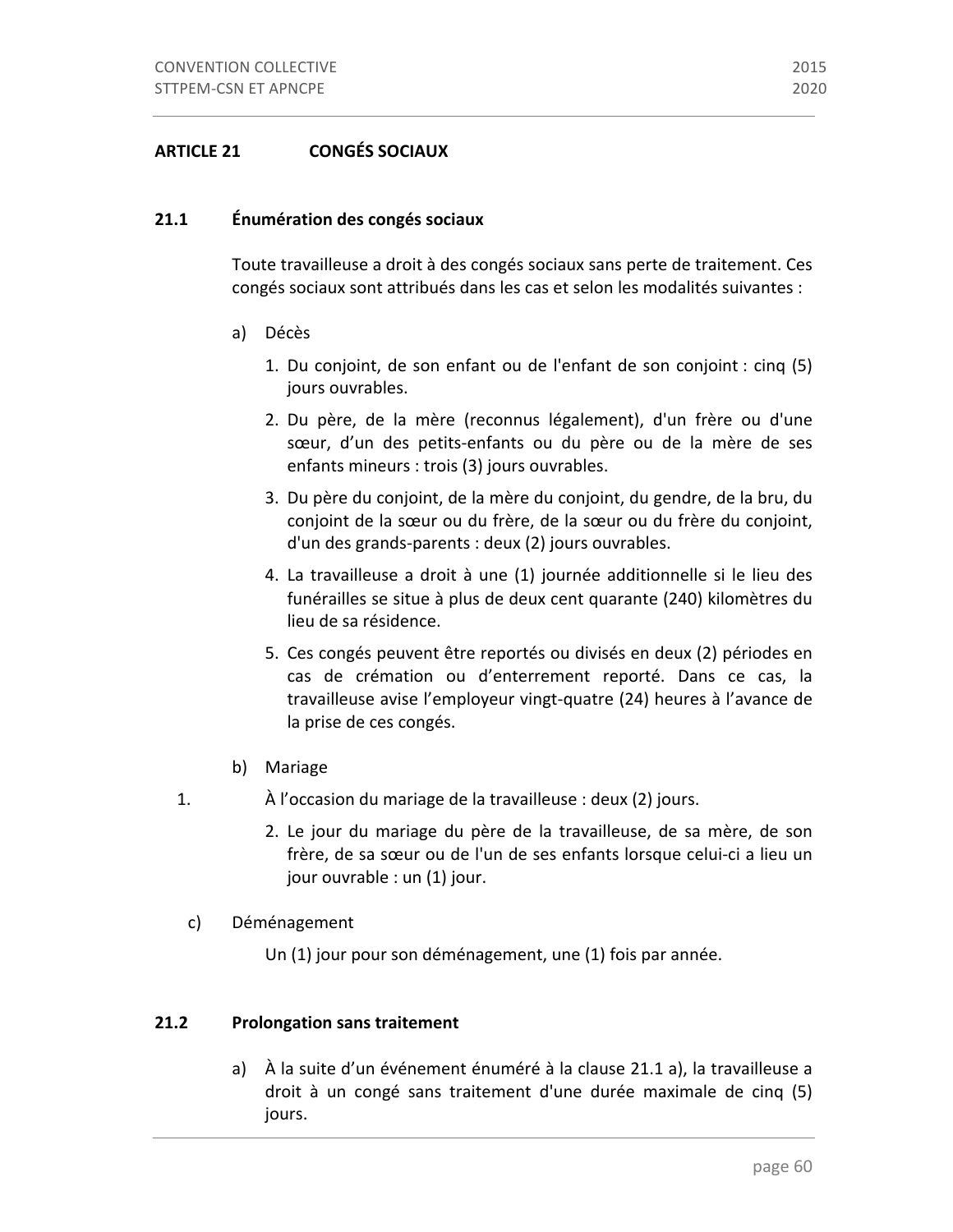## **21.3 Droit aux congés sociaux**

- a) La travailleuse doit prendre les congés prévus à la clause 21.1 a) dans les quinze (15) jours suivant l'événement. La travailleuse qui est inscrite sur la liste de rappel bénéficie de ces congés aux mêmes conditions dans la mesure où elle est prévue à l'horaire ou requise pour travailler lors de ces événements.
- b) Il est convenu que les travailleuses absentes de leur travail pour cause de congé hebdomadaire, congé férié, mise à pied, congé de maladie ou d'accident de travail, congé sans traitement ou tout autre congé prévu à la présente convention collective ou autrement autorisé par l'employeur n'ont pas droit au paiement des jours de congés sociaux.
- c) Malgré ce qui précède, la travailleuse bénéficie des congés prévus à l'article 21.1 a) lorsqu'un événement survient durant sa période de congé annuel. Elle peut reporter les jours de congé annuel non utilisés après entente avec l'employeur.
- d) La travailleuse doit soumettre une demande de congé en vertu de la clause  $21.1$  b) et c) au moins sept  $(7)$  jours à l'avance.

### **21.4 Assignation comme jurée ou témoin**

- a) La travailleuse appelée à agir comme jurée ou témoin un jour où elle est prévue au travail reçoit, pendant cette période, la différence entre son salaire normal et l'indemnité versée à ce titre par la cour ou par la partie qui l'a assignée à comparaître.
- b) Dans le cas de poursuite judiciaire impliquant une travailleuse dans l'exercice normal de ses fonctions, celle-ci ne subit aucune perte de traitement pour le temps où sa présence est nécessaire à la cour, à moins que la poursuite ne résulte d'une faute lourde ou d'un acte frauduleux.
- c) La travailleuse agissant comme jurée pendant sa période de congé annuel peut reporter les jours de congé non utilisés après entente avec l'employeur.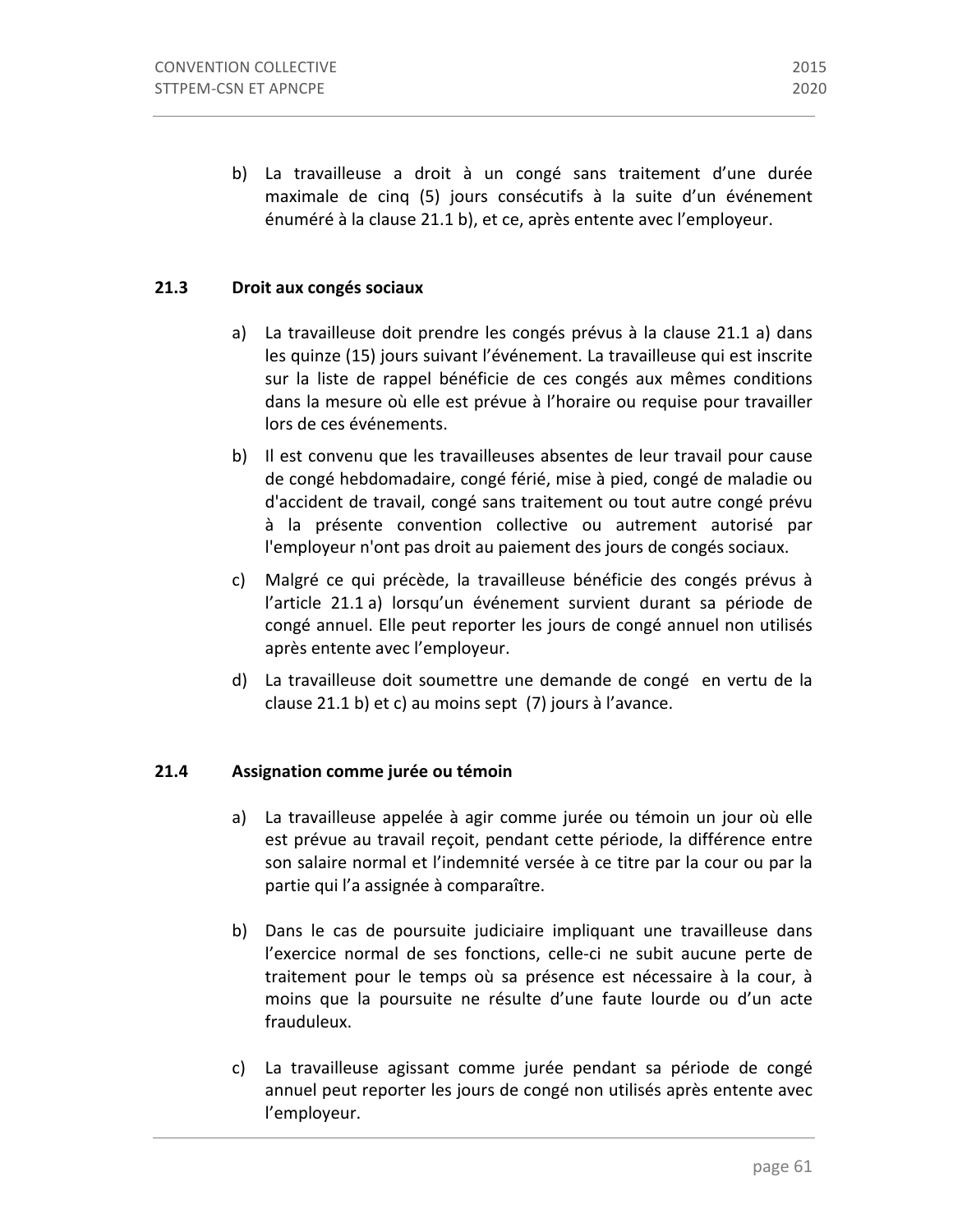#### **21.5 Congés pour obligations familiales**

- a) Une travailleuse bénéficie également des congés pour obligations familiales prévus à l'article 79.7 de la Loi sur les normes du travail.
- b) La travailleuse doit aviser l'employeur de son absence le plus tôt possible et prendre les moyens raisonnables à sa disposition pour limiter la prise et la durée du congé.
- c) Ces journées ne peuvent être assimilées à des congés personnels et maladie, et l'employeur ne peut en aucun cas exiger la prise du congé personnel avant la prise du congé pour obligations familiales.
- d) Lors de la prise d'un congé pour obligations familiales, la travailleuse peut, à son choix, utiliser sa banque de congé de maladie ou personnel, sa banque de temps ou prendre un congé sans salaire. Si la travailleuse choisit d'utiliser une banque afin d'être rémunérée, le nombre de jours prévus au paragraphe a) et la banque utilisée sont réduits simultanément.
- e) Ce congé peut être fractionné en journées. Une journée peut aussi être fractionnée si l'employeur y consent.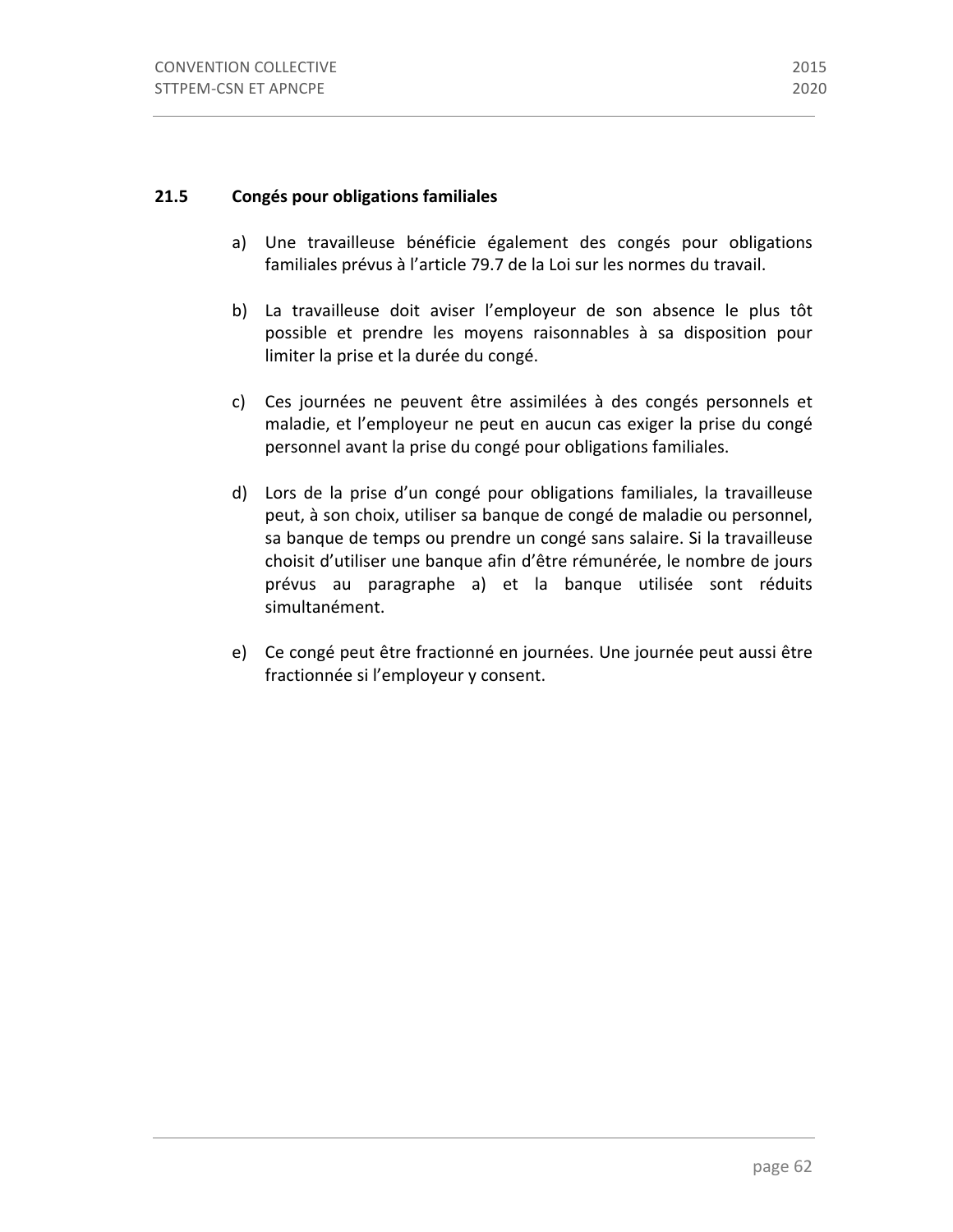# ARTICLE 22 RETRAIT PRÉVENTIF, CONGÉ DE MATERNITÉ, PATERNITÉ ET **ADOPTION**

#### **22.1** Retrait préventif

La travailleuse enceinte peut bénéficier d'un retrait préventif conformément à la Loi sur la santé et la sécurité du travail (L.R.Q., c. S-2.1).

### **22.2 Avis à l'employeur**

Dans le cas d'un retrait préventif, la travailleuse doit, dans les trente (30) jours de son départ, donner un avis écrit à l'employeur l'informant de la date prévue de son accouchement.

### **22.3 Maintien des avantages sociaux**

Durant le retrait préventif, la travailleuse bénéficie des avantages suivants :

- maintien des assurances collectives et du régime de retraite, aux conditions de ces régimes, sous réserve du paiement régulier des cotisations exigibles;
- ⋅ accumulation de l'ancienneté;
- ⋅ progression dans l'échelle salariale;
- · droit de poser sa candidature à un poste et de l'obtenir conformément aux dispositions de la présente convention collective comme si elle était au travail.

#### **22.4 Examens médicaux reliés à la grossesse et avis à l'employeur**

a) Examens médicaux relatifs à la grossesse

La travailleuse peut s'absenter sans traitement le temps nécessaire pour les visites reliées à la grossesse effectuées chez un professionnel de la santé ou par une sage-femme. Une pièce justificative peut être exigée par l'employeur.

La travailleuse peut se prévaloir de toute banque de congés prévue à la convention collective pour les examens médicaux reliés à sa grossesse.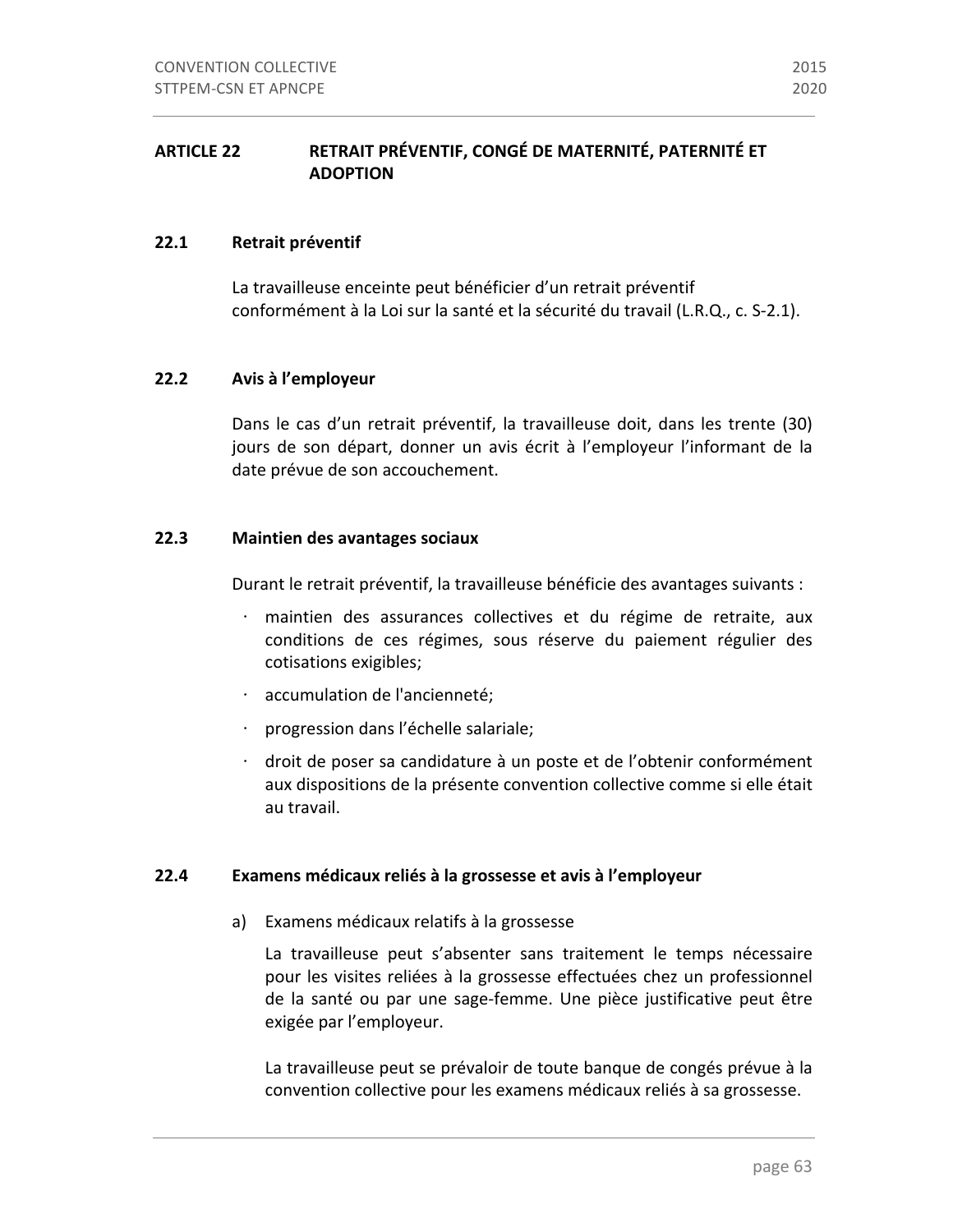## b) Avis à l'employeur

La travailleuse avise sa supérieure immédiate le plus tôt possible du moment où elle doit s'absenter pour un examen médical relié à sa grossesse.

### **22.5 Congé de maternité spécial et interruption de grossesse**

# a) Congé de maternité spécial

Lorsqu'il y a danger d'interruption de grossesse ou un danger pour la santé de la mère ou de l'enfant à naître, occasionné par la grossesse et exigeant un arrêt de travail, la travailleuse a droit à un congé de maternité spécial, sans traitement, de la durée indiquée au certificat médical qui atteste du danger existant et qui indique la date prévue de l'accouchement.

b) Présomption

Le cas échéant, ce congé est réputé être le congé de maternité prévu à la clause 22.6 à compter du début de la quatrième  $(4^e)$  semaine précédant la date prévue de l'accouchement.

c) Interruption de grossesse

Lorsque survient une interruption de grossesse naturelle ou provoquée médicalement avant le début de la vingtième (20<sup>e</sup>) semaine précédant la date prévue de l'accouchement, la travailleuse a droit, sur présentation d'un certificat médical, à un congé de maternité spécial, sans traitement, d'une durée n'excédant pas trois (3) semaines, à moins que celui-ci atteste du besoin de prolonger ce congé.

d) Durée maximale

Si l'interruption de grossesse survient à compter de la vingtième (20<sup>e</sup>) semaine de grossesse, la travailleuse a droit à un congé de maternité sans traitement, d'une durée maximale de vingt (20) semaines continues à compter de la semaine de l'événement.

e) Avis à l'employeur

En cas d'interruption de grossesse, la travailleuse doit, le plus tôt possible, donner un avis écrit à l'employeur l'informant de l'événement survenu et de la date prévue de son retour au travail, accompagné d'un certificat médical attestant de l'événement.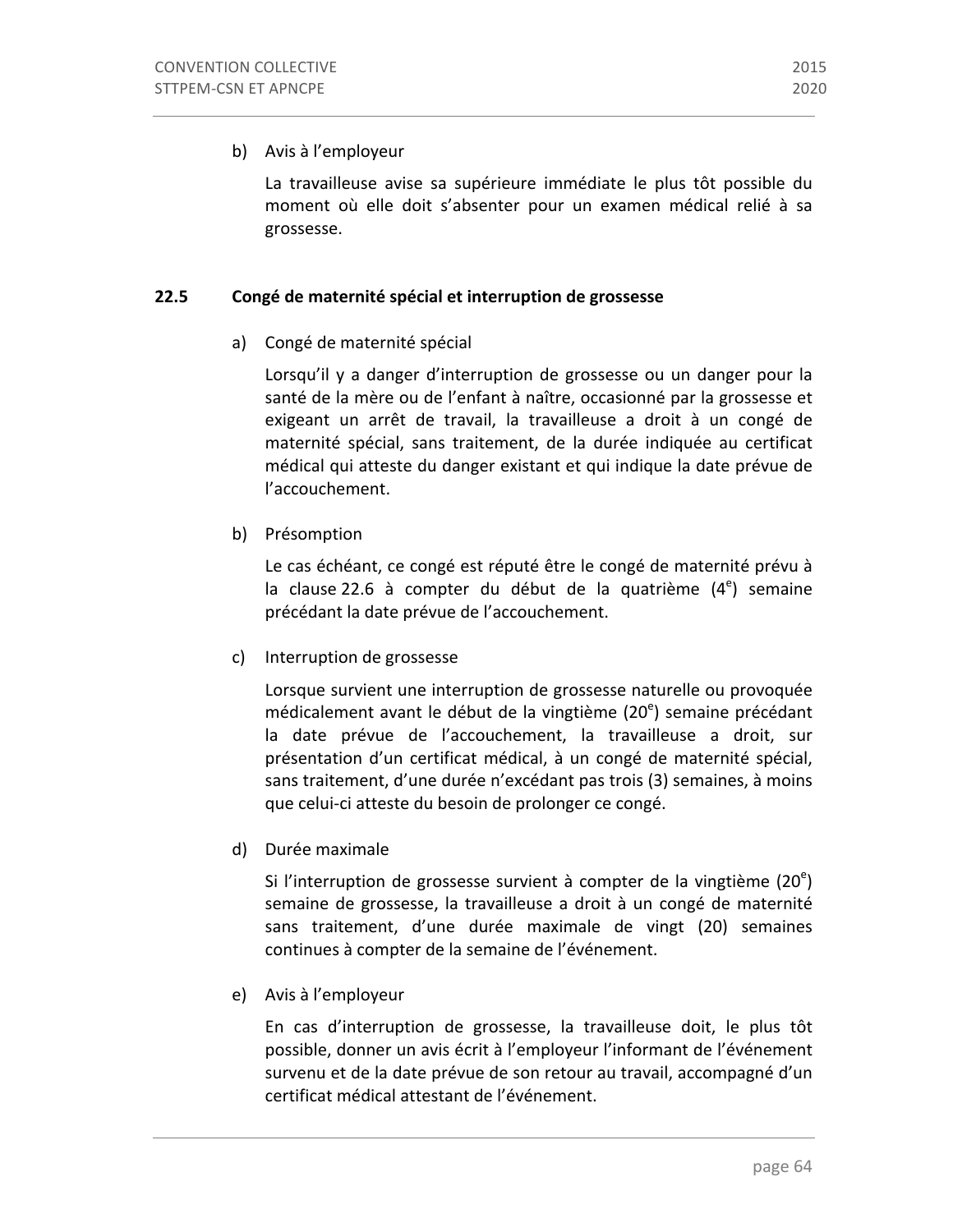En cas d'accouchement prématuré, la travailleuse doit aviser l'employeur si la date prévue de retour est différente de celle déjà fournie.

# **22.6 Congé de maternité**

La travailleuse enceinte a droit à un congé de maternité sans traitement d'une durée maximale de vingt (20) semaines consécutives, qu'elle ait été en congé de maternité spécial ou en retrait préventif ou non auparavant.

a) Répartition du congé

La travailleuse peut répartir le congé de maternité à son gré avant ou après la date prévue pour l'accouchement. Toutefois, lorsque le congé de maternité débute la semaine de l'accouchement, cette semaine n'est pas prise en compte aux fins du calcul de la période maximale de vingt (20) semaines continues. Ce congé de maternité inclut le congé de maternité prévu au Régime québécois d'assurance parentale.

b) Accouchement retardé

Si l'accouchement a lieu après la date prévue, la travailleuse a droit à au moins deux (2) semaines de congé de maternité après l'accouchement.

c) Début du congé

Le congé de maternité débute au plus tôt la seizième (16e) semaine précédant la date prévue pour l'accouchement et se termine au plus tard vingt (20) semaines après la semaine de l'accouchement.

#### d) Avis à l'employeur et date

Le congé de maternité peut être pris après un avis écrit d'au moins trois (3) semaines à l'employeur indiquant la date du début du congé et celle du retour au travail. Cet avis doit être accompagné d'un certificat médical attestant de la grossesse et de la date prévue pour l'accouchement. Dans un tel cas, le certificat médical peut être remplacé par un rapport écrit signé par une sage-femme.

Nonobstant ce qui précède, la travailleuse n'a pas à fournir cet avis si elle en a déjà fourni un dans le cadre du retrait préventif.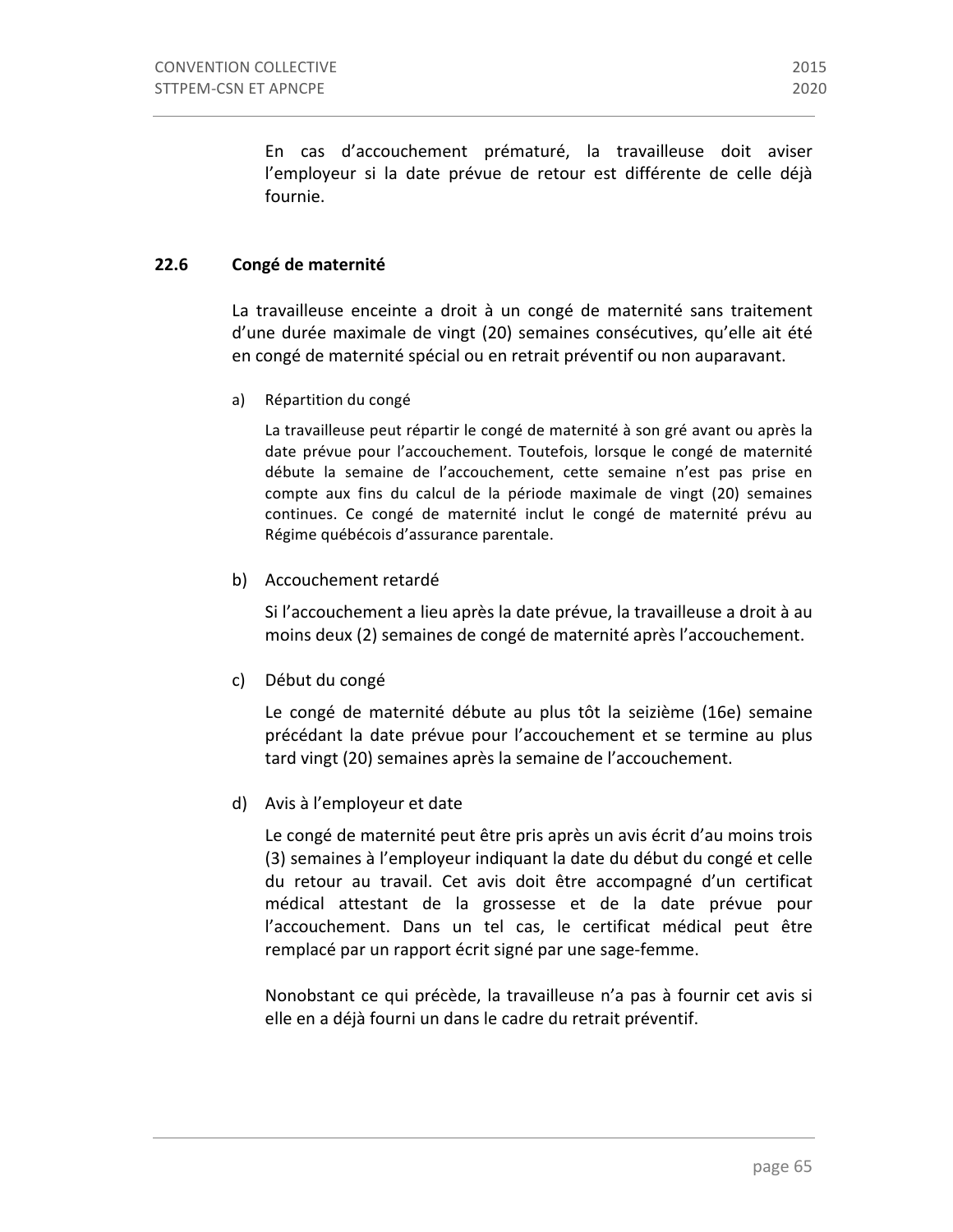e) Réduction du délai d'avis

L'avis peut être de moins de trois (3) semaines si le certificat médical atteste le besoin de la travailleuse de cesser le travail dans un délai moindre.

En cas d'imprévu, la travailleuse est exemptée de la formalité du préavis, sous réserve de la production à l'employeur d'un avis de date de retour prévue accompagné d'un certificat médical attestant qu'elle doit quitter son emploi sans délai.

# f) Fractionnement

Sur demande de la travailleuse, le congé de maternité peut être fractionné en semaines dans les situations suivantes :

- · l'enfant est hospitalisé : ce congé est suspendu pendant le temps de l'hospitalisation de l'enfant;
- $\cdot$  pour cause de maladie ou d'accident autre qu'une maladie reliée à la grossesse, affectant la travailleuse : ce congé est suspendu le temps de la maladie ou de l'accident, mais au maximum vingt-six (26) semaines;
- $\cdot$  la présence de la travailleuse est requise auprès d'un proche tel qu'il est prévu à l'article 79.8 de la Loi sur les normes du travail (L.R.Q., c. N-1.1): ce congé est suspendu au maximum douze (12) semaines.

Le programme de prestation du Régime québécois d'assurance parentale prévoit cependant un nombre maximal de semaines de congé de maternité qui peut être suspendu, soit quinze (15) semaines pour cause de maladie ou d'accident autre qu'une maladie reliée à la grossesse affectant la travailleuse, et six (6) semaines pour toutes les autres situations.

# g) Suspension du congé

Lorsque l'enfant est hospitalisé au cours du congé, celui-ci peut être suspendu après entente avec l'employeur, lequel ne peut refuser sans motif valable, pour permettre le retour au travail de la travailleuse pendant la durée de cette hospitalisation.

En outre, la travailleuse qui fait parvenir à l'employeur, avant la date d'expiration de son congé, un avis accompagné d'un certificat médical attestant que l'état de santé de son enfant ou, dans le cas du congé de maternité, l'état de santé de la travailleuse l'exige, a droit à une prolongation du congé de la durée indiquée au certificat médical.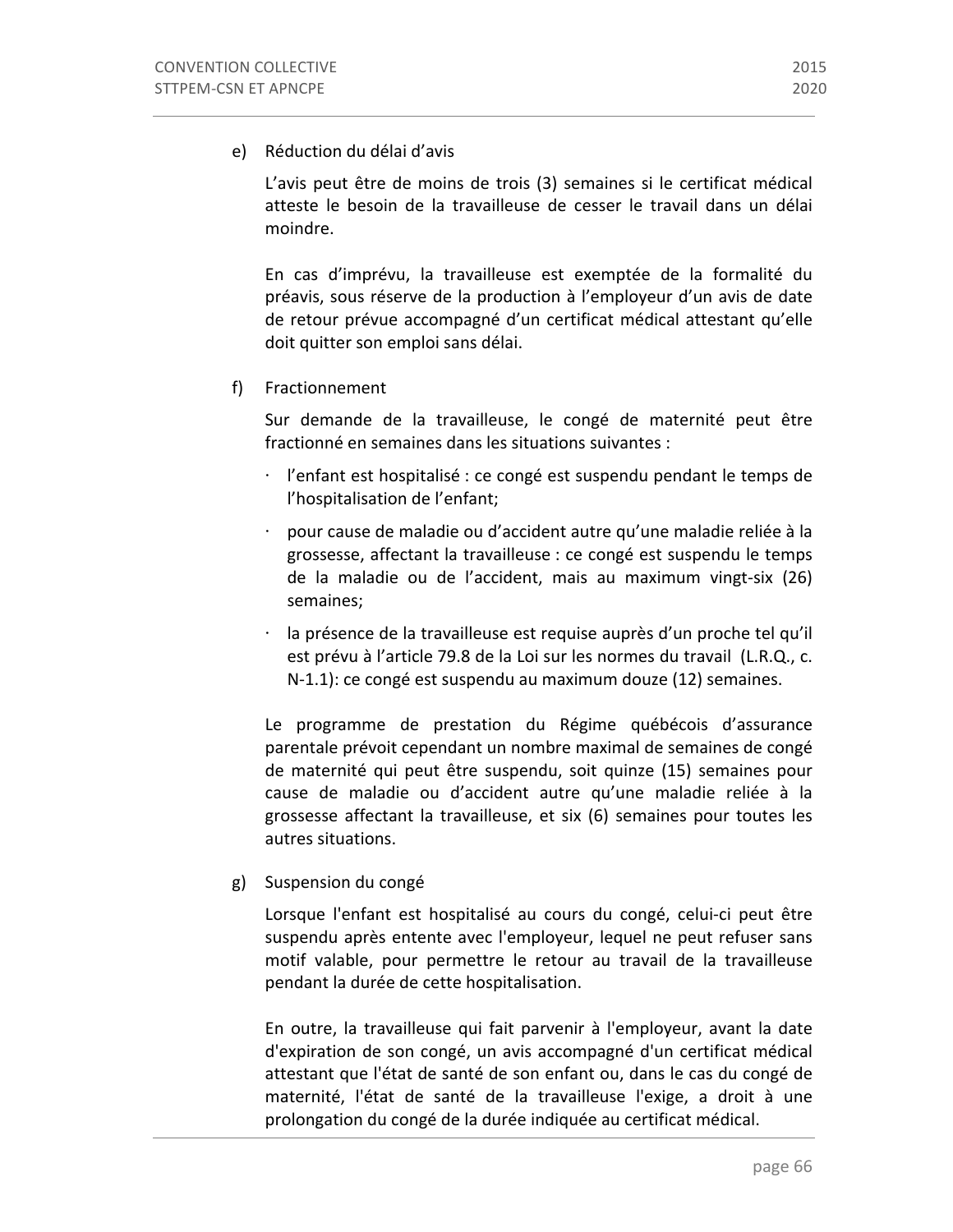h) Retour au travail avant l'expiration du congé de maternité

Malgré l'avis prévu aux clauses 22.2 ou 22.6 d), la travailleuse peut revenir au travail avant l'expiration de son congé de maternité. Toutefois, l'employeur peut exiger, de la travailleuse qui revient au travail dans les deux (2) semaines suivant l'accouchement, un certificat médical attestant qu'elle est en mesure de travailler.

Une travailleuse peut se présenter au travail avant la date mentionnée dans l'avis prévu à l'article 22.6 d) après avoir donné à l'employeur un avis écrit d'au moins quatre (4) semaines de la nouvelle date de son retour au travail.

i) Retour au travail différé

La travailleuse qui ne peut reprendre son travail à l'expiration de son congé de maternité à cause de maladie ou si la santé de son enfant l'exige a droit, sur présentation d'un certificat médical ou d'une pièce justificative, à une période de congé sans traitement pour la durée déterminée par le médecin traitant.

j) Réintégration de la travailleuse

À la fin du congé de maternité, la travailleuse reprend son poste ou, le cas échéant, un poste obtenu durant le congé, conformément aux dispositions de la convention collective.

k) Retour au travail

La travailleuse revient au travail à la date d'expiration prévue de son congé de maternité. À défaut de se présenter au travail, elle est présumée avoir démissionné, sauf en cas de force majeure dont la preuve lui incombe.

- l) Poste aboli et fin d'affectation
	- 1. Dans l'éventualité où le poste a été aboli, la travailleuse a droit aux avantages dont elle aurait bénéficié si elle avait alors été au travail.
	- 2. La travailleuse à temps partiel ou la travailleuse occasionnelle qui termine une affectation pendant la durée de son congé de maternité est réputée disponible pour une nouvelle affectation selon les modalités de l'article 12 de la convention collective.
	- 3. La nouvelle affectation ainsi obtenue est comblée temporairement jusqu'au retour de la travailleuse. Lorsque la travailleuse revient de son congé, la remplaçante retourne sur la liste de rappel.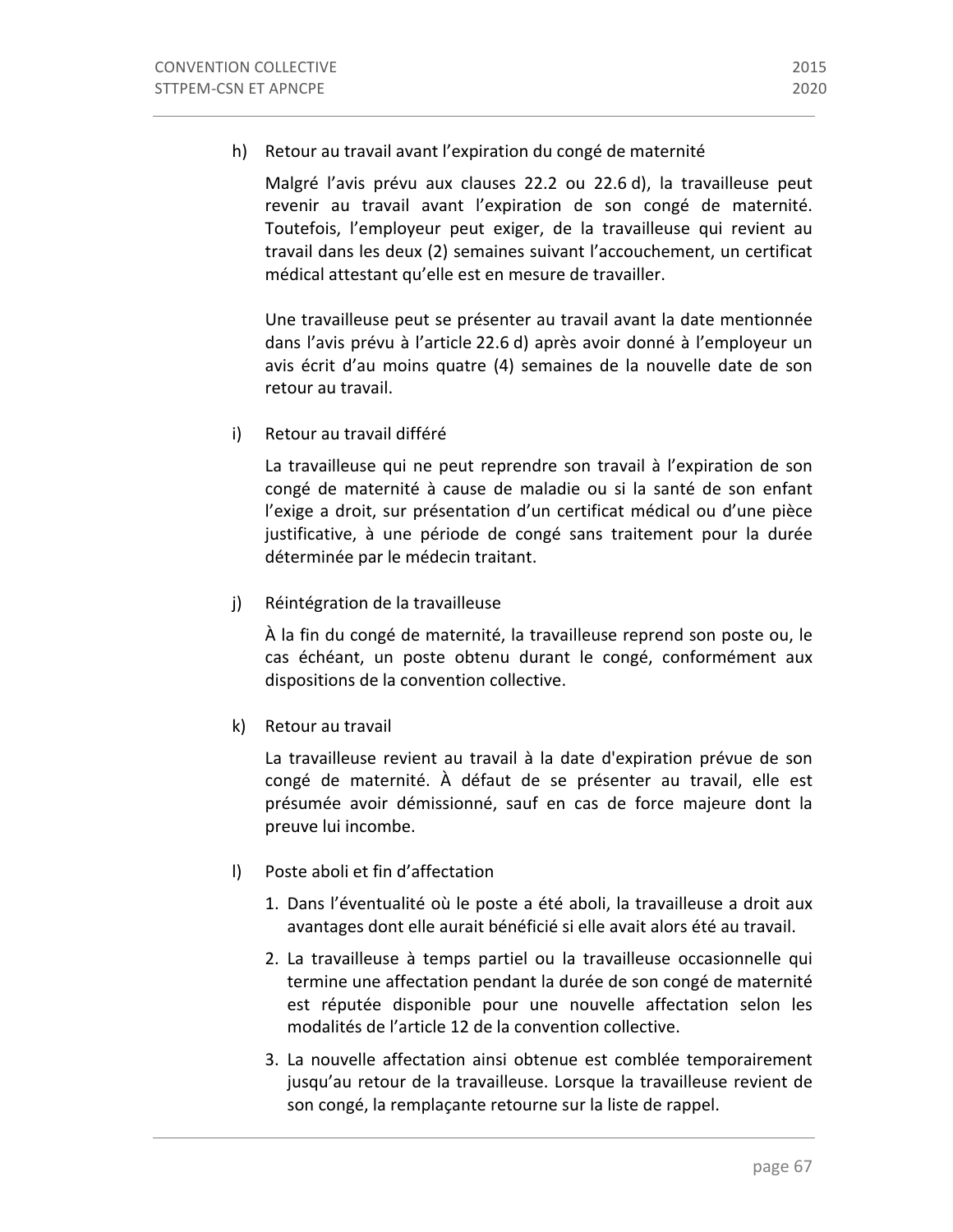- 4. La travailleuse qui n'a pas obtenu de nouvelle affectation retourne sur la liste de rappel.
- m) Maintien des avantages sociaux

Durant le congé de maternité, la travailleuse bénéficie des avantages suivants :

- maintien des assurances collectives et du régime de retraite, aux conditions de ces régimes, sous réserve du paiement régulier des cotisations exigibles;
- accumulation du congé annuel;
- accumulation de l'ancienneté;
- progression dans l'échelle salariale;
- droit de poser sa candidature à un poste et de l'obtenir conformément aux dispositions de la présente convention collective comme si elle était au travail.
- n) Indemnité de congé de maternité

L'employeur adhère au régime provincial d'assurances collectives et de congé de maternité à l'intention du personnel œuvrant dans les centres de la petite enfance du Québec. La travailleuse enceinte admissible à ce régime bénéficie de l'indemnité qui y est prévue.

#### **22.7 Congé de naissance ou d'adoption**

- a) Un travailleur peut s'absenter du travail pendant cinq (5) jours, sans perte de traitement, à l'occasion de la naissance de son enfant, de l'adoption d'un enfant ou lorsque survient une interruption de grossesse à compter de la vingtième (20<sup>e</sup>) semaine de grossesse.
- b) Ce congé peut être fractionné en journées à la demande du travailleur. Il ne peut être pris après l'expiration des quinze (15) jours qui suivent l'arrivée de l'enfant à la résidence de son père ou de sa mère ou, le cas échéant, l'interruption de grossesse.
- c) Le travailleur doit aviser l'employeur de son absence le plus tôt possible.
- d) La travailleuse dont la conjointe accouche a également droit à ce congé si elle est désignée comme étant l'une des mères de l'enfant.

#### **22.8 Congé de paternité**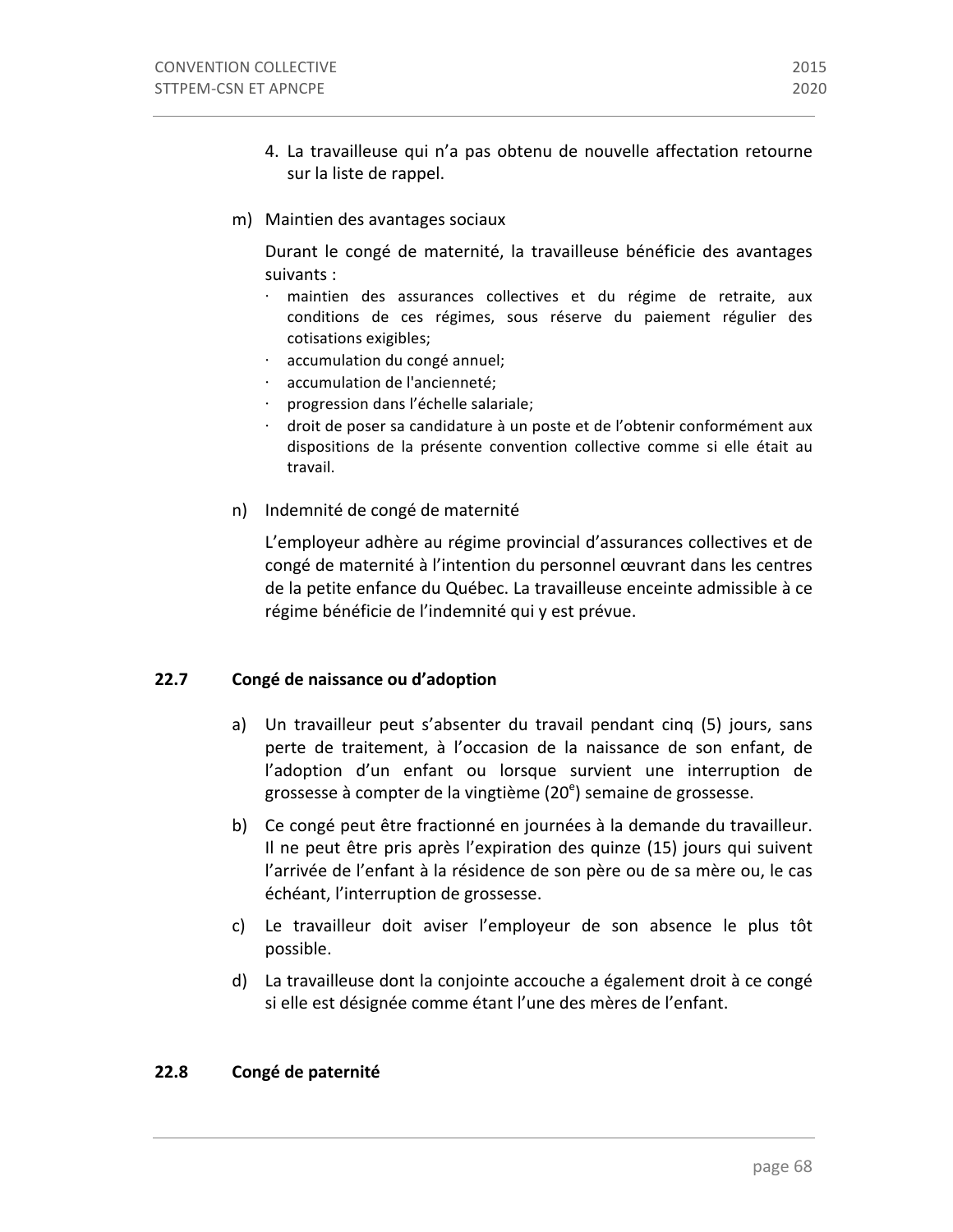Un travailleur a droit à un congé de paternité d'au plus cinq (5) semaines continues, sans traitement, à l'occasion de la naissance de son enfant. Le congé de paternité débute au plus tôt la semaine de la naissance de l'enfant

et se termine au plus tard cinquante-deux (52) semaines après la semaine de la naissance.

a) Avis à l'employeur et date de retour

Le congé de paternité peut être pris après un avis écrit d'au moins trois (3) semaines à l'employeur indiquant la date prévue du début du congé et celle du retour au travail.

En cas d'imprévu, le travailleur est exempté de la formalité du préavis. La demande écrite est alors faite le plus tôt possible.

b) Fractionnement

Sur demande du travailleur, le congé de paternité peut être fractionné en semaines dans les situations suivantes :

- $\cdot$  l'enfant est hospitalisé : ce congé est suspendu pendant le temps de l'hospitalisation de l'enfant;
- pour cause de maladie ou d'accident : ce congé est suspendu le temps de la maladie ou de l'accident, mais au maximum vingt-six (26) semaines;
- la présence du travailleur est requise auprès d'un proche tel qu'il est prévu à l'article 79.8 de la Loi sur les normes du travail (L.R.Q., c. N- $1.1$ ) : ce congé est suspendu au maximum douze  $(12)$  semaines;
- $\cdot$  le programme de prestation du Régime québécois d'assurance parentale prévoit cependant un nombre maximal de semaines de congé de paternité qui peut être suspendu, soit quinze (15) semaines pour cause de maladie ou d'accident affectant le travailleur, et six (6) semaines pour toutes les autres situations.
- c) Suspension du congé

Lorsque l'enfant est hospitalisé au cours du congé, celui-ci peut être suspendu après entente avec l'employeur, lequel ne peut refuser sans motif valable, pour permettre le retour au travail du travailleur pendant la durée de cette hospitalisation.

d) Retour au travail

Le travailleur revient au travail à la date d'expiration prévue de son congé de paternité. À défaut de se présenter au travail, il est présumé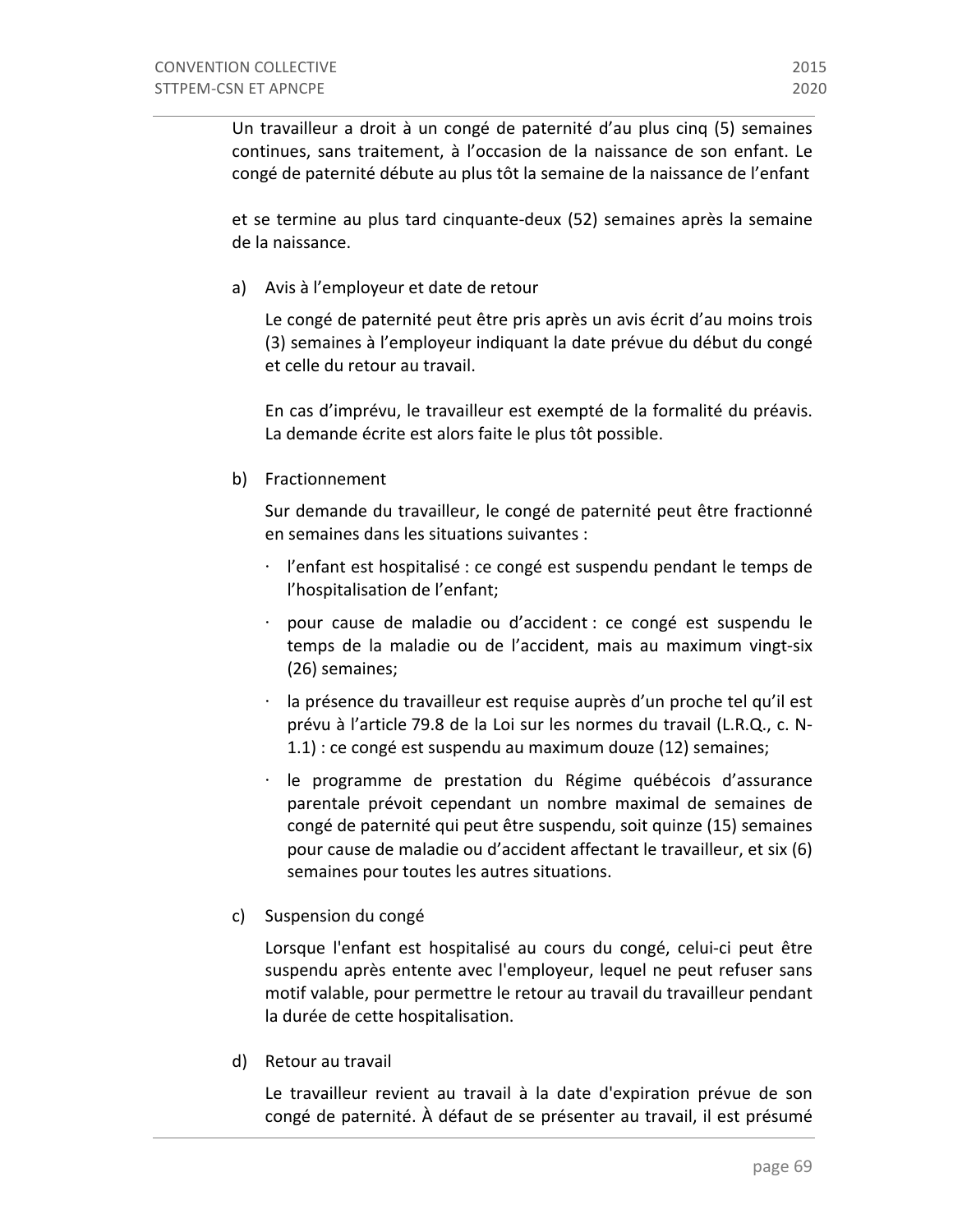avoir démissionné, sauf en cas de force majeure dont la preuve lui incombe.

e) Réintégration du travailleur

À la fin du congé de paternité, le travailleur reprend son poste ou, le cas échéant, un poste obtenu durant le congé conformément aux dispositions de la convention collective.

- f) Poste aboli et fin d'affectation
	- 1. Dans l'éventualité où le poste a été aboli, le travailleur a droit aux avantages dont il aurait bénéficié s'il avait alors été au travail.
	- 2. Le travailleur à temps partiel ou le travailleur occasionnel qui termine une affectation pendant la durée de son congé de paternité est réputé disponible pour une nouvelle affectation selon les modalités de l'article 12 de la convention collective.
	- 3. La nouvelle affectation ainsi obtenue est comblée temporairement jusqu'au retour du travailleur. Lorsque le travailleur revient de son congé, la remplaçante retourne sur la liste de rappel.
	- 4. Le travailleur qui n'a pas obtenu de nouvelle affectation retourne sur la liste de rappel.
- g) Maintien des avantages sociaux

Durant le congé de paternité, le travailleur bénéficie des avantages suivants :

- maintien des assurances collectives et du régime de retraite, aux conditions de ces régimes, sous réserve du paiement régulier des cotisations exigibles;
- accumulation du congé annuel;
- accumulation de l'ancienneté;
- progression dans l'échelle salariale;
- droit de poser sa candidature à un poste et de l'obtenir conformément aux dispositions de la présente convention collective comme s'il était au travail.
- h) La travailleuse dont la conjointe accouche a également droit à ce congé si elle est désignée comme étant l'une des mères de l'enfant.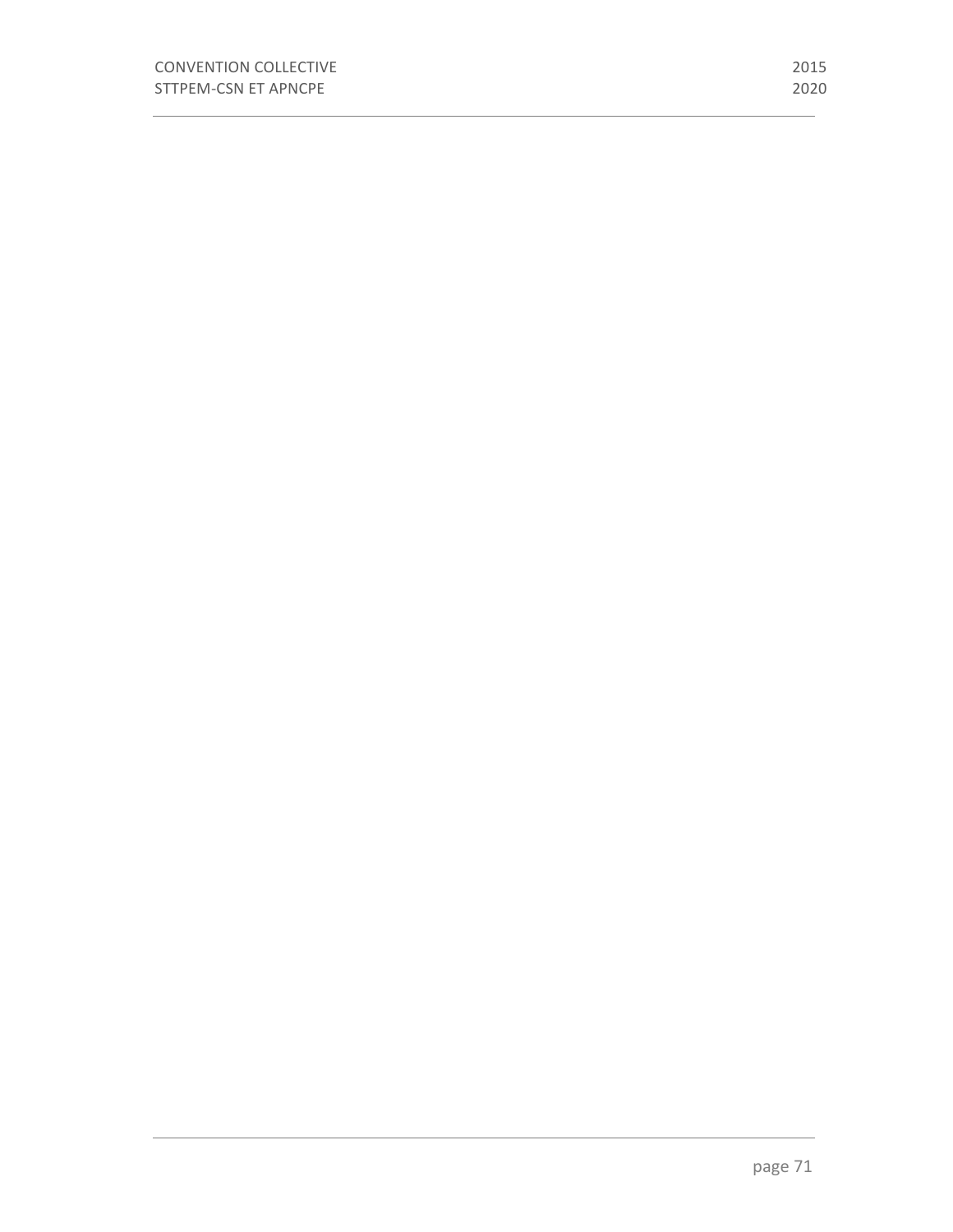# **ARTICLE 23 CONGÉ PARENTAL**

#### **23.1 Congé parental complémentaire**

a) Un congé parental sans traitement à temps complet d'une durée maximale de deux (2) ans, est accordé à la travailleuse en prolongation du congé de maternité, du congé d'adoption ou au travailleur en prolongation du congé de paternité et du congé d'adoption.

Une travailleuse peut se mettre disponible sur la liste de rappel pendant la durée de son congé parental complémentaire. Dans un tel cas, la travailleuse se retrouve à la fin de la liste de rappel. Elle peut se retirer de la liste de rappel avec un préavis de trente (30) jours à l'employeur, et ce, une seule fois durant son congé.

- b) Au cours de ce congé sans traitement, la travailleuse peut continuer à participer aux régimes d'assurance collective et de retraite qui lui sont applicables, aux conditions énoncées dans ces régimes.
- c) Ce congé parental complémentaire inclut le congé parental prévu au Régime québécois d'assurance parentale.

#### **23.2 Avis à l'employeur et date de retour**

Le congé parental complémentaire peut être pris après un avis écrit d'au moins trois (3) semaines à l'employeur indiquant la date du début du congé et celle du retour au travail. Ce délai peut toutefois être moindre si la présence de la travailleuse est requise auprès de l'enfant nouveau-né ou nouvellement adopté ou, le cas échéant, auprès de la mère, en raison de leur état de santé.

Nonobstant ce qui précède, la travailleuse n'a pas à fournir cet avis si elle en a déjà fourni un dans le cadre de l'article 22.

#### **23.3 Fractionnement**

Sur demande de la travailleuse, le congé parental peut être fractionné en semaines dans les situations suivantes :

- l'enfant est hospitalisé : ce congé est suspendu pendant le temps de l'hospitalisation de l'enfant;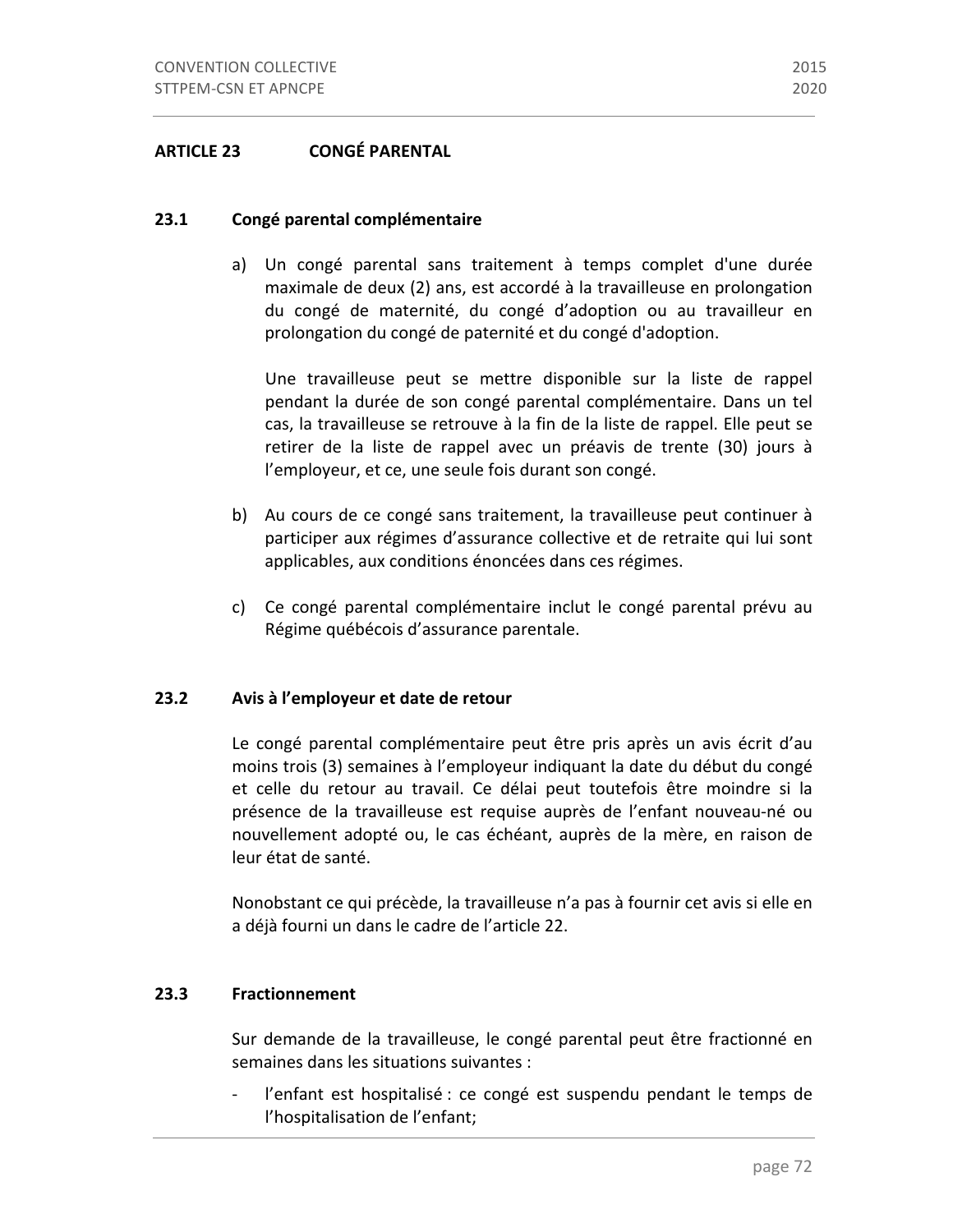- pour cause de maladie ou d'accident, autre qu'une maladie reliée à la grossesse, affectant la travailleuse : ce congé est suspendu le temps de la maladie ou de l'accident, mais au maximum vingt-six (26) semaines;
- la présence de la travailleuse est requise auprès d'un proche tel qu'il est prévu à l'article 79.8 de la Loi sur les normes du travail (L.R.Q., c. N-1.1) : ce congé est suspendu au maximum douze (12) semaines.

Le programme de prestation du Régime québécois d'assurance parentale prévoit cependant un nombre maximal de semaines de congé parental qui peut être suspendu, soit quinze (15) semaines pour cause de maladie ou d'accident autre qu'une maladie reliée à la grossesse affectant la travailleuse, et six (6) semaines pour toutes les autres situations.

#### **23.4 Suspension du congé**

Lorsque l'enfant est hospitalisé au cours du congé, celui-ci peut être suspendu après entente avec l'employeur, lequel ne peut refuser sans motif valable, pour permettre le retour au travail de la travailleuse pendant la durée de cette hospitalisation.

#### **23.5** Retour au travail avant l'expiration du congé parental

En tout temps, la travailleuse peut mettre fin à son congé parental en faisant parvenir à l'employeur un préavis d'au moins quatre (4) semaines de la date de son retour au travail.

#### **23.6 Retour au travail**

La travailleuse revient au travail à la date d'expiration prévue de son congé parental. À défaut de se présenter au travail, elle est présumée avoir démissionné, sauf en cas de force majeure dont la preuve lui incombe.

# **23.7 Réintégration de la travailleuse**

À la fin du congé parental, la travailleuse reprend son poste ou, le cas échéant, un poste obtenu durant le congé, conformément aux dispositions de la convention collective.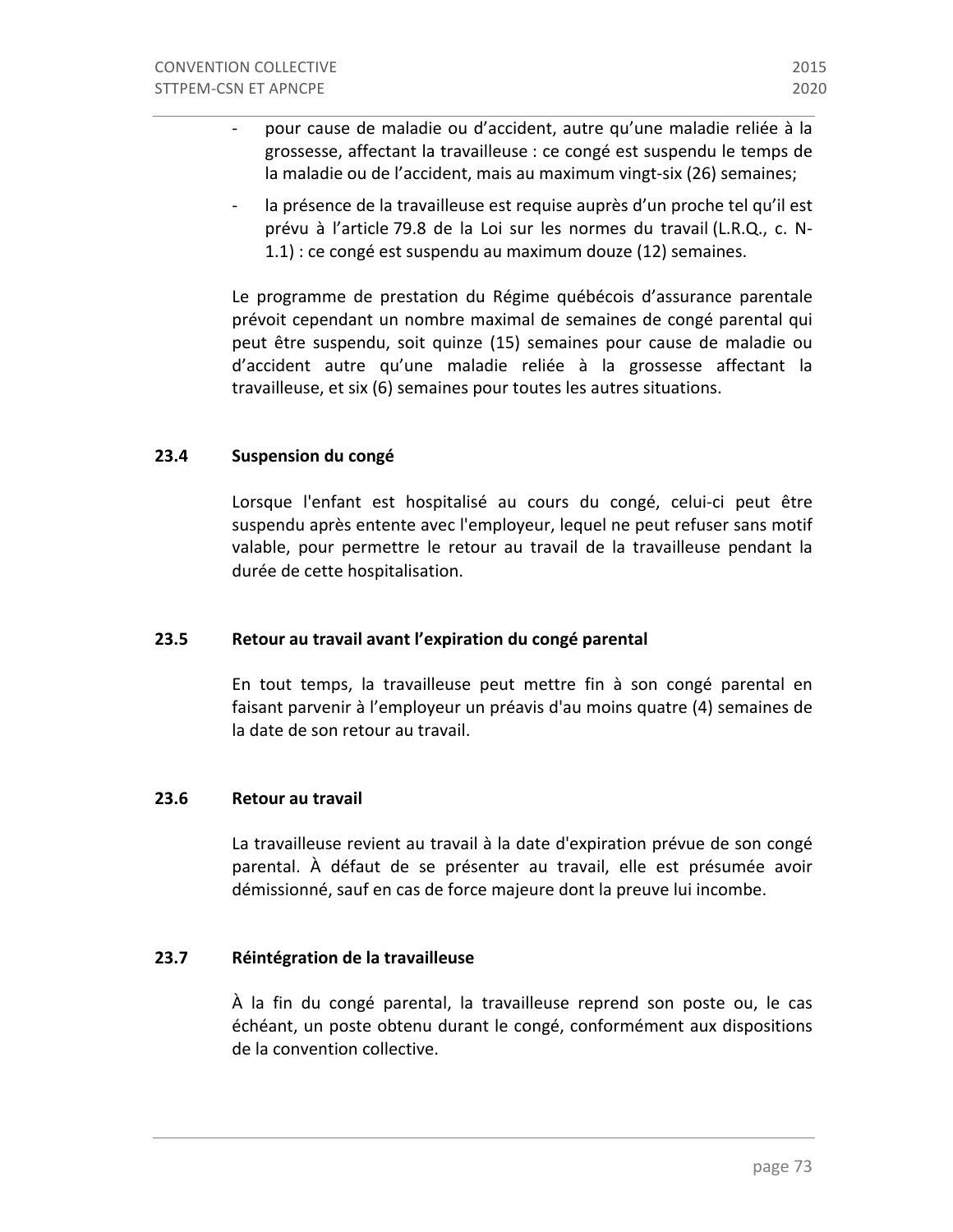# 23.8 **Poste aboli**

Dans l'éventualité où le poste a été aboli, la travailleuse a droit aux avantages dont elle aurait bénéficié si elle avait alors été au travail.

De même, au retour du congé parental, la travailleuse ne détenant pas de poste reprend le remplacement qu'elle détenait au moment de son départ si la durée prévue de ce remplacement se poursuit après la fin de son congé parental ou elle retourne sur la liste de rappel si son remplacement est terminé.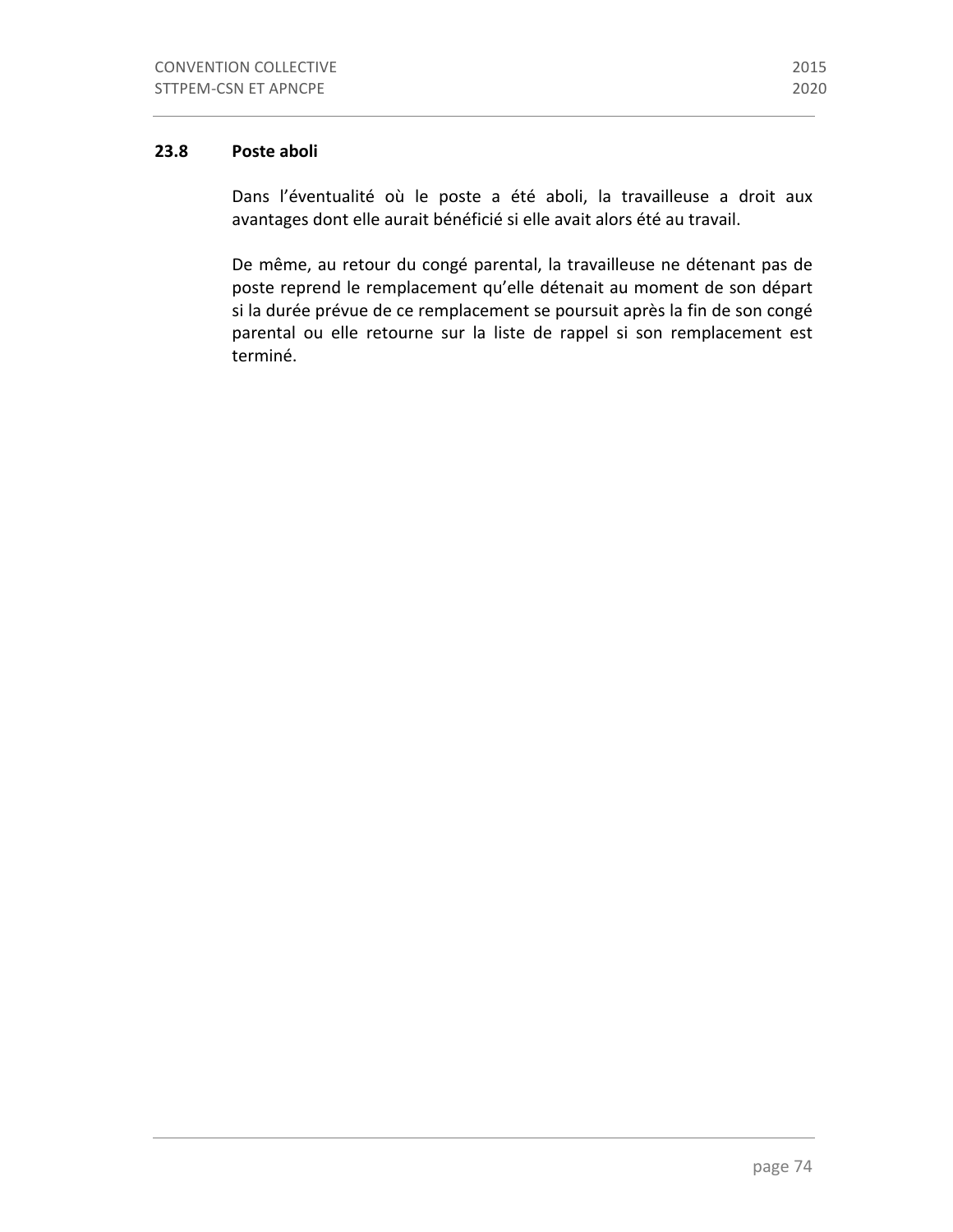#### **24.1 Formation et perfectionnement**

Toute travailleuse à temps complet ou à temps partiel justifiant deux (2) ans d'ancienneté a droit à un congé de perfectionnement sans traitement pour suivre un cours ou un programme de formation professionnelle relié à son domaine d'emploi.

Ce congé est accordé à temps complet pour une durée maximale de deux (2) ans. Par contre, une éducatrice « non qualifiée » titulaire de poste peut prendre un congé à temps partiel afin d'aller suivre la formation requise par l'article 22 du Règlement sur les services de garde éducatifs à l'enfance.

Pour obtenir un tel congé, la travailleuse doit en faire la demande au moins trente (30) jours à l'avance et faire la preuve de son inscription ou de sa demande d'inscription. Ce congé doit commencer en septembre ou en janvier.

Au cours de son congé de perfectionnement, la travailleuse accumule son ancienneté. Elle peut aussi continuer à participer aux régimes d'assurance et de retraite qui lui sont applicables aux conditions énoncées dans les contrats, sous réserve du paiement par cette dernière de la totalité des primes exigibles.

À l'expiration de son congé de formation ou de perfectionnement ou en tout temps, moyennant un préavis de retour au travail d'au moins trente (30) jours à l'avance, la travailleuse reprend son poste ou le remplacement qu'elle détenait avant son départ.

L'employeur peut limiter le nombre de travailleuses en congé de formation en fonction des besoins du service.

Dans l'éventualité où son poste aurait été aboli, la travailleuse a droit aux avantages dont elle aurait bénéficié si elle avait alors été au travail. De même, si le remplacement qu'elle effectuait au moment de son départ est terminé, elle reprend le poste qu'elle avait quitté pour effectuer ledit remplacement ou elle est inscrite sur la liste de rappel conformément aux dispositions de la convention collective.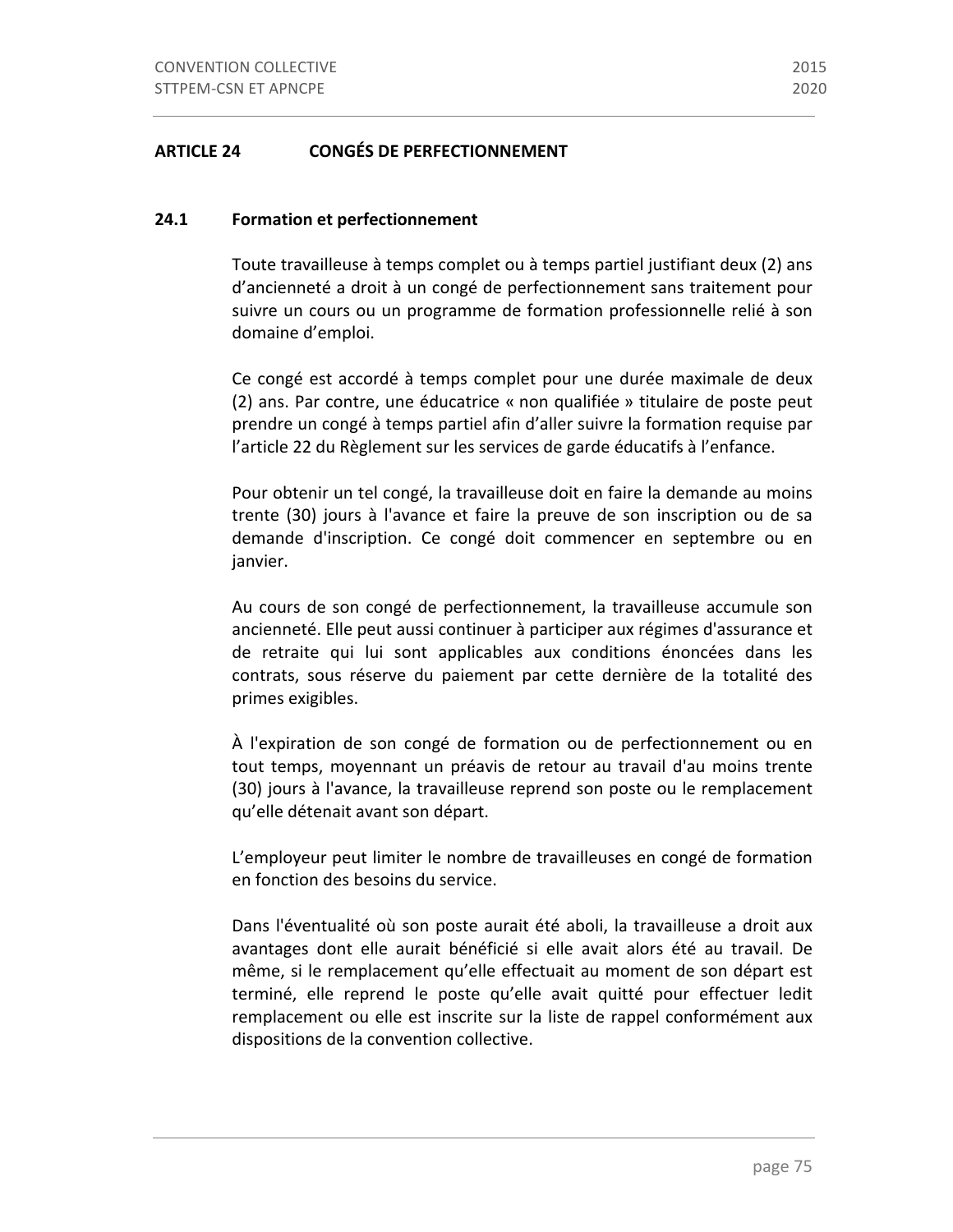# **24.2 Budget alloué à la formation et au perfectionnement**

L'employeur reconnaît l'importance de la formation et du perfectionnement des travailleuses et il alloue un budget dédié à cette fin. Il s'engage à informer l'équipe de travail des sommes qu'il entend consacrer à la formation et au perfectionnement.

# 24.3 Formation et perfectionnement exigé par l'employeur

Dans tous les cas de perfectionnement exigé par l'employeur à l'exception de l'article 22 du Règlement sur les services de garde éducatifs à l'enfance, celui-ci s'engage à assumer les frais reliés à l'inscription, à la scolarité et à la documentation nécessaire ainsi qu'à verser le salaire normal des travailleuses qui sont tenues de suivre les cours, et ce, pour la totalité des cours exigés. De plus, l'employeur rembourse les coûts afférents aux formations (transport, repas, etc.).

Dans le cas de la mise à jour du cours de secourisme adapté à la petite enfance, l'employeur s'engage à assumer les frais reliés à l'inscription et à la documentation nécessaire ainsi qu'à verser le salaire normal de la travailleuse à temps complet et à temps partiel. De plus, l'employeur rembourse, le cas échéant, les coûts afférents aux formations (transport, repas, etc.). La travailleuse occasionnelle effectuant un remplacement de douze (12) semaines et plus et dont la certification vient à échéance durant cette période bénéficie des mêmes avantages.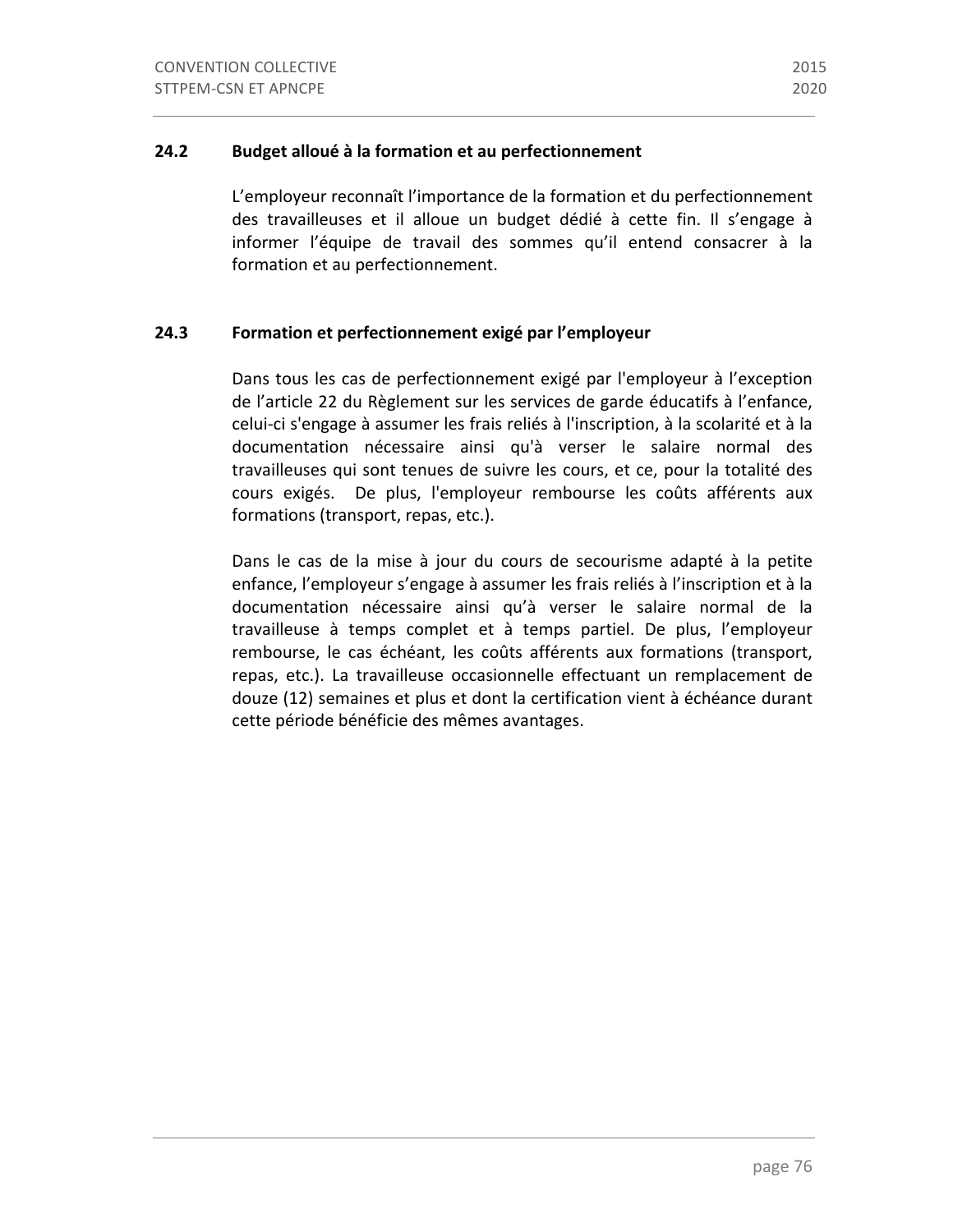# **ARTICLE 25 CONGÉ SANS TRAITEMENT**

#### **25.1** Congé sans traitement de quatre (4) semaines ou moins

- a) Après un (1) an d'ancienneté, la travailleuse à temps complet ou à temps partiel peut demander un congé sans traitement d'une durée n'excédant pas quatre (4) semaines par période de deux (2) ans étant entendu que le terme « période » se réfère à l'année de référence. La demande de congé sans solde se fait par la travailleuse par écrit au moins trente (30) jours à l'avance.
- b) Un tel congé peut être accolé à un congé annuel, en autant que le calendrier de congé annuel le permet. Une demande de congé sans traitement pendant la période normale de vacances est attribuée après avoir établi le calendrier de vacances de l'ensemble du personnel et ne doit pas avoir pour effet de modifier la liste des vacances au préjudice des autres travailleuses.
- c) Le congé d'une durée maximale de quatre (4) semaines par période de deux (2) ans peut être fractionné à la demande de la travailleuse en un maximum de deux (2) blocs d'une durée minimale d'une semaine, à l'intérieur des deux (2) années de référence. La totalité dudit congé peut être prise à l'intérieur d'une seule année de référence. En cas de fractionnement, la travailleuse devra pour chacun des blocs en faire une demande écrite au moins trente (30) jours à l'avance, le tout sous réserve du paragraphe b) des présentes.
- d) L'employeur peut refuser un tel congé dépendant des besoins du service.
- e) Lors de ce congé sans traitement, la travailleuse accumule son ancienneté et maintient son adhésion au régime d'assurance collective qui lui est applicable aux conditions de celui-ci, si elle en fait la demande au début du congé et si elle verse la totalité de la prime exigible de sa part et de celle de l'employeur.

#### **25.2 Congé sans traitement de plus de quatre semaines**

a) Après trois (3) ans d'ancienneté et une (1) fois par période de trois (3) ans par la suite, la travailleuse titulaire de poste a droit à un congé sans traitement d'une durée maximale d'un (1) an, incluant le congé prévu à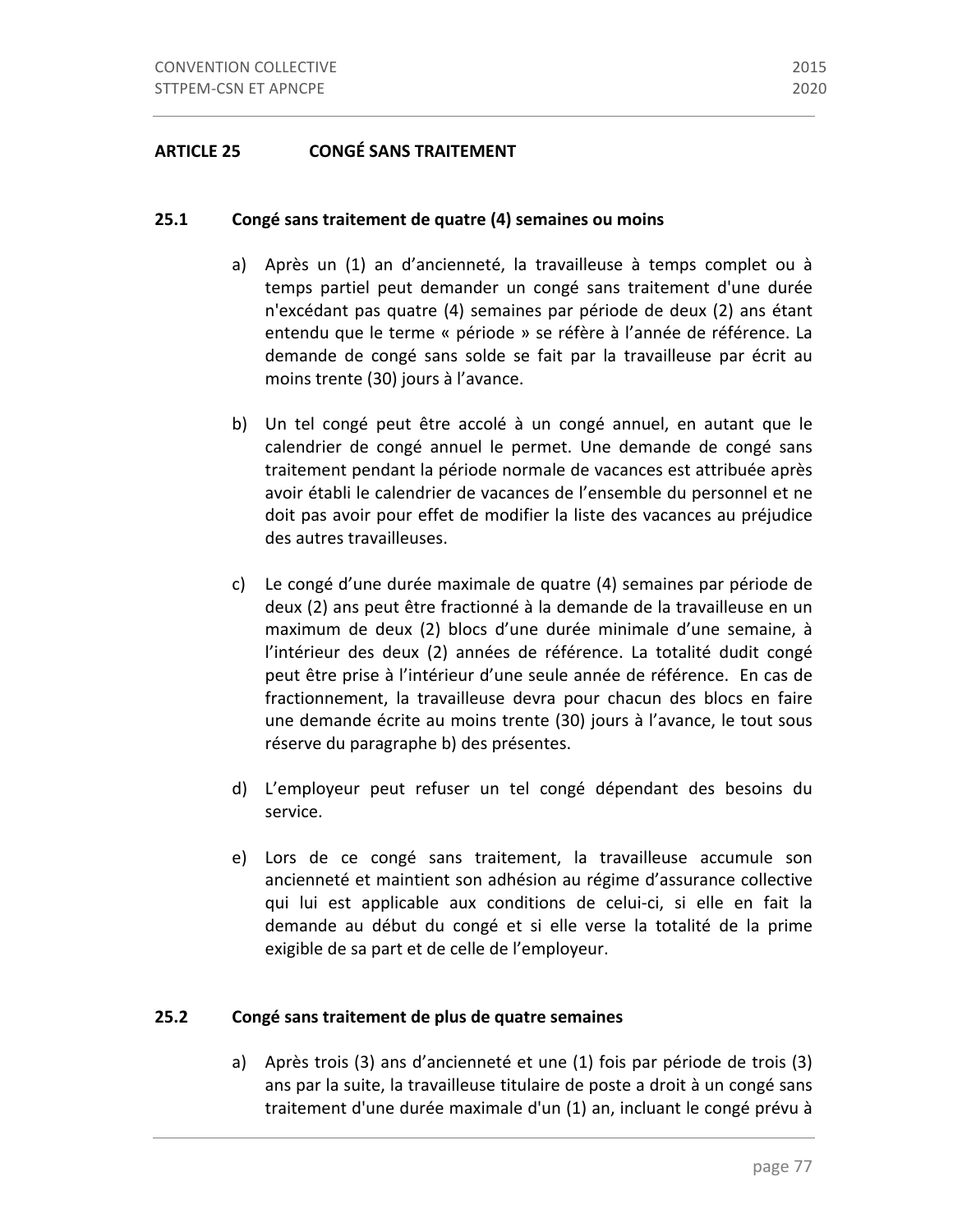la clause précédente, en autant qu'elle en fasse la demande au moins trente (30) jours à l'avance. Le délai peut être réduit si l'employeur y consent.

Un tel congé peut être refusé par l'employeur dépendant des besoins du service.

- b) Ce congé doit être pris de façon continue. Cependant, la travailleuse peut y mettre fin en tout temps et réintégrer son poste en faisant parvenir à l'employeur un préavis d'au moins un (1) mois de la date de son retour au travail.
- c) Les modalités suivantes s'appliquent au congé sans traitement dont la durée excède quatre (4) semaines :
	- 1. Ancienneté

La travailleuse conserve l'ancienneté qu'elle avait au moment de son départ.

2. Congé annuel

Le CPE remet à la travailleuse, si elle en fait la demande, la rémunération correspondant aux jours de congé annuel accumulés jusqu'à la date de son départ en congé, sinon au plus tard le 31 mars de l'année en cours.

3. Congés personnels et de maladie

S'il reste des congés personnels et de maladie au crédit de la travailleuse, ils lui sont monnayés au prorata, à la période prévue par l'employeur au taux en vigueur à cette période.

4. Assurance collective

La travailleuse peut aussi continuer à participer au régime d'assurance collective qui lui est applicable aux conditions énoncées dans ce régime, si elle en fait la demande au début du congé et si elle verse la totalité de la prime exigible de sa part et celle de l'employeur.

5. Régime de retraite

Aux conditions du régime.

6. Modalités de retour

À l'expiration du congé sans traitement, la travailleuse reprend son poste. Dans l'éventualité où le poste aurait été aboli, la travailleuse a droit à tous les avantages dont elle aurait bénéficié si elle avait alors été au travail.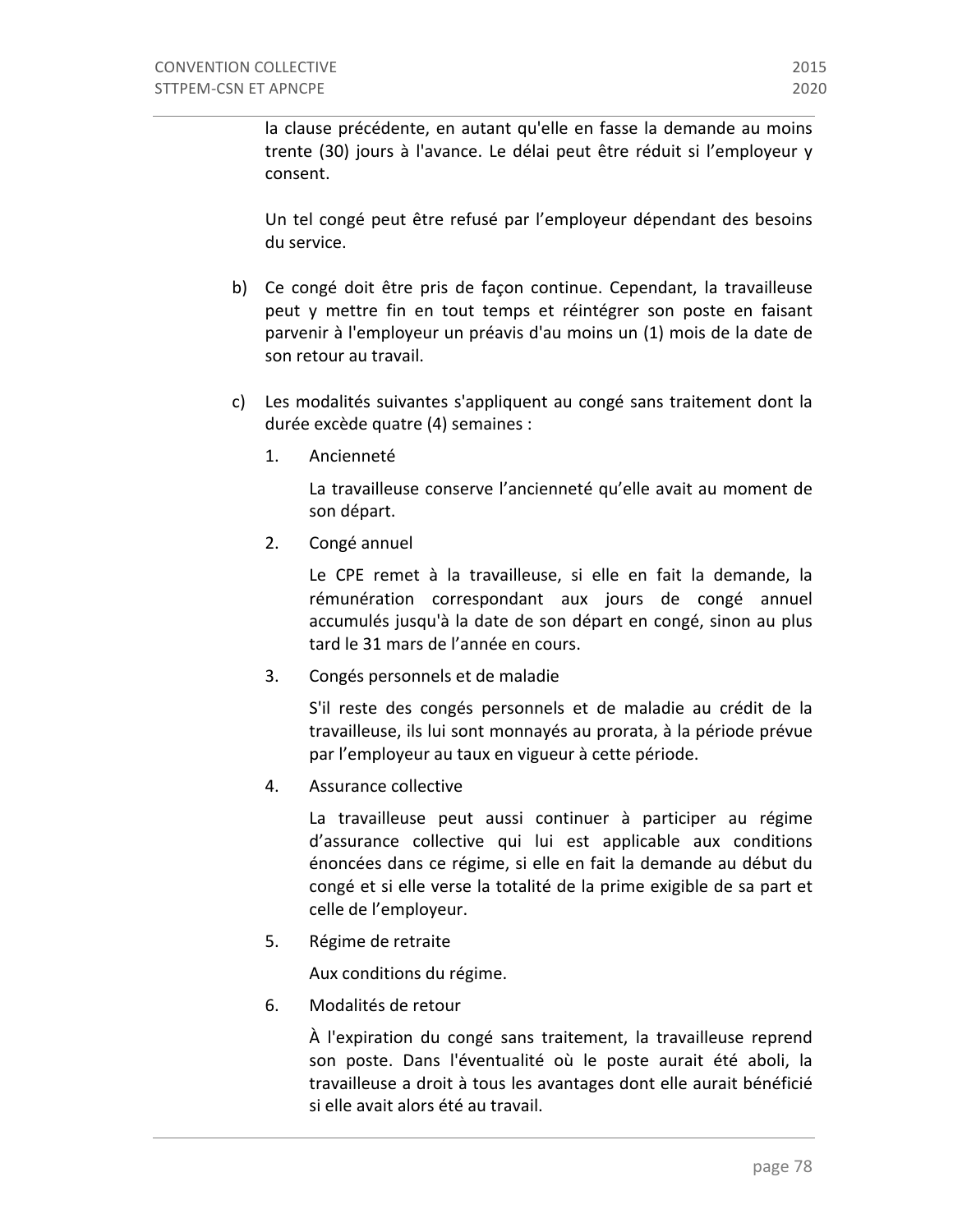De même, au retour du congé, la travailleuse à temps partiel, ayant un remplacement avant son départ, reprend ledit remplacement qu'elle effectuait au moment de son départ, dans la mesure où ce remplacement se poursuit toujours. À défaut, sous réserve de l'alinéa précédent, elle reprend le poste qu'elle avait quitté pour effectuer ledit remplacement où elle est inscrite sur la liste de rappel, conformément aux dispositions de la convention collective.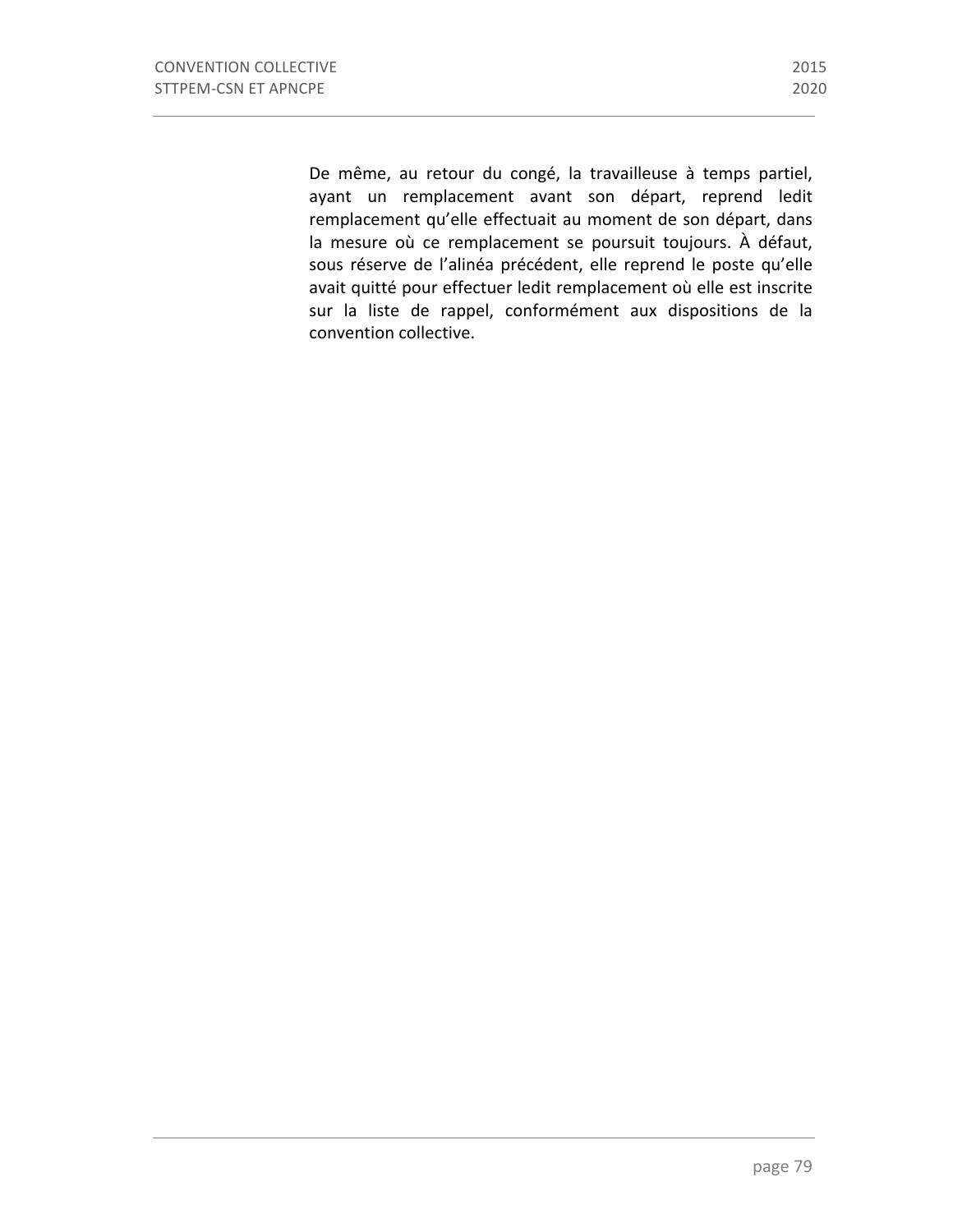#### **ARTICLE 26 ASSURANCE COLLECTIVE**

# **26.1 Contribution de l'employeur**

La contribution de l'employeur correspond à la subvention qu'il reçoit du ministère de la Famille, conformément à la lettre d'entente numéro 5 intervenue entre les parties.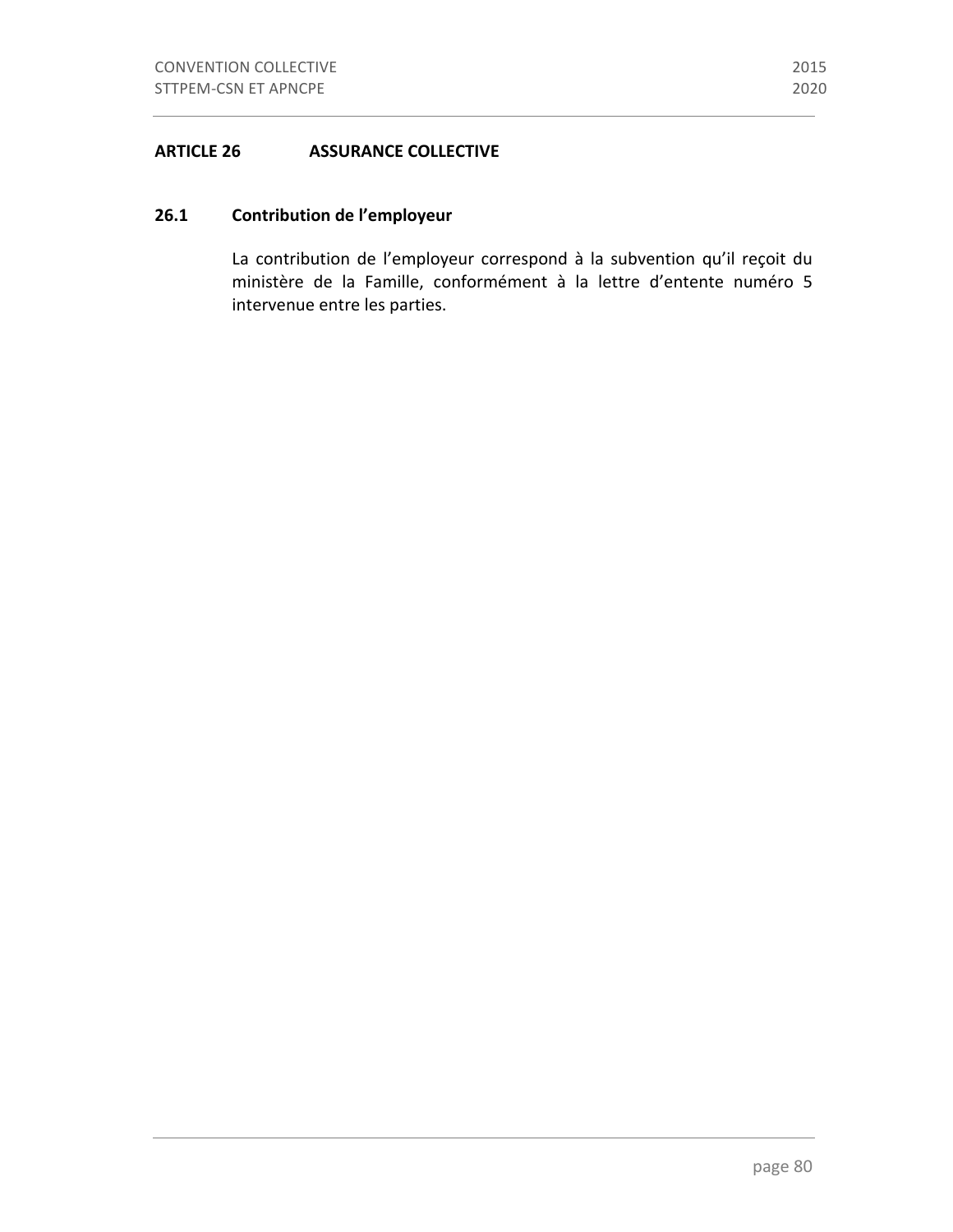# 27.1 Régime de retraite

Le centre de la petite enfance adhère au Régime de retraite du personnel des centres de la petite enfance et des garderies privées conventionnées du Québec.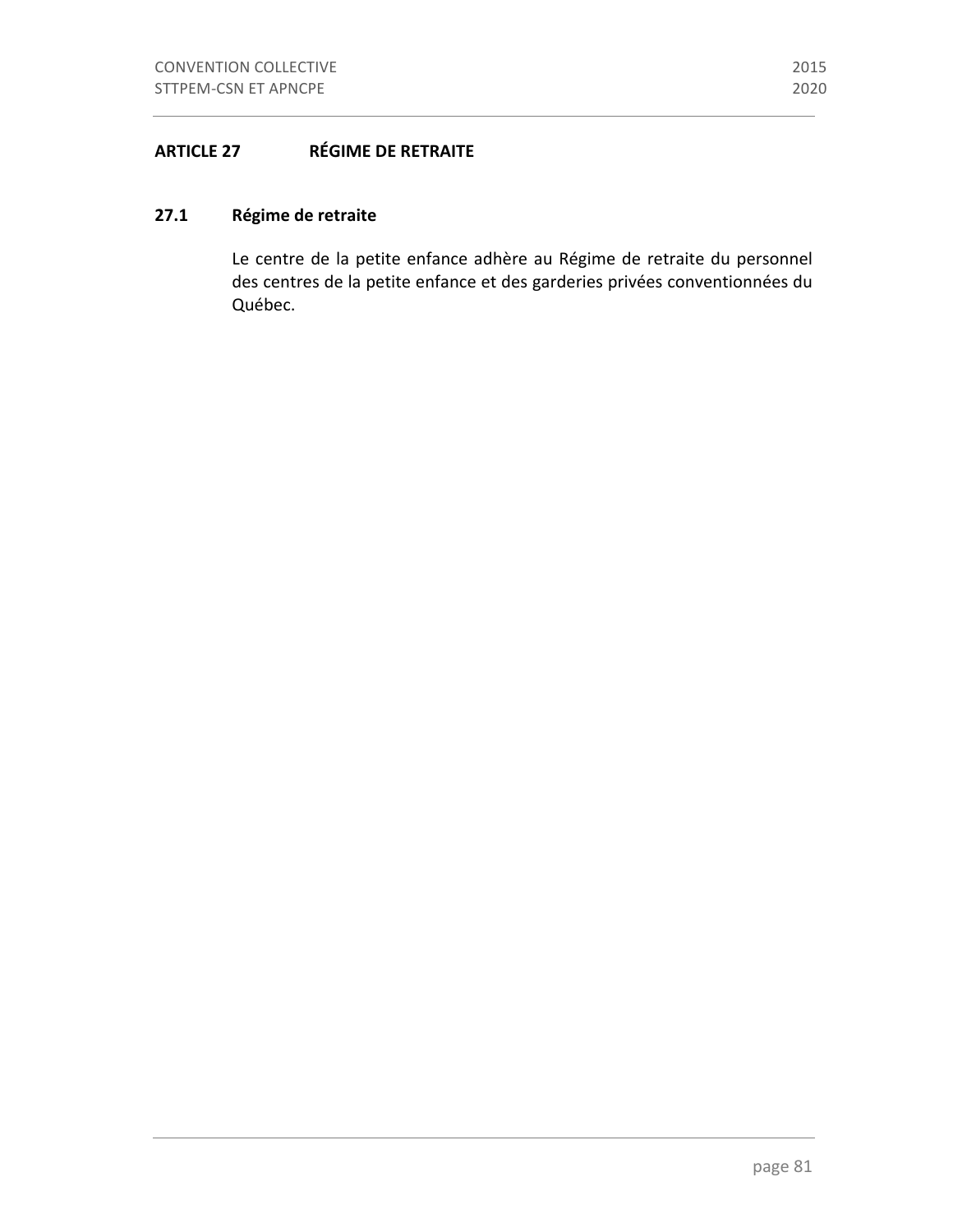#### **28.1 Définition**

- a) Le programme de retraite progressive permet à une travailleuse âgée de cinquante-cinq (55) ans et plus, titulaire d'un poste à temps complet ou à temps partiel, de réduire sa prestation de travail durant les dernières années qui précèdent la prise de sa retraite, après entente avec l'employeur.
- b) La retraite progressive s'échelonne sur une période de douze (12) à soixante (60) mois selon les dispositions suivantes :
	- 1. soit pour un minimum de deux (2) jours par semaine de prestation de travail ou après entente avec l'employeur pour le nombre de jours;
	- 2. soit une prestation de travail à temps complet pendant neuf (9) mois suivi d'un arrêt de travail à temps complet de trois (3) mois consécutifs, et ce, entre le  $1<sup>er</sup>$  mai et la rentrée. Elle doit de plus accoler, avant son arrêt de travail à temps complet, l'ensemble de ses semaines de congé annuel, à l'exception d'une (1) semaine qu'elle peut prendre ailleurs dans l'année.
- c) La travailleuse bénéficie d'un choix de groupe, le cas échéant, et conserve la possibilité de demeurer titulaire de groupe uniquement lorsqu'elle choisit l'option prévue au paragraphe b) 2.

# **28.2 Demande**

La travailleuse qui désire se prévaloir du programme en fait la demande par écrit à l'employeur quatre-vingt-dix (90) jours avant la date du début souhaité de la mise à la retraite progressive, laquelle coïncide avec la rentrée des groupes d'enfants d'août ou de septembre, après entente avec l'employeur, lequel ne peut refuser sans motif valable.

#### **28.3** Période couverte et prise de la retraite

Le programme s'applique à la travailleuse pour une période minimale de douze (12) mois et pour une période maximale de soixante (60) mois. À la fin de cette période, la travailleuse prend sa retraite.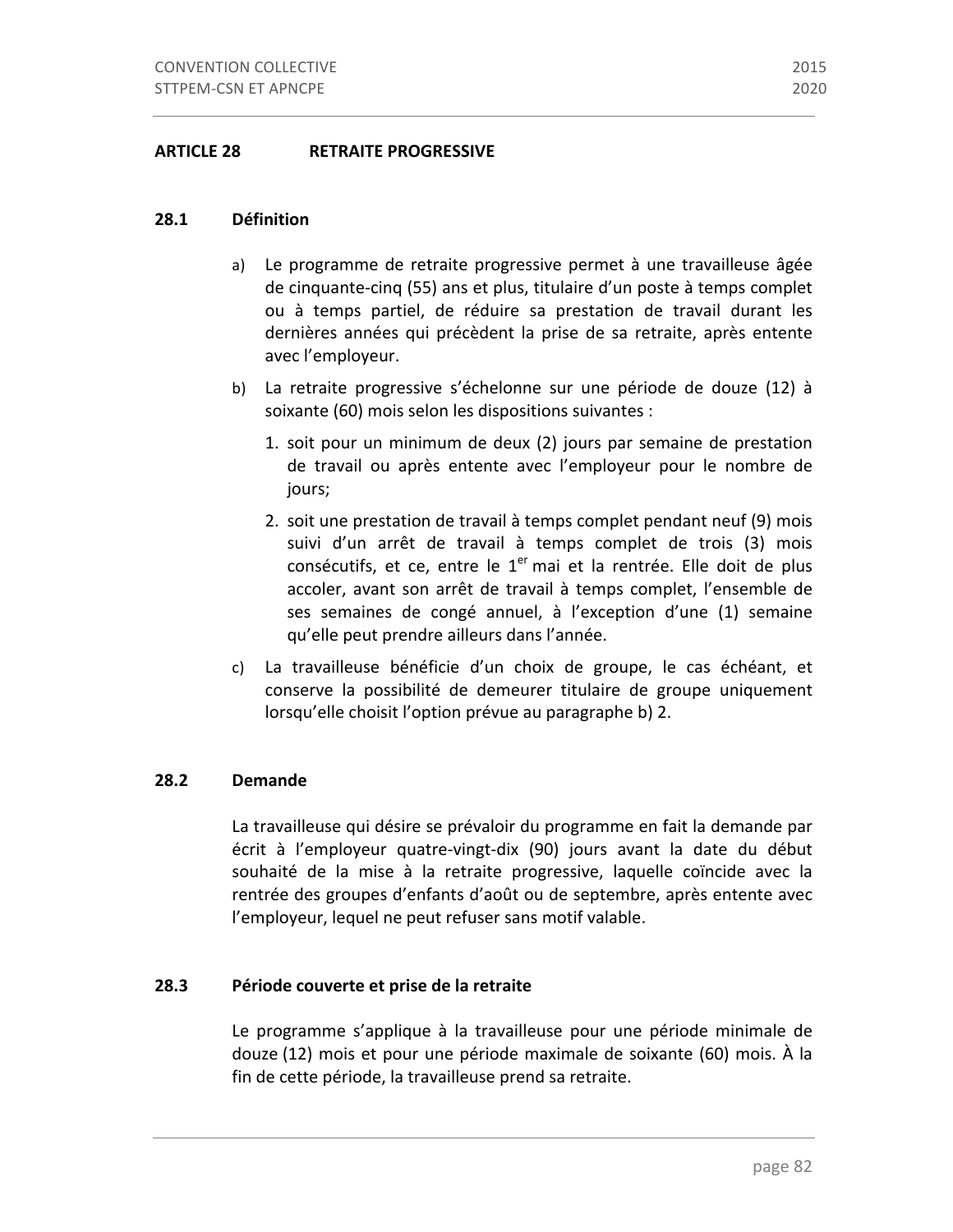# **28.4 Droits et avantages**

# a) Ancienneté et expérience

La travailleuse continue d'accumuler son ancienneté comme si elle ne participait pas au programme. La travailleuse continue d'accumuler son expérience au prorata des heures travaillées.

# b) Régime d'assurance

La travailleuse maintient sa participation au régime d'assurance collective aux conditions du contrat.

c) Régime de retraite

Pendant la période de participation de la travailleuse au programme de retraite progressive, le régime de retraite s'applique selon les modalités prévues aux dispositions du Régime de retraite du personnel des centres de la petite enfance et des garderies privées conventionnées du Québec.

d) Supplantation ou mise à pied

Aux fins d'application de la procédure de supplantation, lorsque son poste est aboli ou qu'elle est supplantée, la travailleuse est réputée fournir la prestation de travail à temps complet ou à temps partiel normalement prévue à son poste. Elle peut, après entente avec l'employeur, continuer de bénéficier du programme de retraite progressive lorsqu'elle supplante.

# **28.5 Cessation de l'entente**

Advenant la retraite, la démission ou le congédiement de la travailleuse, le programme de retraite progressive prend fin à la date de l'événement.

# **28.6 Application de la convention collective**

Sous réserve des stipulations du présent article, la travailleuse qui se prévaut du programme de retraite progressive est régie par les dispositions de la convention collective qui s'appliquent à la travailleuse à temps partiel.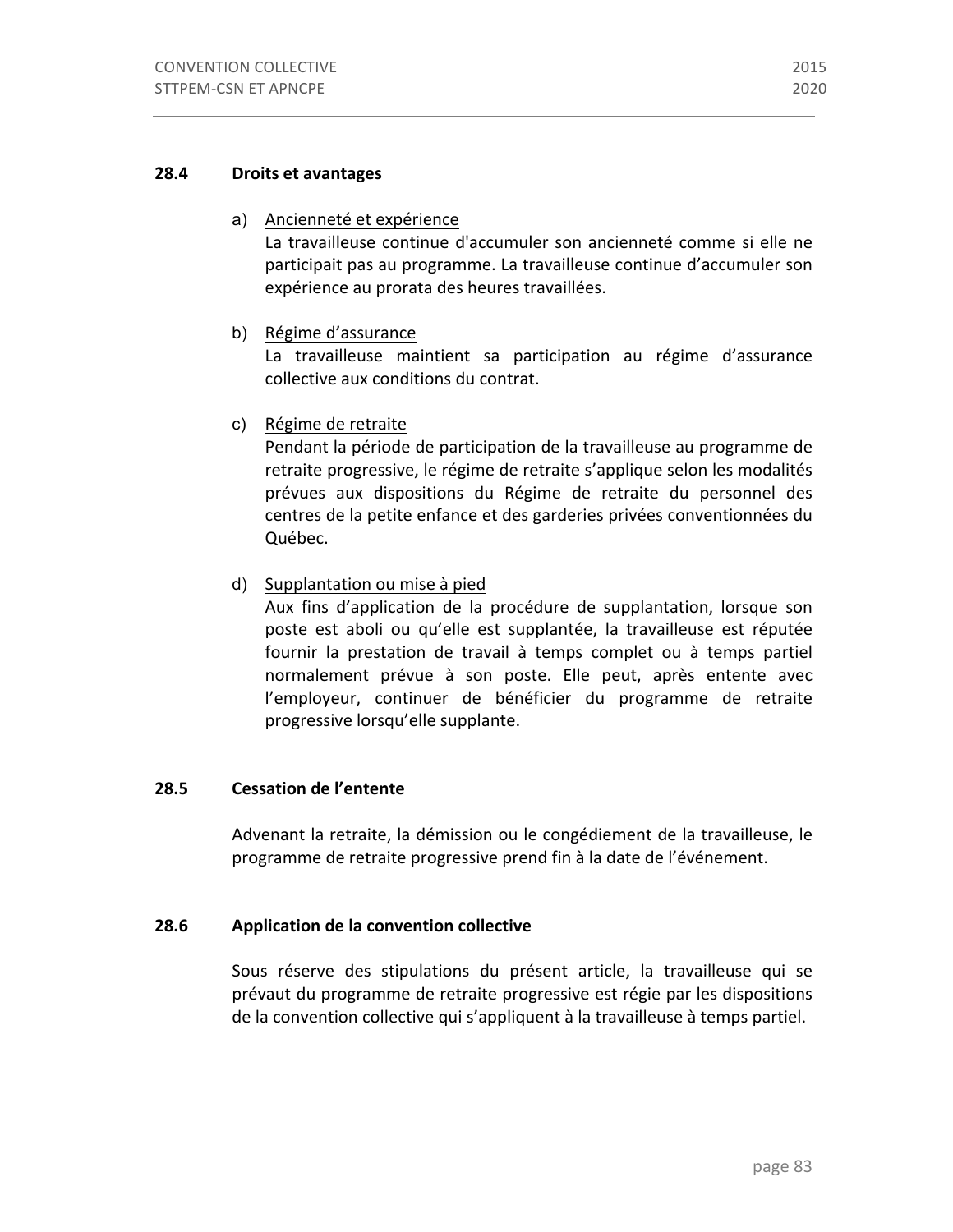Maintien des textes contenus aux conventions collectives locales applicables le jour précédant la signature de la convention collective quant aux congés autofinancés, le cas échéant.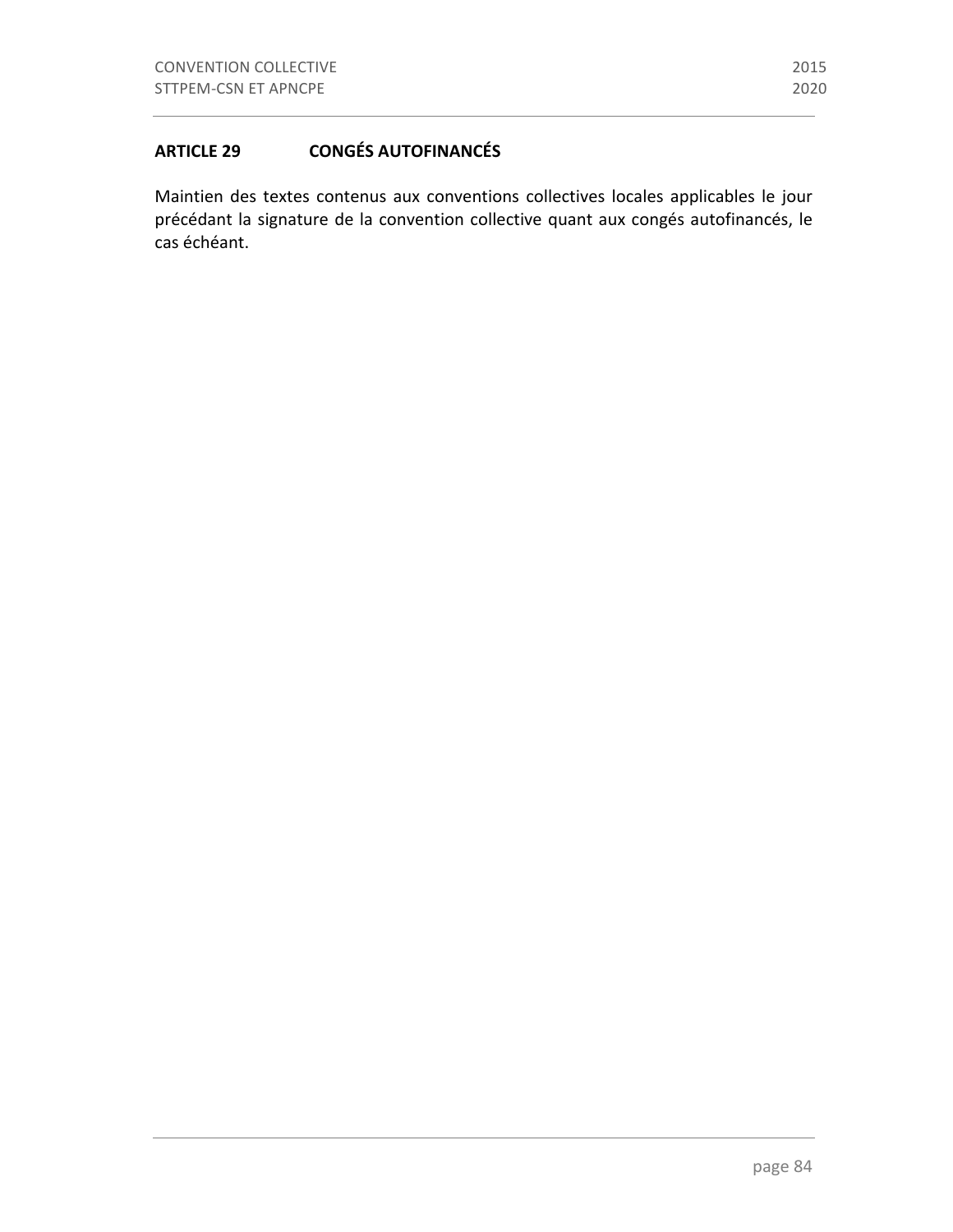# **ARTICLE 30 RÉMUNÉRATION**

#### **30.1 Appellations d'emplois et taux de salaires**

- a) Les appellations d'emplois et conditions d'obtention requises apparaissent à l'annexe A.
- b) Les taux de salaires et échelles de salaires apparaissent à l'annexe B.

### **30.2 Majoration des taux et échelles de salaires**

Paramètres généraux d'augmentation salariale :

1. Période allant du  $1<sup>er</sup>$  avril 2015 au 31 mars 2016

Chaque taux et chaque échelle de traitement en vigueur au 31 mars 2015 est maintenu sans majoration.

2. Période allant du  $1<sup>er</sup>$  avril 2016 au 31 mars 2017

Chaque taux et chaque échelle<sup>1</sup> de traitement en vigueur au 31 mars 2016 est majoré de 1.5 % avec effet le 1er avril 2016.

3. Période allant du  $1<sup>er</sup>$  avril 2017 au 31 mars 2018

Chaque taux et chaque échelle<sup>2</sup> de traitement en vigueur le 31 mars 2017 est majoré de 1.75 % avec effet le 1er avril 2017.

4. Période allant du  $1<sup>er</sup>$  avril 2018 au 31 mars 2019

Chaque taux et chaque échelle<sup>3</sup> de traitement en vigueur le 31 mars 2018 est majoré de 2.0 % avec effet le 1er avril 2018.

5. Période allant du  $1<sup>er</sup>$  avril 2019 au 31 mars 2020

Chaque taux et chaque échelle de traitement en vigueur au 31 mars 2019 est maintenu sans majoration.

Rémunération additionnelle

1. Période allant du  $1<sup>er</sup>$  avril 2015 au 31 mars 2016

La majoration des taux et échelles sont calculées sur la base du taux horaire

 $^2$  La majoration des taux et échelles sont calculées sur la base du taux horaire.

 $3$  La majoration des taux et échelles sont calculées sur la base du taux horaire.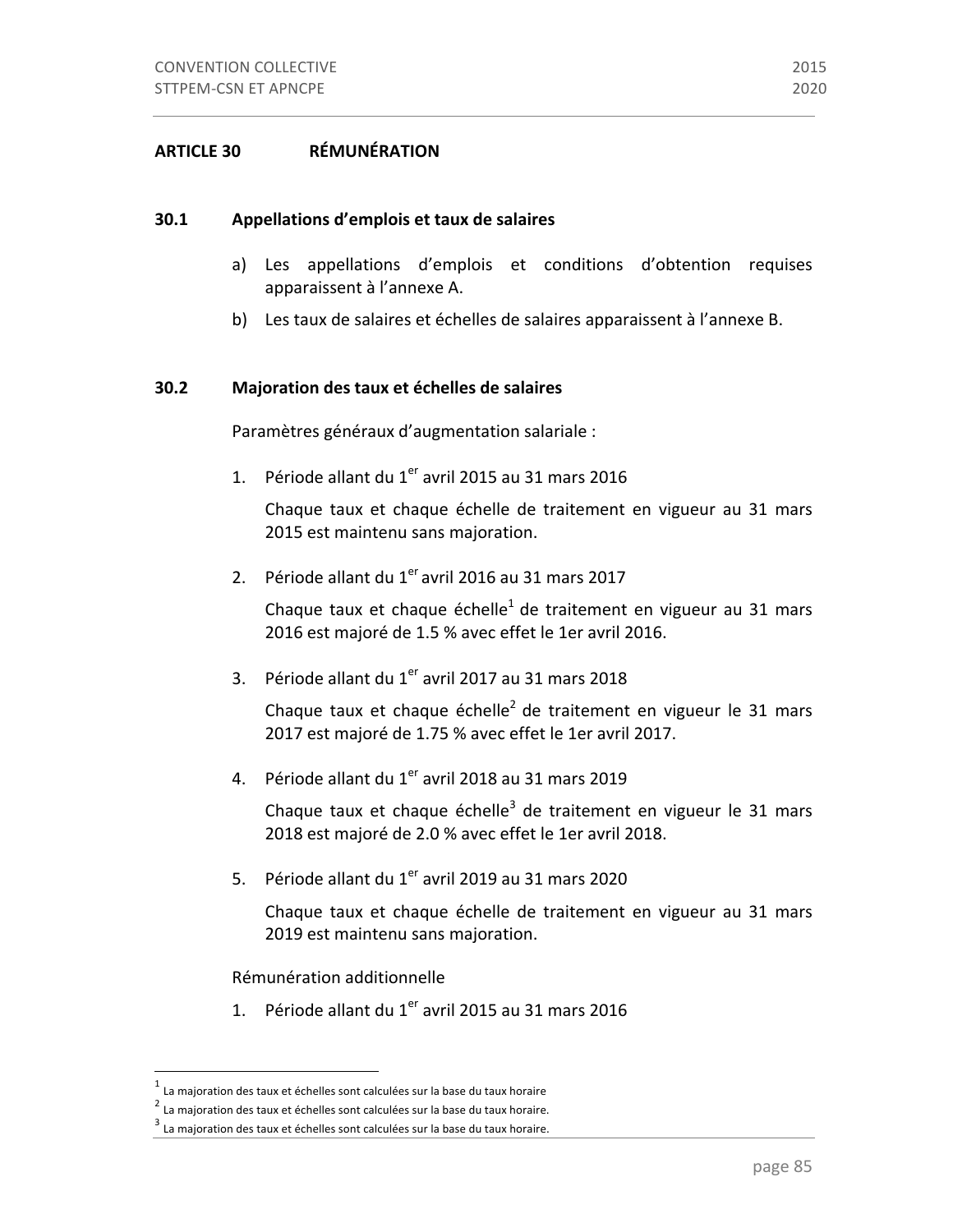Une travailleuse a droit à une rémunération additionnelle correspondant à 0,30 \$ pour chaque heure rémunérée<sup>4</sup> du 1<sup>er</sup> avril 2015 au 31 mars 2016.

2. Période allant du  $1<sup>er</sup>$  avril 2019 au 31 mars 2020

Une travailleuse a également droit à une rémunération additionnelle correspondant à 0,16 \$ pour chaque heure rémunérée<sup>5</sup> du 1<sup>er</sup> avril 2019 au 31 mars 2020. 

#### **30.3 Salaires et classification**

 

a) Expérience antérieure à l'entrée en vigueur de la convention

La travailleuse à l'emploi à la date de l'entrée en vigueur de la convention collective maintient l'expérience acquise antérieurement.

b) Expérience antérieure reconnue à l'embauche

La travailleuse nouvellement embauchée est classée, au niveau du salaire seulement, selon l'expérience antérieure de travail pour une même appellation d'emploi et, le cas échéant, en tenant compte de l'expérience pertinente acquise dans une appellation d'emploi comparable. 

À l'embauche, seule l'expérience réellement acquise est considérée. Cependant, les congés suivants sont considérés, aux fins de la reconnaissance d'expérience, comme des heures travaillées :

- les congés de maladie ou d'invalidité, jusqu'à un maximum de cinquantedeux (52) semaines;
- les congés pour retrait préventif;
- les congés de maternité, de paternité et d'adoption, jusqu'à un maximum de vingt (20) semaines;
- les libérations pour activités syndicales prévues à la clause 7.4;
- les congés annuels, congés fériés et congés de maladie ou personnels payés.

 $^4$  Sont aussi considérées les heures rémunérées pour lesquelles la personne salariée reçoit des prestations de congé de maternité, de paternité ou d'adoption, des indemnités prévues aux congés parentaux, des prestations d'assurance-salaire incluant celles versées par la CNESST, par l'IVAC et par la SAAQ ainsi que celles versées par l'employeur dans les cas d'accidents du travail, s'il y a lieu.

<sup>&</sup>lt;sup>5</sup> Sont aussi considérées les heures rémunérées pour lesquelles la personne salariée reçoit des prestations de congé de maternité, de paternité ou d'adoption, des indemnités prévues aux congés parentaux, des prestations d'assurance-salaire incluant celles versées par la CNESST, par l'IVAC et par la SAAQ ainsi que celles versées par l'employeur dans les cas d'accidents du travail, s'il y a lieu.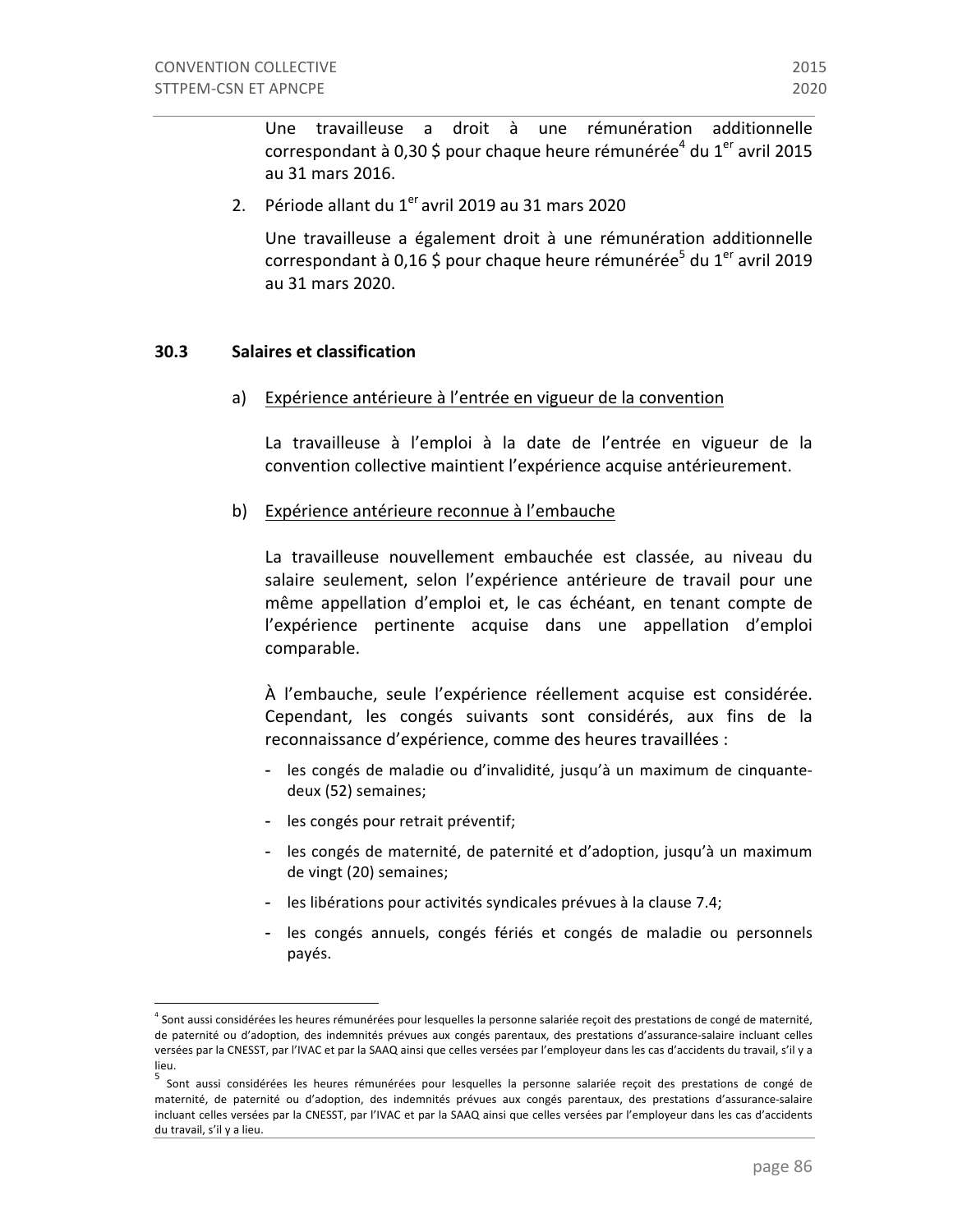L'employeur peut exiger de la travailleuse une attestation de l'expérience antérieure de travail.

Lorsque la travailleuse ne peut fournir d'attestation, une déclaration assermentée faisant état de l'impossibilité de fournir cette attestation, incluant une copie du Relevé 1 ou d'une formule T4 couvrant la période visée, peuvent être fournies à l'employeur.

La reconnaissance de l'expérience antérieure de travail prend effet à compter de la production de l'attestation ou, le cas échéant, de la déclaration assermentée, sans effet rétroactif.

#### c) Règles d'intégration aux échelles salariales et changement d'échelon

La travailleuse est intégrée dans l'échelle salariale prévue à son appellation d'emploi selon sa formation et son expérience. Si le nombre d'échelons le permet, chaque fois qu'une travailleuse complète une (1) année d'expérience dans son appellation d'emploi, son salaire est porté à l'échelon immédiatement supérieur.

Aux fins d'un changement d'échelon, les congés suivants sont considérés, aux fins de la reconnaissance d'expérience, comme des heures travaillées :

- les congés de maladie ou d'invalidité, jusqu'à un maximum de cinquantedeux (52) semaines;
- les congés pour retrait préventif;
- les congés de maternité, de paternité et d'adoption, jusqu'à un maximum de vingt (20) semaines;
- les libérations pour activités syndicales prévues à la clause 7.4;
- les congés annuels, congés fériés et congés de maladie ou personnels payés.

À la date anniversaire de son avancement d'échelon, la travailleuse doit avoir réalisé au moins mille six cent soixante-quatre (1664) heures de travail. Si la travailleuse n'a pas atteint le nombre d'heures de travail prévu, le changement d'échelon est retardé jusqu'à l'atteinte de mille six cent soixante-quatre (1664) heures de travail. Ce jour devient la nouvelle date anniversaire d'avancement d'échelon de la travailleuse.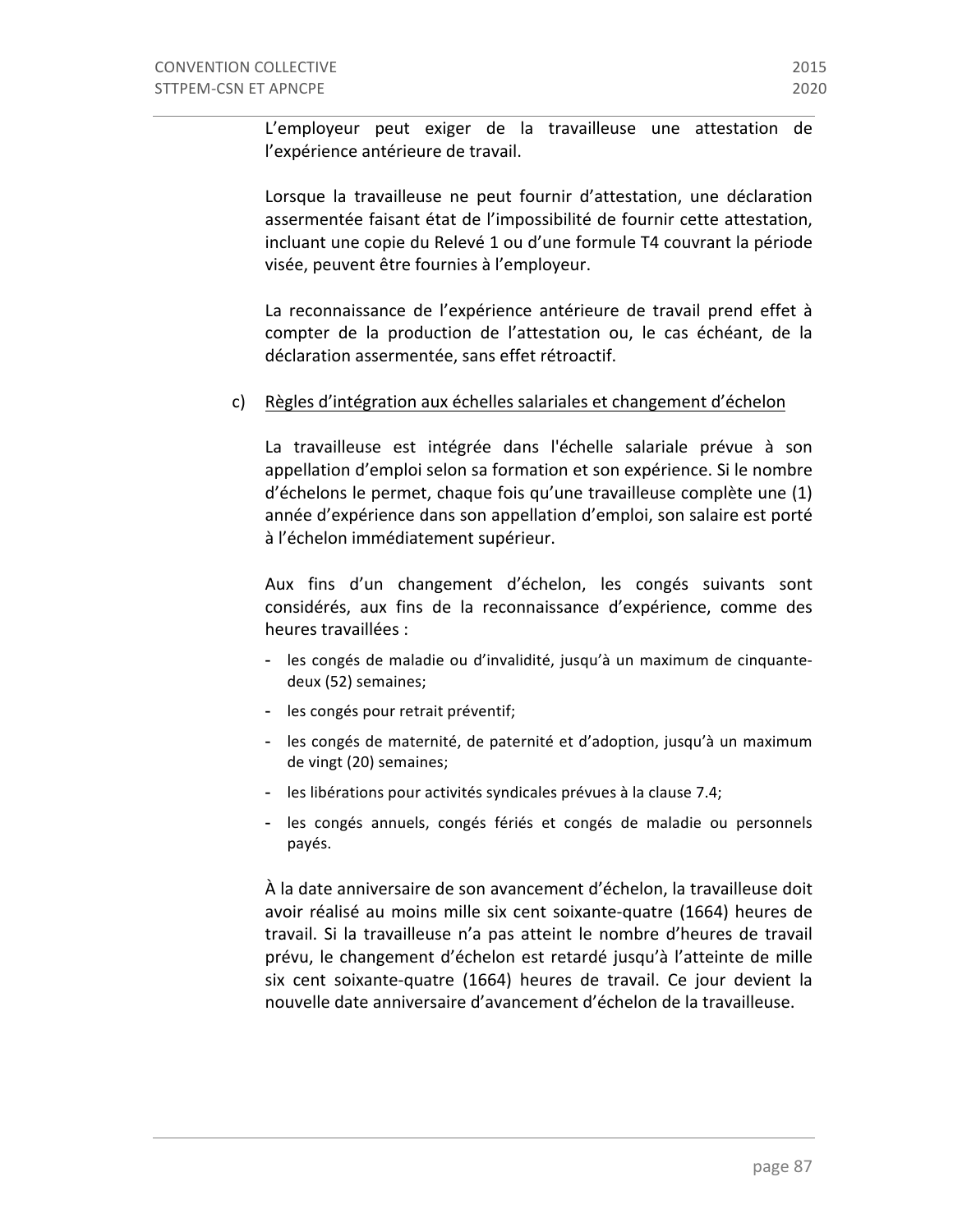# d) Calcul de l'expérience

Une (1) année d'expérience correspond à mille six cent soixante-quatre (1664) heures par année. En aucun cas, la travailleuse ne peut cumuler plus d'une (1) année d'expérience par période de douze (12) mois.

#### e) Expérience concomitante

En cours d'emploi, la travailleuse peut se faire reconnaître de l'expérience de travail pertinente acquise ailleurs que dans son milieu de travail. Cette reconnaissance est annuelle et doit être faite au 1er avril de chaque année.

La travailleuse qui désire s'en prévaloir doit fournir ses attestations d'heures à l'employeur au plus tard le 15 mars, et ce, uniquement pour les heures effectuées du 1er mars au 29 février de l'année en cours. À défaut de fournir les attestations avant le 15 mars, les heures ne seront pas considérées et ne peuvent être reconnues lors d'une année subséquente.

En aucun cas, le total des heures cumulées chez divers employeurs ne peut dépasser mille six cent soixante-quatre (1664) heures par période de 12 mois.

#### f) Expérience reconnue aux fins de qualification

En ce qui concerne la qualification de l'éducatrice, se référer à la Directive publiée par le ministère de la Famille concernant l'évaluation de la qualification du personnel de garde et les équivalences de formation reconnues.

# g) Poste combiné

La travailleuse qui occupe un poste combiné est rémunérée selon chacune des échelles salariales visées des appellations d'emplois prévus à l'annexe A, selon le nombre d'heures travaillées dans chacun des emplois.

Le changement annuel d'échelon lié à l'acquisition d'une (1) année d'expérience de travail additionnelle est effectué dans chacune des échelles salariales concernées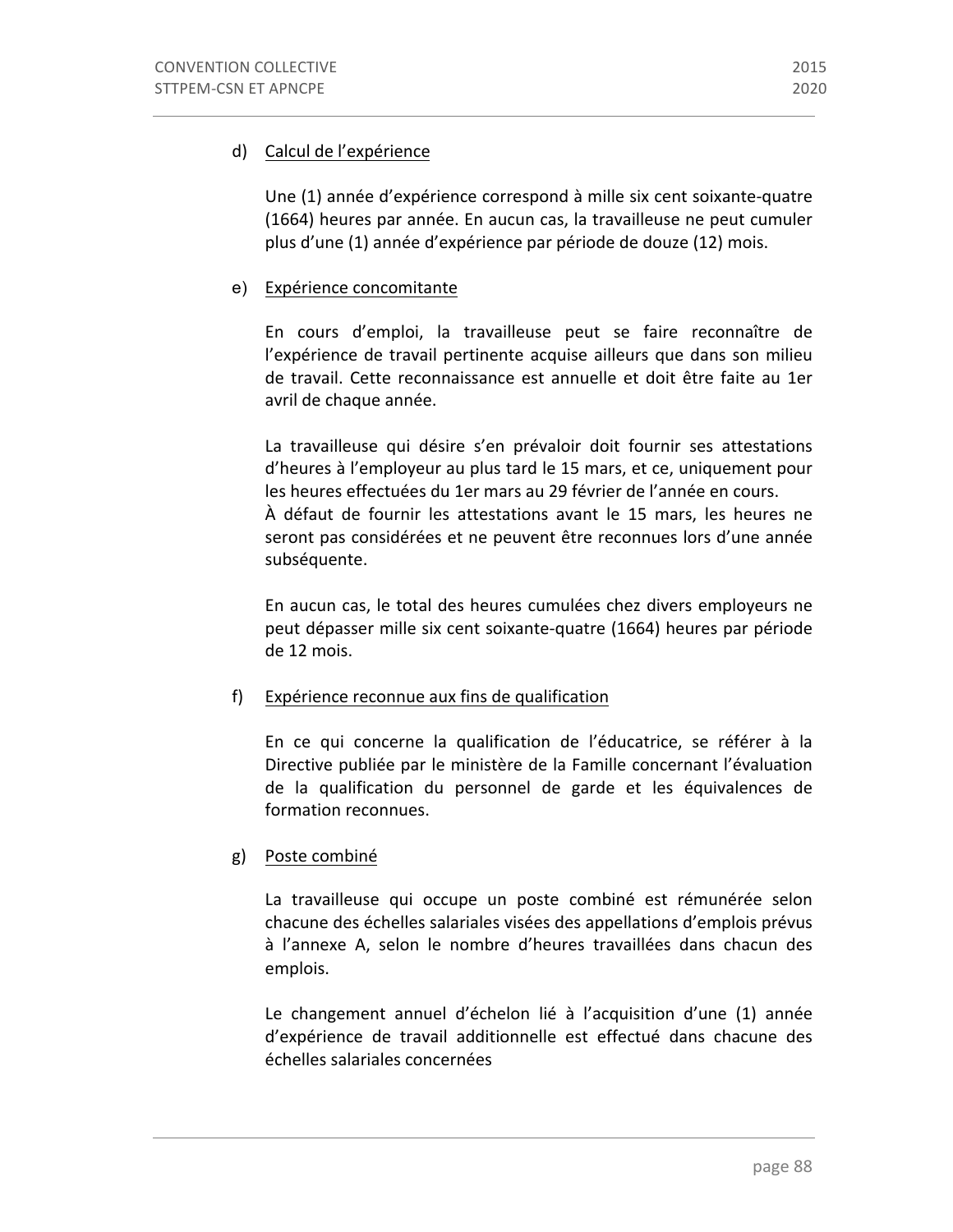# h) Promotion

Une promotion est le passage d'un emploi à un autre dont le maximum prévu à l'échelle salariale de cet emploi est supérieur à celui de l'emploi précédent. Elle doit donner lieu à une augmentation salariale d'au moins cinq pour cent (5 %). Par conséquent, la travailleuse qui accède à une promotion est automatiquement classée à l'échelon de l'échelle salariale de son nouvel emploi qui lui assure une augmentation salariale de cinq pour cent (5 %).

# i) Taux supérieur

Une travailleuse dont le taux horaire est supérieur à celui que la nouvelle échelle lui accorde maintient ce taux jusqu'à ce qu'elle acquière les conditions pour accéder au taux immédiatement supérieur.

# **30.4 Versement des salaires**

Le versement du salaire s'effectue par dépôt bancaire à jour fixe toutes les deux (2) semaines.

Si un versement échoit un jour férié ou chômé, le versement est distribué le jour ouvrable précédent.

# **30.5 Départ d'une travailleuse**

Dans tous les cas de fin d'emploi définitive, l'employeur doit remettre à la travailleuse toutes sommes dues au moment du départ, en autant que la travailleuse avise l'employeur de la date de son départ au moins deux (2) semaines à l'avance. Sinon, les sommes qui lui sont dues lui sont remises à la période de paie suivante.

Toute somme que la travailleuse doit à l'employeur est retenue sur le dernier versement.

L'employeur doit également lui fournir un relevé d'emploi ainsi qu'une attestation d'heures travaillées, au prochain versement de la paie, laquelle doit mentionner :

- nom et coordonnées du CPE;
- appellation d'emploi et description des fonctions exercées par la travailleuse;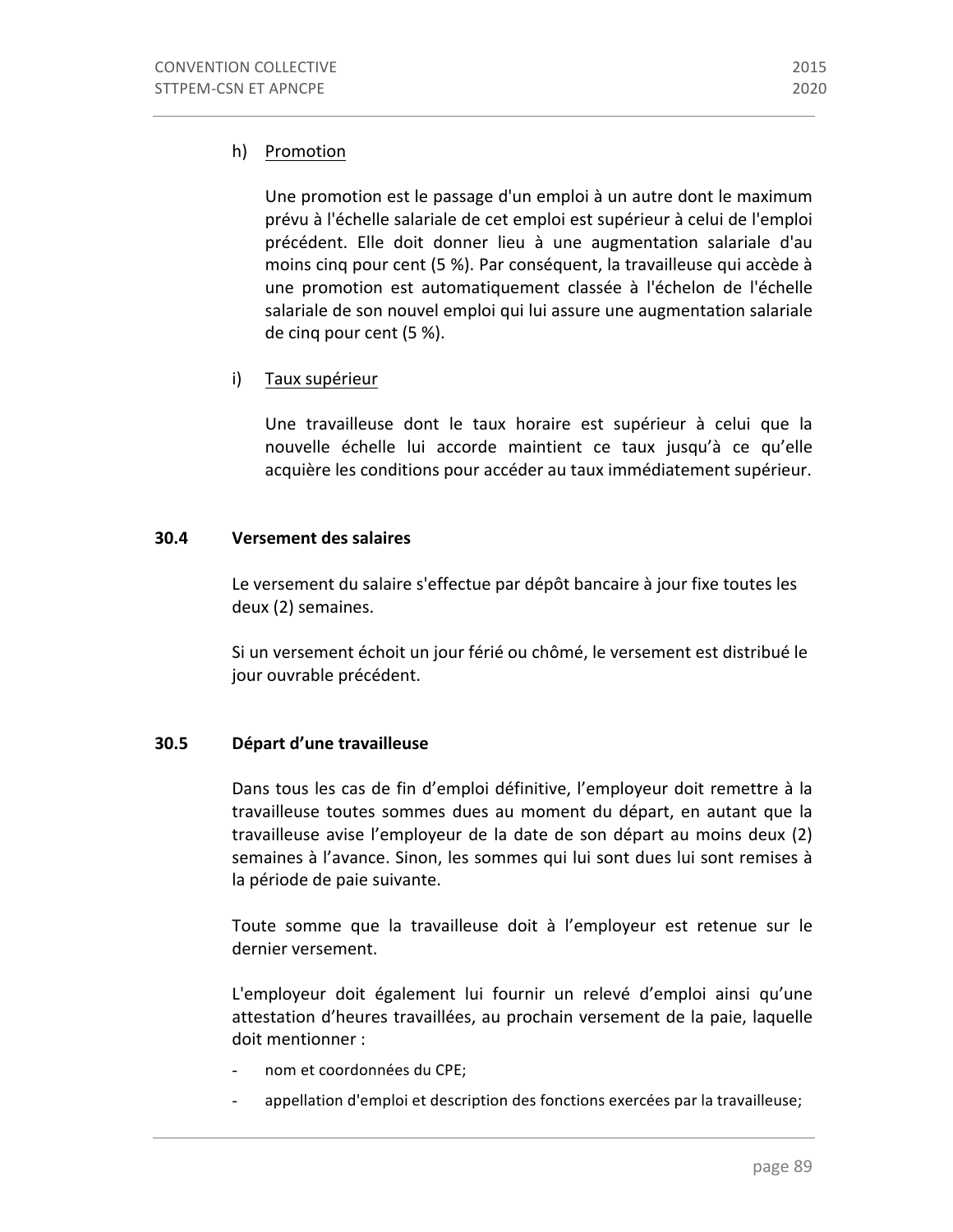- poste occupé à temps plein ou à temps partiel;
- nombre d'heures travaillées par semaine et période couverte par l'emploi;
- salaire horaire versé et positionnement dans l'échelle salariale;
- date anniversaire de changement d'échelon et nombre d'heures de travail accompli depuis le dernier changement d'échelon.

#### **30.6 Erreur sur la paie**

Somme versée en trop à la travailleuse

Advenant une erreur sur la paie impliquant une somme versée en trop à une travailleuse par son employeur, il est convenu que la récupération d'une telle somme par l'employeur sera effectuée selon les critères et mécanismes suivants :

- a) L'employeur établit d'abord la portion de salaire sur lequel il ne peut récupérer.
	- 1. Quatre-vingts dollars  $(80, 5)$  par semaine dans le cas d'une travailleuse sans personne à charge;
	- 2. Cent-vingt dollars  $(120 \xi)$  par semaine, plus vingt dollars  $(20 \xi)$  par semaine pour chaque personne à charge, à compter de la troisième  $(3<sup>e</sup>)$ , dans le cas d'une travailleuse avec personne à charge.
- b) L'employeur établit la portion du salaire sur lequel il peut récupérer en soustrayant du salaire de la travailleuse le montant prévu à l'alinéa précédent.

L'employeur retient alors la somme versée en trop, sur chaque paie, à raison de 20 % du montant sur lequel il peut récupérer, et ce, jusqu'à l'extinction de la dette de la travailleuse. Il est convenu que le montant est d'au moins vingt (20) dollars par semaine.

Il est entendu que l'employeur ne peut récupérer que les sommes versées en trop au cours des douze (12) mois précédant la signification de l'erreur.

Les parties peuvent convenir de conditions de remboursement différentes.

c) Advenant la fin d'emploi d'une travailleuse, le montant est récupéré à même les sommes dues à la travailleuse.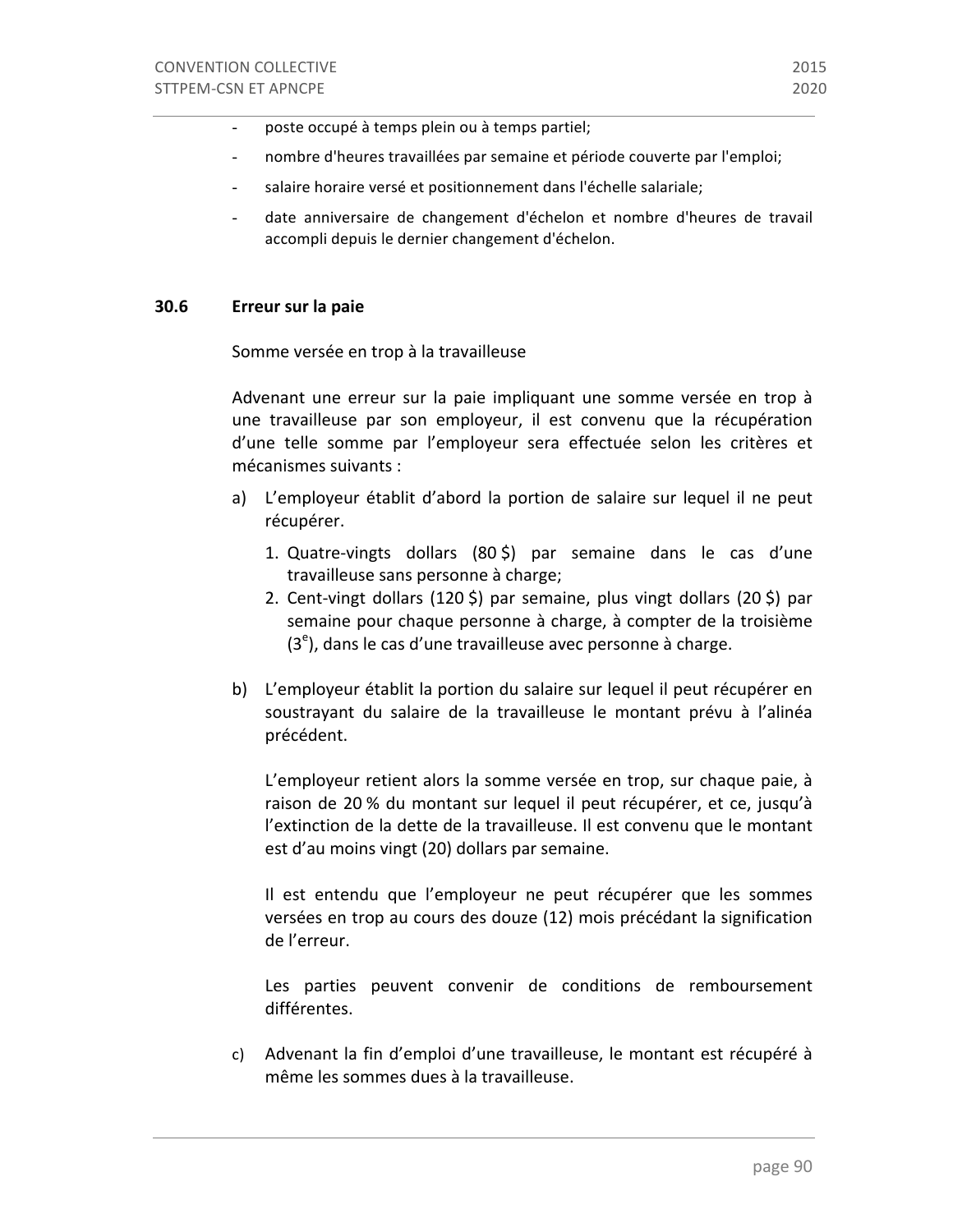La travailleuse qui prend un congé de plus de quatre (4) semaines doit rembourser, avant son départ, la somme équivalant au remboursement prévu durant son congé.

Somme manquante sur la paie de la travailleuse

Dans le cas d'une erreur de cinquante dollars (50 \$) brut ou plus sur la paie de la travailleuse, l'employeur émet un chèque couvrant le montant manquant sur la paie de la travailleuse, et ce, dans les quarante-huit (48) heures suivant la demande de la travailleuse.

La travailleuse peut récupérer les sommes manquantes sur sa paie au cours des six (6) mois précédant la signification de l'erreur.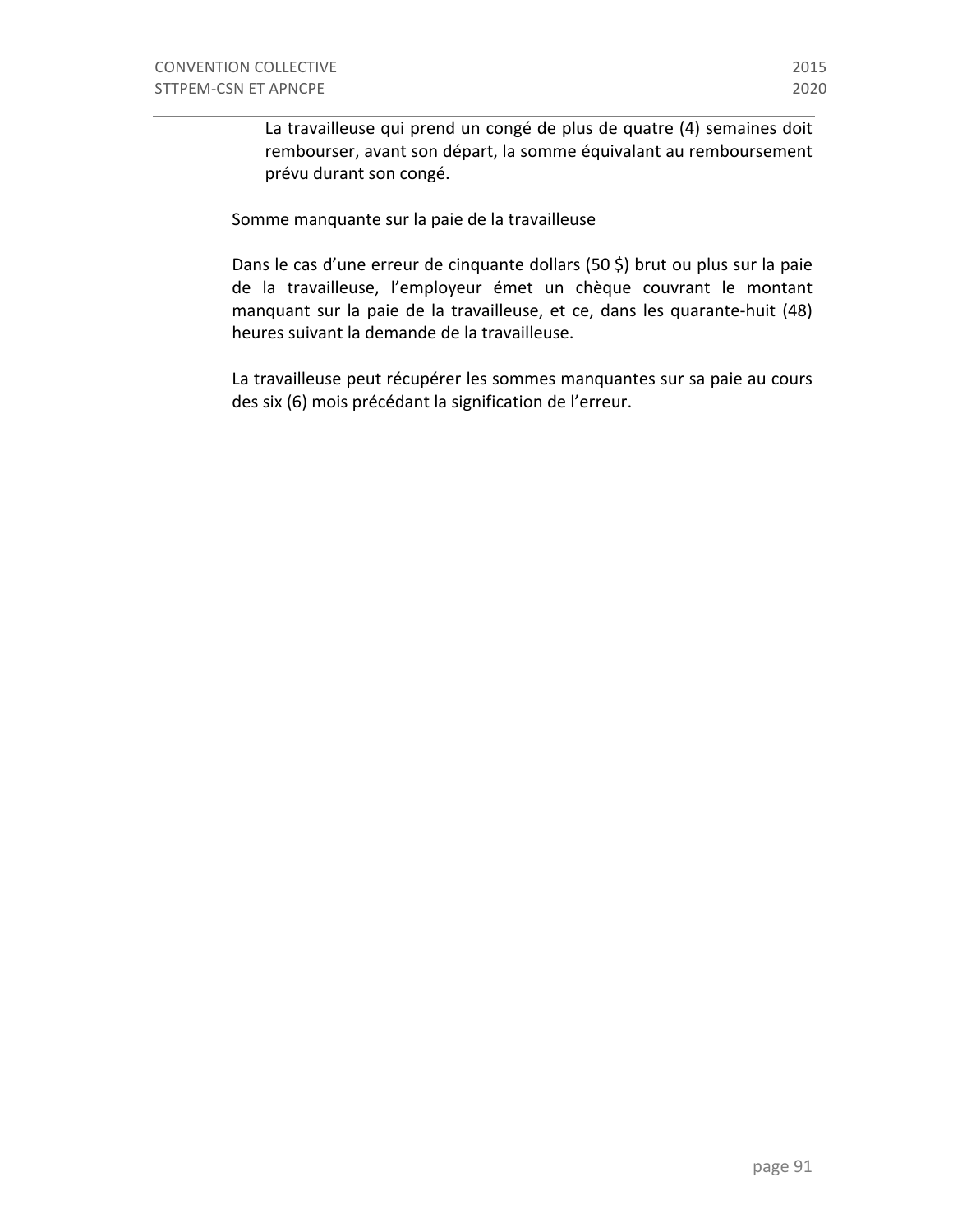# **ARTICLE 31 RÉTROACTIVITÉ**

# **31.1 Rétroactivité**

Les montants rétroactifs sur le salaire depuis le  $1<sup>er</sup>$  avril 2016 sont versés dans les quatre-vingt-dix (90) jours suivant la signature des conventions collectives.

Le montant de rémunération additionnelle prévue pour la période du  $1<sup>er</sup>$ avril 2015 au 31 mars 2016 est versé dans les quatre-vingt-dix (90) jours suivant la signature de la convention collective.

La travailleuse qui n'est plus à l'emploi du centre de la petite enfance transmet une demande écrite à l'employeur afin de bénéficier du versement des montants rétroactifs qui lui sont dus. Cet avis écrit est transmis au plus tard quatre-vingt-dix (90) jours après la date de la signature de la convention collective. Le chèque est posté à la travailleuse au plus tard quarante-cinq (45) jours suivant sa demande.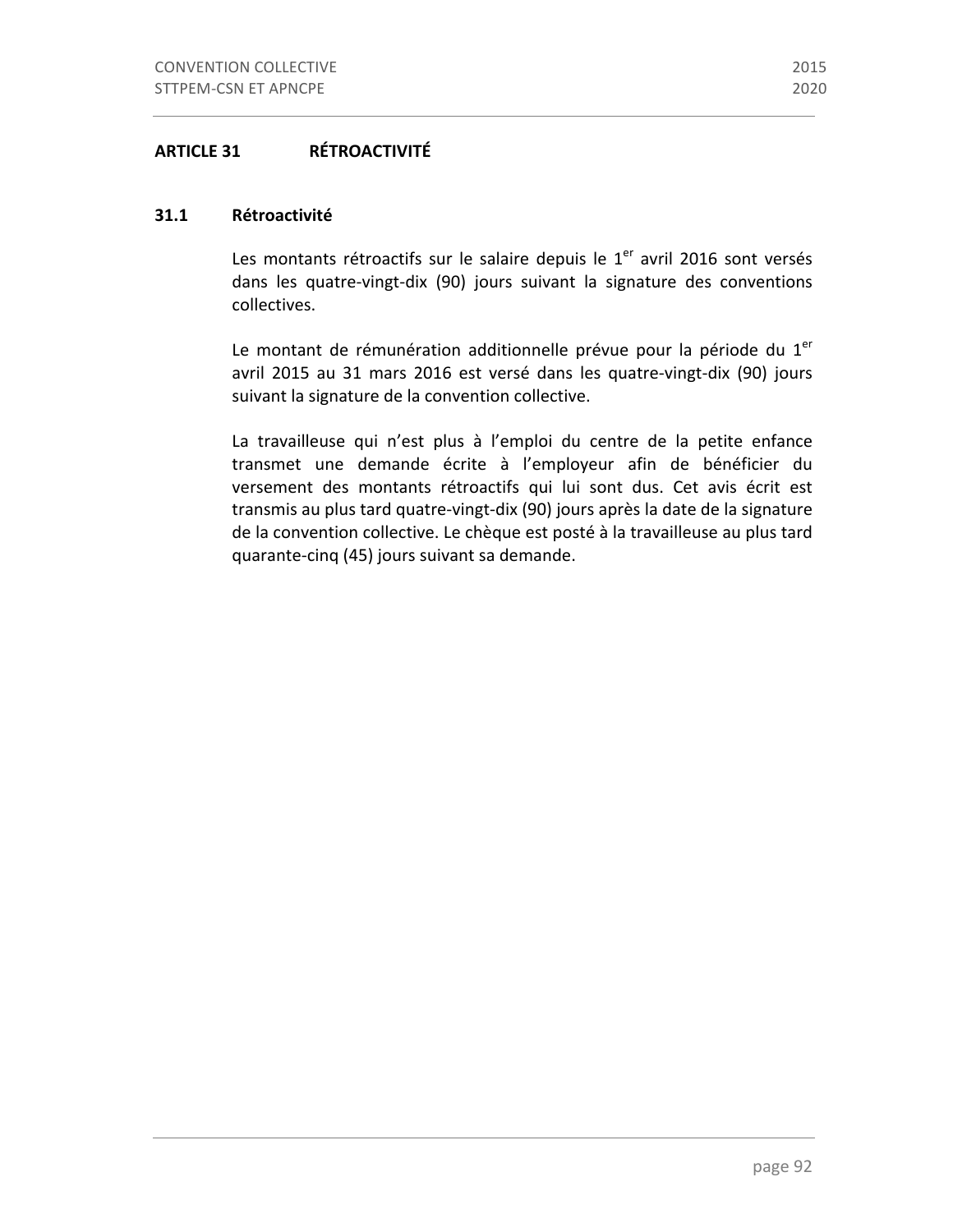# **ARTICLE 32 DISPOSITIONS DIVERSES**

#### **32.1 Annexes et lettres d'entente**

Les annexes et les lettres d'entente font partie intégrante de la présente convention collective.

# **32.2 Local de repos**

Si le bâtiment le permet, l'employeur met à la disposition des travailleuses un espace convenable pour leur permettre de se reposer. Si les locaux actuels ne permettent pas un tel espace, tout agrandissement futur, dans la mesure du possible, en comportera un.

# **32.3 Droits acquis**

La travailleuse qui, au moment de la signature de la convention collective, bénéficie d'avantages ou privilèges individuels non prévus à la présente convention continue d'en bénéficier pendant la durée de la présente convention.

#### **32.4 Assurance responsabilité et travailleuse seule**

- a) Sauf en cas de faute intentionnelle ou négligence grave, l'employeur s'engage à protéger, par une police d'assurance responsabilité, la travailleuse dont la responsabilité civile peut être engagée par le fait de l'exercice de ses fonctions.
- b) Lorsque l'éducatrice est seule dans l'installation, l'employeur doit s'assurer qu'une personne adulte est disponible pour la remplacer si elle doit s'absenter en cas d'urgence.

#### **32.5 Contribution à FondAction CSN**

L'employeur convient de collaborer avec le syndicat pour permettre à la travailleuse qui le désire de souscrire à FondAction par le mode de retenue sur le salaire.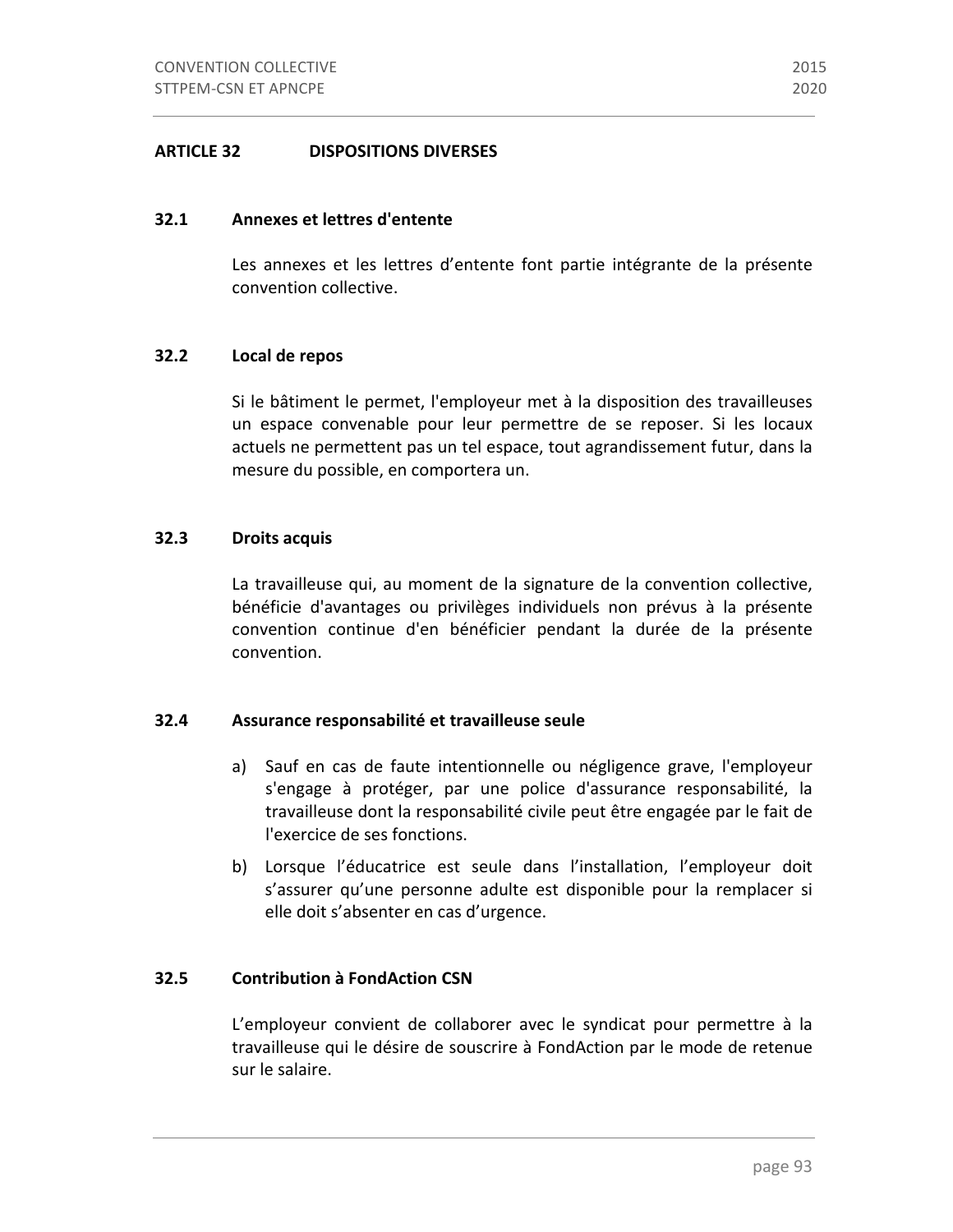# **32.6 Vérification d'absence d'empêchement**

L'employeur assume le coût relié au renouvellement des attestations d'absence d'empêchement pour la travailleuse à temps complet et à temps partiel ainsi que les travailleuses occasionnelles qui ont au moins trois (3) ans d'ancienneté au CPE.

#### **32.7 Banque de temps**

Du 1<sup>er</sup> avril d'une année au 31 mars de l'année suivante, la travailleuse peut accumuler dans une banque les heures effectuées en plus de sa journée ou de sa semaine normale de travail.

Une telle banque ne peut contenir plus que l'équivalent de deux (2) journées normales de travail. La travailleuse doit informer l'employeur de son intention d'accumuler dans sa banque lesdites heures ou parties d'heures effectuées. 

La travailleuse peut prendre son temps accumulé, en journée complète, après avoir avisé l'employeur au moins cinq (5) jours à l'avance. L'employeur doit autoriser la reprise de temps et ne peut la refuser sans motif valable.

À la demande de la travailleuse, chacune de ces journées peut être fractionnée en demi-journée. L'employeur peut refuser un fractionnement avec motif valable. La travailleuse a la possibilité d'utiliser cette banque pour combler sa journée normale de travail en application des clauses 16.10 et 19.1 f). 

Le 31 mars de chaque année, l'employeur rembourse à chaque travailleuse les heures en banque non utilisées. Le paiement s'effectue lors de la première  $(1^{re})$  période de paie suivant le 31 mars.

#### **32.8 Remboursement des frais de déplacement**

a) Lors de tout déplacement autorisé par l'employeur et requis dans le cadre de son travail, la travailleuse a droit au remboursement de ses frais de repas et de transport conformément aux barèmes prévus à la Directive sur les frais remboursables lors d'un déplacement et autres frais inhérents du Conseil du trésor (CT 194603 du 30 mars 2000 et modifications).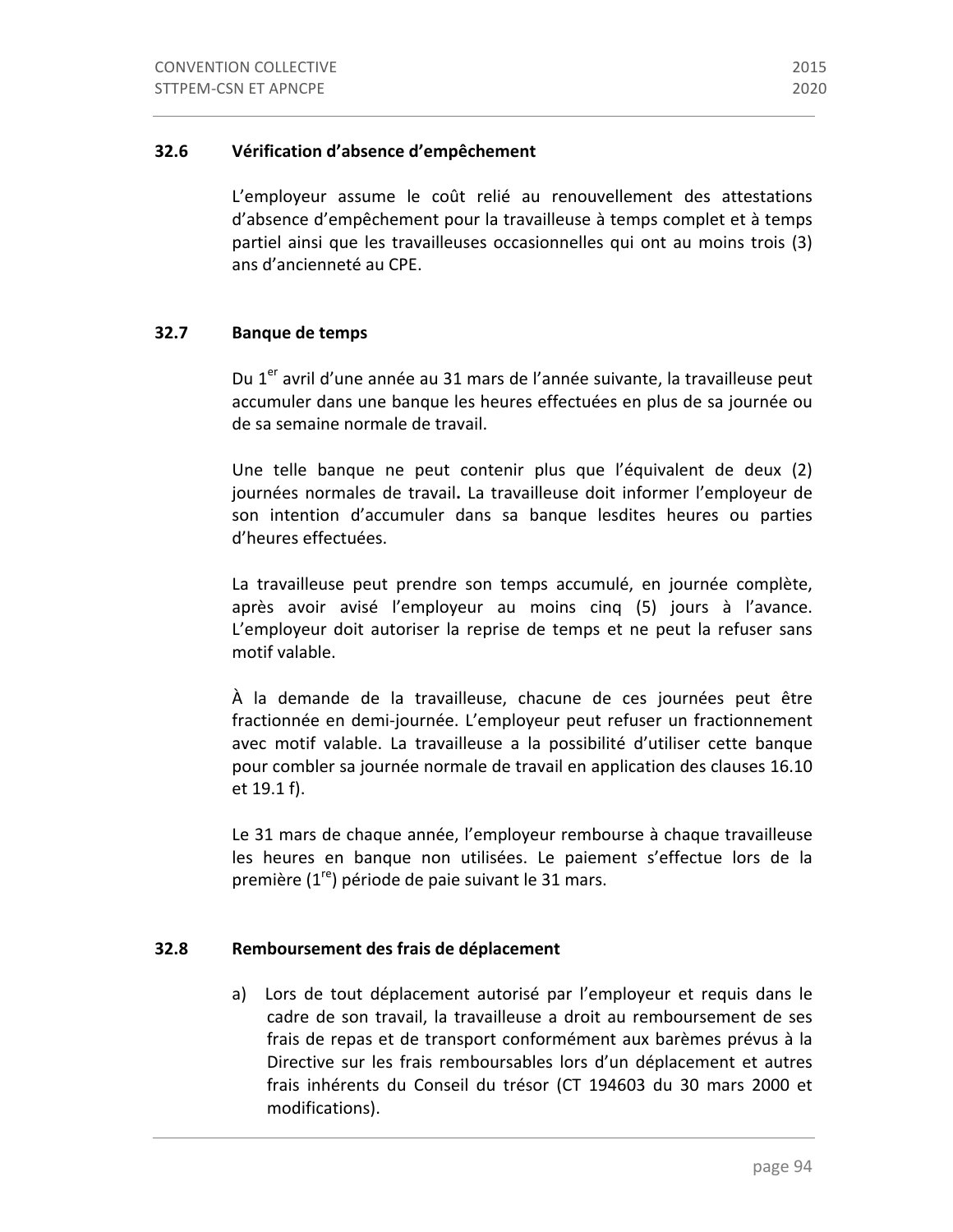À compter de la signature de la convention collective, les barèmes de remboursement sont les suivants :

- $-$  déjeuner : un maximum de 10,40 \$, sur production d'un reçu;
- $-$  dîner : un maximum de 14,30 \$, sur production d'un reçu;
- souper : un maximum de 21,55 \$, sur production d'un reçu;
- indemnité de kilométrage : 0.43 \$ du kilomètre parcouru;
- coût du stationnement, sur production d'un reçu;
- pour les travailleuses qui utilisent le transport en commun, l'équivalent du prix d'un billet aller-retour est remboursé;
- une fois par année financière, l'agente de conformité, l'agente de soutien technique et pédagogique ou une travailleuse qui, à la demande de l'employeur, est appelée à utiliser régulièrement son véhicule dans le cadre de ses fonctions peut demander le remboursement du montant de sa prime d'assurance uniquement pour la portion afférente à l'assurance affaires, sur présentation d'une preuve de sa prime d'assurance affaires pour la période concernée.
- b) Les barèmes de remboursement prévus à l'alinéa a) sont ajustés le  $1<sup>er</sup>$  avril de chaque année, lorsqu'applicables, selon la Directive sur les frais remboursables lors d'un déplacement et autres frais inhérents du Conseil du trésor (CT 194603 du 30 mars 2000 et modifications).
- c) Dans le cas de tout déplacement visé par la présente clause, le kilométrage remboursé exclut la distance entre le domicile de la travailleuse et le centre de la petite enfance ou le bureau coordonnateur. Ainsi, uniquement le kilométrage excédentaire parcouru par la travailleuse lui est remboursé.

# **32.9 Ratios**

Les ratios concernant le nombre d'enfants par éducatrice établis au centre de la petite enfance doivent respecter les dispositions prévues au Règlement sur les services de garde éducatifs à l'enfance.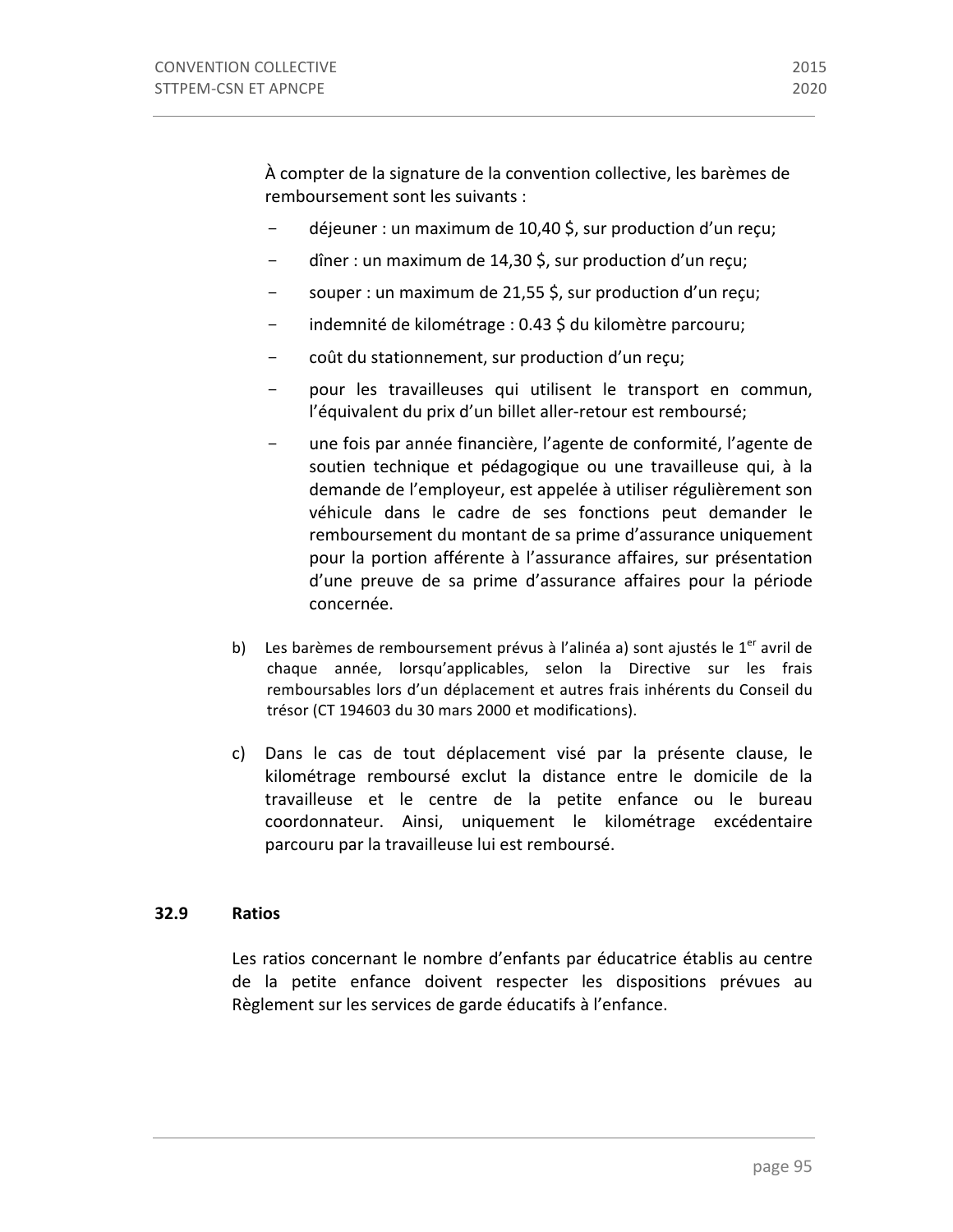#### **33.1 Durée de la convention**

La convention collective prend effet à compter de la date de sa signature et demeure en vigueur jusqu'au 31 mars 2020.

Toutefois, les dispositions qui y sont contenues gardent effet jusqu'à la signature de la prochaine convention collective, à moins de stipulation contraire prévue à la convention collective ou à ses lettres d'entente.

# **33.2 Modification de la convention collective**

Toute entente ayant pour effet de modifier la présente convention collective doit être convenue par le syndicat et l'APNCPE.

**EN FOI DE QUOI**, les parties ont signé à \_\_\_\_\_\_\_\_\_\_\_\_\_\_\_\_, ce \_\_\_<sup>e</sup> jour du mois de  $2018.$ 

\_\_\_\_\_\_\_\_\_\_\_\_\_\_\_\_\_\_\_\_\_\_\_\_\_\_\_\_\_\_\_\_ \_\_\_\_\_\_\_\_\_\_\_\_\_\_\_\_\_\_\_\_\_\_\_\_\_\_\_\_

\_\_\_\_\_\_\_\_\_\_\_\_\_\_\_\_\_\_\_\_\_\_\_\_\_\_\_\_\_\_\_\_ \_\_\_\_\_\_\_\_\_\_\_\_\_\_\_\_\_\_\_\_\_\_\_\_\_\_\_\_

\_\_\_\_\_\_\_\_\_\_\_\_\_\_\_\_\_\_\_\_\_\_\_\_\_\_\_\_\_\_\_\_ \_\_\_\_\_\_\_\_\_\_\_\_\_\_\_\_\_\_\_\_\_\_\_\_\_\_\_\_

\_\_\_\_\_\_\_\_\_\_\_\_\_\_\_\_\_\_\_\_\_\_\_\_\_\_\_\_\_\_\_\_ \_\_\_\_\_\_\_\_\_\_\_\_\_\_\_\_\_\_\_\_\_\_\_\_\_\_\_\_

SYNDICAT DES TRAVAILLEUSES ET TRAVAILLEURS ASSOCIATION PATRONALE NATIONALE EN PETITE ENFANCE DE LA MONTÉRÉGIE-CSN DES CENTRES DE LA PETITE ENFANCE (STTPEM-CSN) (APNCPE)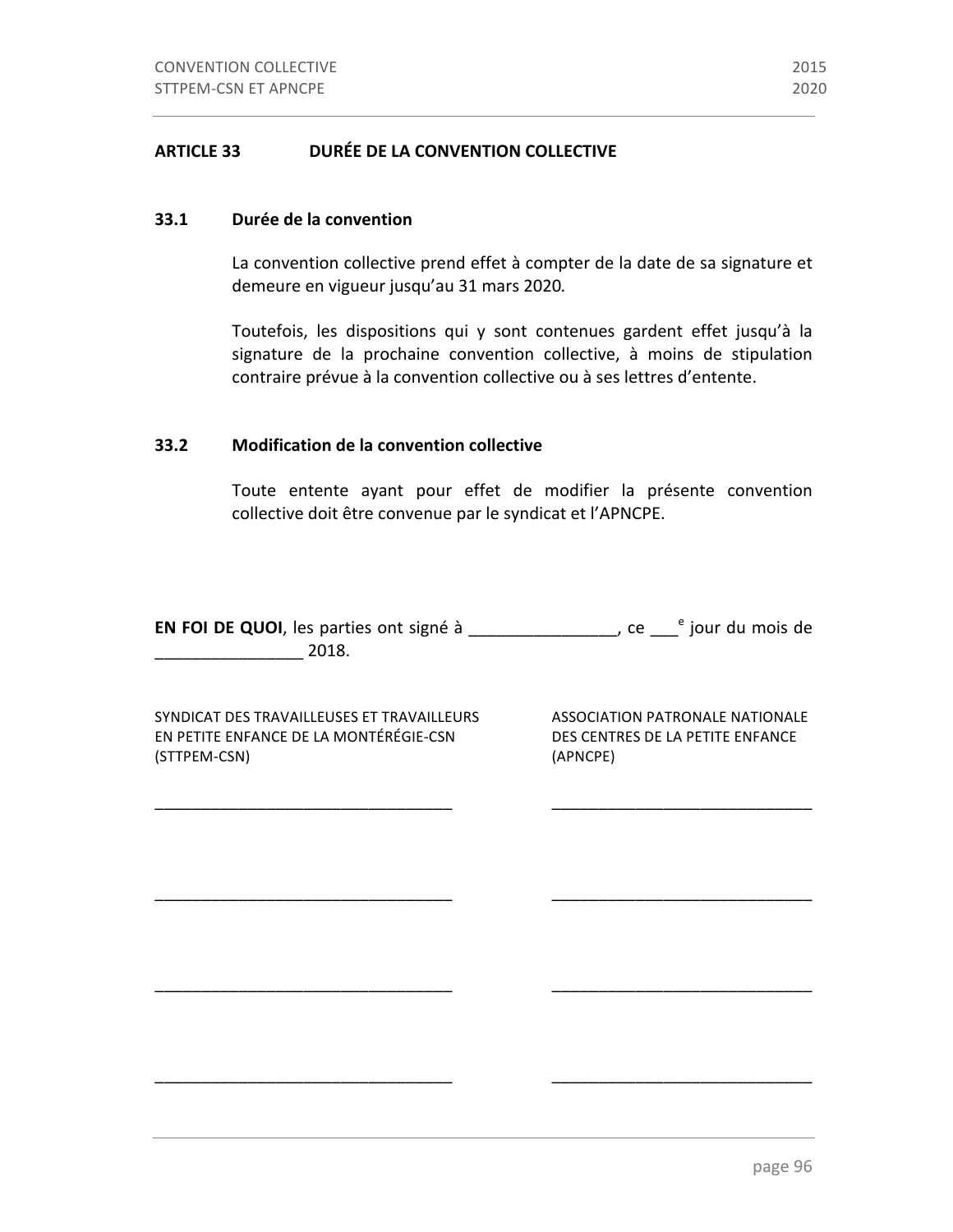# **ANNEXE A - APPELLATIONS D'EMPLOI, SOMMAIRE DESCRIPTIF DES TÂCHES ET CONDITIONS D'OBTENTION**

# **Adjointe administrative**

L'adjointe administrative participe à la coordination générale, à l'administration et à la gestion des ressources financières, matérielles et humaines du centre.

# Conditions d'obtention

Diplôme d'études collégiales (DEC) en techniques de comptabilité et de gestion, ou l'équivalent.

# **Éducatrice**

L'éducatrice met en application un programme éducatif comportant des activités ayant pour but le développement global des enfants dont elle a la responsabilité, veille à la santé, à la sécurité et au bien-être des enfants et accomplit diverses tâches en relation avec ses fonctions.

#### Conditions d'obtention

Diplôme d'études collégiales (DEC) en techniques d'éducation à l'enfance ou en techniques d'éducation en services de garde ou l'équivalent.

L'éducatrice détentrice d'un poste à temps complet à la date de la signature de la convention collective qui ne détient pas la qualification reconnue à la réglementation le demeure. Elle peut obtenir un autre poste à temps complet, et ce, dans le respect de la loi et des règlements en vigueur dans les services de garde éducatifs à l'enfance.

L'éducatrice détentrice d'un poste à temps partiel, à la date de la signature de la convention collective, qui ne détient pas la qualification reconnue à la réglementation et qui possède trois (3) années d'expérience pertinente doit, pour occuper un poste à temps complet, s'engager à compléter sa formation qualifiante au plus tard deux (2) années après l'obtention du poste.

À défaut d'avoir complété et réussi sa formation dans le délai prévu, la travailleuse perd son poste et est inscrite sur la liste de rappel.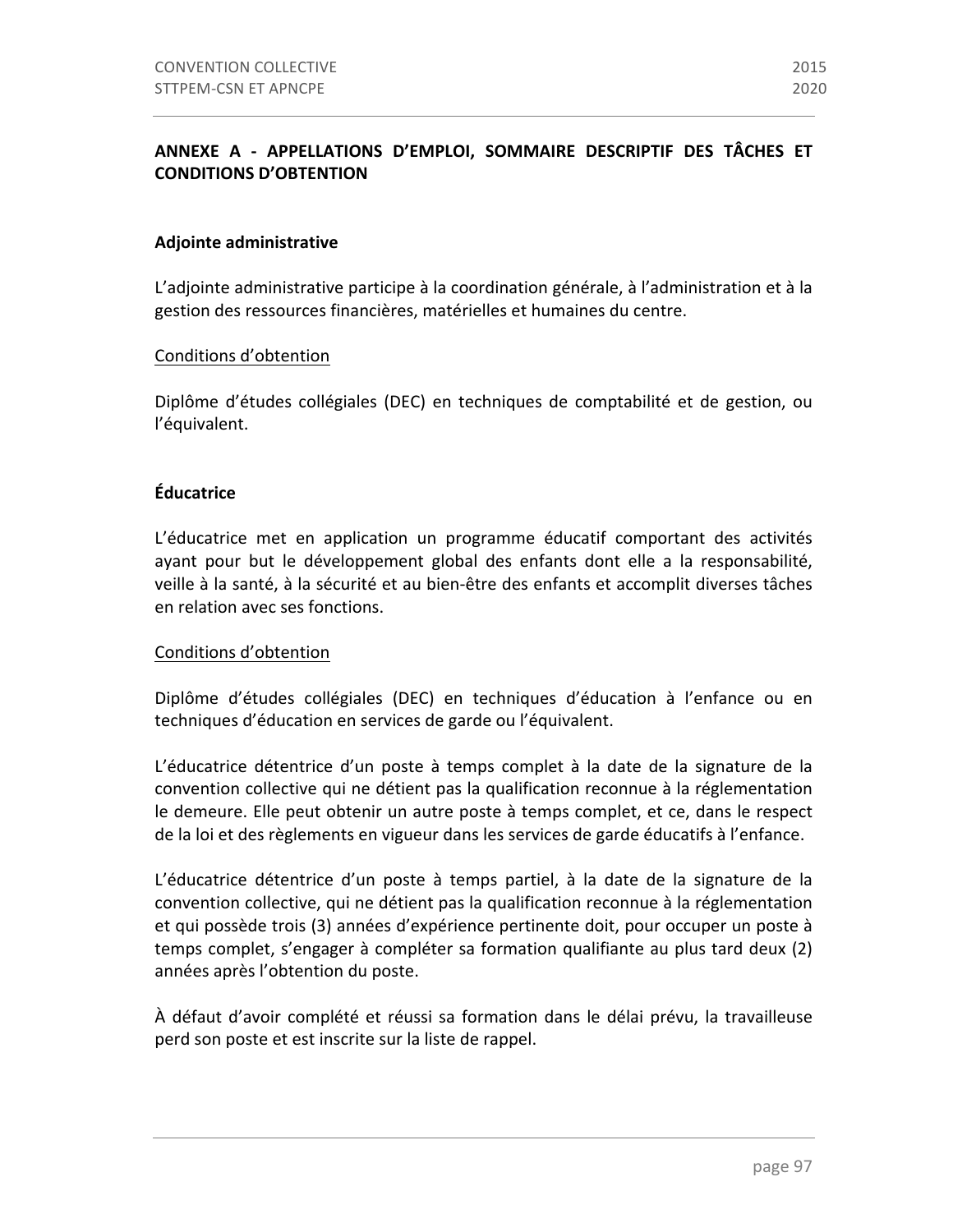# **Agente de conformité**

L'agente de conformité traite les dossiers relatifs à la reconnaissance et à la réévaluation des responsables de services de garde et assure le respect des normes du milieu familial déterminées par règlement.

#### Conditions d'obtention

Diplôme d'études collégiales (DEC) relevant du secteur de l'éducation et des sciences sociales, humaines ou administratives, ou l'équivalent.

# Agente-conseil en soutien pédagogique et technique

L'agente-conseil en soutien pédagogique et technique offre, sur demande, un soutien pédagogique et technique aux responsables de services de garde en milieu familial ou aux éducatrices. 

Dans un bureau coordonnateur, elle peut exceptionnellement avoir à traiter les dossiers relatifs à la reconnaissance et à la réévaluation des responsables de services de garde en milieu familial et à assurer le respect des normes du milieu familial déterminées par règlement.

#### Conditions d'obtention

Diplôme d'études collégiales (DEC) en techniques d'éducation à l'enfance, en techniques d'éducation en services de garde, ou l'équivalent.

#### **Préposée**

La préposée fait l'entretien ménager courant, effectue des travaux d'assistance à la cuisine, désinfecte et range les jouets et le matériel et peut effectuer occasionnellement des travaux d'entretien extérieurs ou saisonniers, des menus travaux et des réparations mineures.

# Conditions d'obtention

Aucune condition d'obtention particulière.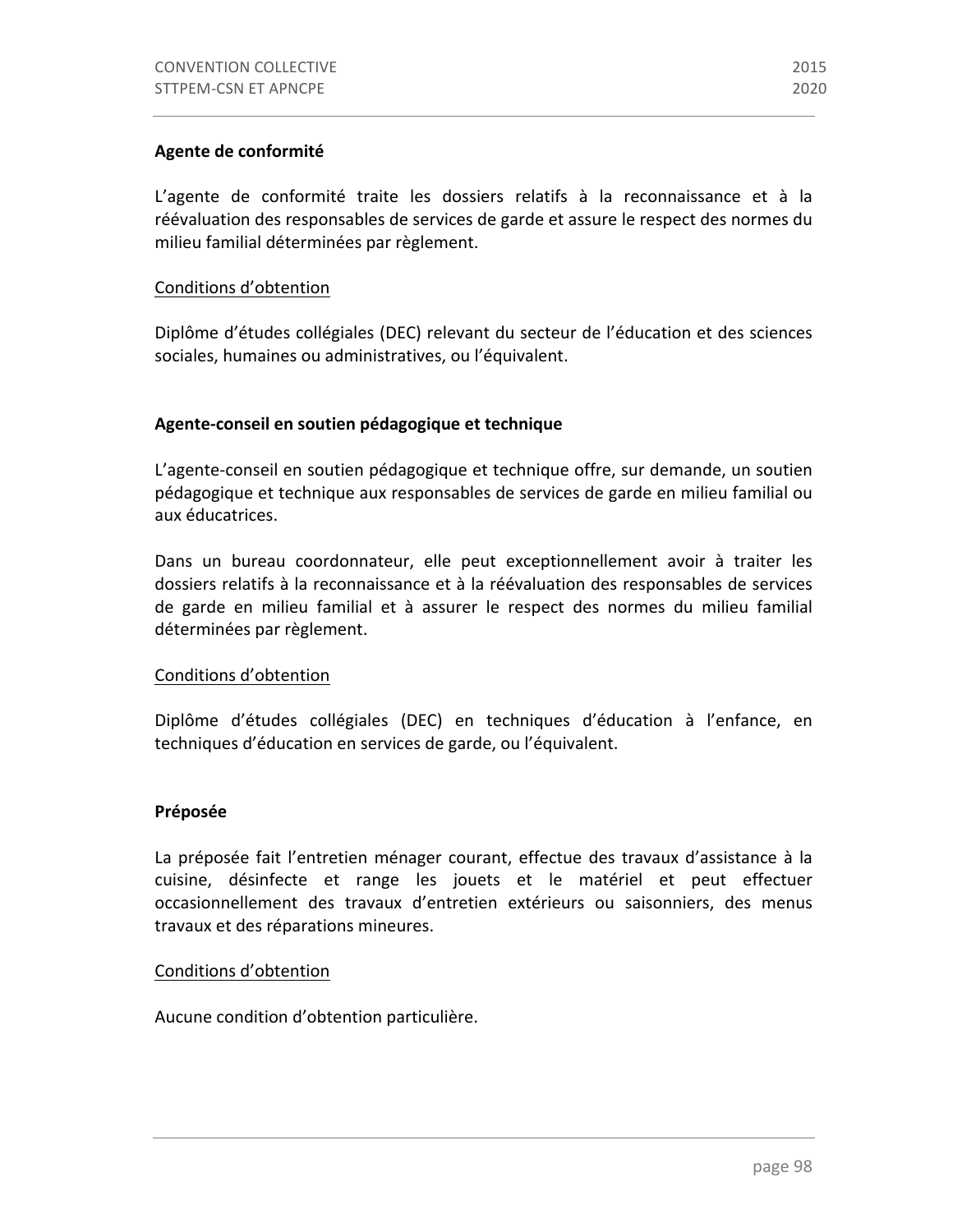La responsable de l'alimentation ou la cuisinière élabore des menus variés et équilibrés en tenant compte du Guide alimentaire canadien et des orientations du centre de la petite enfance, prépare des repas complets et des collations, achète et entrepose les aliments, et nettoie et entretient la vaisselle, les ustensiles, les équipements et les lieux de travail.

Elle maintient l'inventaire des denrées alimentaires à jour. En tenant compte du budget alloué aux denrées alimentaires, elle effectue les achats nécessaires.

# Conditions d'obtention

Diplôme d'études professionnelles (DEP) en cuisine d'établissement, ou l'équivalent.

ou

Trois (3) ans d'expérience en cuisine en établissement commercial ou institutionnel.

# **Commis-comptable ou secrétaire-comptable**

La commis-comptable ou la secrétaire-comptable accomplit des tâches liées à la comptabilité, au système de paie et de rétribution, et peut accomplir diverses tâches de secrétariat.

#### Conditions d'obtention

Diplôme d'études professionnelles (DEP) en comptabilité, ou l'équivalent.

#### **Secrétaire-réceptionniste**

La secrétaire-réceptionniste accomplit diverses tâches de secrétariat et de soutien administratif.

# Conditions d'obtention

Diplôme d'études professionnelles (DEP) en secrétariat, ou l'équivalent.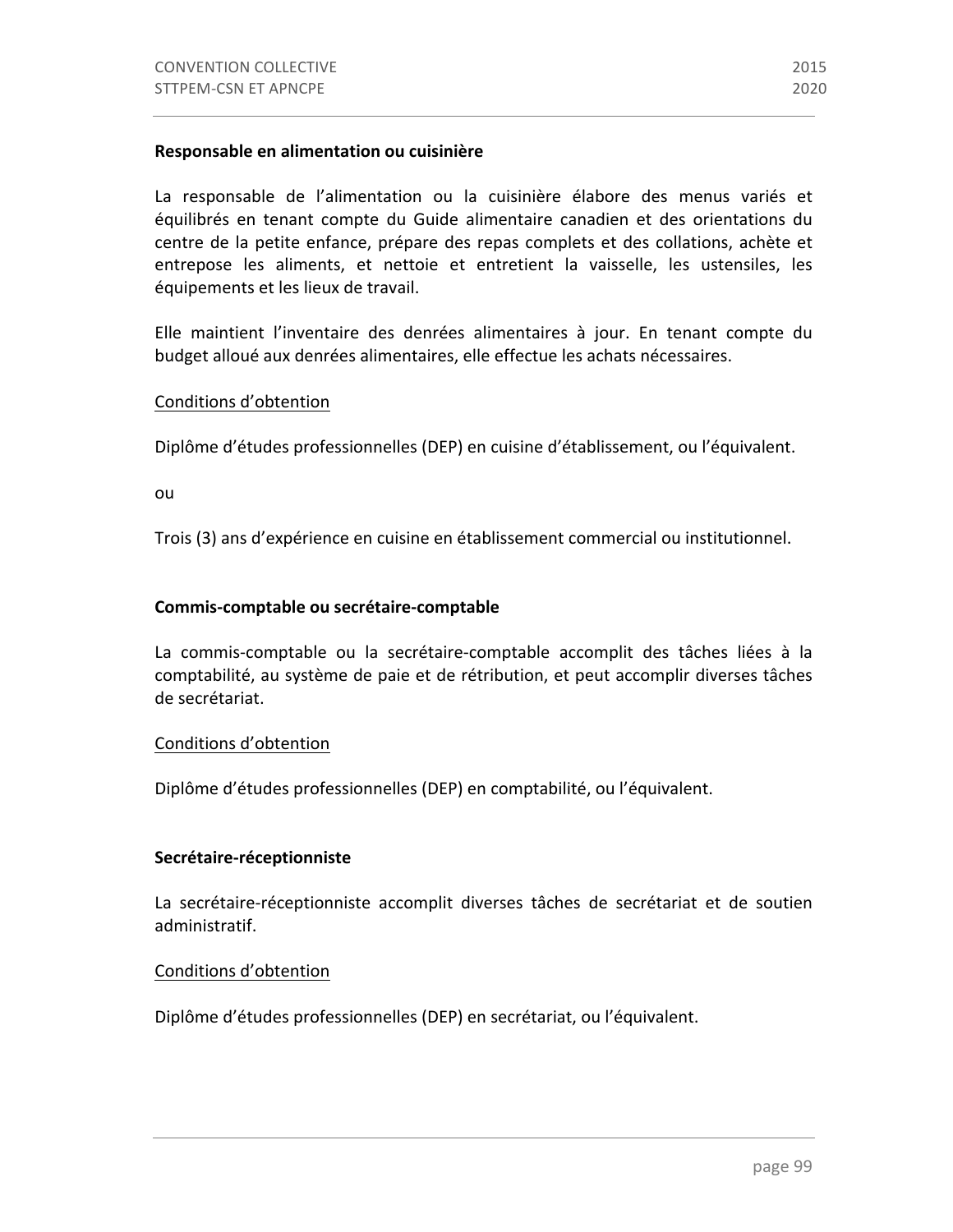# **Aide-éducatrice ou aide générale**

Sous la responsabilité d'une gestionnaire, l'aide-éducatrice accompagne, aide, seconde ou soutient l'éducatrice, veille à la santé, à la sécurité et au bien-être des enfants, et accomplit diverses tâches en installation.

Toute transformation de l'organisation du travail et des services ayant pour effet d'introduire l'appellation d'emploi d'aide-éducatrice ne peut avoir pour conséquence de mettre à pied, congédier ou licencier une éducatrice.

En aucun temps, l'aide-éducatrice ne peut être responsable d'un groupe.

#### Conditions d'obtention

Aucune condition minimale particulière n'est exigée.

# **Éducatrice spécialisée**

Voir Entente de conciliation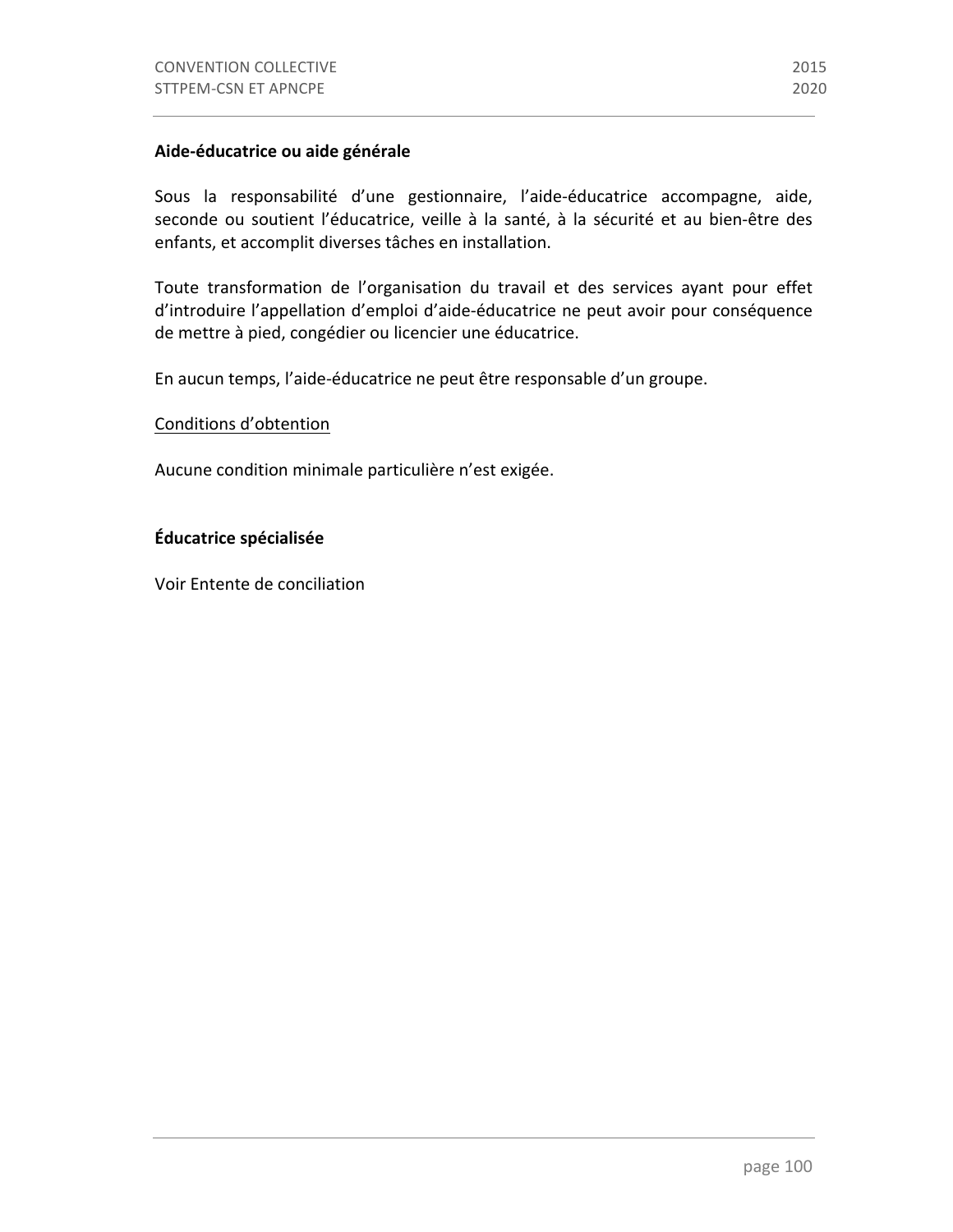### **ANNEXE B - TAUX ET ÉCHELLES DE SALAIRE**

### Personnel de garde

Éducatrice qualifiée

|                | $\overline{\mathbf{1}}^{\text{er}}$ avril 2015 | $\overline{1^{\text{er}}}$ avril 2016 | $1er$ avril 2017 | $1er$ avril 2018 | $1er$ avril 2019 <sup>1</sup> |
|----------------|------------------------------------------------|---------------------------------------|------------------|------------------|-------------------------------|
| Échelon        | au                                             | au                                    | au               | au               | au                            |
|                | 31 mars 2016                                   | 31 mars 2017                          | 31 mars 2018     | 31 mars 2019     | 31 mars 2020                  |
|                | (\$)                                           | (5)                                   | (\$)             | (\$)             | (\$)                          |
| 10             | 23,32                                          | 23,67                                 | 24,08            | 24,56            | 25,15                         |
| 9              | 22,60                                          | 22,94                                 | 23,34            | 23,81            | 24,37                         |
| 8              | 21,90                                          | 22,23                                 | 22,62            | 23,07            | 23,62                         |
| 7              | 21,23                                          | 21,55                                 | 21,93            | 22,37            | 22,89                         |
| 6              | 20,57                                          | 20,88                                 | 21,25            | 21,68            | 22,18                         |
| 5              | 19,94                                          | 20,24                                 | 20,59            | 21,00            | 21,50                         |
| 4              | 19,34                                          | 19,63                                 | 19,97            | 20,37            | 20,84                         |
| 3              | 18,74                                          | 19,02                                 | 19,35            | 19,74            | 20,20                         |
| $\overline{2}$ | 18,16                                          | 18,43                                 | 18,75            | 19,13            | 19,58                         |
| 1              | 17,59                                          | 17,85                                 | 18,16            | 18,52            | 18,98                         |

## Éducatrice non qualifiée

|                | $1er$ avril 2015 | $1er$ avril 2016 | $1er$ avril 2017 | $1er$ avril 2018 | $1er$ avril 2019 <sup>1</sup> |
|----------------|------------------|------------------|------------------|------------------|-------------------------------|
| Échelon        | au               | au               | au               | au               | au                            |
|                | 31 mars 2016     | 31 mars 2017     | 31 mars 2018     | 31 mars 2019     | 31 mars 2020                  |
|                | (\$)             | (\$)             | (\$)             | (\$)             | (5)                           |
| 14             | 23,32            | 23,67            | 24,08            | 24,56            | 25,15                         |
| 13             | 22,60            | 22,94            | 23,34            | 23,81            | 24,37                         |
| 12             | 21,90            | 22,23            | 22,62            | 23,07            | 23,62                         |
| 11             | 21,23            | 21,55            | 21,93            | 22,37            | 22,89                         |
| 10             | 20,57            | 20,88            | 21,25            | 21,68            | 22,18                         |
| 9              | 19,94            | 20,24            | 20,59            | 21,00            | 21,50                         |
| 8              | 19,34            | 19,63            | 19,97            | 20,37            | 20,84                         |
| 7              | 18,74            | 19,02            | 19,35            | 19,74            | 20,20                         |
| 6              | 18,16            | 18,43            | 18,75            | 19,13            | 19,58                         |
| 5              | 17,59            | 17,85            | 18,16            | 18,52            | 18,98                         |
| 4              | 17,05            | 17,31            | 17,61            | 17,96            | 18,40                         |
| 3              | 16,57            | 16,82            | 17,11            | 17,45            | 17,83                         |
| $\overline{2}$ | 16,05            | 16,29            | 16,58            | 16,91            | 17,28                         |
| 1              | 15,54            | 15,77            | 16,05            | 16,37            | 16,75                         |

 $1$  Suite à un exercice de relativités salariales, une nouvelle structure salariale, composée d'échelles de traitement par rang, est introduite.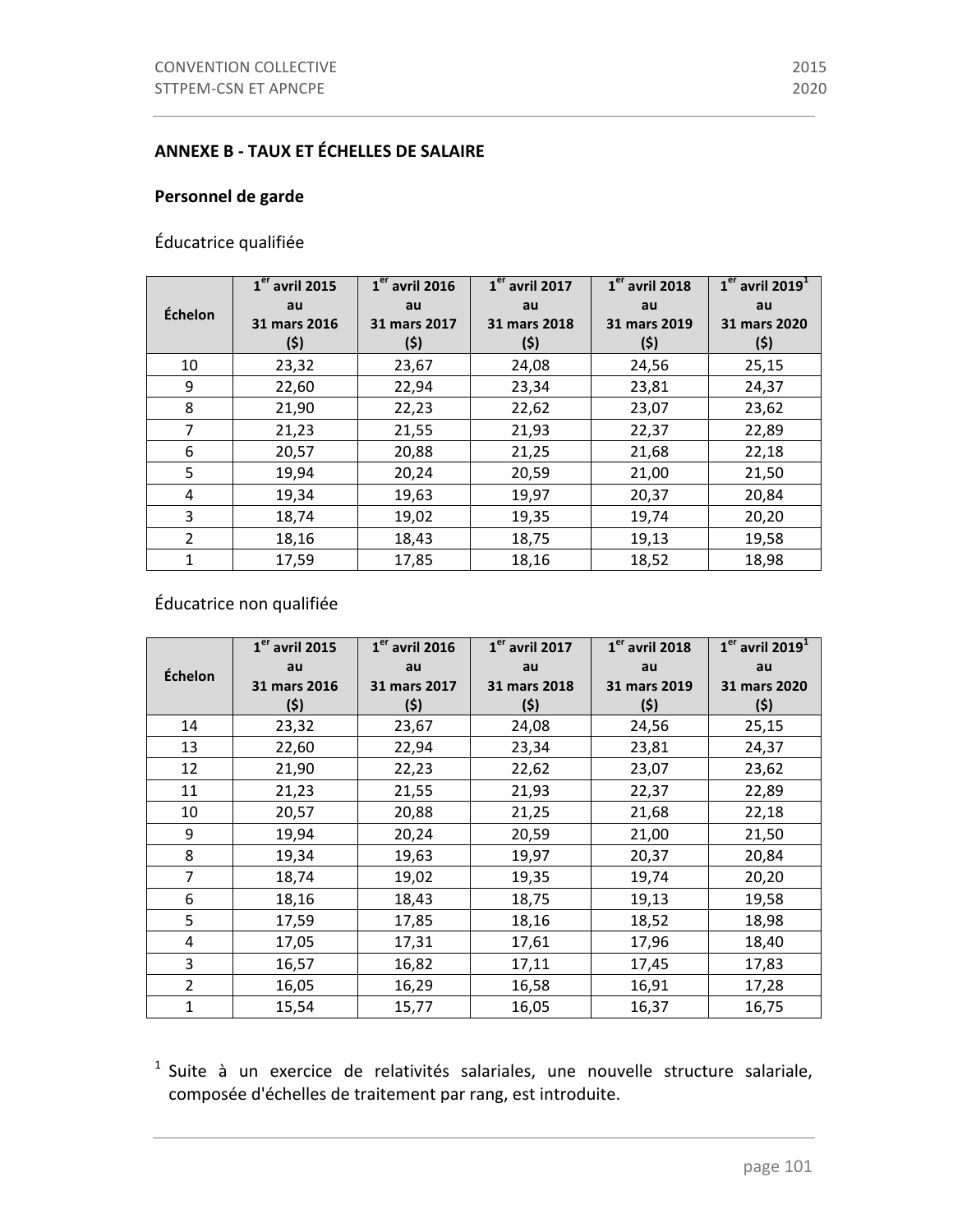|                | $1er$ avril 2018 | $1er$ avril 2019 <sup>1</sup> |
|----------------|------------------|-------------------------------|
| Échelon        | au               | au                            |
|                | 31 mars 2019     | 31 mars 2020                  |
|                | (5)              | (\$)                          |
| 10             | 24,56            | 25,15                         |
| 9              | 23,81            | 24,37                         |
| 8              | 23,07            | 23,62                         |
| 7              | 22,37            | 22,89                         |
| 6              | 21,68            | 22,18                         |
| 5              | 21,00            | 21,50                         |
| 4              | 20,37            | 20,84                         |
| 3              | 19,74            | 20,20                         |
| $\overline{2}$ | 19,13            | 19,58                         |
| $\mathbf{1}$   | 18,52            | 18,98                         |

 $1$  Suite à un exercice de relativités salariales, une nouvelle structure salariale, composée d'échelles de traitement par rang, est introduite.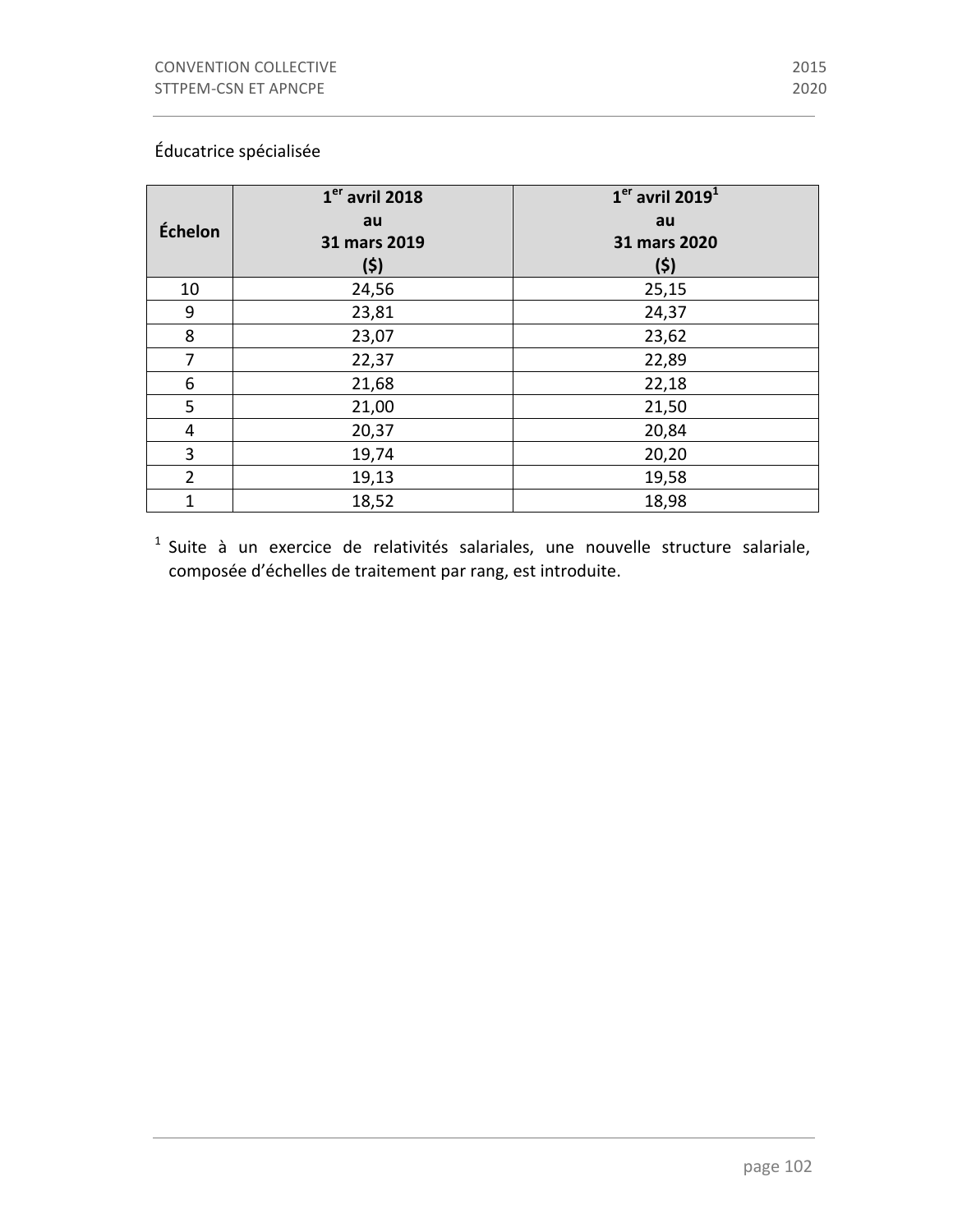#### **Personnel de services**

#### **Échelon 1er avril 2015 au 31 mars 2016 (\$) 1er avril 2016 au 31 mars 2017 (\$) 1er avril 2017 au 31 mars 2018 (\$) 1er avril 2018 au 31 mars 2019 (\$) 1er avril 2019<sup>1</sup> au 31 mars 2020 (\$)** 6 19,15 19,44 19,78 20,18 20,53 5 18,43 18,71 19,04 19,42 19,90 4 17,69 17,96 18,27 18,64 19,29 3 16,99 17,24 17,54 17,89 18,70 2 16,32 16,56 16,85 17,19 18,12 1 15,67 15,91 16,19 16,51 17,56

#### Responsable de l'alimentation ou cuisinière

#### Préposée

| <b>Échelon</b> | $1er$ avril 2015 | $1er$ avril 2016 | $1er$ avril 2017 | $1er$ avril 2018 | $1er$ avril 2019 <sup>1</sup> |
|----------------|------------------|------------------|------------------|------------------|-------------------------------|
|                | au               | au               | au               | au               | au                            |
|                | 31 mars 2016     | 31 mars 2017     | 31 mars 2018     | 31 mars 2019     | 31 mars 2020                  |
|                |                  |                  |                  |                  |                               |
|                | 14.28            | 14.49            | 14.74            | 15,03            | 15.92                         |

#### Aide-éducatrice

|         | $\overline{1}^{\text{er}}$ avril 2015 | $1er$ avril 2016 | $\overline{1^{\text{er}}}$ avril 2017 | $1er$ avril 2018 | $1er$ avril 2019 <sup>1</sup> |
|---------|---------------------------------------|------------------|---------------------------------------|------------------|-------------------------------|
| Échelon | au                                    | au               | au                                    | au               | au                            |
|         | 31 mars 2016                          | 31 mars 2017     | 31 mars 2018                          | 31 mars 2019     | 31 mars 2020                  |
|         | (\$)                                  | (\$)             | (\$)                                  | (\$)             | (\$)                          |
| 5       | 16,36                                 | 16,61            | 16,90                                 | 17,24            | $17,75*$                      |
| 4       | 15,69                                 | 15,93            | 16,21                                 | 16,53            | 17,75                         |
| 3       | 15,03                                 | 15,26            | 15,53                                 | 15,84            | 17,20                         |
| 2       | 14,42                                 | 14,64            | 14,90                                 | 15,20            | 16,67                         |
|         | 13,83                                 | 14,04            | 14,29                                 | 14,58            | 16,16                         |

\* L'échelle salariale se compose de 4 échelons à compter du  $1<sup>er</sup>$  avril 2019.

 $1$  Suite à un exercice de relativités salariales, une nouvelle structure salariale, composée d'échelles de traitement par rang, est introduite.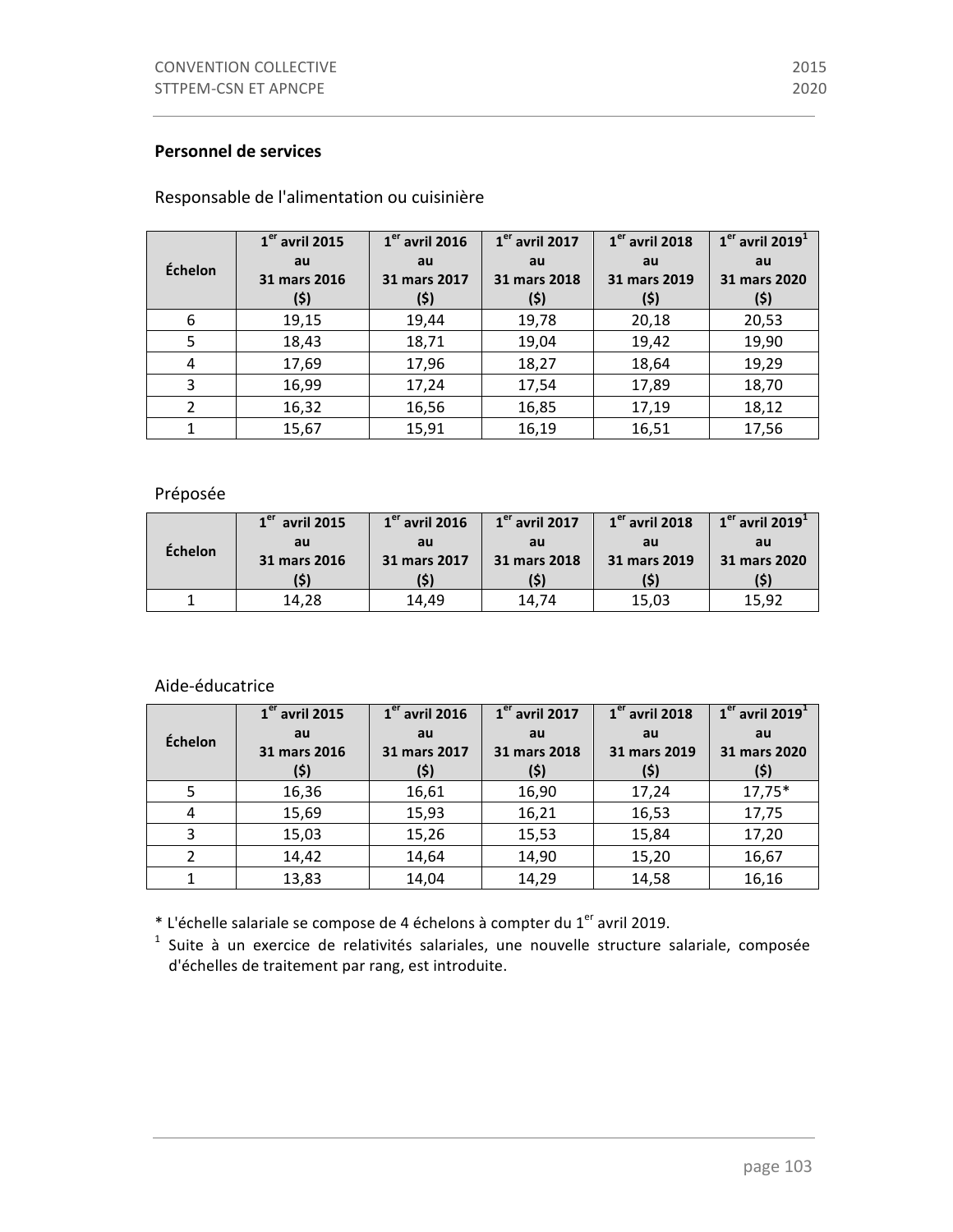### Personnel de soutien pédagogique et technique

|                | $1er$ avril 2015   | $1er$ avril 2016   | $1er$ avril 2017   | $1er$ avril 2018   | $1er$ avril 2019 <sup>1</sup> |
|----------------|--------------------|--------------------|--------------------|--------------------|-------------------------------|
| Échelon        | au<br>31 mars 2016 | au<br>31 mars 2017 | au<br>31 mars 2018 | au<br>31 mars 2019 | au<br>31 mars 2020            |
|                | (5)                | (5)                | (5)                | (5)                | (\$)                          |
| 10             | 24,71              | 25,08              | 25,52              | 26,03              | 26,63                         |
| 9              | 24,39              | 24,76              | 25,19              | 25,69              | 25,81                         |
| 8              | 24,07              | 24,43              | 24,86              | 25,36              | 25,01                         |
| 7              | 23,38              | 23,73              | 24,15              | 24,63              | 24,24                         |
| 6              | 22,74              | 23,08              | 23,48              | 23,95              | 23,49                         |
| 5              | 22,09              | 22,42              | 22,81              | 23,27              | 22,77                         |
| 4              | 21,49              | 21,81              | 22,19              | 22,63              | 22,07                         |
| 3              | 20,91              | 21,22              | 21,59              | 22,02              | 21,39                         |
| $\overline{2}$ | 20,30              | 20,60              | 20,96              | 21,38              | 20,73                         |
| 1              | 19,75              | 20,05              | 20,40              | 20,81              | 20,09                         |

Agente-conseil en soutien pédagogique et technique

 $1$  Suite à un exercice de relativités salariales, une nouvelle structure salariale, composée d'échelles de traitement par rang, est introduite. Le 1<sup>er</sup> avril 2019, la travailleuse est intégrée à la nouvelle échelle de traitement de la classe d'emplois qu'elle détient, et ce, à l'échelon dont le taux de traitement est égal ou immédiatement supérieur à son taux de traitement avant intégration.

|                | $1er$ avril 2015 | $1er$ avril 2016 | $1er$ avril 2017 | $1er$ avril 2018 <sup>1</sup> | $1er$ avril 2019 <sup>2</sup> |
|----------------|------------------|------------------|------------------|-------------------------------|-------------------------------|
| Échelon        | au               | au               | au               | au                            | au                            |
|                | 31 mars 2016     | 31 mars 2017     | 31 mars 2018     | 31 mars 2019                  | 31 mars 2020                  |
|                | (\$)             | (\$)             | (\$)             | (\$)                          | (\$)                          |
| 10             | 21,94            | 22,27            | 22,66            | 23,87                         | 24,44                         |
| 9              | 21,42            | 21,74            | 22,12            | 23,13                         | 23,69                         |
| 8              | 20,92            | 21,23            | 21,60            | 22,42                         | 22,96                         |
| $\overline{7}$ | 20,39            | 20,70            | 21,06            | 21,73                         | 22,25                         |
| 6              | 19,92            | 20,22            | 20,57            | 21,05                         | 21,56                         |
| 5              | 19,42            | 19,71            | 20,05            | 20,41                         | 20,90                         |
| 4              | 18,99            | 19,27            | 19,61            | 19,79                         | 20,26                         |
| 3              | 18,52            | 18,80            | 19,13            | 19,18                         | 19,64                         |
| $\overline{2}$ | 18,08            | 18,35            | 18,67            | 18,58                         | 19,03                         |
| $\mathbf{1}$   | 17,62            | 17,88            | 18,19            | 18,01                         | 18,44                         |

#### Agente de conformité

<sup>1</sup> L'échelle salariale est ajustée pour tenir compte d'un rangement 18 à compter du 1<sup>er</sup> avril 2018.

<sup>2</sup> Suite à un exercice de relativités salariales, une nouvelle structure salariale, composée d'échelles de traitement par rang, est introduite. L'intégration se fait au taux égal ou immédiatement supérieur au salaire de base de la personne salariée à l'entrée en vigueur de chacune de ces échelles salariales.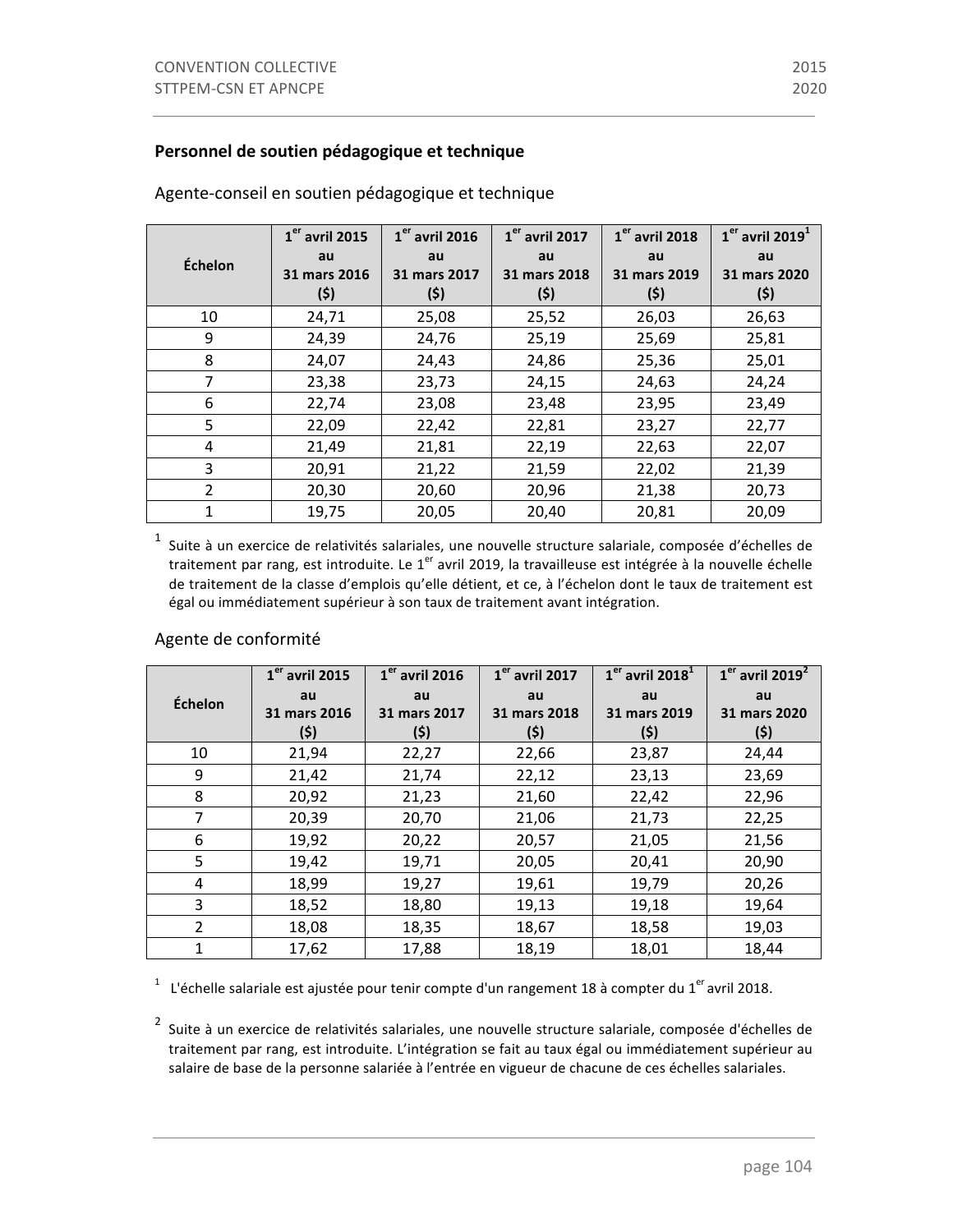#### **Personnel de soutien administratif**

### Adjointe administrative

| Échelon        | $1er$ avril 2015<br>au<br>31 mars 2016<br>(5) | $1er$ avril 2016<br>au<br>31 mars 2017<br>(\$) | $1er$ avril 2017<br>au<br>31 mars 2018<br>(\$) | $1er$ avril 2018<br>au<br>31 mars 2019<br>(5) | $1er$ avril 2019 <sup>1</sup><br>au<br>31 mars 2020<br>(5) |
|----------------|-----------------------------------------------|------------------------------------------------|------------------------------------------------|-----------------------------------------------|------------------------------------------------------------|
| 10             | 23,32                                         | 23,67                                          | 24,08                                          | 24,56                                         | 25,15                                                      |
| 9              | 22,59                                         | 22,93                                          | 23,33                                          | 23,80                                         | 24,37                                                      |
| 8              | 21,91                                         | 22,24                                          | 22,63                                          | 23,08                                         | 23,62                                                      |
| 7              | 21,22                                         | 21,54                                          | 21,92                                          | 22,36                                         | 22,89                                                      |
| 6              | 20,56                                         | 20,87                                          | 21,24                                          | 21,66                                         | 22,18                                                      |
| 5              | 19,92                                         | 20,22                                          | 20,57                                          | 20,98                                         | 21,50                                                      |
| 4              | 19,29                                         | 19,58                                          | 19,92                                          | 20,32                                         | 20,84                                                      |
| 3              | 18,71                                         | 18,99                                          | 19,32                                          | 19,71                                         | 20,20                                                      |
| $\overline{2}$ | 18,12                                         | 18,39                                          | 18,71                                          | 19,08                                         | 19,58                                                      |
| 1              | 17,55                                         | 17,81                                          | 18,12                                          | 18,48                                         | 18,98                                                      |

### Commis-comptable ou secrétaire-comptable

| Échelon        | $1er$ avril 2015<br>au<br>31 mars 2016<br>(\$) | $1er$ avril 2016<br>au<br>31 mars 2017<br>(\$) | $1er$ avril 2017<br>au<br>31 mars 2018<br>(\$) | $1er$ avril 2018<br>au<br>31 mars 2019<br>(\$) | $1er$ avril 2019 <sup>1</sup><br>au<br>31 mars 2020<br>(\$) |
|----------------|------------------------------------------------|------------------------------------------------|------------------------------------------------|------------------------------------------------|-------------------------------------------------------------|
| 6              | 18,47                                          | 18,75                                          | 19,08                                          | 19,46                                          | 19,80                                                       |
| 5              | 17,93                                          | 18,20                                          | 18,52                                          | 18,89                                          | 19,19                                                       |
| 4              | 17,38                                          | 17,64                                          | 17,95                                          | 18,31                                          | 18,60                                                       |
| 3              | 16,91                                          | 17,16                                          | 17,46                                          | 17,81                                          | 18,03                                                       |
| $\overline{2}$ | 16,39                                          | 16,64                                          | 16,93                                          | 17,27                                          | 17,47                                                       |
|                | 15,92                                          | 16,16                                          | 16,44                                          | 16,77                                          | 16,93                                                       |

# Secrétaire-réceptionniste

|         | $1er$ avril 2015 | $\overline{1}^{\text{er}}$ avril 2016 | $\overline{1}^{\text{er}}$ avril 2017 | $\overline{1}^{\text{er}}$ avril 2018 | $1er$ avril 2019 <sup>1</sup> |
|---------|------------------|---------------------------------------|---------------------------------------|---------------------------------------|-------------------------------|
| Échelon | au               | au                                    | au                                    | au                                    | au                            |
|         | 31 mars 2016     | 31 mars 2017                          | 31 mars 2018                          | 31 mars 2019                          | 31 mars 2020                  |
|         | (\$)             | (\$)                                  | (\$)                                  | (\$)                                  | (\$)                          |
|         | 17,05            | 17,31                                 | 17,61                                 | 17,96                                 | 18,41                         |
| 4       | 16,34            | 16,59                                 | 16,88                                 | 17,22                                 | 17,84                         |
| 3       | 15,66            | 15,89                                 | 16,17                                 | 16,49                                 | 17,29                         |
|         | 14,98            | 15,20                                 | 15,47                                 | 15,78                                 | 16,76                         |
|         | 14,37            | 14,59                                 | 14,85                                 | 15,15                                 | 16,24                         |

 $1$  Suite à un exercice de relativités salariales, une nouvelle structure salariale, composée d'échelles de traitement par rang, est introduite.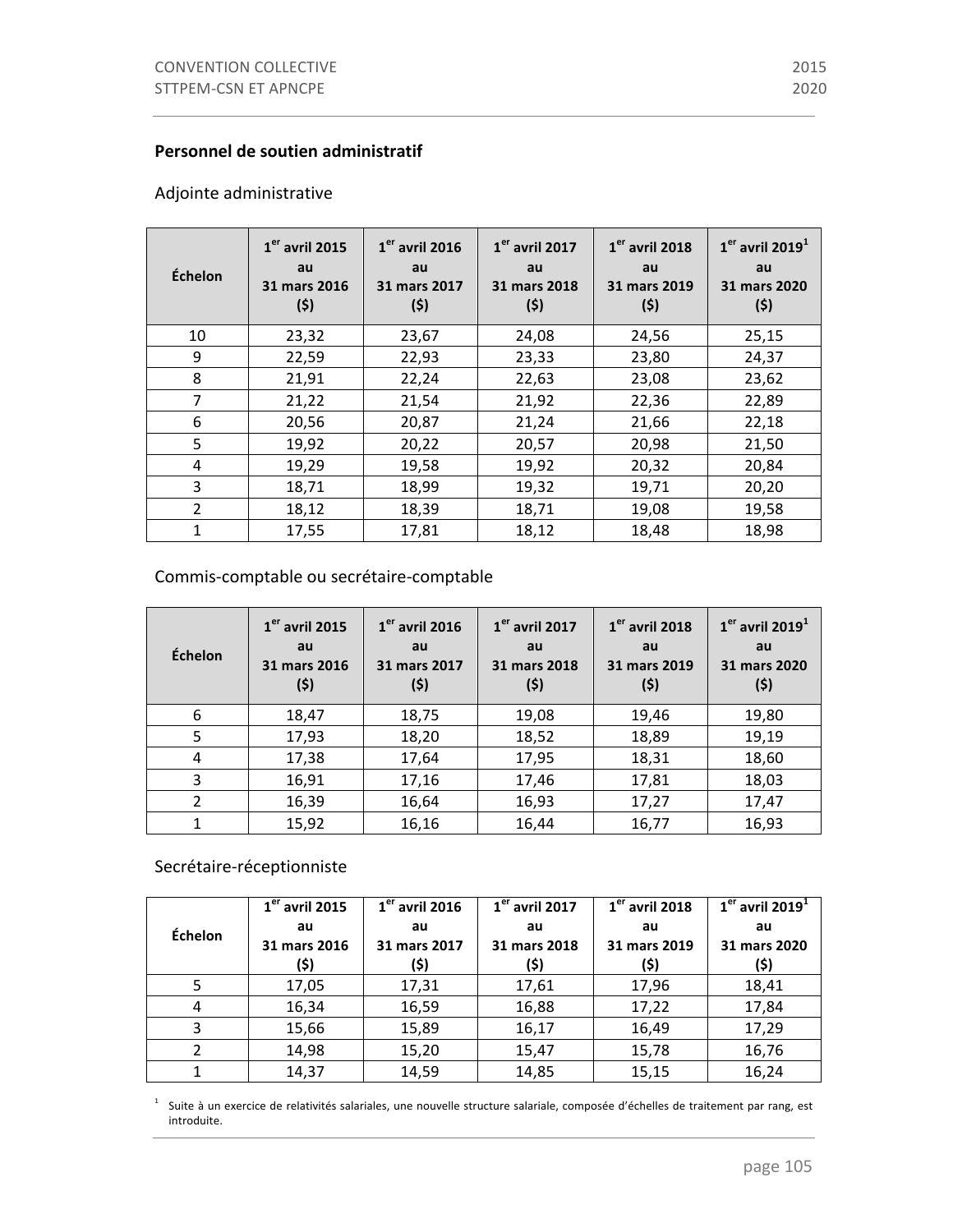### **ANNEXE C - COMPÉTENCES REQUISES POUR LE POSTE D'AGENTE-CONSEIL EN SOUTIEN PÉDAGOGIQUE ET TECHNIQUE**

Afin d'obtenir un poste d'agente-conseil en soutien pédagogique et technique, la travailleuse doit posséder les compétences suivantes :

- connaître et être capable de mettre en application le programme éducatif;
- être capable de se référer à la Loi sur les services de garde éducatifs à l'enfance et ses règlements;
- être capable d'utiliser une approche-conseil et d'établir une relation d'aide et de confiance auprès d'adultes;
- détenir des capacités d'observer, évaluer, préparer et faire appliquer un plan d'intervention;
- être capable de travailler en équipe, selon une analyse objective;
- connaître l'environnement informatique applicable à ses fonctions : Word, Internet, courriel;
- posséder une bonne maîtrise du français.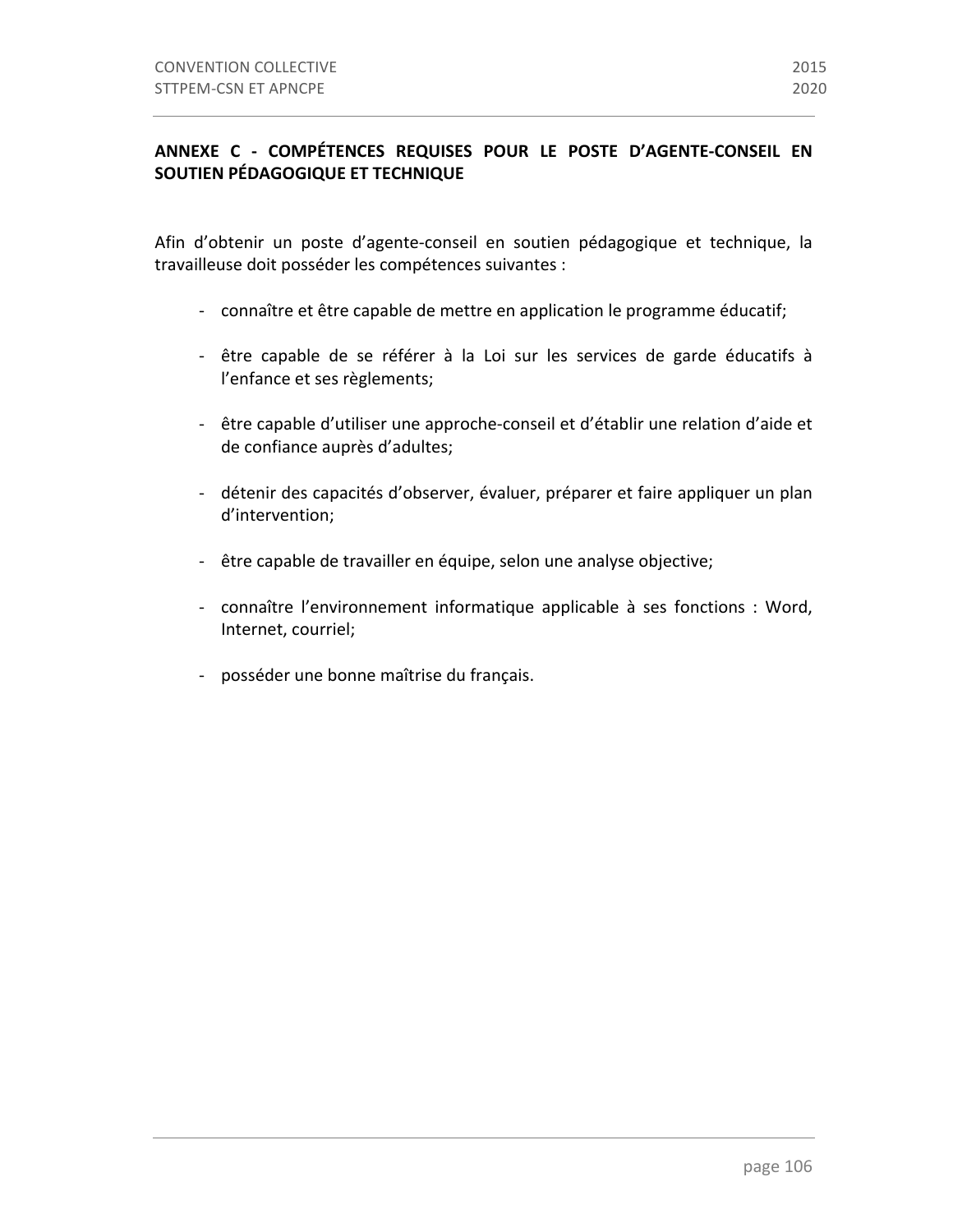## LETTRE D'ENTENTE N<sup>O</sup> 1 - ENCADREMENT DE TRAVAILLEUSES AU CONSEIL **D'ADMINISTRATION**

ATTENDU QUE les règlements généraux et/ou statuts du centre de la petite enfance peuvent prévoir la participation de travailleuses au conseil d'administration;

ATTENDU QUE les parties veulent préciser, le cas échéant, dans quelles conditions les fonctions d'administratrice.

#### Les parties conviennent de ce qui suit :

- 1. Lorsque les statuts et règlements généraux du CPE prévoient la participation au conseil d'administration d'une ou plusieurs travailleuses et qu'une proposition ayant pour effet de retirer ce droit est débattue à une assemblée générale du CPE, l'employeur en avise les travailleuses. Le cas échéant, les travailleuses présentes à l'assemblée participent au débat et ont droit de vote, en conformité avec les statuts et règlements du CPE. Une telle proposition ne peut être mise en application avant qu'elle ne soit débattue et adoptée en assemblée générale.
- 2. La travailleuse doit, dans l'exercice de ses fonctions d'administratrice, agir avec honnêteté et loyauté dans le seul intérêt du centre de la petite enfance.
- 3. Elle doit en tout temps, dans l'exercice de ses fonctions, se conduire avec prudence et diligence et dans le seul intérêt du centre de la petite enfance, et ce, sans tenir compte des intérêts d'aucune autre personne, groupe ou entité, tel qu'il est prévu au Code civil du Québec.
- 4. Elle doit éviter de se placer en conflit d'intérêts réels ou apparents et se retirer des délibérations du conseil d'administration lors des discussions et/ou décisions concernant les relations de travail et lors de l'évaluation de la directrice générale.

**EN FOI DE QUOI,** les parties ont signé à Montréal, ce \_\_\_\_<sup>e</sup> jour du mois de

\_\_\_\_\_\_\_\_\_\_\_\_\_\_\_ 2018.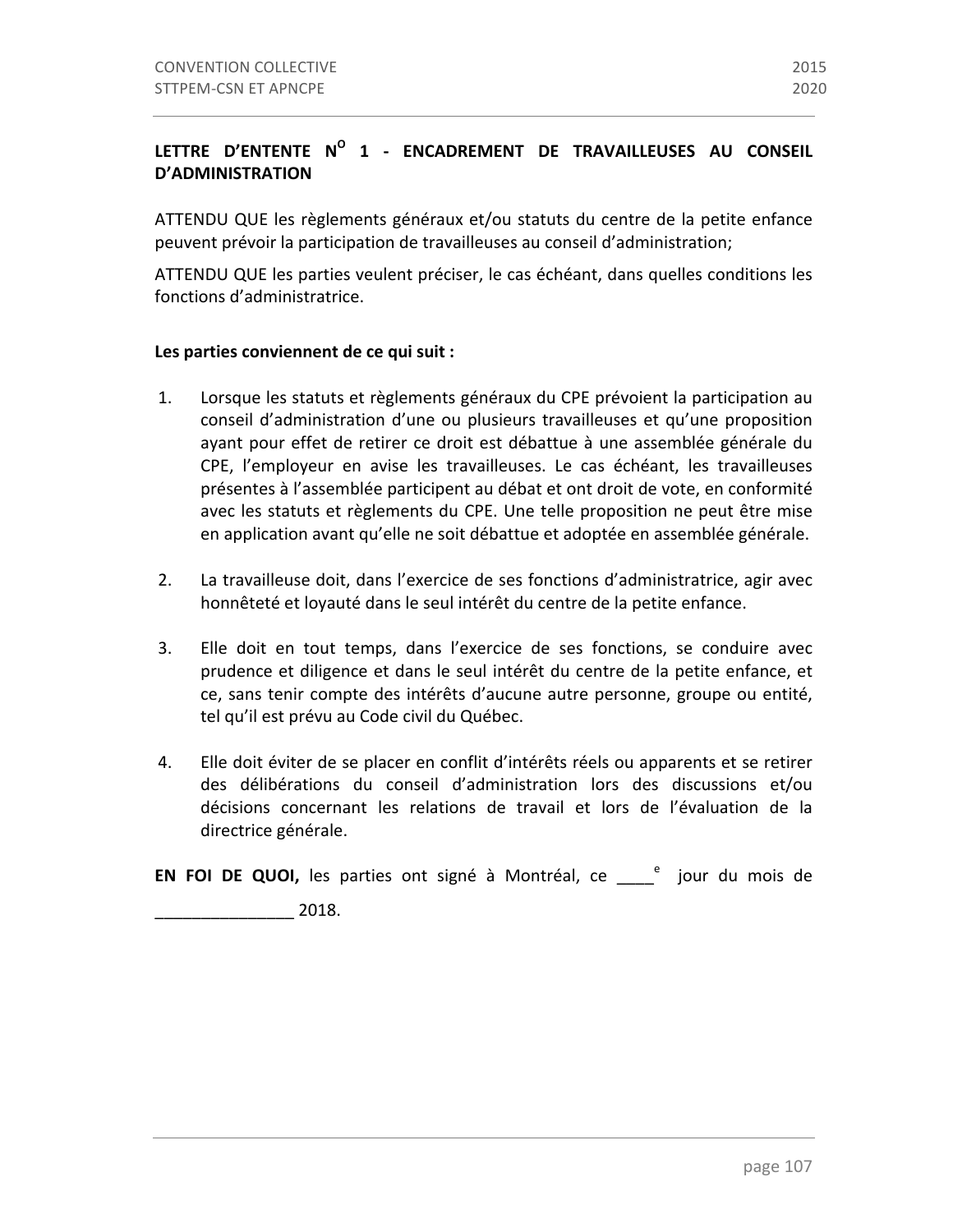### LETTRE D'ENTENTE N° 2 - CONGÉS ANNUELS

ATTENDU QUE la présente convention collective intervient dans le cadre de la négociation nationale regroupée;

ATTENDU la volonté des parties de fournir une compensation aux travailleuses bénéficiant de conditions supérieures eu égard aux congés annuels jusqu'au 30 juin 2018;

#### Les parties conviennent de ce qui suit :

- 1. L'échelle de congés annuels prévue à la clause 18.1 de la convention collective est effective le  $1<sup>er</sup>$  avril 2012.
- 2. En contrepartie des dispositions relatives aux congés annuels convenues entre les parties, l'employeur s'engage à maintenir les conditions supérieures à celles prévues aux clauses 18.1 et 18.5 applicables le jour précédant la signature de la convention collective, et ce, jusqu'à la première  $(1^{re})$  des dates suivantes : le jour du renouvellement de la convention collective ou le 31 mars 2016 (ciaprès la « période de maintien »).
- 3. La mise sur pied, au plus tard le 31 mars 2016, d'un comité de travail chargé d'identifier les travailleuses qui, en vertu de la présente convention collective, bénéficient, en date de la fin de la période de maintien, de congés annuels dont les paramètres sont plus avantageux que ceux qui sont prévus aux clauses 18.1 et 18.5 de la convention collective.
- 4. L'employeur s'engage à verser aux travailleuses identifiées en vertu du paragraphe 3 une indemnité compensatrice se détaillant de la manière suivante :
	- a) l'indemnité correspond à deux pour cent (2 %) du salaire gagné entre la fin de la période de maintien et le 30 juin 2018;
	- b) l'indemnité est versée pour chaque semaine de congé annuel dont la travailleuse bénéficie en date de la fin de la période de maintien, en sus des paramètres prévus à la clause 18.1 de la convention collective;
	- c) cette indemnité est versée à la travailleuse respectivement les 15 avril 2016, si applicable, 15 avril 2017 et 15 juillet 2018, pour la période précédente;
	- d) dans le cas où la travailleuse quitte entre la fin de la période de maintien et le 30 juin 2018, l'indemnité lui est versée à la période de paie suivant son départ.
- 5. La présente lettre d'entente demeure en vigueur jusqu'au 15 juillet 2018 inclusivement.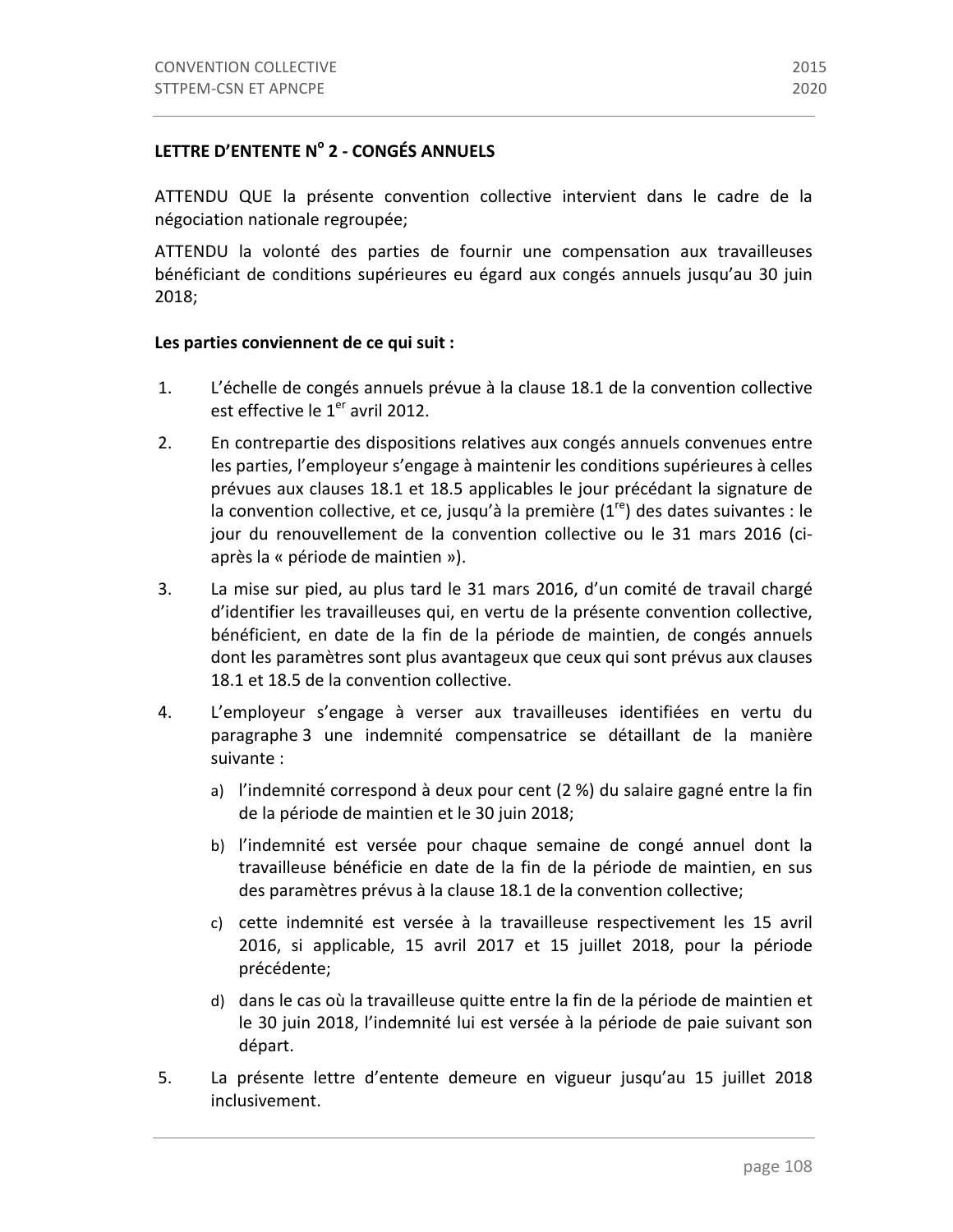- 6. Jusqu'au 15 juillet 2018, les parties conviennent de ne pas renégocier la période de maintien et les mesures transitoires couvertes par la présente lettre d'entente lors du renouvellement de toute convention collective.
- 7. La présente lettre d'entente doit être annexée à toute convention collective convenue d'ici au 15 juillet 2018 inclusivement.

**EN FOI DE QUOI**, les parties ont signé à Montréal, ce 11<sup>e</sup> jour du mois de juillet 2012.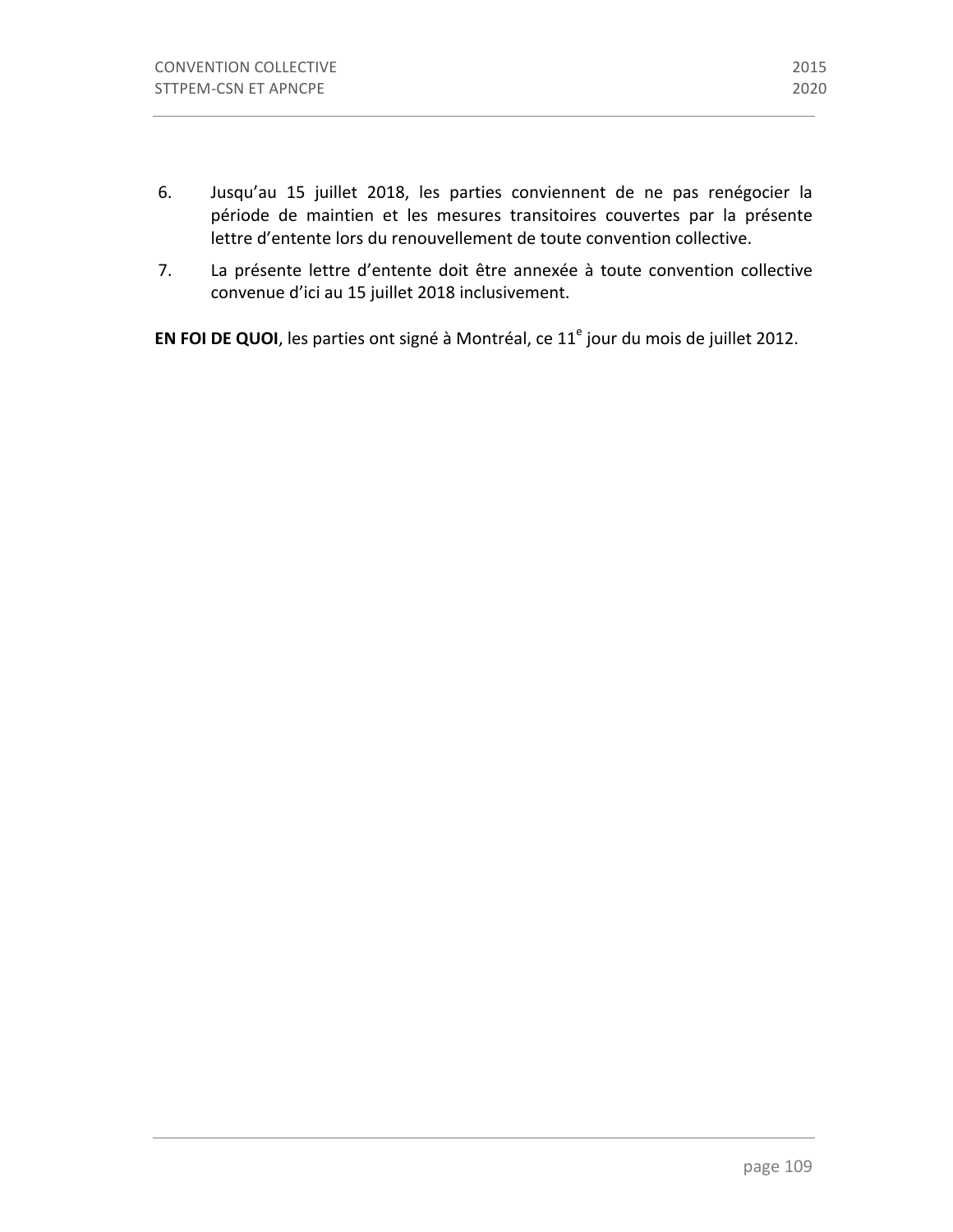# **LETTRE D'ENTENTE NO 3 - CONGÉS FÉRIÉS**

ATTENDU QUE la présente convention collective intervient dans le cadre de la négociation nationale regroupée;

ATTENDU la volonté des parties de fournir une compensation aux travailleuses bénéficiant de conditions supérieures eu égard aux congés fériés jusqu'au 31 mars 2018.

#### Les parties conviennent de ce qui suit :

- 1. Les congés fériés prévus aux paragraphes 19.1 et 19.2 a) et b) de la convention collective sont effectifs le jour de la signature de la convention collective.
- 2. En contrepartie des dispositions relatives aux congés fériés convenues entre les parties, l'employeur s'engage à maintenir les conditions supérieures à celles prévues aux paragraphes 19.1 et 19.2 a) et b) applicables le jour précédant la signature de la convention collective, et ce, jusqu'à la première  $(1^{re})$  des dates suivantes : le jour du renouvellement de la convention collective ou le 31 mars 2016 (ci-après la « période de maintien »).
- 3. L'employeur verse une indemnité compensatrice aux travailleuses qui, en vertu de la présente lettre d'entente, bénéficient, en date de la fin de la période de maintien, de congés fériés dont les paramètres sont plus avantageux que ceux qui sont prévus aux sous-paragraphes 19.1 et 19.2 a) et b) de la convention collective.
- 4. Cette indemnité compensatrice se détaille de la manière suivante :
	- a) elle correspond à l'indemnité de congé férié que la travailleuse aurait reçue entre le premier  $(1<sup>er</sup>)$  jour suivant la fin de la période de maintien et le 31 mars 2016, si applicable, entre le  $1<sup>er</sup>$  avril 2016 et le 31 mars 2017 et entre le  $1<sup>er</sup>$  avril 2017 et le 31 mars 2018, pour chaque jour de congé férié payé excédant les paramètres prévus aux sous-paragraphes 19.1 a), b) et c) de la convention collective;
	- b) cette indemnité est versée à la travailleuse respectivement les 15 avril 2016, si applicable, 15 avril 2017 et 15 avril 2018, pour la période précédente;
	- c) dans le cas où la travailleuse quitte entre la fin de la période de maintien et le 31 mars 2018, l'indemnité lui est versée à la période de paie suivant son départ.
- 5. La présente lettre d'entente demeure en vigueur jusqu'au 15 avril 2018 inclusivement.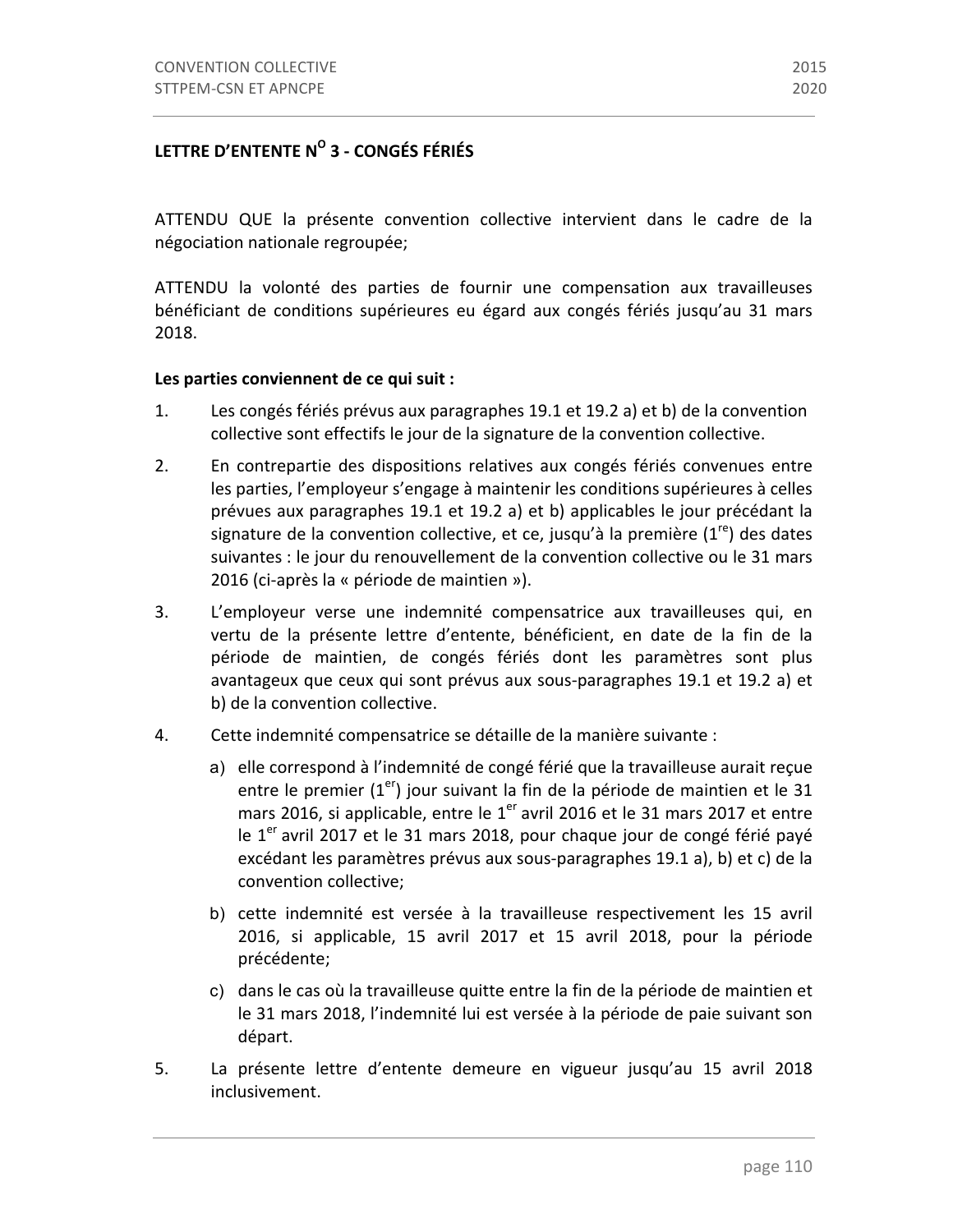7. La présente lettre d'entente doit être annexée à toute convention collective convenue d'ici au 15 avril 2018 inclusivement.

**EN FOI DE QUOI**, les parties ont signé à Montréal, ce 11<sup>e</sup> jour du mois de juillet 2012.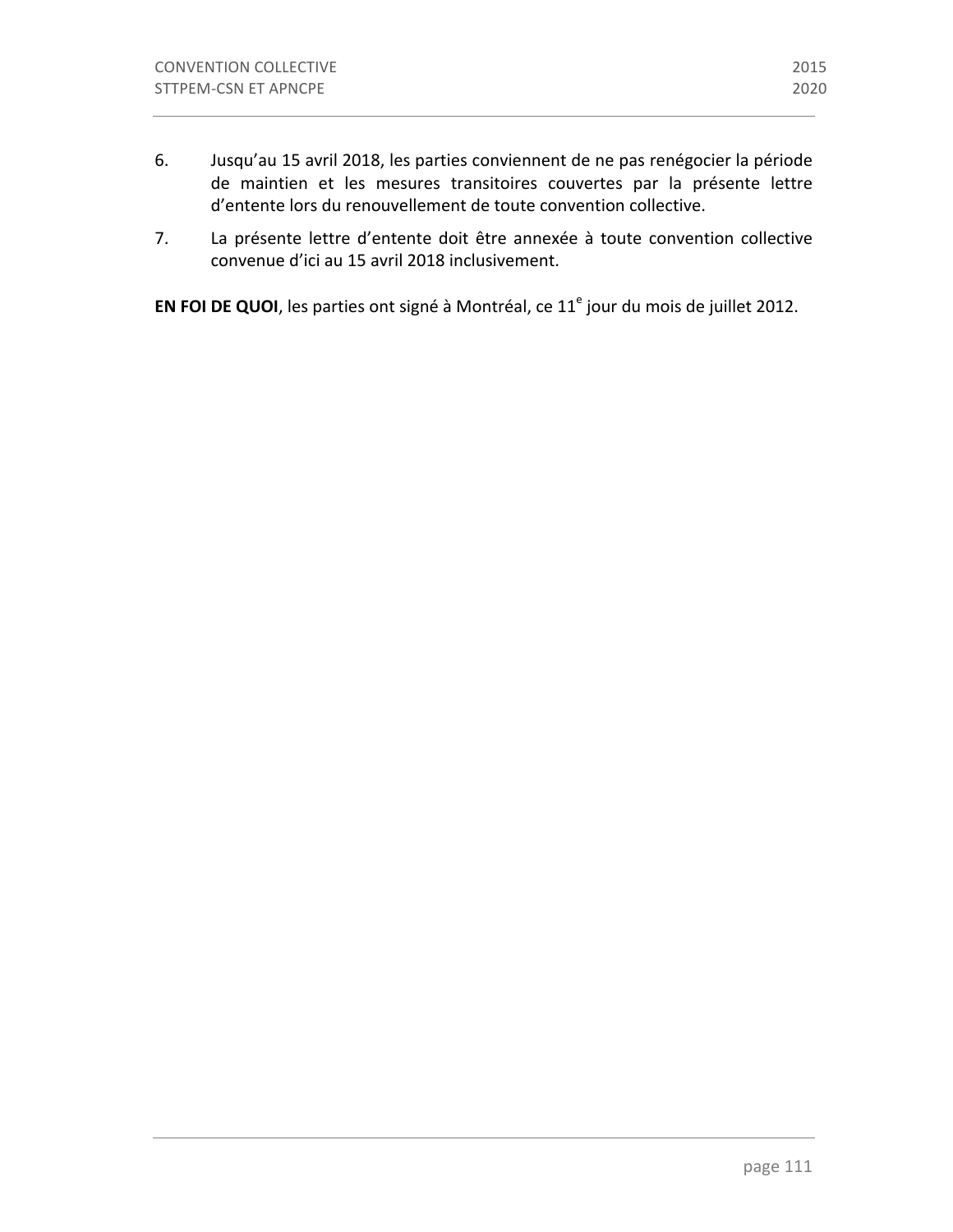# LETTRE D'ENTENTE N<sup>O</sup> 4 - CONGÉS DE MALADIE ET CONGÉS PERSONNELS

ATTENDU QUE la présente convention collective intervient dans le cadre de la négociation nationale regroupée;

- 1. En contrepartie des dispositions relatives aux congés de maladie et personnels convenues entre les parties, l'employeur s'engage à maintenir aux travailleuses à l'emploi à la signature de la convention collective, les conditions supérieures à celles prévues à la convention collective concernant les congés de maladie et de congés personnels payés applicables le jour précédant la signature de la convention collective.
- 2. Les travailleuses concernées par le maintien des conditions supérieures sont identifiées à l'annexe 4A jointe à la présente lettre d'entente.
- 3. Ce maintien des conditions supérieures bénéficie aux travailleuses identifiées à l'annexe 4A tant qu'elles demeurent à l'emploi de l'employeur.
- 4. La présente lettre d'entente doit être annexée à toute convention collective future tant qu'au moins une travailleuse identifiée à l'annexe 4A demeure à l'emploi de l'employeur.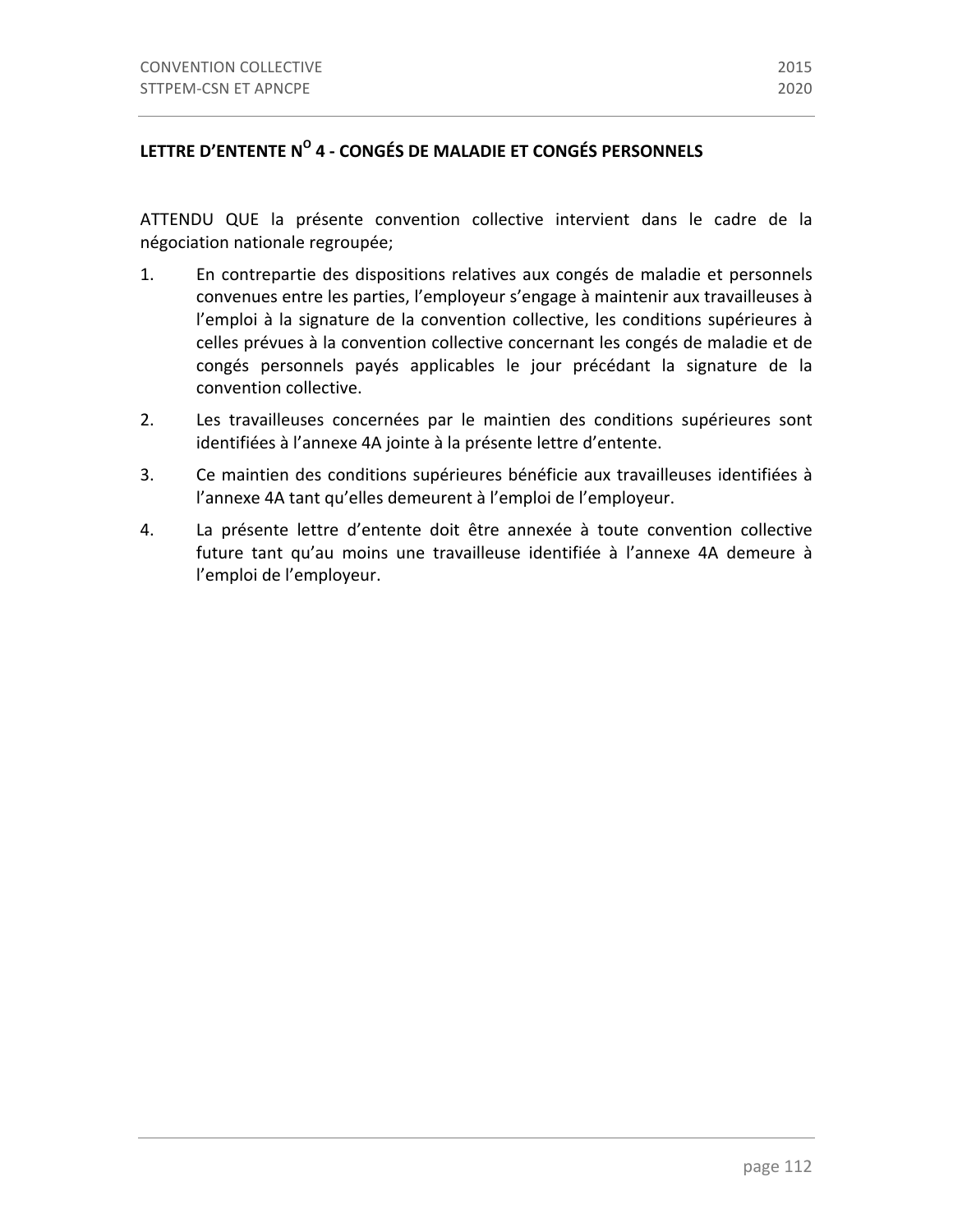# LETTRE D'ENTENTE N<sup>O</sup> 5 - RÉGIME D'ASSURANCE COLLECTIVE DES CENTRES DE LA **PETITE ENFANCE ET DES GARDERIES SUBVENTIONNÉES DU QUÉBEC**

ATTENDU QU'UN régime d'assurance collective des centres de la petite enfance et des garderies subventionnées du Québec est en vigueur;

ATTENDU QUE le ministère de la Famille est signataire du contrat du régime au nom du comité paritaire;

ATTENDU QUE la participation au régime d'assurance collective est obligatoire pour toute travailleuse qui répond aux critères d'admissibilité énoncés dans la police d'assurance;

ATTENDU QUE les parties désirent préciser la composition du comité paritaire ainsi que la contribution financière des employeurs;

#### Les parties conviennent de ce qui suit :

#### Le comité paritaire

- 1. Le comité paritaire du régime est composé de treize (13) membres, dont trois (3) proviennent de la FSSS-CSN.
- 2. Le ministère de la Famille a une voix prépondérante dans le processus décisionnel du comité paritaire pour toute question qui a un impact à la hausse sur la masse salariale assurable admissible à la subvention.

#### **Contribution des employeurs**

3. La contribution des employeurs est de quatre pour cent  $(4\%)$  de la masse salariale assurable admissible à la subvention à compter de la date de signature et est versée directement à l'assureur, au nom des employeurs participants.

#### **Mesure transitoire spéciale**

- 4. Une contribution supplémentaire forfaitaire de six millions (6 000 000 \$) est versée par le ministère de la Famille directement à l'assureur, au nom des employeurs participants dont les travailleuses sont représentées par la FSSS-CSN. La contribution est répartie de la façon suivante:
	- $\circ$  Deux millions pour l'année 2018 -2019<sup>6</sup>
	- $\circ$  Deux millions pour l'année 2019-2020<sup>7</sup>
	- $\circ$  Deux millions pour l'année 2020-2021<sup>8</sup>

 $^6$  Ce montant sera disponible à compter du 1<sup>er</sup> avril 2018

<sup>&</sup>lt;sup>7</sup> Ce montant sera disponible à compter du 1<sup>er</sup> avril 2019 <sup>8</sup> Ce montant sera disponible à compter du 31 mars 2020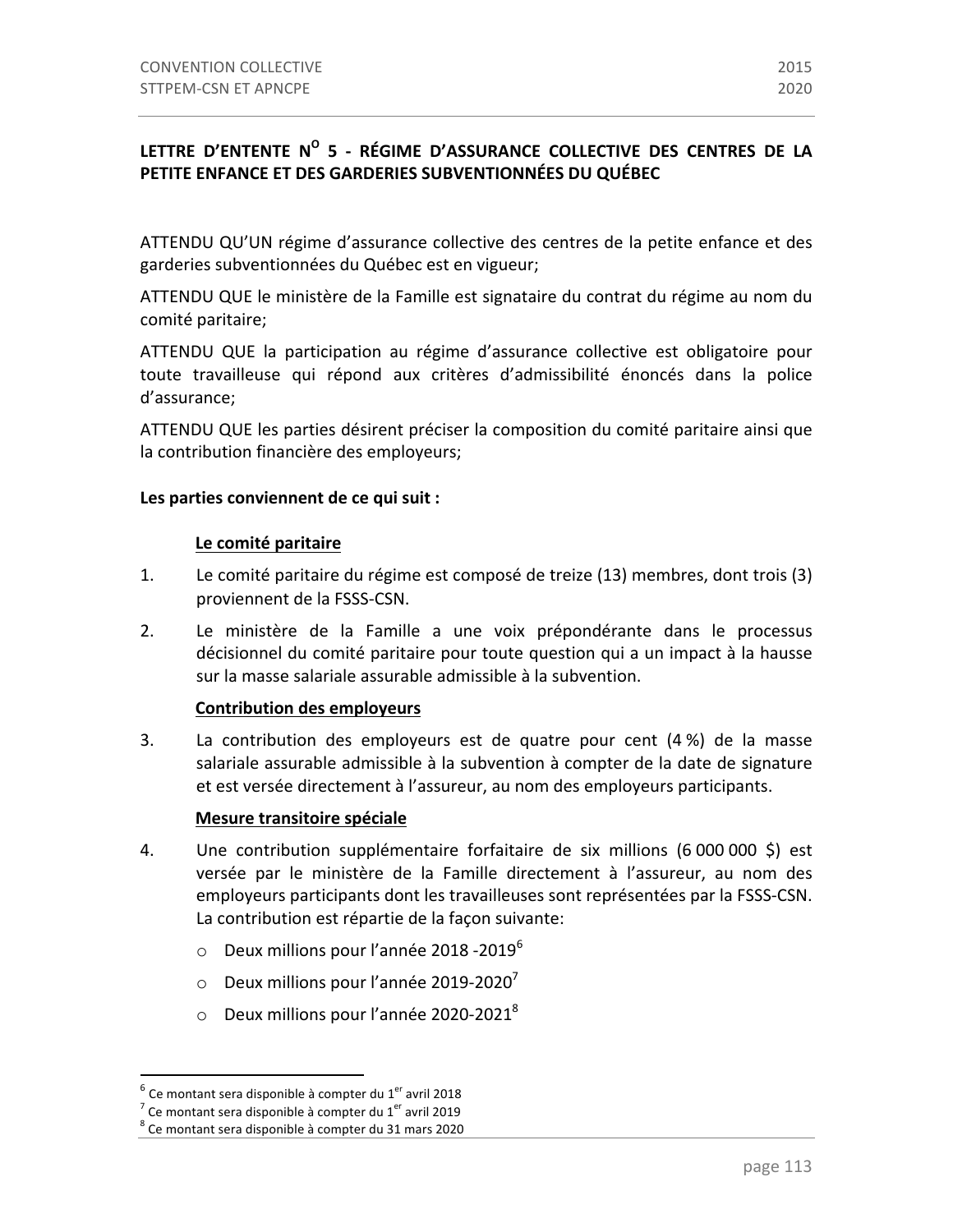#### **Administration du régime**

- 5. L'administration du régime est faite par l'employeur.
- 6. Le comité paritaire examine les mesures permettant la stabilisation des coûts du régime.

#### **Reddition de compte et modalités administratives**

- 7. La contribution supplémentaire forfaitaire devra être utilisée aux seules fins d'assurances en accordant des congés ou des diminutions de primes pour les assurées.
- 8. La totalité de la contribution supplémentaire forfaitaire de six millions (6 000 000\$) doit être utilisée au 31 mars 2021. Malgré ce qui précède, si au 31 mars 2021, il reste un solde, ce dernier sera utilisé selon les indications de la FSSS-CSN durant l'année 2021-2022.
- 9. A chaque renouvellement, la FSSS-CSN transmet au Ministère de la Famille une lettre indiquant pour quelle fin la contribution supplémentaire forfaitaire découlant de cette entente sera utilisée ainsi que les grilles indiquant la valeur des réductions applicables à chacune des garanties par module et par type de protection.

**EN FOI DE QUOI**, les parties ont signé à Montréal, ce <sup>e</sup> jour du mois de

\_\_\_\_\_\_\_\_\_\_\_\_\_2018.

page 114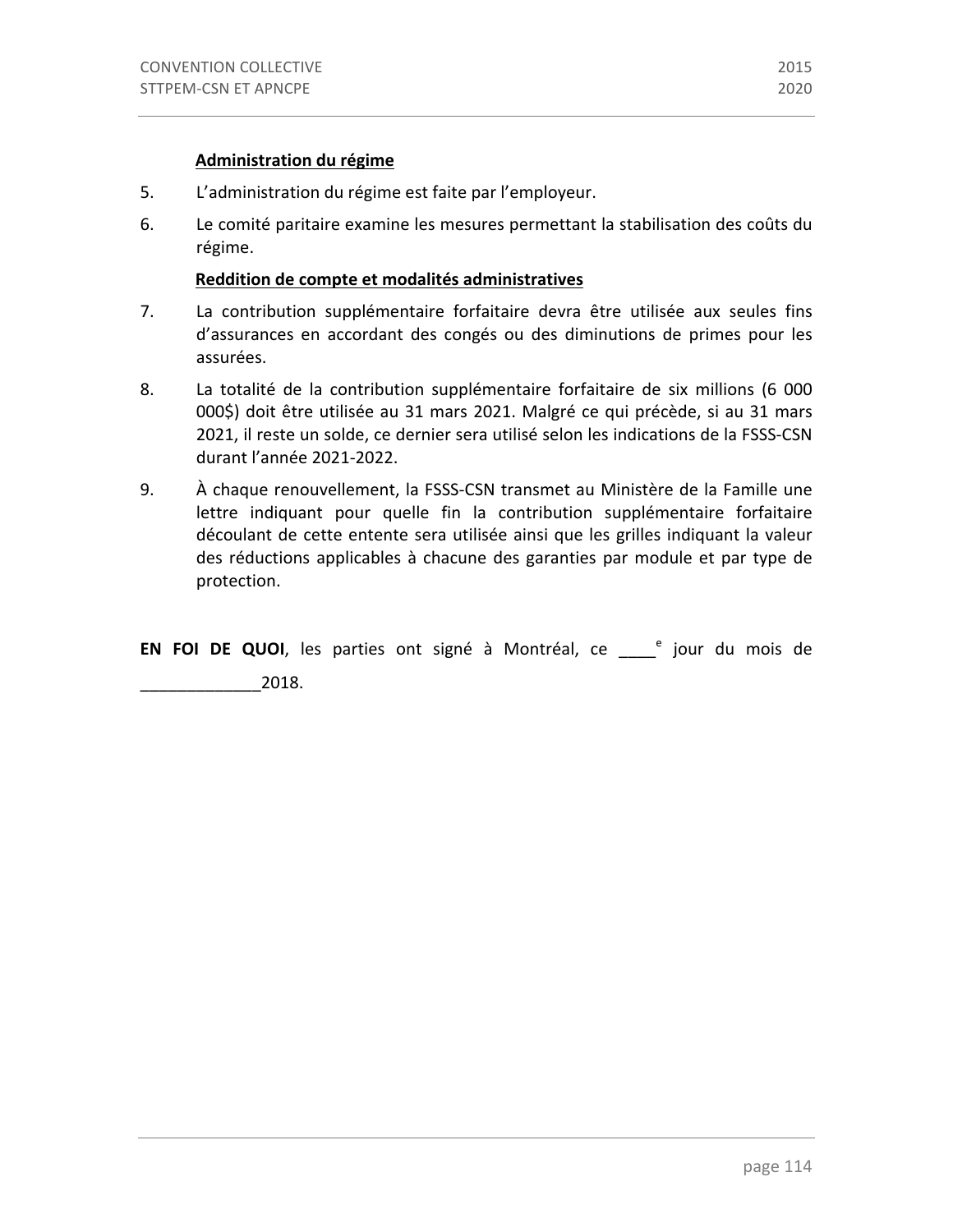# LETTRE D'ENTENTE N° 6 - POLITIQUE CONCERNANT LES HORAIRES ET LES **AFFECTATIONS**

CONSIDÉRANT l'article 16.5 de la convention collective ;

CONSIDÉRANT la volonté des parties de convenir d'une politique concernant les horaires et les affectations.

#### LES PARTIES CONVIENNENT DE CE QUI SUIT :

- 1. Dans un délai de douze (12) mois suivant la signature de la convention collective, l'employeur et l'équipe de travail doivent convenir d'une politique concernant :
	- Le choix des affectations:
	- Le choix des horaires de travail;
	- La journée de congé hebdomadaire (fixe ou rotative);
	- L'association d'une plage horaire à un groupe.
- 2. Les parties s'entendent à maintenir les pratiques en vigueur concernant les points précédents durant l'élaboration de cette politique.
- 3. Advenant une volonté de modification de la politique, elle doit être convenue d'un commun accord entre l'employeur et l'équipe de travail.
- 4. Si un nouvel employeur intègre la présente convention collective, la procédure prévue aux paragraphes 1 à 3 s'applique dans un délai de douze (12) mois suivant la signature de la convention collective.
- **EN FOI DE QUOI**, les parties ont signé à Brossard ce \_\_\_<sup>e</sup> jour du mois de \_\_\_\_\_\_\_\_\_\_\_\_\_\_\_\_\_\_\_\_\_\_\_2018.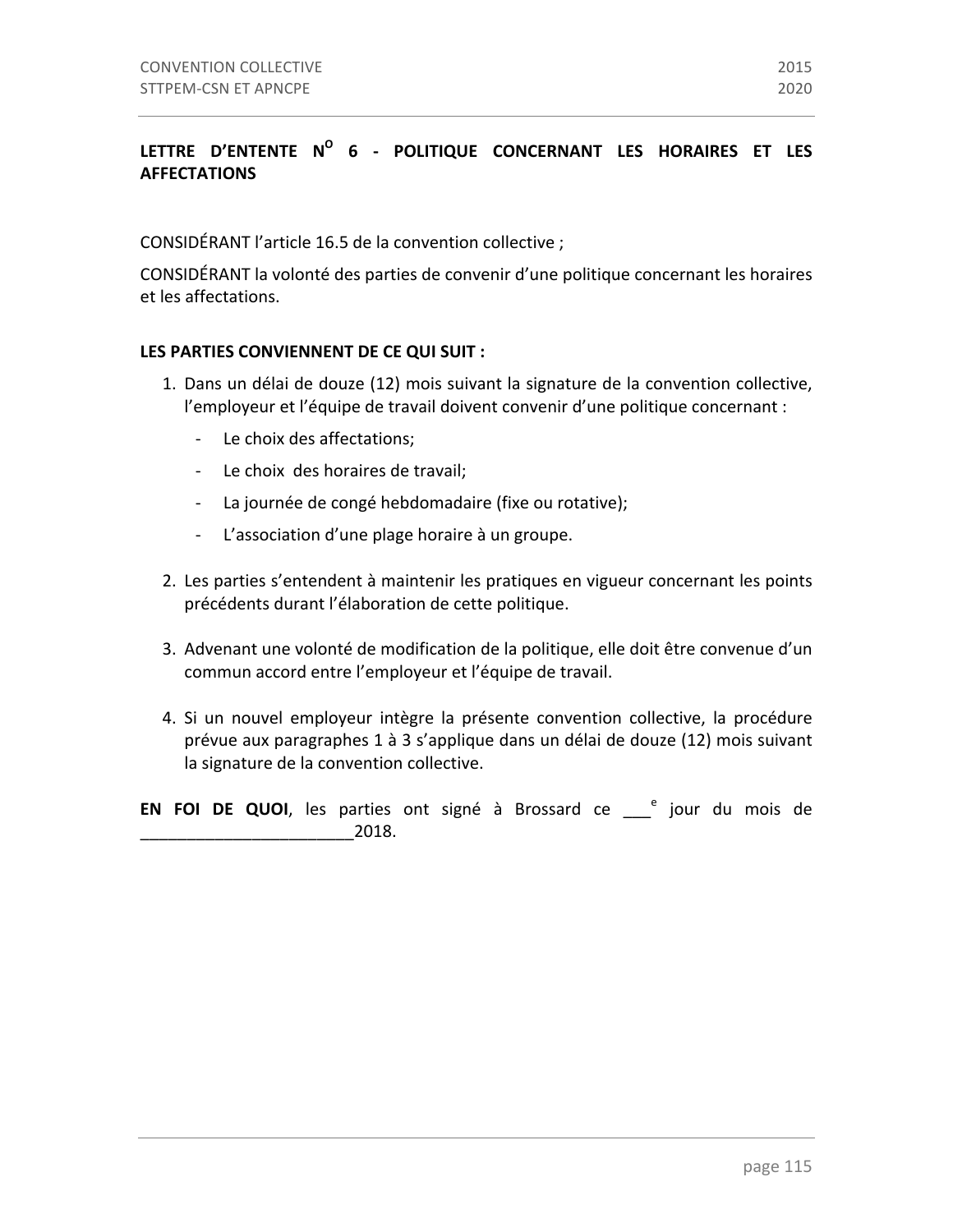### **LETTRE D'ENTENTE N<sup>O</sup> 7 – CPE aux Mille Jeux**

Lettre d'entente relative aux appellations d'emploi non prévues à l'annexe A de l'entente portant sur les matières négociées à la table nationale

- ENTRE : Le CPE aux Mille Jeux
- ET : La Fédération de la santé et des services sociaux (FSSS-CSN)

CONSIDÉRANT QU'UNE entente sur l'ensemble des dispositions nationales est intervenue le 11 juillet 2012 entre la FSSS - CSN, les groupes d'employeurs et le ministère de la Famille et visant plusieurs matières couvertes par la convention collective;

CONSIDÉRANT QUE le Centre de la petite enfance Aux Mille Jeux a créé un ou des poste(s) dont l'appellation d'emploi n'est pas prévue à l'annexe A de l'entente.

EN CONSÉQUENCE de ce qui précède, les parties conviennent DE CE QUI SUIT :

#### Le préambule fait partie intégrante de la présente entente.

L'employeur maintient la description, les conditions d'obtention et l'échelle salariale associées au titulaire du poste dont l'appellation d'emploi n'est pas prévue à l'annexe A et qui existait dans la convention collective le jour précédant la signature de la convention collective.

La liste des appellations d'emploi au Centre de la petite enfance Aux Mille Jeux non prévues à l'annexe A est annexée à la présente.

**EN FOI DE QUOI**, les parties ont signé ce  $\frac{e}{e}$  jour du mois de  $\frac{e}{e}$  mois de  $\frac{e}{e}$ 2018.

\_\_\_\_\_\_\_\_\_\_\_\_\_\_\_\_\_\_\_\_\_\_\_\_\_\_\_\_ \_\_\_\_\_\_\_\_\_\_\_\_\_\_\_\_\_\_\_\_\_\_\_\_\_

\_\_\_\_\_\_\_\_\_\_\_\_\_\_\_\_\_\_\_\_\_\_\_\_\_\_\_\_ \_\_\_\_\_\_\_\_\_\_\_\_\_\_\_\_\_\_\_\_\_\_\_\_\_

La Fédération de la santé et Centre de la petite enfance Des services sociaux (FSSS-CSN) Aux Mille Jeux Dûment représenté par : Pascal Joly, directeur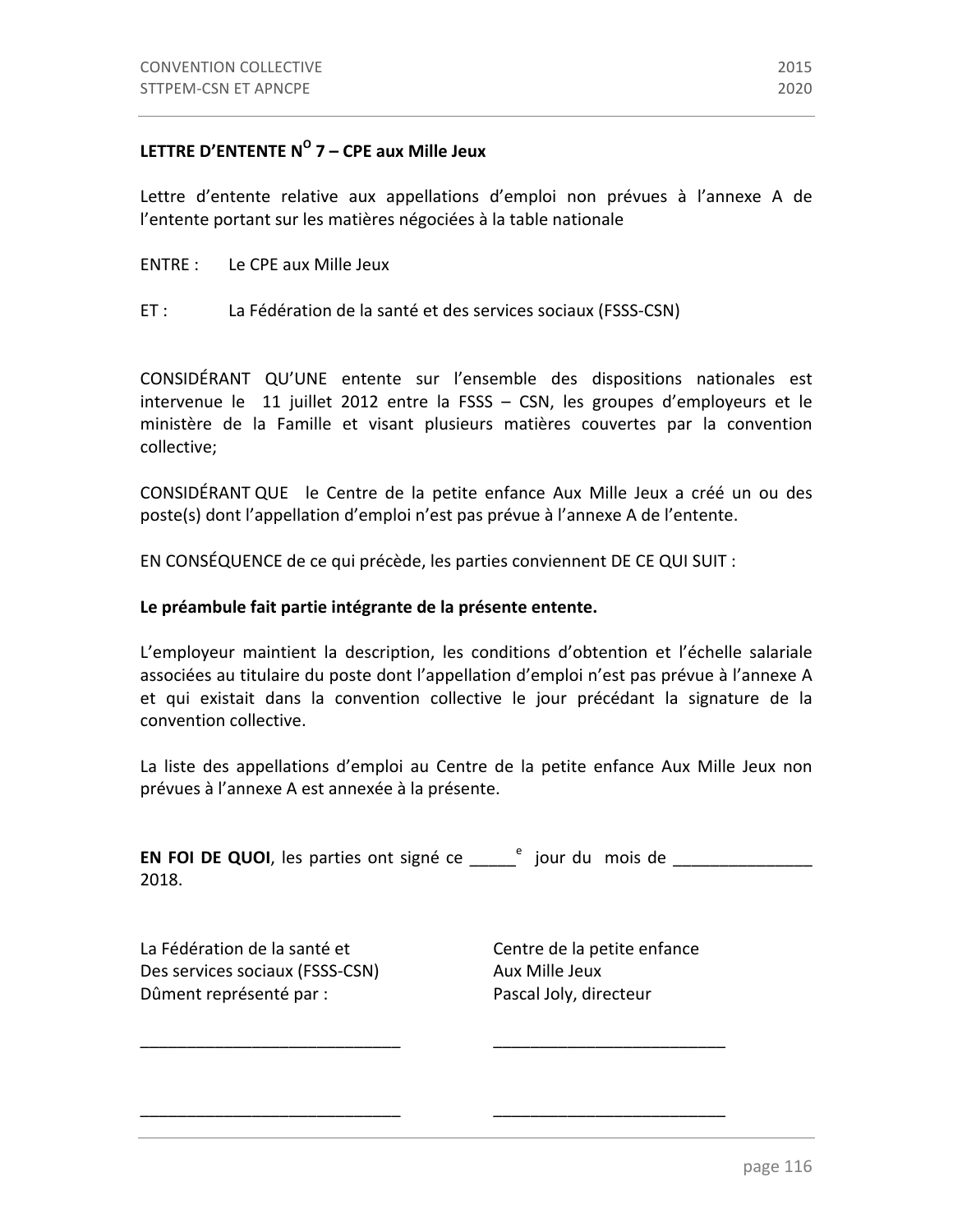### **EXTRAIT CONVENTION COLLECTIVE 2007-2010 - CPE AUX MILLE JEUX**



Convention collective

**ANNEXE B** 

# TITRES D'EMPLOI ET DESCRIPTION DE TÂCHES

#### Éducatrice responsable du groupe de communication :

Personne qui est chargée de la mise en application du programme d'activités auprès des enfants et pour ce faire, elle travaille en étroite collaboration avec la conseillère pédagogique et les intervenants du Centre Montérégien de réadaptation (CMR), dans le cadre de l'entente survenue entre le CPE et le CMR.

Syndicat des travailleuses et travailleurs en petite enfance de la Montérégie - CSN - et -Le Centre de la petite enfance Aux Mille Jeux

 $\overline{71}$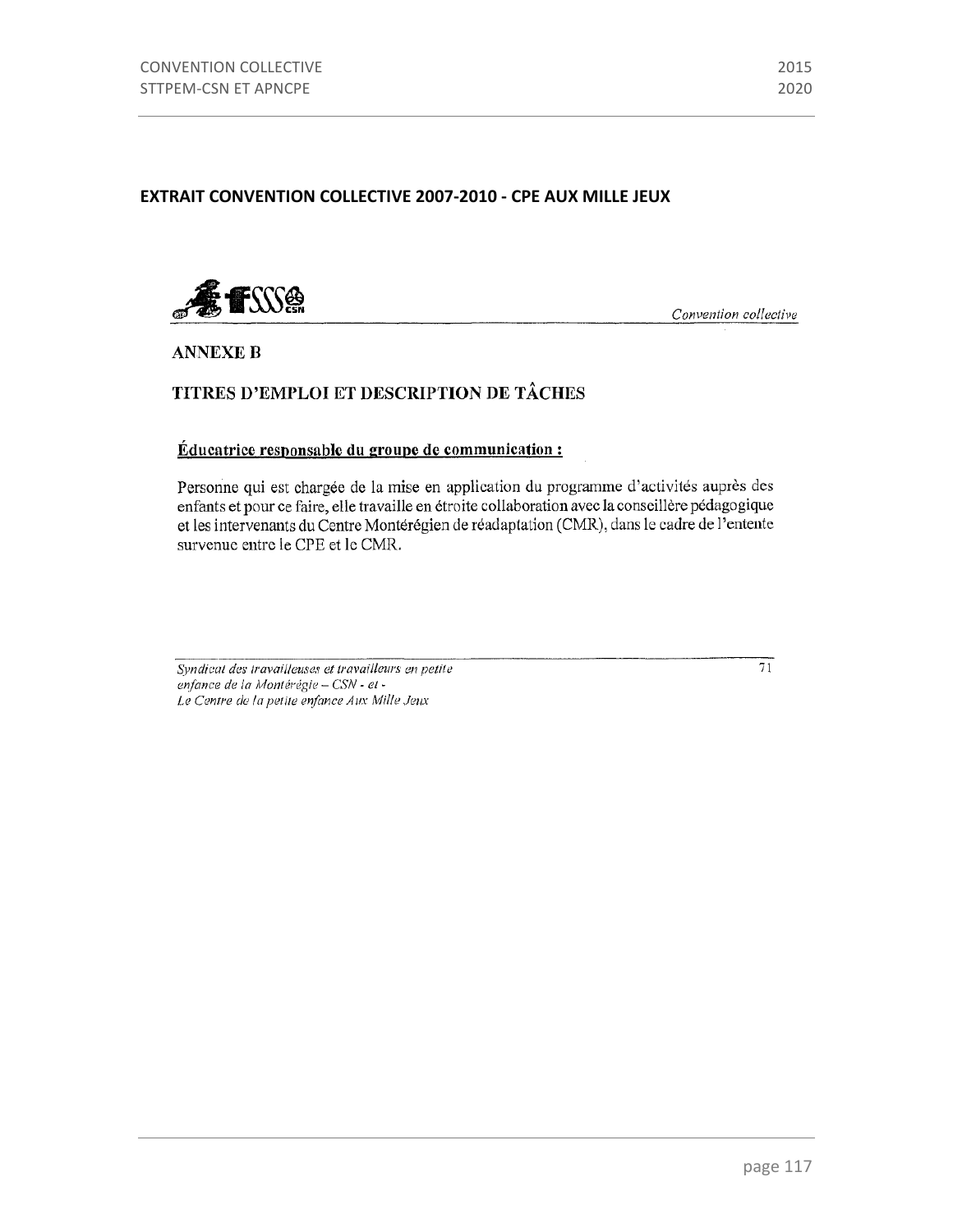# LETTRE D'ENTENTE N<sup>O</sup> 8 - CPE LE PETIT PRINCE

CONSIDÉRANT la clause 30.4 de la convention collective;

CONSIDÉRANT QUE le versement de la paie est à chaque semaine au CPE Le Petit Prince;

CONSIDÉRANT la volonté des parties d'établir des modalités afin d'atténuer les impacts quant aux changements des périodes de versements des paies.

### LES PARTIES CONVIENNENT DE CE QUI SUIT :

- **1.** Le préambule fait partie intégrante de la présente;
- **2.** Le versement des salaires continue d'être effectué toutes les semaines jusqu'au  $1<sup>er</sup>$  janvier 2019;
- **3.** À partir du 1<sup>er</sup> janvier 2019, le versement s'effectue en conformité avec la clause 30.4 de la convention collective;
- **4.** En fonction des périodes de paie couvertes et du calendrier des versements de la paie, l'employeur informe, au plus tard le  $1<sup>er</sup>$  décembre 2018, les travailleuses du CPE du nouveau calendrier de versements des paies effectif dès janvier 2019.

**EN FOI DE QUOI**, les parties ont signé à Brossard le \_\_\_<sup>e</sup> jour du mois de \_\_\_\_\_\_\_\_\_\_\_\_\_\_\_\_\_\_\_\_2018.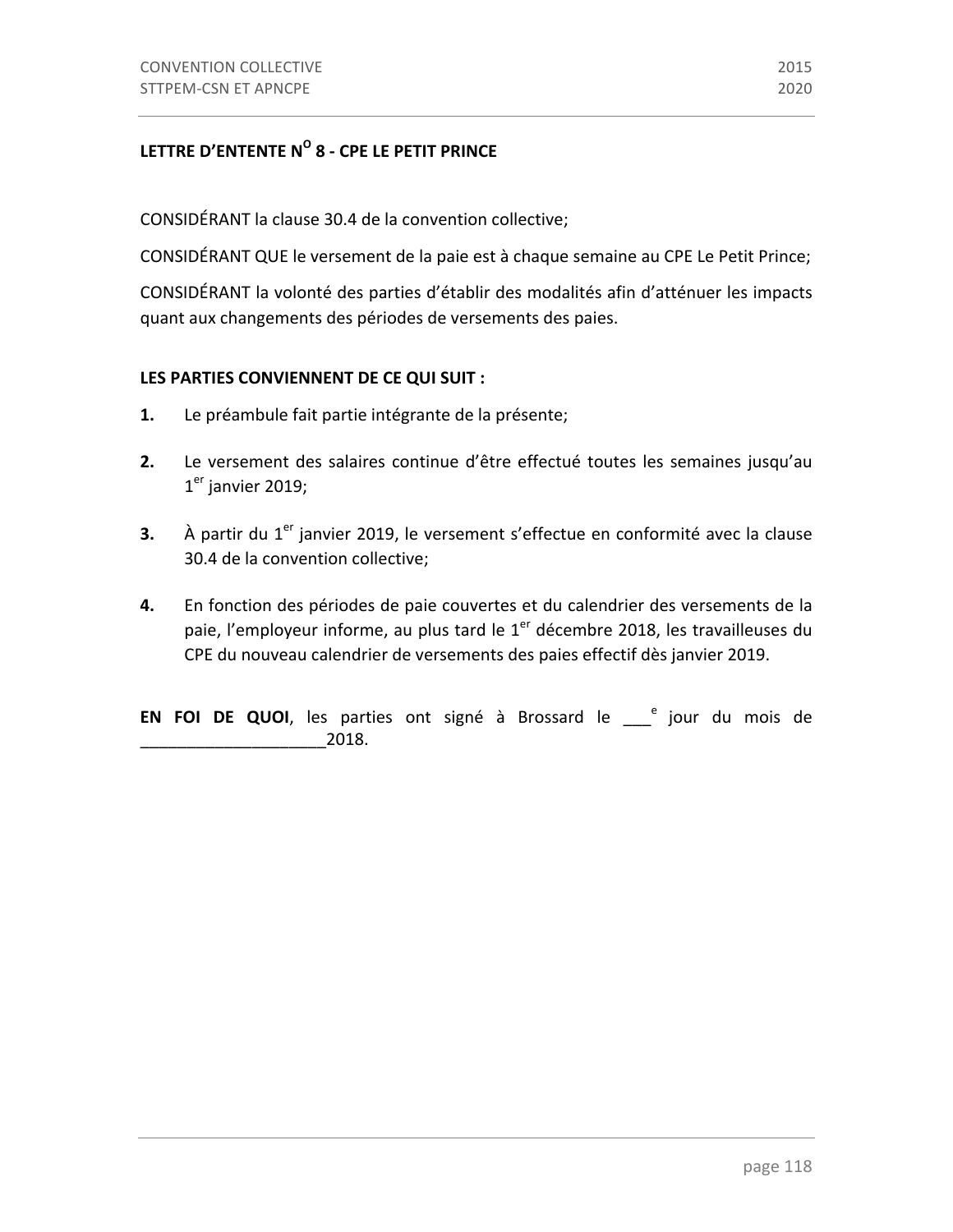# **LETTRE D'ENTENTE N° 9 - CPE DU QUARTIER**

CONSIDÉRANT la clause 17.1 a) de la convention collective ;

CONSIDÉRANT QUE les travailleuses peuvent avoir un horaire de travail de neuf (9) jours sur dix (10) où la durée d'une semaine de travail est supérieure à quarante (40) heures;

#### LES PARTIES CONVIENNENT DE CE QUI SUIT **:**

- **1.** Le préambule fait partie intégrante de la présente ;
- **2.** Nonobstant la clause 17.1 a) de la convention collective, la travailleuse qui travaille plus de quatre-vingts (80) heures à l'intérieur de dix (10) jours, ou qui travaille le samedi ou le dimanche ou lors d'un jour férié, est réputée avoir fait du temps supplémentaire;
- **3.** Les clauses de l'article 17.1 b) et c) de la convention collective s'appliquent.

**EN FOI DE QUOI**, les parties ont signé à Brossard le \_\_\_<sup>e</sup> jour du mois de \_\_\_\_\_\_\_\_\_\_\_\_\_\_\_\_\_\_\_\_\_\_\_ 2018.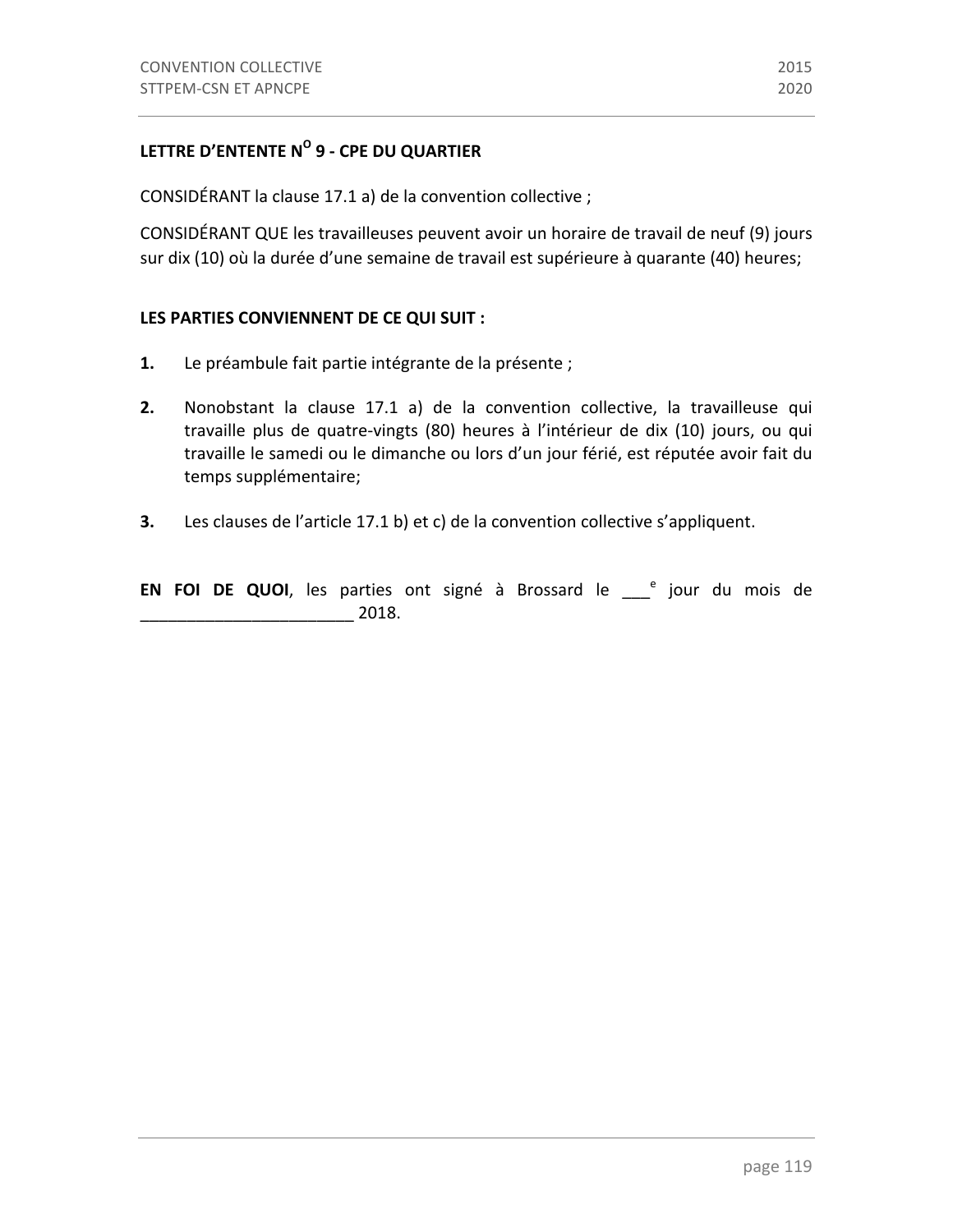# LETTRE D'ENTENTE N<sup>O</sup> 10 - CONCERNANT LES RELATIVITÉS SALARIALES

#### **RELATIVITÉS SALARIALES**

#### **SECTION 1 - DISPOSITIONS GÉNÉRALES**

1. Date d'application

À moins de dispositions contraires, les dispositions prévues à cette section entrent en vigueur le 2 avril 2019 pour toutes les appellations d'emploi énumérées à l'annexe 1.

2. Taux, échelles de traitement et rangements

Dans le cadre des relativités salariales, une nouvelle structure salariale, composée d'échelles de traitement par rangement, est introduite. Celle-ci est présentée à l'annexe 2 de la présente lettre d'entente et remplace les échelles de référence utilisées pour l'établissement de la rémunération en fonction du rangement et celles prévues aux conventions collectives ou tout autre document.

La structure salariale présentée à l'annexe 2 s'applique aux appellations d'emploi identifiées à l'annexe 1 en fonction de leur rangement.

3. Calcul applicable

Lorsque doivent s'appliquer des paramètres généraux d'indexation aux échelles de traitement, les règles d'arrondi se font à la cent et il faut prévoir ce qui suit :

quand la virgule décimale est suivie de trois chiffres et plus, le troisième chiffre et les suivants sont retranchés si le troisième chiffre est inférieur à cinq. Si le troisième chiffre est égal ou supérieur à cinq, le deuxième est porté à l'unité supérieure et le troisième et les suivants sont retranchés.

#### **SECTION 2 - DISPOSITIONS TRANSITOIRES**

1. Classement de la travailleuse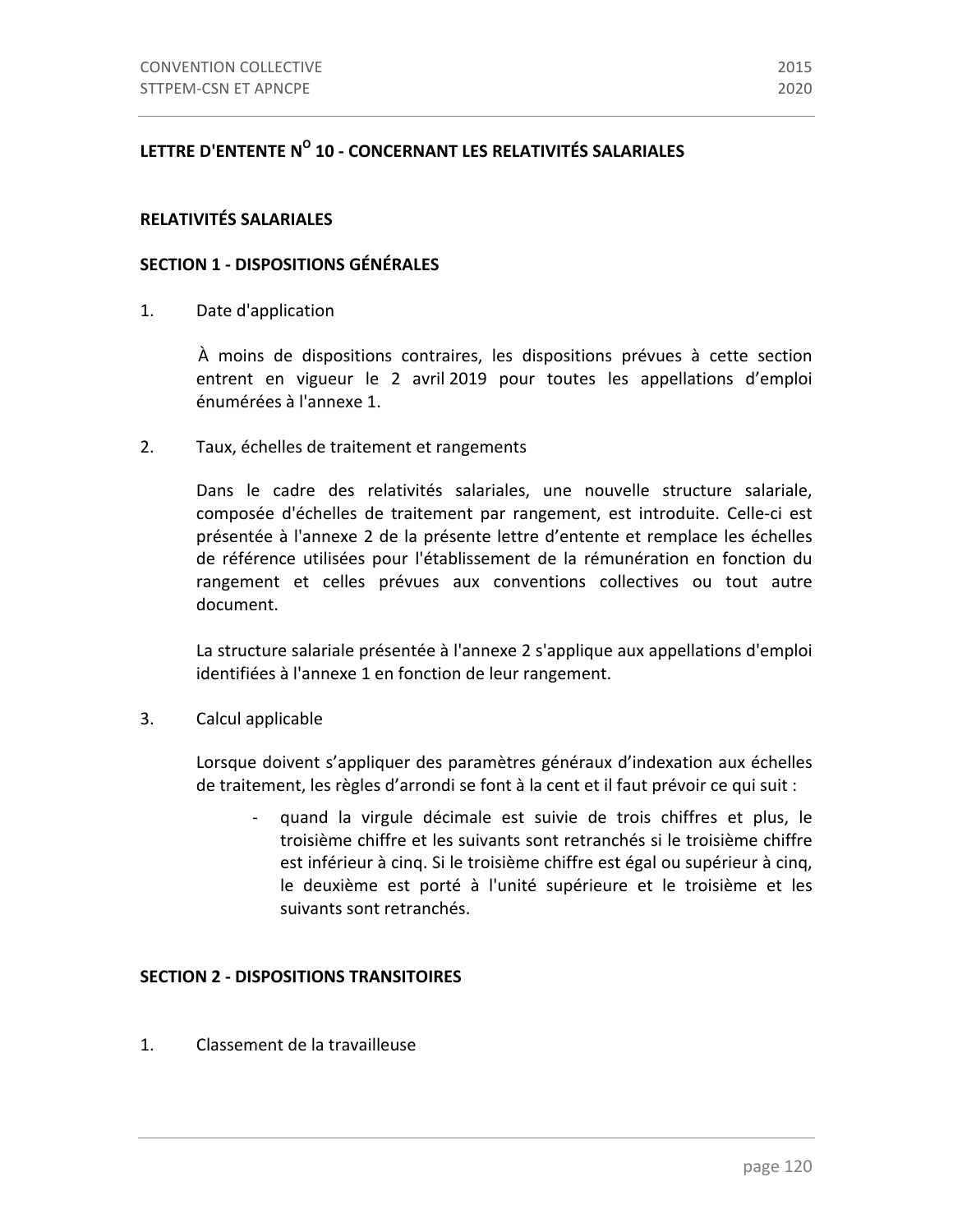La présente section n'a pas pour but de modifier le classement détenu par la travailleuse au moment de son intégration. Conséquemment, il ne peut être déposé de grief à cet égard. 

2. Interprétation

Toute disposition pertinente de la convention collective est ajustée en conséquence. Les dispositions de la présente entente ont préséance sur toute disposition des conventions collectives qui aurait un effet contraire.

3. Règles d'intégration 

La travailleuse est intégrée à la nouvelle échelle de traitement de la classe d'emplois qu'elle détient le  $1<sup>er</sup>$  avril 2019, et ce, à l'échelon dont le taux de traitement est égal ou immédiatement supérieur à son taux de traitement avant intégration. 

Les intégrations découlant des présentes dispositions n'ont pas pour effet de modifier la durée de séjour aux fins d'avancement dans les échelles de traitement des conventions collectives ni de modifier la date anniversaire du changement d'échelon.

4. Lettre d'entente ou d'intention sur les relativités salariales ou sur l'évaluation de certains emplois

Toute lettre d'entente ou d'intention afférente aux relativités salariales ou à l'évaluation de certains emplois prévue à la convention collective est abrogée, s'il y a lieu.

5. Les directives de classification ou ce qui en tient lieu seront ajustées en vue de refléter les dispositions de la présente, s'il y a lieu.

**EN FOI DE QUOI**, les parties ont signé à Montréal, ce compoundu mois de\_\_\_\_\_\_\_\_\_\_\_\_\_\_\_2018.